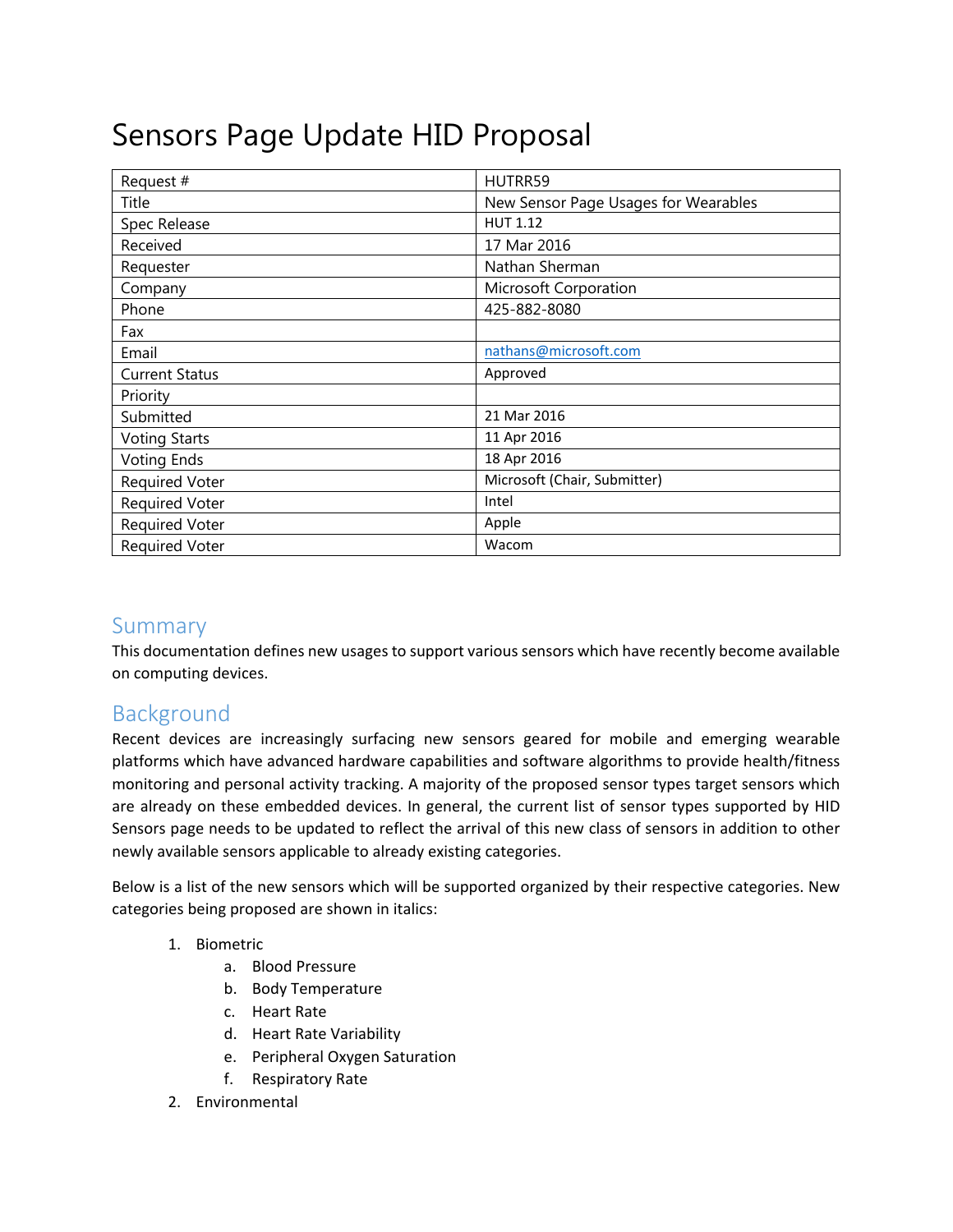- a. Air Quality
- b. Heat Index
- c. Surface Temperature
- d. Volatile Organic Compounds (VOC)
- 3. Light
	- a. Infrared Light
	- b. Visible Light
	- c. Ultraviolet Light
- 4. Motion
	- a. Gravity Vector
	- b. Linear Accelerometer
- 5. Orientation
	- a. Relative Orientation
	- b. Simple Orientation
- 6. *Personal Activity*
	- a. Activity Detection
	- b. Device Position
	- c. Pedometer
	- d. Step Detection
- 7. *Orientation Extended* 
	- a. Geomagnetic Orientation
	- b. Magnetometer

### Proposal

Refer to the table of contents for the organization of change texts for the proposed usages.

Change text section and page numbers refer to the original HID Sensors Usage Page Proposal document HUTRR39b: http://www.usb.org/developers/hidpage/HUTRR39b.pdf.

# Table of Contents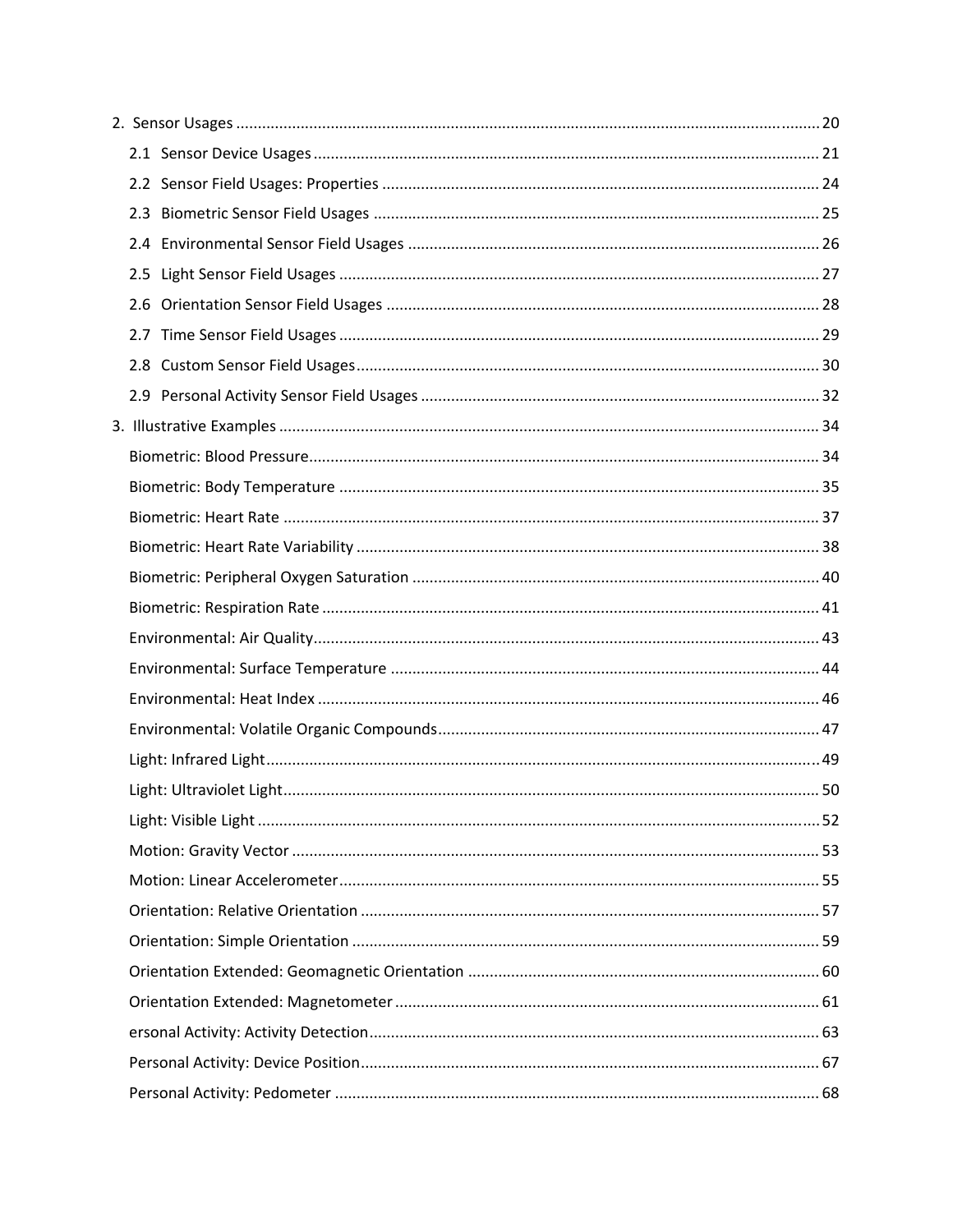|--|--|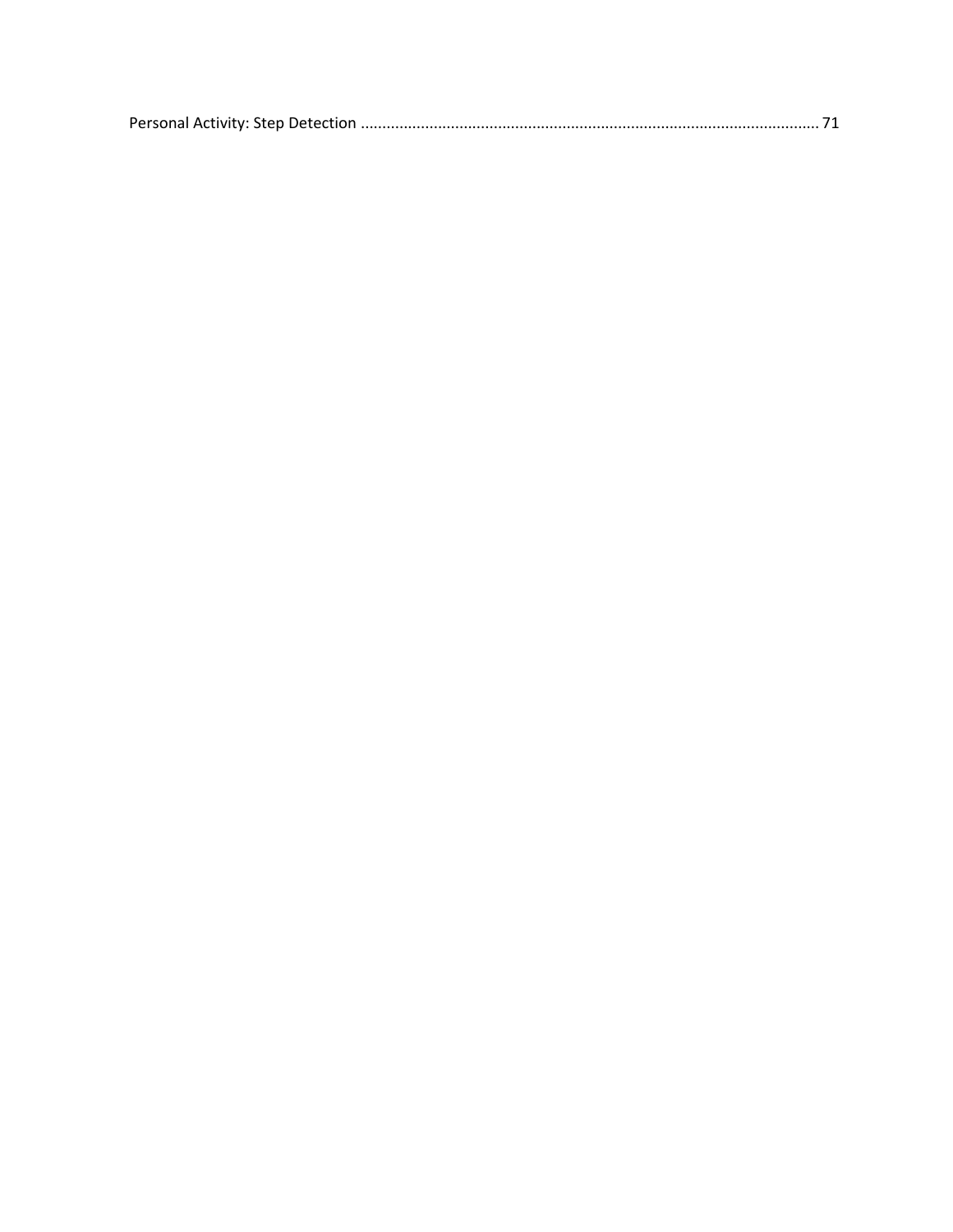# 1. Sensor Page Modifications

Add the highlighted text in yellow to Section 1, page 7:

The Usage IDs are numerically segregated into sections for convenience.

- The lowest-numbered IDs from 0x00 to 0xFF are Usages applied to Collections and represent sensor objects (may equate to sensor Categories or Types).
- The IDs from 0x0100 to 0x07FF are Usages applied to Properties and Data Fields. These are grouped by the sensor Category where the Usages are commonly employed, but this arrangement is arbitrary. Usages may be reported by any sensor (or more than one sensor) if it makes sense to do so. Properties and Data Fields can also apply to Collections within a Collection described by a Categories or Types Usage.
- The IDs from 0x0800 to 0x0FFF are Selector Usages used with Properties or Data Fields that are Named Array enumerations. *Selectors* can also apply to Collections within a Collection described by a *Categories* or *Types*  Usage.
- The IDs from 0x1000 to 0xEFFF are Properties or Data Fields from the 0x0100 0x0FFF range with "Modifiers" OR-ed in to the top 4 bits.
- The IDs from 0xF000 upward are reserved for proprietary use by vendors.

Below is the current HID Sensors Usage Page table modified to include the all required usages to standardize the sensors listed in the background section. New table rows are highlighted in green, modified rows in yellow, and deleted rows in red.

| <b>Usage ID</b> | <b>Usage Name</b>                                      | <b>Usage</b><br><b>Type</b> | <b>Section</b>        |
|-----------------|--------------------------------------------------------|-----------------------------|-----------------------|
| 00              | <b>Undefined</b>                                       |                             |                       |
|                 |                                                        |                             |                       |
| 01              | <b>Sensor</b>                                          | CA,CP                       | 1.1                   |
| 02-0F           | <b>Sensor: Reserved</b>                                |                             |                       |
|                 | (for Properties commonly used with all Sensors, please |                             | 1.5                   |
|                 | look at Usage range $0300 - 03$ ff)                    |                             |                       |
|                 | (Data Field Timestamp is also commonly used with all   |                             | 1.15                  |
|                 | Sensors, and its Usage is 0529)                        |                             |                       |
|                 |                                                        |                             |                       |
| 10              | <b>Biometric</b>                                       | CA,CP                       | 1.1, 1.6              |
| $\overline{11}$ | <b>Biometric: Human Presence</b>                       | CA,CP                       | 1.1, 1.6              |
| $\overline{12}$ | <b>Biometric: Human Proximity</b>                      | CA,CP                       | $1.\overline{1,1.6}$  |
| $\overline{13}$ | <b>Biometric: Human Touch</b>                          | CA,CP                       | 1.1, 1.6              |
| 14              | <b>Biometric: Blood Pressure</b>                       | CA,CP                       | 1.1, 1.6              |
| $\overline{15}$ | <b>Biometric: Body Temperature</b>                     | CA,CP                       | 1.1, 1.6              |
| 16              | <b>Biometric: Heart Rate</b>                           | CA,CP                       | 1.1, 1.6              |
| 17              | <b>Biometric: Heart Rate Variability</b>               | CA,CP                       | $1.1, 1.\overline{6}$ |
| 18              | <b>Biometric: Peripheral Oxygen Saturation</b>         | CA,CP                       | 1.1, 1.6              |
| $\overline{19}$ | <b>Biometric: Respiratory Rate</b>                     | CA,CP                       | 1.1, 1.6              |
| $1A-1F$         | <b>Biometric: Reserved</b>                             |                             |                       |
|                 | (for Data Fields commonly used with Biometric sensors, |                             | 1.6                   |
|                 | please look at Usage range 04b0 - 04cf)                |                             |                       |
|                 |                                                        |                             |                       |
| 20              | <b>Electrical</b>                                      | CA,CP                       | 1.1, 1.7              |
| 21              | <b>Electrical: Capacitance</b>                         | CA,CP                       | 1.1, 1.7              |
| $\overline{22}$ | <b>Electrical: Current</b>                             | CA,CP                       | 1.1, 1.7              |
| $\overline{23}$ | <b>Electrical: Power</b>                               | CA,CP                       | 1.1, 1.7              |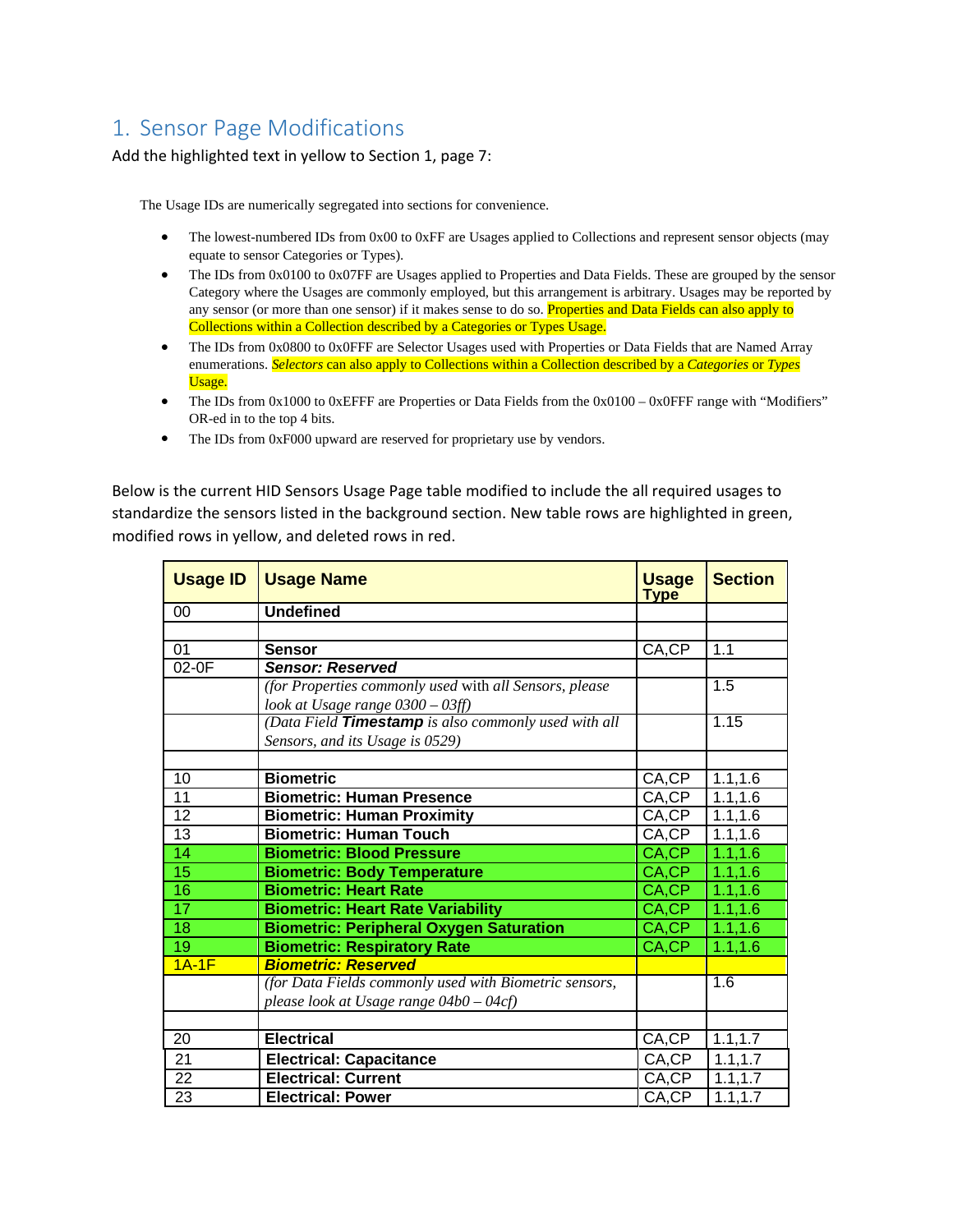| 24              | <b>Electrical: Inductance</b>                                                                   | CA,CP  | 1.1, 1.7               |
|-----------------|-------------------------------------------------------------------------------------------------|--------|------------------------|
| 25              | <b>Electrical: Resistance</b>                                                                   | CA,CP  | 1.1, 1.7               |
| 26              | <b>Electrical: Voltage</b>                                                                      | CA,CP  | 1.1, 1.7               |
| 27              | <b>Electrical: Potentiometer</b>                                                                | CA,CP  | 1.1, 1.7               |
| 28              | <b>Electrical: Frequency</b>                                                                    | CA,CP  | 1.1, 1.7               |
| 29              | <b>Electrical: Period</b>                                                                       | CA,CP  | 1.1, 1.7               |
| $2A-2F$         | <b>Electrical: Reserved</b>                                                                     |        |                        |
|                 | (for Data Fields commonly used with Electrical sensors,                                         |        | 1.7                    |
|                 | please look at Usage range 0500 - 051f)                                                         |        |                        |
|                 |                                                                                                 |        |                        |
| 30              | <b>Environmental</b>                                                                            | CA,CP  | 1.1, 1.8               |
| 31              | <b>Environmental: Atmospheric Pressure</b>                                                      | CA,CP  | 1.1, 1.8               |
| $\overline{32}$ | <b>Environmental: Humidity</b>                                                                  | CA,CP  | 1.1, 1.8               |
| 33              | <b>Environmental: Temperature</b>                                                               | CA,CP  | 1.1, 1.8               |
| 34              | <b>Environmental: Wind Direction</b>                                                            | CA,CP  | 1.1, 1.8               |
| 35              | <b>Environmental: Wind Speed</b>                                                                | CA,CP  | 1.1, 1.8               |
| 36              | <b>Environmental: Air Quality</b>                                                               | CA,CP  | 1.1, 1.8               |
| $\overline{37}$ | <b>Environmental: Heat Index</b>                                                                | CA,CP  | 1.1, 1.8               |
| $\overline{38}$ | <b>Environmental: Surface Temperature</b>                                                       | CA,CP  | 1.1, 1.8               |
| 39              | <b>Environmental: Volatile Organic Compounds</b>                                                | CA,CP  | 1.1, 1.8               |
| $3A-3F$         | <b>Environmental: Reserved</b>                                                                  |        |                        |
|                 | (for Data Fields commonly used with Environmental                                               |        | 1.8                    |
|                 | sensors, please look at Usage range 0430 - 043f)                                                |        |                        |
|                 | (for Properties commonly used with Environmental                                                |        | 1.8                    |
|                 | sensors, please look at Usage range 0440 - 044f)                                                |        |                        |
|                 |                                                                                                 |        |                        |
| 40              | Light                                                                                           | CA,CP  | 1.1, 1.9               |
|                 |                                                                                                 |        |                        |
| 41              | <b>Light: Ambient Light</b>                                                                     | CA, CP | 1.1, 1.9               |
| $\overline{42}$ | <b>Light: Consumer Infrared</b>                                                                 | CA,CP  | 1.1, 1.9               |
| 43              | <b>Light: Infrared Light</b>                                                                    | CA,CP  | 1.1, 1.9               |
| 44              | <b>Light: Visible Light</b>                                                                     | CA,CP  | 1.1, 1.9               |
| 45              | <b>Light: Ultraviolet Light</b>                                                                 | CA,CP  | 1.1, 1.9               |
| $46 - 4F$       | <b>Light: Reserved</b>                                                                          |        |                        |
|                 | (for Data Fields commonly used with Light sensors,                                              |        | 1.9                    |
|                 | please look at Usage range 04d0 - 04ef)                                                         |        |                        |
|                 | (Property Response Curve is also commonly used                                                  |        | $\overline{1.5}$       |
|                 | with Light sensors, and its Usage is 0318)                                                      |        |                        |
|                 |                                                                                                 |        |                        |
| 50              | Location                                                                                        | CA,CP  | 1.1, 1.10              |
| 51              | <b>Location: Broadcast</b>                                                                      | CA, CP | 1.1, 1.10              |
| 52              | <b>Location: Dead Reckoning</b>                                                                 | CA,CP  | 1.1, 1.10              |
| 53              | <b>Location: GPS (Global Positioning System)</b>                                                | CA,CP  | 1.1, 1.10              |
| $\overline{54}$ | <b>Location: Lookup</b>                                                                         | CA,CP  | 1.1, 1.10              |
| 55              | <b>Location: Other</b>                                                                          | CA,CP  | 1.1, 1.10              |
| $\overline{56}$ | <b>Location: Static</b>                                                                         | CA,CP  | 1.1, 1.10              |
| 57              | <b>Location: Triangulation</b>                                                                  | CA,CP  | 1.1, 1.10              |
| 58-5F           | <b>Location: Reserved</b>                                                                       |        | 1.10                   |
|                 | (for Data Fields commonly used with Location sensors,                                           |        |                        |
|                 | please look at Usage range 0400 - 0429)<br>(for Properties commonly used with Location sensors, |        | 1.10                   |
|                 | please look at Usage range $042a - 042f$                                                        |        |                        |
|                 |                                                                                                 |        |                        |
| 60              | <b>Mechanical</b><br><b>Mechanical: Boolean Switch</b>                                          | CA,CP  | 1.1, 1.11<br>1.1, 1.11 |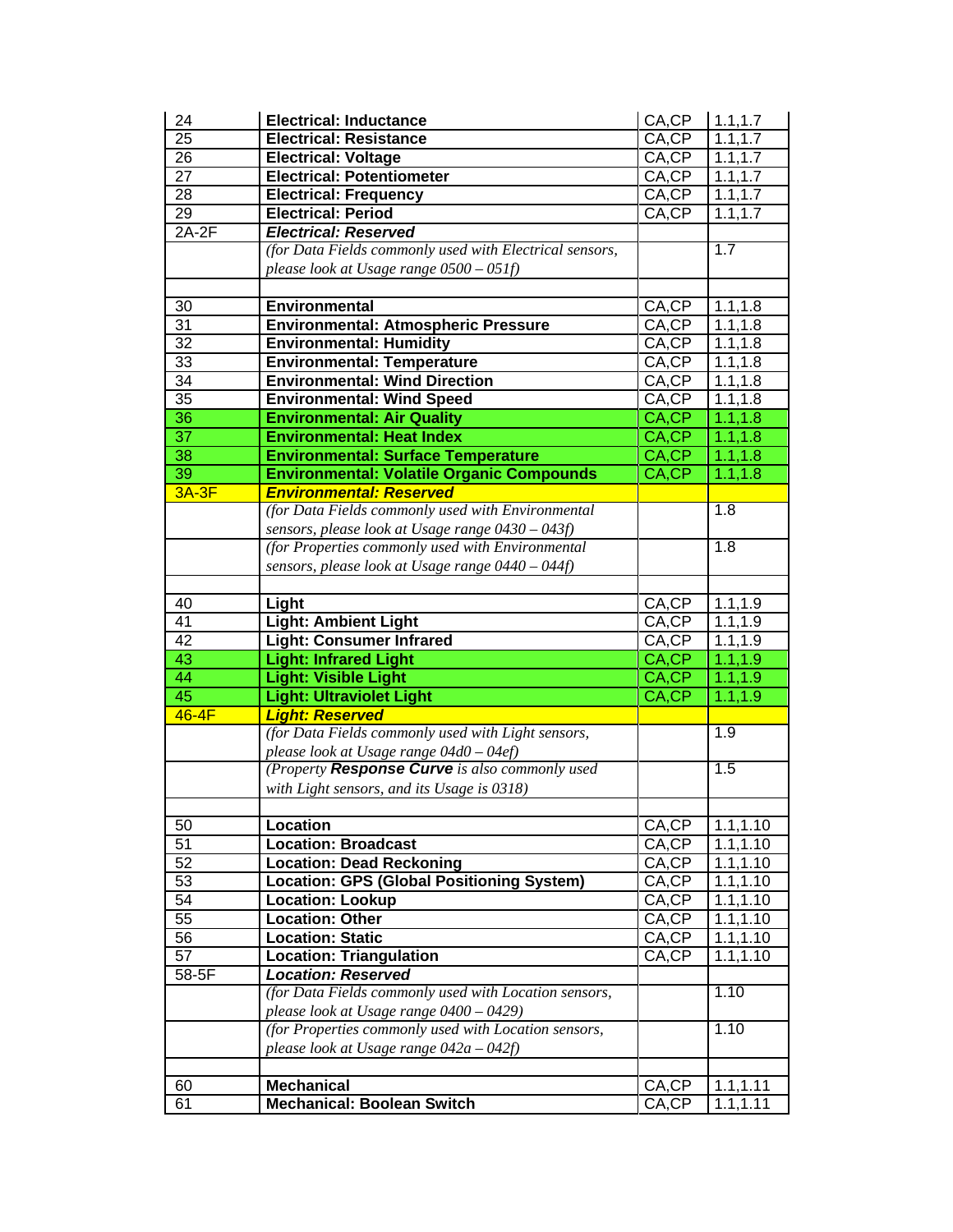| 62              | <b>Mechanical: Boolean Switch Array</b>                                                                | CA,CP       | 1.1, 1.11 |
|-----------------|--------------------------------------------------------------------------------------------------------|-------------|-----------|
| 63              | <b>Mechanical: Multivalue Switch</b>                                                                   | CA,CP       | 1.1, 1.11 |
| 64              | <b>Mechanical: Force</b>                                                                               | CA,CP       | 1.1, 1.11 |
| 65              | <b>Mechanical: Pressure</b>                                                                            | CA,CP       | 1.1, 1.11 |
| 66              | <b>Mechanical: Strain</b>                                                                              | CA,CP       | 1.1, 1.11 |
| 67              | <b>Mechanical: Weight</b>                                                                              | CA,CP       | 1.1, 1.11 |
| 68              | <b>Mechanical: Haptic Vibrator</b>                                                                     | CA,CP       | 1.1, 1.11 |
| 69              | <b>Mechanical: Hall Effect Switch</b>                                                                  | CA,CP       | 1.1, 1.11 |
| 6A-6F           | <b>Mechanical: Reserved</b>                                                                            |             |           |
|                 | (for Data Fields commonly used with Mechanical                                                         |             | 1.11      |
|                 | sensors, please look at Usage range 0490 - 049f)                                                       |             |           |
|                 | (for Properties commonly used with Mechanical sensors,                                                 |             | 1.11      |
|                 | please look at Usage range 04a0 - 04af)                                                                |             |           |
|                 |                                                                                                        |             |           |
| 70              | <b>Motion</b>                                                                                          | CA,CP       | 1.1, 1.12 |
| $\overline{71}$ | <b>Motion: Accelerometer 1D</b>                                                                        | CA,CP       | 1.1, 1.12 |
| $\overline{72}$ | <b>Motion: Accelerometer 2D</b>                                                                        | CA,CP       | 1.1, 1.12 |
| $\overline{73}$ | <b>Motion: Accelerometer 3D</b>                                                                        | CA,CP       | 1.1, 1.12 |
| $\overline{74}$ | <b>Motion: Gyrometer 1D</b>                                                                            | CA,CP       | 1.1, 1.12 |
| $\overline{75}$ | <b>Motion: Gyrometer 2D</b>                                                                            | CA,CP       | 1.1, 1.12 |
| 76              | <b>Motion: Gyrometer 3D</b>                                                                            | CA,CP       | 1.1, 1.12 |
| $\overline{77}$ | <b>Motion: Motion Detector</b>                                                                         | CA,CP       | 1.1, 1.12 |
| 78              | <b>Motion: Speedometer</b>                                                                             | CA,CP       | 1.1, 1.12 |
| 79              | Motion: Accelerometer (any number of axes)                                                             | CA,CP       | 1.1, 1.12 |
| 7A              | Motion: Gyrometer (any number of axes)                                                                 | CA,CP       | 1.1, 1.12 |
| 7B              | Motion: Gravity Vector (any number of axes)                                                            | CA,CP       | 1.1, 1.12 |
| $\overline{7C}$ | Motion: Linear Accelerometer (any number of<br>axes)                                                   | CA,CP       | 1.1, 1.12 |
| $7D-7F$         | <b>Motion: Reserved</b>                                                                                |             |           |
|                 | (for Data Fields commonly used with Motion sensors,                                                    |             | 1.12      |
|                 | please look at Usage range 0450 - 046f)                                                                |             |           |
|                 |                                                                                                        |             |           |
| 80              | <b>Orientation</b>                                                                                     | CA,CP       | 1.1, 1.13 |
| 81              | <b>Orientation: Compass 1D</b>                                                                         | CA,CP       | 1.1,1.13  |
| $\overline{82}$ | <b>Orientation: Compass 2D</b>                                                                         | CA,CP       | 1.1,1.13  |
| 83              | <b>Orientation: Compass 3D</b>                                                                         | CA,CP       | 1.1, 1.13 |
| $\overline{84}$ | <b>Orientation: Inclinometer 1D</b>                                                                    | CA,CP       | 1.1, 1.13 |
| 85              | <b>Orientation: Inclinometer 2D</b>                                                                    | CA,CP       | 1.1, 1.13 |
| 86              | <b>Orientation: Inclinometer 3D</b>                                                                    | CA,CP       | 1.1, 1.13 |
| 87              | <b>Orientation: Distance 1D</b>                                                                        | CA,CP       | 1.1, 1.13 |
| 88              | <b>Orientation: Distance 2D</b>                                                                        | CA,CP       | 1.1, 1.13 |
| 89              | <b>Orientation: Distance 3D</b>                                                                        | CA,CP       | 1.1, 1.13 |
| 8A              | <b>Orientation: Device Orientation</b>                                                                 | CA,CP       | 1.1, 1.13 |
| 8B              | Orientation: Compass (any number of axes)                                                              | CA,CP       | 1.1, 1.13 |
| 8C              | Orientation: Inclinometer (any number of axes)                                                         | CA,CP       | 1.1, 1.13 |
| 8D              | Orientation: Distance (any number of axes)                                                             | CA,CP       | 1.1, 1.13 |
| 8E              | <b>Orientation: Relative Orientation</b>                                                               | $CA,$ C $P$ | 1.1, 1.13 |
| 8F              | <b>Orientation: Simple Orientation</b>                                                                 | CA,CP       | 1.1, 1.13 |
|                 | <b>Orientation: Reserved</b>                                                                           |             |           |
|                 | (for additional Orientation sensor types, please look at                                               |             |           |
|                 | Orientation Extended category at Usage range CO-CF)                                                    |             |           |
|                 | (for Data Fields commonly used with<br><b>Orientation/Orientation Extended sensors, please look at</b> |             |           |
|                 |                                                                                                        |             |           |
|                 | Usage range $0470 - 048f$                                                                              |             | 1.13      |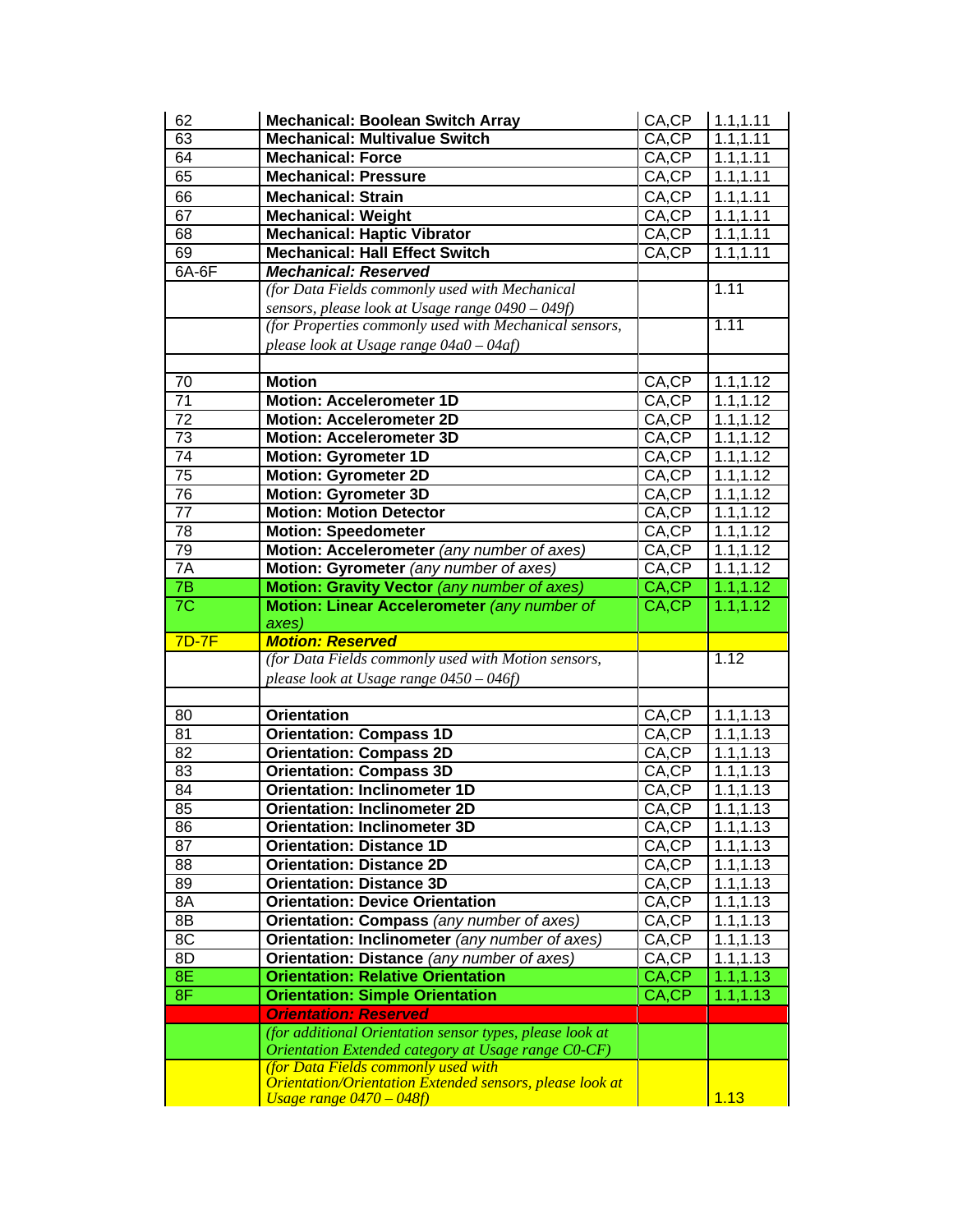| 90                                | <b>Scanner</b>                                                                       | CA,CP               | 1.1, 1.14 |
|-----------------------------------|--------------------------------------------------------------------------------------|---------------------|-----------|
| 91                                | Scanner: Barcode                                                                     | CA,CP               | 1.1, 1.14 |
| 92                                | Scanner: RFID                                                                        | CA,CP               | 1.1, 1.14 |
| 93                                | <b>Scanner: NFC</b>                                                                  | CA,CP               | 1.1, 1.14 |
| 94-9F                             | <b>Scanner: Reserved</b>                                                             |                     |           |
|                                   | (for Data Fields commonly used with Scanner sensors,                                 |                     | 1.14      |
|                                   | please look at Usage range 04f0 - 04f7)                                              |                     |           |
|                                   | (for Properties commonly used with Scanner sensors,                                  |                     | 1.14      |
|                                   | please look at Usage range 04f8 - 04ff)                                              |                     |           |
|                                   |                                                                                      |                     |           |
| A <sub>0</sub>                    | <b>Time</b>                                                                          | $C\overline{A,CP}$  | 1.1, 1.15 |
| A <sub>1</sub>                    | <b>Time: Alarm Timer</b>                                                             | CA,CP               | 1.1, 1.15 |
| $\overline{A2}$                   | <b>Time: Real Time Clock</b>                                                         | CA,CP               | 1.1, 1.15 |
| A <sub>3</sub> -AF                | <b>Time: Reserved</b>                                                                |                     |           |
|                                   | (for Data Fields commonly used with Time sensors,                                    |                     | 1.15      |
|                                   | please look at Usage range 0520 - 052f)                                              |                     |           |
|                                   | (for Properties commonly used with Time sensors, please                              |                     | 1.15      |
|                                   | look at Usage range $0530 - 053f$                                                    |                     |           |
|                                   |                                                                                      |                     |           |
| B <sub>0</sub>                    | <b>Personal Activity</b>                                                             | CA,CP               | 1.1, 1.16 |
| <b>B1</b>                         | <b>Personal Activity: Activity Detection</b>                                         | CA,CP               | 1.1, 1.16 |
| <b>B2</b>                         | <b>Personal Activity: Device Position</b>                                            | CA,CP               | 1.1, 1.16 |
| <b>B3</b><br><b>B4</b>            | <b>Personal Activity: Pedometer</b>                                                  | CA,CP               | 1.1, 1.16 |
| B5-BF                             | <b>Personal Activity: Step Detection</b><br><b>Personal Activity: Reserved</b>       | CA,CP               | 1.1, 1.16 |
|                                   | (for Data Fields commonly used with Personal Activity                                |                     | 1.16      |
|                                   | sensors, please look at Usage range 0590 - 059f)                                     |                     |           |
|                                   | (for Properties commonly used with Personal Activity                                 |                     | 1.16      |
|                                   | sensors, please look at Usage range 05A0 - 05Af)                                     |                     |           |
|                                   |                                                                                      |                     |           |
| $\overline{C}0$                   | <b>Orientation Extended</b>                                                          | CA,CP               | 1.1, 1.13 |
| C <sub>1</sub><br>$\overline{C2}$ | <b>Orientation Extended: Geomagnetic Orientation</b>                                 | CA,CP               | 1.1, 1.13 |
| $C3-CF$                           | <b>Orientation Extended: Magnetometer</b>                                            | CA,CP               | 1.1, 1.13 |
|                                   | <b>Orientation Extended: Reserved</b>                                                |                     |           |
|                                   | for Data Fields commonly used with                                                   |                     |           |
|                                   | Orientation/Orientation Extended sensors, please look at<br>Usage range 0470 – 048f) |                     | 1.13      |
|                                   |                                                                                      |                     |           |
| D <sub>0</sub> -DF                | <b>Reserved</b>                                                                      |                     |           |
|                                   |                                                                                      |                     |           |
| E <sub>0</sub>                    | Other                                                                                | $CA, \overline{CP}$ | 1.1       |
| E1                                | <b>Other: Custom</b>                                                                 | CA,CP               | 1.1, 1.16 |
| E2                                | <b>Other: Generic</b>                                                                | CA,CP               | 1.1, 1.17 |
| E3                                | <b>Other: Generic Enumerator</b>                                                     | CA,CP               | 1.1, 1.17 |
| $E5-EF$                           | <b>Other: Reserved</b>                                                               |                     |           |
|                                   | (for Data Fields commonly used with Custom sensors,                                  |                     | 1.16      |
|                                   | please look at Usage range $0540 - 055f$                                             |                     |           |
|                                   | (for Properties commonly used with Generic sensors,                                  |                     | 1.17      |
|                                   | please look at Usage range 0560 - 057f)                                              |                     |           |
|                                   |                                                                                      |                     |           |
| $FO-FF$                           | <b>Reserved for Vendors/OEMs</b>                                                     | CA,CP               |           |
|                                   | (for Vendor-reserved Data Fields and Properties                                      |                     |           |
|                                   | commonly used with Vendor-reserved sensors, please use                               |                     |           |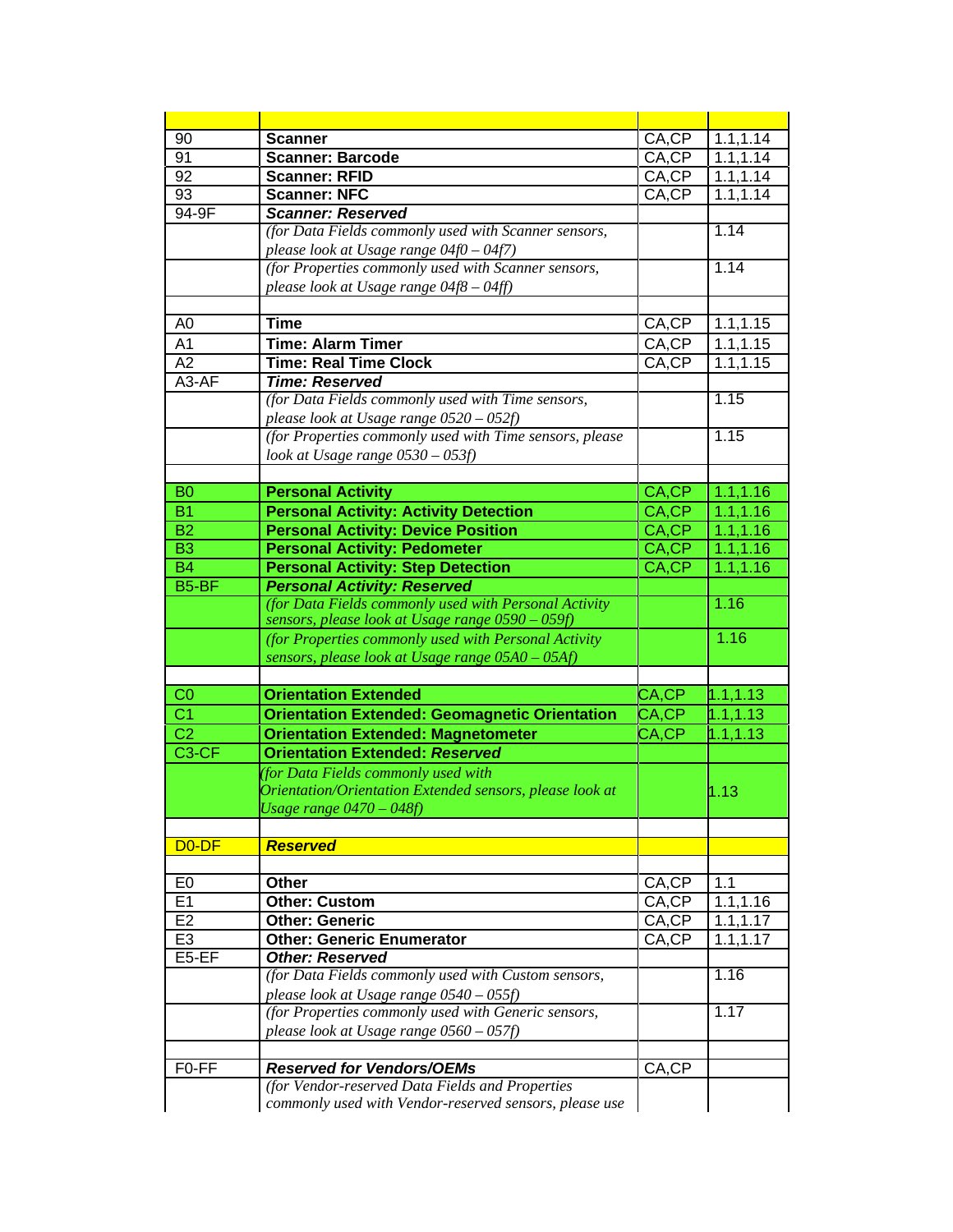|                         | Usage range f000-ffff)                                   |             |            |
|-------------------------|----------------------------------------------------------|-------------|------------|
|                         |                                                          |             |            |
|                         | (Modifiers are Usage Switches used in conjunction with   |             |            |
|                         | other Usages. The value of the Modifier is OR-ed in to   |             |            |
|                         | the top 4 bits of the un-modified Usage ID)              |             |            |
| 0                       | Modifier: None                                           | US          | 1.2        |
| 1                       | Modifier: Change Sensitivity Absolute                    | US          | 1.2        |
| $\overline{2}$          | Modifier: Maximum                                        | US          | 1.2        |
| $\overline{3}$<br>4     | Modifier: Minimum                                        | US          | 1.2        |
| 5                       | Modifier: Accuracy                                       | US          | 1.2<br>1.2 |
| $\overline{6}$          | Modifier: Resolution                                     | US<br>US    | 1.2        |
| $\overline{7}$          | Modifier: Threshold High                                 | US          | 1.2        |
| $\overline{8}$          | Modifier: Threshold Low                                  | US          | 1.2        |
| $\overline{9}$          | Modifier: Calibration Offset                             | US          | 1.2        |
| $\overline{\mathsf{A}}$ | <b>Modifier: Calibration Multiplier</b>                  | US          | 1.2        |
| $\overline{B}$          | Modifier: Report Interval                                | US          | 1.2        |
| $\overline{\text{c}}$   | Modifier: Frequency Max                                  | US          | 1.2        |
| $\overline{\mathsf{D}}$ | Modifier: Period Max                                     | US          | 1.2        |
| Ē                       | Modifier: Change Sensitivity Percent of Range            | US          | 1.2        |
| F                       | Modifier: Change Sensitivity Percent Relative            | US          | 1.2        |
|                         | Modifier: Reserved for Vendors/OEMs                      |             |            |
|                         |                                                          |             |            |
| 0200                    | (These Events are commonly used by all Sensors)<br>Event |             |            |
| 0201                    | Event: Sensor State                                      | <b>NAry</b> | 1.3        |
| 0800                    | Sensor State: Undefined                                  | Sel         | 1.3        |
| 0801                    |                                                          | Sel         | 1.3        |
| 0802                    | Sensor State: Ready<br>Sensor State: Not Available       | Sel         | 1.3        |
| 0803                    | Sensor State: No Data                                    | Sel         | 1.3        |
| 0804                    | Sensor State: Initializing                               | Sel         | 1.3        |
| 0805                    | Sensor State: Access Denied                              | Sel         | 1.3        |
| 0806                    | Sensor State: Error                                      | Sel         | 1.3        |
| 0202                    | Event: Sensor Event                                      | <b>NAry</b> | 1.4        |
| 0810                    | Sensor Event: Unknown                                    | Sel         | 1.4        |
| 0811                    | Sensor Event: State Changed                              | Sel         | 1.4        |
| 0812                    | Sensor Event: Property Changed                           | Sel         | 1.4        |
| 0813                    | Sensor Event: Data Updated                               | Sel         | 1.4        |
| 0814                    | Sensor Event: Poll Response                              | Sel         | 1.4        |
| 0815                    | Sensor Event: Change Sensitivity                         | Sel         | 1.4        |
| 0816                    | Sensor Event: Range Maximum Reached                      | Sel         | 1.4        |
| 0817                    | Sensor Event: Range Minimum Reached                      | Sel         | 1.4        |
| 0818                    | Sensor Event: High Threshold Cross Upward                | Sel         | 1.4        |
| 0819                    | Sensor Event: High Threshold Cross Downward              | Sel         | 1.4        |
| 081A                    | Sensor Event: Low Threshold Cross Upward                 | Sel         | 1.4        |
| 081B                    | Sensor Event: Low Threshold Cross Downward               | Sel         | 1.4        |
| 081C                    | Sensor Event: Zero Threshold Cross Upward                | Sel         | 1.4        |
| 081D                    | Sensor Event: Zero Threshold Cross Downward              | Sel         | 1.4        |
| 081E                    | Sensor Event: Period Exceeded                            | Sel         | 1.4        |
| 081F                    | Sensor Event: Frequency Exceeded                         | Sel         | 1.4        |
| 0820                    | Sensor Event: Complex Trigger                            | Sel         | 1.4        |
| $0203 -$                | Event: Reserved                                          |             |            |
| 02FF                    |                                                          |             |            |
|                         |                                                          |             |            |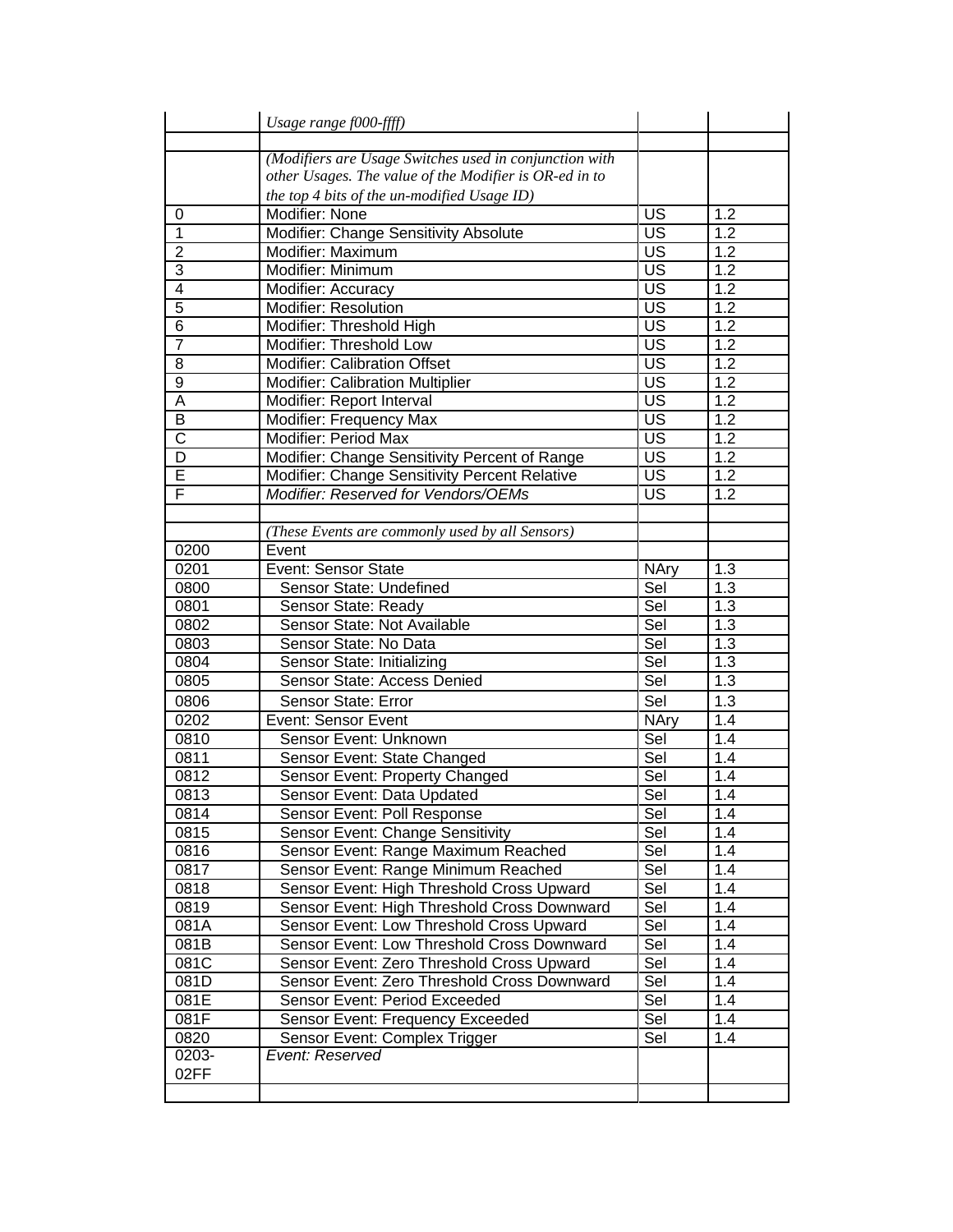|       | (These Properties are commonly used by all Sensors)    |                                   |      |
|-------|--------------------------------------------------------|-----------------------------------|------|
| 0300  | Property                                               |                                   | 1.5  |
| 0301  | Property: Friendly Name                                | $\overline{\mathsf{SV}}$          | 1.5  |
| 0302  | Property: Persistent Unique ID                         | <b>DV</b>                         | 1.5  |
| 0303  | <b>Property: Sensor Status</b>                         | DV                                | 1.5  |
| 0304  | Property: Minimum Report Interval (default Unit:       | $\overline{\mathsf{SV}}$          | 1.5  |
|       | milliseconds)                                          |                                   |      |
| 0305  | Property: Sensor Manufacturer                          | $\overline{\mathsf{S}\mathsf{V}}$ | 1.5  |
| 0306  | Property: Sensor Model                                 | $\overline{\mathsf{sv}}$          | 1.5  |
| 0307  | Property: Sensor Serial Number                         | $\overline{\mathsf{sv}}$          | 1.5  |
| 0308  | Property: Sensor Description                           | $\overline{\mathsf{SV}}$          | 1.5  |
| 0309  | <b>Property: Sensor Connection Type</b>                | <b>NAry</b>                       | 1.5  |
| 0830  | Connection Type: PC Integrated                         | Sel                               | 1.5  |
| 0831  | Connection Type: PC Attached                           | Sel                               | 1.5  |
| 0832  | Connection Type: PC External                           | Sel                               | 1.5  |
| 030A  | Property: Sensor Device Path                           | $\overline{\mathsf{DV}}$          | 1.5  |
| 030B  | Property: Hardware Revision                            | $\overline{\mathsf{S}\mathsf{V}}$ | 1.5  |
| 030C  | Property: Firmware Version                             | $\overline{\mathsf{S}\mathsf{V}}$ | 1.5  |
| 030D  | Property: Release Date                                 | $\overline{\mathsf{S}\mathsf{V}}$ | 1.5  |
| 030E  | Property: Report Interval (default Unit: milliseconds) | $\overline{\mathsf{DV}}$          | 1.5  |
| 030F  | Property: Change Sensitivity Absolute                  | DV                                | 1.5  |
| 0310  | Property: Change Sensitivity Percent of Range          | DV                                | 1.5  |
| 0311  | Property: Change Sensitivity Percent Relative          | DV                                | 1.5  |
| 0312  | Property: Accuracy                                     | DV                                | 1.5  |
| 0313  | Property: Resolution                                   | DV                                | 1.5  |
| 0314  | Property: Maximum                                      | DV                                | 1.5  |
| 0315  | Property: Minimum                                      | DV                                | 1.5  |
| 0316  | <b>Property: Reporting State</b>                       | <b>NAry</b>                       | 1.5  |
| 0840  | Reporting State: Report No Events                      | Sel                               | 1.5  |
| 0841  | Reporting State: Report All Events                     | Sel                               | 1.5  |
| 0842  | Reporting State: Report Threshold Events               | Sel                               | 1.5  |
| 0843  | Reporting State: Wake On No Events                     | Sel                               | 1.5  |
| 0844  | Reporting State: Wake On All Events                    | Sel                               | 1.5  |
| 0845  | Reporting State: Wake On Threshold Events              | Sel                               | 1.5  |
| 0317  | Property: Sampling Rate (default Unit: milliseconds)   | DV                                | 1.5  |
| 0318  | Property: Response Curve                               | <b>DV</b>                         | 1.5  |
| 0319  | Property: Power State                                  | <b>NAry</b>                       | 1.5  |
| 0850  | Power State: Undefined                                 | Sel                               | 1.5  |
| 0851  | Power State: D0 Full Power                             | Sel                               | 1.5  |
| 0852  | Power State: D1 Low Power                              | Sel                               | 1.5  |
| 0853  | Power State: D2 Standby Power with Wakeup              | Sel                               | 1.5  |
| 0854  | Power State: D3 Sleep with Wakeup                      | Sel                               | 1.5  |
| 0855  | Power State: D4 Power Off                              | Sel                               | 1.5  |
| 031A  | Property: Maximum FIFO Events                          | $\overline{\text{SV}}$            | 1.5  |
| 031B  | Property: Report Latency                               | <b>DV</b>                         | 1.5  |
| 031C  | <b>Property: Flush FIFO Events</b>                     | DF.                               | 1.5  |
| 031D  | <b>Property: Maximum Power Consumption</b>             | <b>DV</b>                         | 1.5  |
| 031E- | <b>Property: Reserved</b>                              |                                   |      |
| 03FF  |                                                        |                                   |      |
|       |                                                        |                                   |      |
|       | (These Data Fields are commonly used by Location       |                                   |      |
|       | sensors)                                               |                                   |      |
| 0400  | Data Field: Location                                   | SV                                | 1.10 |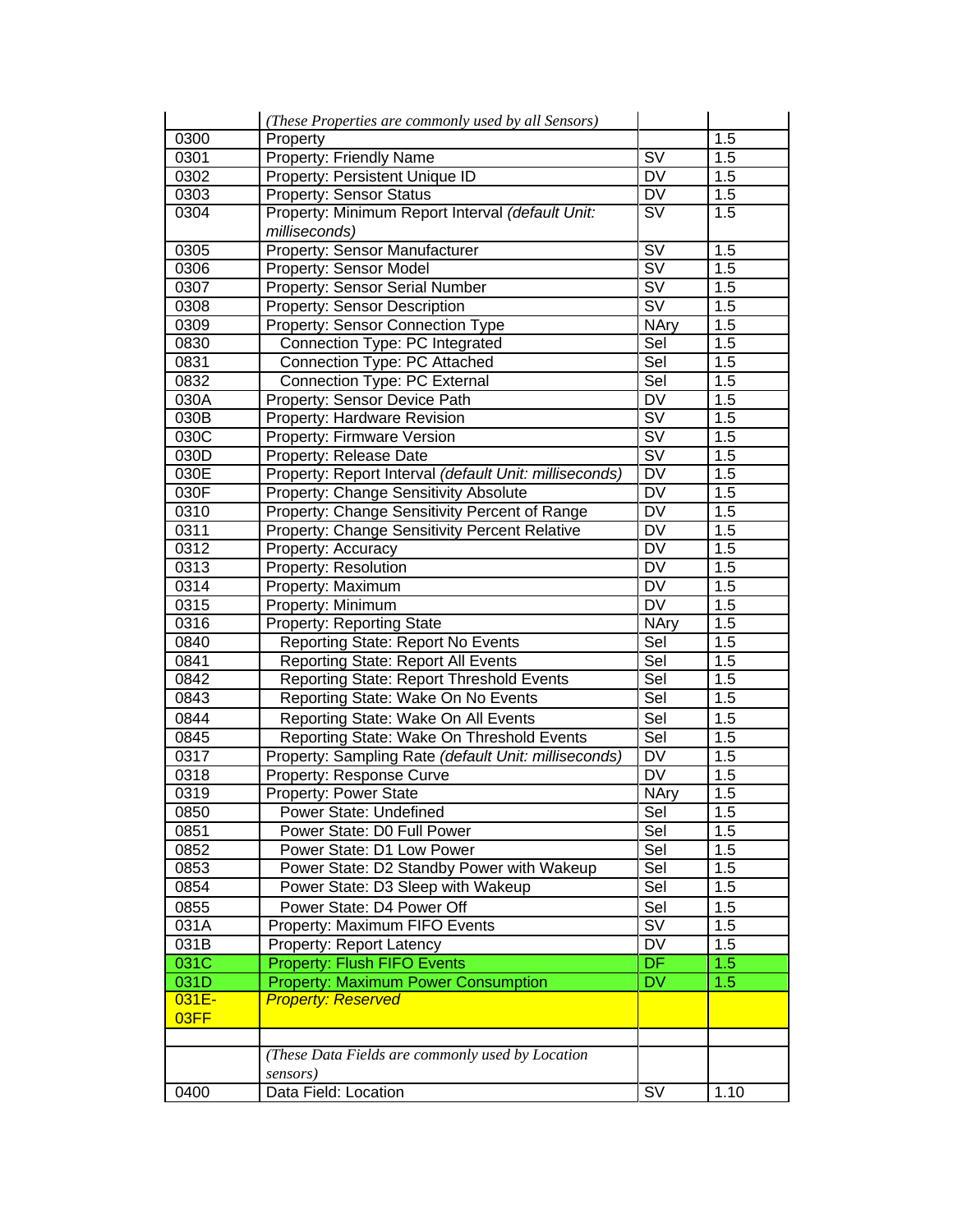| 0401 | Data Field: Location Reserved                           |                                   |      |
|------|---------------------------------------------------------|-----------------------------------|------|
| 0402 | Data Field: Altitude Antenna Sea Level (default Unit:   | $\overline{\mathsf{S}}\mathsf{V}$ | 1.10 |
|      | meters)                                                 |                                   |      |
| 0403 | Data Field: Differential Reference Station ID           | $\overline{\mathsf{SV}}$          | 1.10 |
| 0404 | Data Field: Altitude Ellipsoid Error (default Unit:     | $\overline{\mathsf{SV}}$          | 1.10 |
|      | meters)                                                 |                                   |      |
| 0405 | Data Field: Altitude Ellipsoid (default Unit: meters)   | SV                                | 1.10 |
| 0406 | Data Field: Altitude Sea Level Error (default Unit:     | $\overline{\mathsf{S}}\mathsf{V}$ | 1.10 |
|      | meters)                                                 |                                   |      |
| 0407 | Data Field: Altitude Sea Level (default Unit: meters)   | $\overline{\mathsf{SV}}$          | 1.10 |
| 0408 | Data Field: Differential GPS Data Age (default Unit:    | $\overline{\mathsf{SV}}$          | 1.10 |
|      | seconds)                                                |                                   |      |
| 0409 | Data Field: Error Radius (default Unit: meters)         | $\overline{\mathsf{S}}\mathsf{V}$ | 1.10 |
| 040A | Data Field: Fix Quality                                 | <b>NAry</b>                       | 1.10 |
| 0870 | Fix Quality: No Fix                                     | Sel                               | 1.10 |
| 0871 | Fix Quality: GPS                                        | Sel                               | 1.10 |
| 0872 | <b>Fix Quality: DGPS</b>                                | Sel                               | 1.10 |
| 040B | Data Field: Fix Type                                    | <b>NAry</b>                       | 1.10 |
| 0880 | Fix Type: No Fix                                        | Sel                               | 1.10 |
| 0881 | Fix Type: GPS SPS Mode, Fix Valid                       | $\overline{\mathsf{Sel}}$         | 1.10 |
| 0882 | Fix Type: DGPS SPS Mode, Fix Valid                      | $\overline{\mathsf{Sel}}$         | 1.10 |
| 0883 | Fix Type: GPS PPS Mode, Fix Valid                       | $\overline{\mathsf{Sel}}$         | 1.10 |
| 0884 | Fix Type: Real Time Kinematic                           | Sel                               | 1.10 |
| 0885 | Fix Type: Float RTK                                     | Sel                               | 1.10 |
| 0886 | Fix Type: Estimated (dead reckoned)                     | Sel                               | 1.10 |
| 0887 | Fix Type: Manual Input Mode                             | Sel                               | 1.10 |
| 0888 | Fix Type: Simulator Mode                                | Sel                               | 1.10 |
| 040C | Data Field: Geoidal Separation (default Unit:           | $\overline{\mathsf{SV}}$          | 1.10 |
|      | meters)                                                 |                                   |      |
| 040D | Data Field: GPS Operation Mode                          | <b>NAry</b>                       | 1.10 |
| 0890 | <b>GPS Operation Mode: Manual</b>                       | Sel                               | 1.10 |
| 0891 | <b>GPS Operation Mode: Automatic</b>                    | Sel                               | 1.10 |
| 040E | Data Field: GPS Selection Mode                          | $\overline{\mathsf{SV}}$          | 1.10 |
| 08A0 | <b>GPS Selection Mode: Autonomous</b>                   | Sel                               | 1.10 |
| 08A1 | <b>GPS Selection Mode: DGPS</b>                         | Sel<br>Sel                        | 1.10 |
| 08A2 | GPS Selection Mode: Estimated (dead reckoned)           |                                   | 1.10 |
| 08A3 | <b>GPS Selection Mode: Manual Input</b>                 | Sel                               | 1.10 |
| 08A4 | <b>GPS Selection Mode: Simulator</b>                    | Sel                               | 1.10 |
| 08A5 | GPS Selection Mode: Data Not Valid                      | Sel                               | 1.10 |
| 040F | Data Field: GPS Status                                  | <b>NAry</b>                       | 1.10 |
| 08B0 | <b>GPS Status: Data Valid</b>                           | Sel                               | 1.10 |
| 08B1 | GPS Status: Data Not Valid                              | Sel                               | 1.10 |
| 0410 | Data Field: Position Dilution of Precision              | SV                                | 1.10 |
| 0411 | Data Field: Horizontal Dilution of Precision            | $\overline{\mathsf{SV}}$          | 1.10 |
| 0412 | Data Field: Vertical Dilution of Precision              | $\overline{\mathsf{SV}}$          | 1.10 |
| 0413 | Data Field: Latitude (default Unit: degrees)            | $\overline{\mathsf{SV}}$          | 1.10 |
| 0414 | Data Field: Longitude (default Unit: degrees)           | $\overline{\mathsf{SV}}$          | 1.10 |
| 0415 | Data Field: True Heading (default Unit: degrees)        | <b>SV</b>                         | 1.10 |
| 0416 | Data Field: Magnetic Heading (default Unit:<br>degrees) | $\overline{\mathsf{S}\mathsf{V}}$ | 1.10 |
| 0417 | Data Field: Magnetic Variation (default Unit:           | $\overline{\mathsf{S}\mathsf{V}}$ | 1.10 |
|      | degrees)                                                |                                   |      |
|      |                                                         |                                   |      |
| 0418 | Data Field: Speed (default Unit: knots)                 | $\overline{\mathsf{S}\mathsf{V}}$ | 1.10 |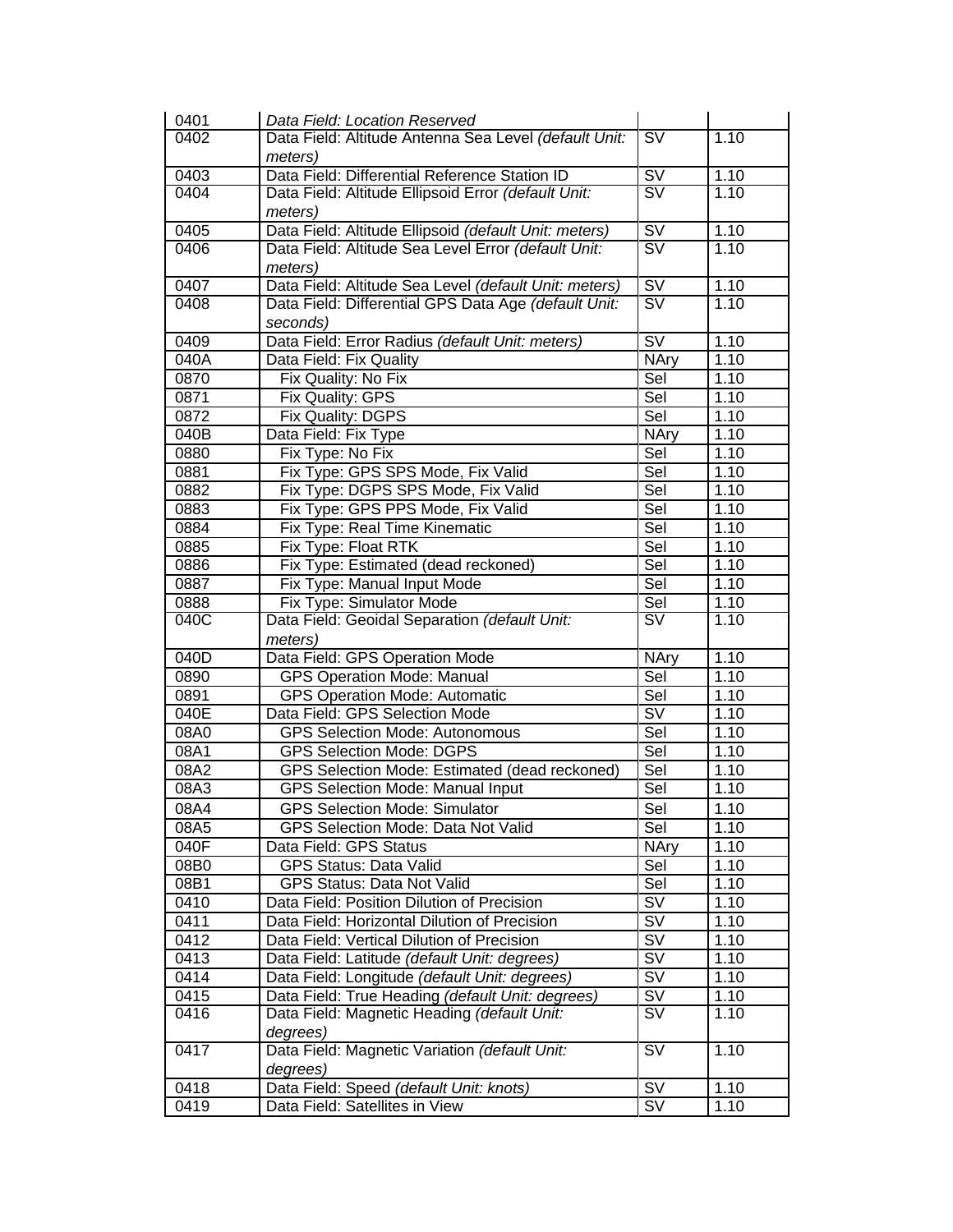| 041A      | Data Field: Satellites in View Azimuth                   | SV                                | 1.10             |
|-----------|----------------------------------------------------------|-----------------------------------|------------------|
| 041B      | Data Field: Satellites in View Elevation                 | $\overline{\mathsf{SV}}$          | 1.10             |
| 041C      | Data Field: Satellites in View IDs                       | SV                                | 1.10             |
| 041D      | Data Field: Satellites in View PRNs                      | SV                                | 1.10             |
| 041E      | Data Field: Satellites in View S/N Ratios                | $\overline{\mathsf{SV}}$          | 1.10             |
| 041F      | Data Field: Satellites Used Count                        | $\overline{\mathsf{SV}}$          | 1.10             |
| 0420      | Data Field: Satellites Used PRNs                         | $\overline{\mathsf{SV}}$          | 1.10             |
| 0421      | Data Field: NMEA Sentence                                | $\overline{\mathsf{SV}}$          | 1.10             |
| 0422      | Data Field: Address Line 1                               | $\overline{\mathsf{SV}}$          | 1.10             |
| 0423      | Data Field: Address Line 2                               | $\overline{\mathsf{SV}}$          | 1.10             |
| 0424      | Data Field: City                                         | $\overline{\mathsf{SV}}$          | 1.10             |
| 0425      | Data Field: State or Province                            | SV                                | 1.10             |
| 0426      | Data Field: Country or Region (ISO 3166)                 | SV                                | 1.10             |
| 0427      | Data Field: Postal Code                                  | SV                                | 1.10             |
| 0428-0429 | Data Field: Location Reserved                            |                                   | 1.10             |
|           | (These Properties are commonly used by Location          |                                   |                  |
|           | sensors)                                                 |                                   |                  |
| 042A      | Property: Location                                       |                                   | 1.10             |
| 042B      | Property: Location Desired Accuracy                      | <b>NAry</b>                       | 1.10             |
| 0860      | Accuracy: Default                                        | Sel                               | 1.10             |
| 0861      | Accuracy: High                                           | Sel                               | 1.10             |
| 0862      | Accuracy: Medium                                         | Sel                               | 1.10             |
| 0863      | Accuracy: Low                                            | Sel                               | 1.10             |
| 042C-     | <b>Property: Location Reserved</b>                       |                                   |                  |
| 042F      |                                                          |                                   |                  |
|           |                                                          |                                   |                  |
|           | (These Data Fields are commonly used by Environmental    |                                   |                  |
|           | sensors)                                                 |                                   |                  |
| 0430      | Data Field: Environmental                                | $\overline{\mathsf{S}\mathsf{V}}$ | 1.8              |
| 0431      | Data Field: Atmospheric Pressure (default Unit:          | $\overline{\mathsf{SV}}$          | 1.8              |
|           | bars)                                                    |                                   |                  |
| 0432      | Data Field: Reserved                                     |                                   | $\overline{1.8}$ |
| 0433      | Data Field: Relative Humidity (percent)                  | $\overline{\mathsf{SV}}$          | 1.8              |
| 0434      | Data Field: Temperature (default Unit: degrees           | SV                                | 1.8              |
|           | Celsius)                                                 |                                   |                  |
| 0435      | Data Field: Wind Direction (default Unit: degrees)       | $\overline{\mathsf{SV}}$          | 1.8              |
| 0436      | Data Field: Wind Speed (default Unit:                    | $\overline{\mathsf{SV}}$          | 1.8              |
|           | meters/second)                                           |                                   |                  |
| 0437      | Data Field: Air Quality Index (default Unit: air quality | <b>SV</b>                         | 1.8              |
|           | index defined by the United States EPA)                  |                                   |                  |
| 0438      | Data Field: Equivalent CO2 (default Unit: percentage)    | <b>SV</b>                         | 1.8              |
| 0439      | Data Field: Volatile Organic Compound                    | $\overline{\mathsf{SV}}$          | $\overline{1.8}$ |
|           | Concentration (default Unit: percentage)                 |                                   |                  |
| 043A-043F | Data Field: Environmental Reserved                       |                                   |                  |
|           | (These Properties are commonly used by Environmental     |                                   |                  |
|           | sensors)                                                 |                                   |                  |
| 0440      | Property: Environmental                                  | $\overline{\text{SV}}$            | 1.8              |
| 0441      | Property: Reference Pressure (default Unit: bars)        | $\overline{\text{SV}}$            | 1.8              |
| 0442-044F | <b>Property: Environmental Reserved</b>                  |                                   |                  |
|           |                                                          |                                   |                  |
|           | (These Data Fields are commonly used by Motion           |                                   |                  |
|           | sensors)                                                 |                                   |                  |
| 0450      | Data Field: Motion                                       | $\overline{\mathsf{SV}}$          | 1.12             |
| 0451      | Data Field: Motion State                                 | <b>SF</b>                         | 1.12             |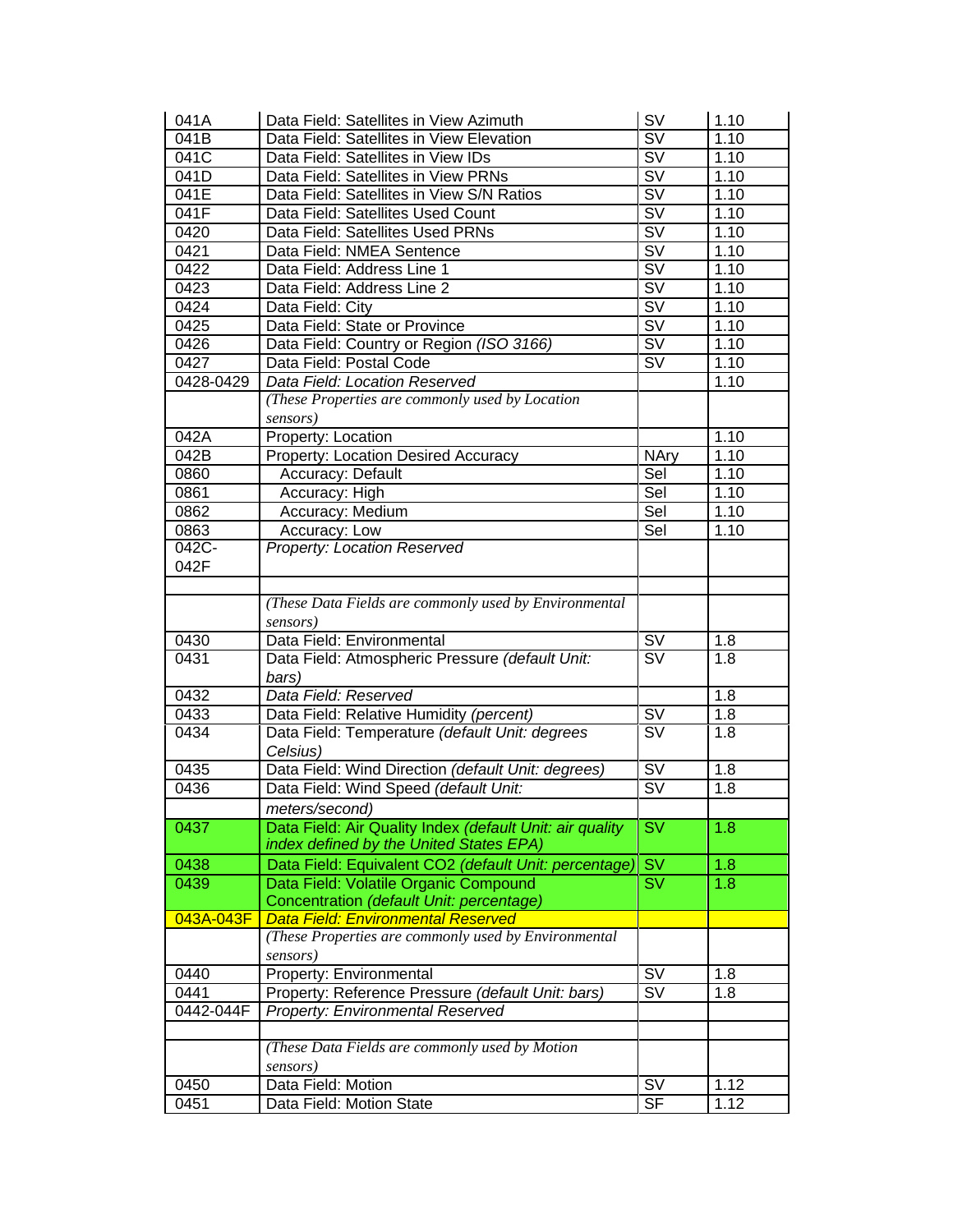| 0452      | Data Field: Acceleration (default Unit: G's)         | SV                                 | 1.12 |
|-----------|------------------------------------------------------|------------------------------------|------|
| 0453      | Data Field: Acceleration Axis X (default Unit: G's)  | $\overline{\mathsf{SV}}$           | 1.12 |
| 0454      | Data Field: Acceleration Axis Y (default Unit: G's)  | SV                                 | 1.12 |
| 0455      | Data Field: Acceleration Axis Z (default Unit: G's)  | SV                                 | 1.12 |
| 0456      | Data Field: Angular Velocity (default Unit:          | SV                                 | 1.12 |
|           | degrees/second)                                      |                                    |      |
| 0457      | Data Field: Angular Velocity X about Axis (default   | SV                                 | 1.12 |
|           | Unit: degrees/second)                                |                                    |      |
| 0458      | Data Field: Angular Velocity Y about Axis (default   | $S_{\rm V}$                        | 1.12 |
|           | Unit: degrees/second)                                |                                    |      |
| 0459      | Data Field: Angular Velocity Z about Axis (default   | $\overline{\mathsf{SV}}$           | 1.12 |
|           | Unit: degrees/second)                                |                                    |      |
| 045A      | Data Field: Angular Position (default Unit: degrees) | $\overline{\mathsf{S}\mathsf{V}}$  | 1.12 |
| 045B      | Data Field: Angular Position about X Axis (default   | $\overline{\mathsf{sv}}$           | 1.12 |
|           | Unit: degrees)                                       |                                    |      |
| 045C      | Data Field: Angular Position about Y Axis (default   | $\overline{\mathsf{sv}}$           | 1.12 |
|           | Unit: degrees)                                       |                                    |      |
| 045D      | Data Field: Angular Position about Z Axis (default   | SV                                 | 1.12 |
|           | Unit: degrees)                                       |                                    |      |
| 045E      | Data Field: Motion Speed (default Unit:              | SV                                 | 1.12 |
|           | meters/second)                                       |                                    |      |
| 045F      | Data Field: Motion Intensity (percent)               | $\overline{\mathsf{sv}}$           | 1.12 |
| 0460-046F | Data Field: Motion Reserved                          |                                    |      |
|           |                                                      |                                    |      |
|           | (These Data Fields are commonly used by Orientation  |                                    |      |
|           | sensors)                                             |                                    |      |
| 0470      | Data Field: Orientation                              | $\overline{\mathsf{SV}}$           | 1.13 |
| 0471      | Data Field: Heading (default Unit: degrees)          | $\overline{\mathsf{SV}}$           | 1.13 |
| 0472      | Data Field: Heading X Axis (default Unit: degrees)   | $\overline{\mathsf{SV}}$           | 1.13 |
| 0473      | Data Field: Heading Y Axis (default Unit: degrees)   | $\overline{\mathsf{SV}}$           | 1.13 |
| 0474      | Data Field: Heading Z Axis (default Unit: degrees)   | $\overline{\mathsf{SV}}$           | 1.13 |
| 0475      | Data Field: Heading Compensated Magnetic North       | $\overline{\mathsf{S} \mathsf{V}}$ | 1.13 |
|           | (default Unit: degrees)                              |                                    |      |
| 0476      | Data Field: Heading Compensated True North           | $\overline{\mathsf{S}\mathsf{V}}$  | 1.13 |
|           | (default Unit: degrees)                              |                                    |      |
| 0477      | Data Field: Heading Magnetic North (default Unit:    | $\overline{\mathsf{SV}}$           | 1.13 |
|           | degrees)                                             |                                    |      |
| 0478      | Data Field: Heading True North (default Unit:        | SV                                 | 1.13 |
|           | degrees)                                             |                                    |      |
| 0479      | Data Field: Distance (default Unit: meters)          | $\overline{\text{SV}}$             | 1.13 |
| 047A      | Data Field: Distance X Axis (default Unit: meters)   | $\overline{\mathsf{S} \mathsf{V}}$ | 1.13 |
| 047B      | Data Field: Distance Y Axis (default Unit: meters)   | <b>SV</b>                          | 1.13 |
| 047C      | Data Field: Distance Z Axis (default Unit: meters)   | SV                                 | 1.13 |
| 047D      | Data Field: Distance Out-of-Range                    | <b>SF</b>                          | 1.13 |
| 047E      | Data Field: Tilt (default Unit: degrees)             | SV                                 | 1.13 |
| 047F      | Data Field: Tilt X Axis (default Unit: degrees)      | SV                                 | 1.13 |
| 0480      | Data Field: Tilt Y Axis (default Unit: degrees)      | <b>SV</b>                          | 1.13 |
| 0481      | Data Field: Tilt Z Axis (default Unit: degrees)      | <b>SV</b>                          | 1.13 |
| 0482      | Data Field: Rotation Matrix                          | SV                                 | 1.13 |
| 0483      | Data Field: Quaternion                               | SV                                 | 1.13 |
| 0484      | Data Field: Magnetic Flux (default Unit: milligauss) | <b>SV</b>                          | 1.13 |
| 0485      | Data Field: Magnetic Flux X Axis (default Unit:      | <b>SV</b>                          | 1.13 |
|           | milligauss)                                          |                                    |      |
| 0486      | Data Field: Magnetic Flux Y Axis (default Unit:      | SV                                 | 1.13 |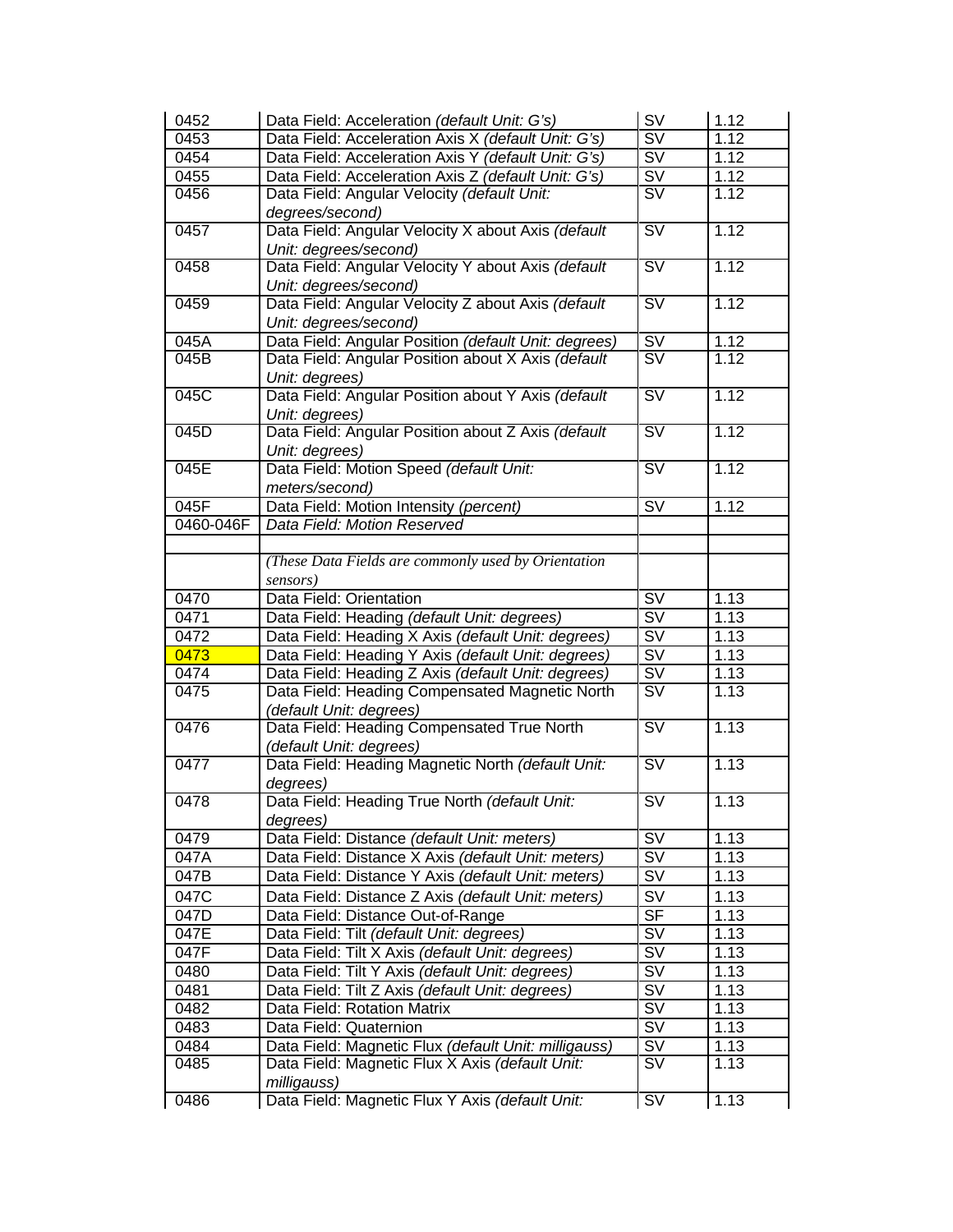|           | milligauss)                                                           |                                   |      |
|-----------|-----------------------------------------------------------------------|-----------------------------------|------|
| 0487      | Data Field: Magnetic Flux Z Axis (default Unit:                       |                                   | 1.13 |
|           | milligauss)                                                           |                                   |      |
| 0488      | Data Field: Magnetometer Accuracy                                     | NAry                              |      |
| 08E0      | Magnetometer Accuracy: Low                                            | Sel                               | 1.13 |
| 08E1      | Magnetometer Accuracy: Medium                                         | Sel                               | 1.13 |
| 08E2      |                                                                       | Sel                               |      |
|           | Magnetometer Accuracy: High                                           |                                   | 1.13 |
| 0489      | Data Field: Simple Orientation Direction                              | <b>NAry</b>                       | 1.13 |
| 08F0      | <b>Simple Orientation Direction: Not Rotated</b>                      | Sel                               | 1.13 |
| 08F1      | <b>Simple Orientation Direction: Rotated 90 Degrees</b><br><b>CCW</b> | Sel                               | 1.13 |
| 08F2      | Simple Orientation Direction: Rotated 180 Degrees Sel<br><b>CCW</b>   |                                   | 1.13 |
| 08F3      | Simple Orientation Direction: Rotated 270 Degrees Sel<br><b>CCW</b>   |                                   | 1.13 |
| 08F4      | <b>Simple Orientation Direction: Face Up</b>                          | Sel                               | 1.13 |
| 08F5      | <b>Simple Orientation Direction: Face Down</b>                        | Sel                               | 1.13 |
| 048A-048F | <b>Data Field: Orientation Reserved</b>                               |                                   |      |
|           |                                                                       |                                   |      |
|           | (These Data Fields are commonly used by Mechanical                    |                                   |      |
|           | sensors)                                                              |                                   |      |
| 0490      | Data Field: Mechanical                                                | $\overline{\text{SV}}$            | 1.11 |
| 0491      | Data Field: Boolean Switch State                                      | $S$ F                             | 1.11 |
| 0492      | Data Field: Boolean Switch Array States                               | $\overline{\mathsf{S}\mathsf{V}}$ | 1.11 |
| 0493      | Data Field: Multivalue Switch Value                                   | $\overline{\mathsf{S}\mathsf{V}}$ | 1.11 |
| 0494      | Data Field: Force (default Unit: Newtons)                             | $\overline{\mathsf{S}\mathsf{V}}$ | 1.11 |
| 0495      | Data Field: Absolute Pressure (default Unit:<br>Pascals)              | SV                                | 1.11 |
| 0496      | Data Field: Gauge Pressure (default Unit: Pascals)                    | $\overline{\mathsf{S}\mathsf{V}}$ | 1.11 |
| 0497      | Data Field: Strain (percent)                                          | $\overline{\mathsf{SV}}$          | 1.11 |
| 0498      | Data Field: Weight (default Unit: kilograms)                          | $\overline{\mathsf{SV}}$          | 1.11 |
| 0498-049F | Data Field: Mechanical Reserved                                       |                                   | 1.11 |
|           | (These Properties are commonly used by Mechanical<br>sensors)         |                                   | 1.11 |
| 04A0      | Property: Mechanical                                                  | DV                                | 1.11 |
| 04A1      | <b>Property: Vibration State</b>                                      | <b>DF</b>                         | 1.11 |
| 04A2      | Property: Forward Vibration Speed (percent)                           | $\overline{\mathsf{D}\mathsf{V}}$ | 1.11 |
| 04A3      | Property: Backward Vibration Speed (percent)                          | DV                                | 1.11 |
| 04A4-     | <b>Property: Mechanical Reserved</b>                                  |                                   |      |
| 04AF      |                                                                       |                                   |      |
|           |                                                                       |                                   |      |
|           | (These Data Fields are commonly used by Biometric                     |                                   |      |
|           | sensors)                                                              |                                   |      |
| 04B0      | Data Field: Biometric                                                 | $\overline{\mathsf{SV}}$          | 1.6  |
| 04B1      | Data Field: Human Presence                                            | SF                                | 1.6  |
| 04B2      | Data Field: Human Proximity Range (default Unit:<br>meters)           | SV                                | 1.6  |
| 04B3      | Data Field: Human Proximity Out of Range                              | <b>SF</b>                         | 1.6  |
| 04B4      | Data Field: Human Touch State                                         | SF                                | 1.6  |
| 04B5      | Data Field: Blood Pressure (default Units: mm Hg)                     | SF                                | 1.6  |
| 04B6      | Data Field: Blood Pressure Diastolic (default Units:<br>mm Hg)        | <b>SF</b>                         | 1.6  |
| 04B7      | Data Field: Blood Pressure Systolic (default Units:                   | SF                                | 1.6  |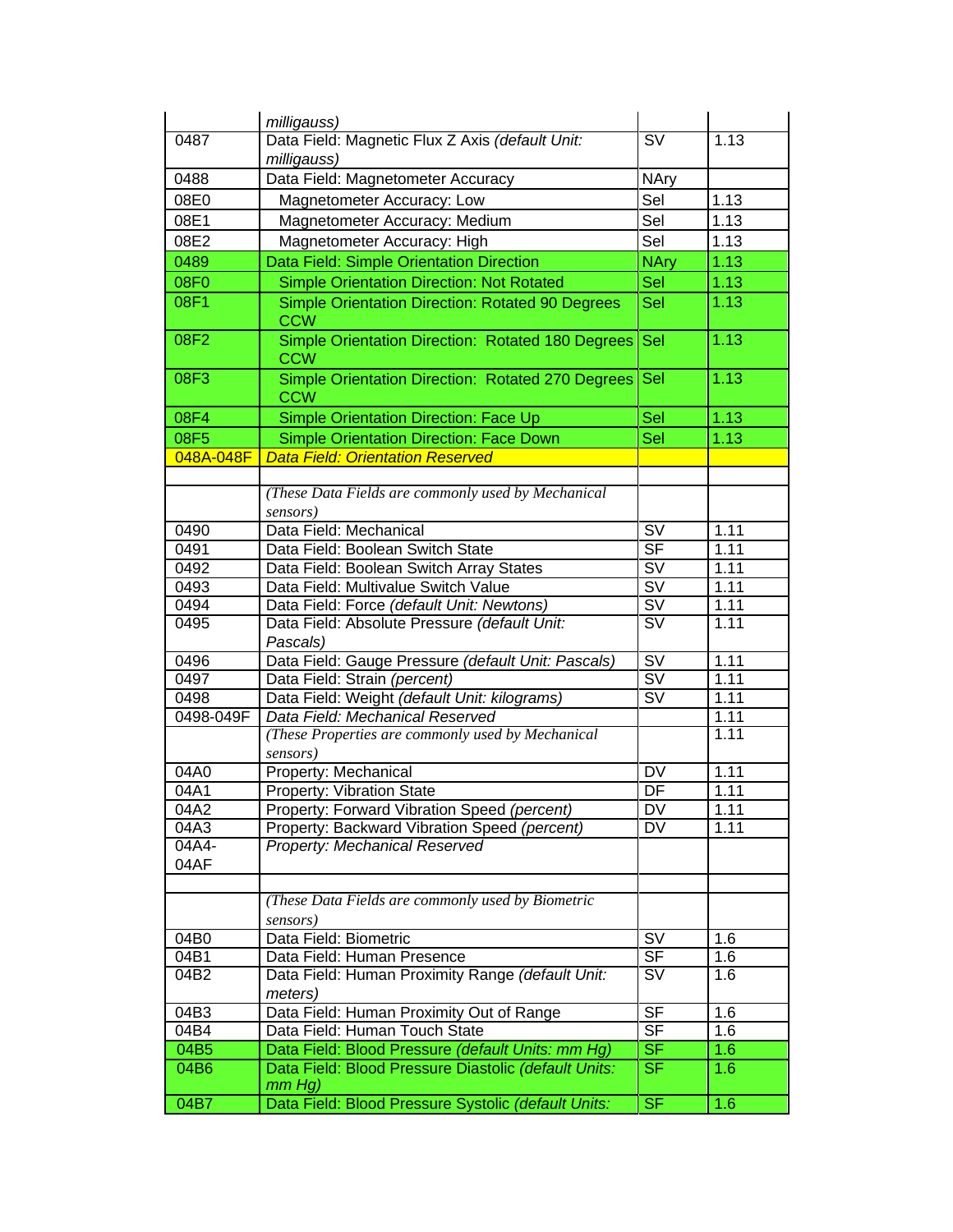|                   | mm Hg)                                                                   |                                    |      |
|-------------------|--------------------------------------------------------------------------|------------------------------------|------|
| 04B8              | Data Field: Heart Rate (default Units: heartbeats per<br>minute)         | $\overline{\mathsf{SV}}$           | 1.6  |
| 04B9              | Data Field: Resting Heart Rate (default Units:<br>heartbeats per minute) |                                    | 1.6  |
| 04BA              | Data Field: Heartbeat Interval (default Units: ms)                       | $\overline{\mathsf{SV}}$           | 1.6  |
| 04BB              | Data Field: Respiratory Rate (default Units: breaths<br>per minute)      | $\overline{\mathsf{sv}}$           | 1.6  |
| 04BC              | Data Field: SpO2 (default Units: percent)                                | <b>SV</b>                          | 1.6  |
| 04BD-04CF         | <b>Data Field: Biometric Reserved</b>                                    |                                    |      |
|                   |                                                                          |                                    |      |
|                   | (These Data Fields are commonly used by Light sensors)                   |                                    |      |
| 04D0              | Data Field: Light                                                        | $\overline{\mathsf{S} \mathsf{V}}$ | 1.9  |
| $04\overline{D1}$ | Data Field: Illuminance (default Unit: Lux)                              | $\overline{\mathsf{S} \mathsf{V}}$ | 1.9  |
| 04D2              | Data Field: Color Temperature (default Unit:                             | $\overline{\mathsf{S}\mathsf{V}}$  | 1.9  |
|                   | degrees Kelvin)                                                          |                                    |      |
| 04D3              | Data Field: Chromaticity                                                 | $\overline{\mathsf{SV}}$           | 1.9  |
| 04D4              | Data Field: Chromaticity X (default Unit: CIE 1931 x)                    | $\overline{\text{SV}}$             | 1.9  |
| 04D <sub>5</sub>  | Data Field: Chromaticity Y (default Unit: CIE 1931 y)                    | SV                                 | 1.9  |
| 04D6              | Data Field: Consumer IR Sentence Receive                                 | $\overline{\mathsf{SV}}$           | 1.9  |
| 04D7              | Data Field: Infrared Light (default Units: W/mm <sup>2</sup> )           | $\overline{\mathsf{S}}\mathsf{V}$  | 1.9  |
| 04D8              | Data Field: Red Light (default Units: W/mm <sup>2</sup> )                | $\overline{\mathsf{S}}\mathsf{V}$  | 1.9  |
| 04D9              | Data Field: Green Light (default Units: W/mm <sup>2</sup> )              | $\overline{\mathsf{S}}\mathsf{V}$  | 1.9  |
| 04DA              | Data Field: Blue Light (default Units: W/mm <sup>2</sup> )               | $\overline{\mathsf{S}}\mathsf{V}$  | 1.9  |
| 04DB              | Data Field: Ultraviolet A Light (default Units: mW/cm <sup>2</sup> )     | $\overline{\mathsf{S}}\mathsf{V}$  | 1.9  |
| 04DC              | Data Field: Ultraviolet B Light (default Units: mW/cm <sup>2</sup> )     | $\overline{\mathsf{S}}\mathsf{V}$  | 1.9  |
| 04DD              | Data Field: Ultraviolet Index (default Units: none)                      | $\overline{\mathsf{S}}\mathsf{V}$  | 1.9  |
|                   | 04DE-04DF Data Field: Light Reserved                                     |                                    |      |
|                   | (These Properties are commonly used by Light sensors)                    |                                    |      |
| 04E0              | Property: Light                                                          | DV                                 | 1.9  |
| 04E1              | Property: Consumer IR Sentence Send                                      | DV                                 | 1.9  |
| 04E2-             | <b>Property: Light Reserved</b>                                          |                                    |      |
| 04EF              |                                                                          |                                    |      |
|                   | (Property Response Curve is also commonly used                           |                                    | 1.5  |
|                   | with Light sensors; it is Usage 0318)                                    |                                    |      |
|                   | (These Data Fields are commonly used by Scanner)                         |                                    |      |
|                   | sensors)                                                                 |                                    |      |
| 04F0              | Data Field: Scanner                                                      | SV                                 | 1.14 |
| 04F1              | Data Field: RFID Tag 40 Bit                                              | SV                                 | 1.14 |
| 04F2              | Data Field: NFC Sentence Receive                                         | SV                                 | 1.14 |
| 04F3-             | Data Field: Scanner Reserved                                             |                                    |      |
| 04F7              |                                                                          |                                    |      |
|                   | (These Properties are commonly used by Scanner                           |                                    |      |
|                   | sensors)                                                                 |                                    |      |
| 04F8              | Property: Scanner                                                        | SV                                 | 1.14 |
| 04F9              | Property: NFC Sentence Send                                              | <b>SV</b>                          | 1.14 |
| 04FA-             | <b>Property: Scanner Reserved</b>                                        |                                    |      |
| 04FF              |                                                                          |                                    |      |
|                   | (These Data Fields are commonly used by Electrical                       |                                    |      |
|                   | sensors)                                                                 |                                    |      |
| 0500              | Data Field: Electrical                                                   | $\overline{\mathsf{SV}}$           | 1.7  |
| 0501              | Data Field: Capacitance (default Unit: Farads)                           | $\overline{\mathsf{S}\mathsf{V}}$  | 1.7  |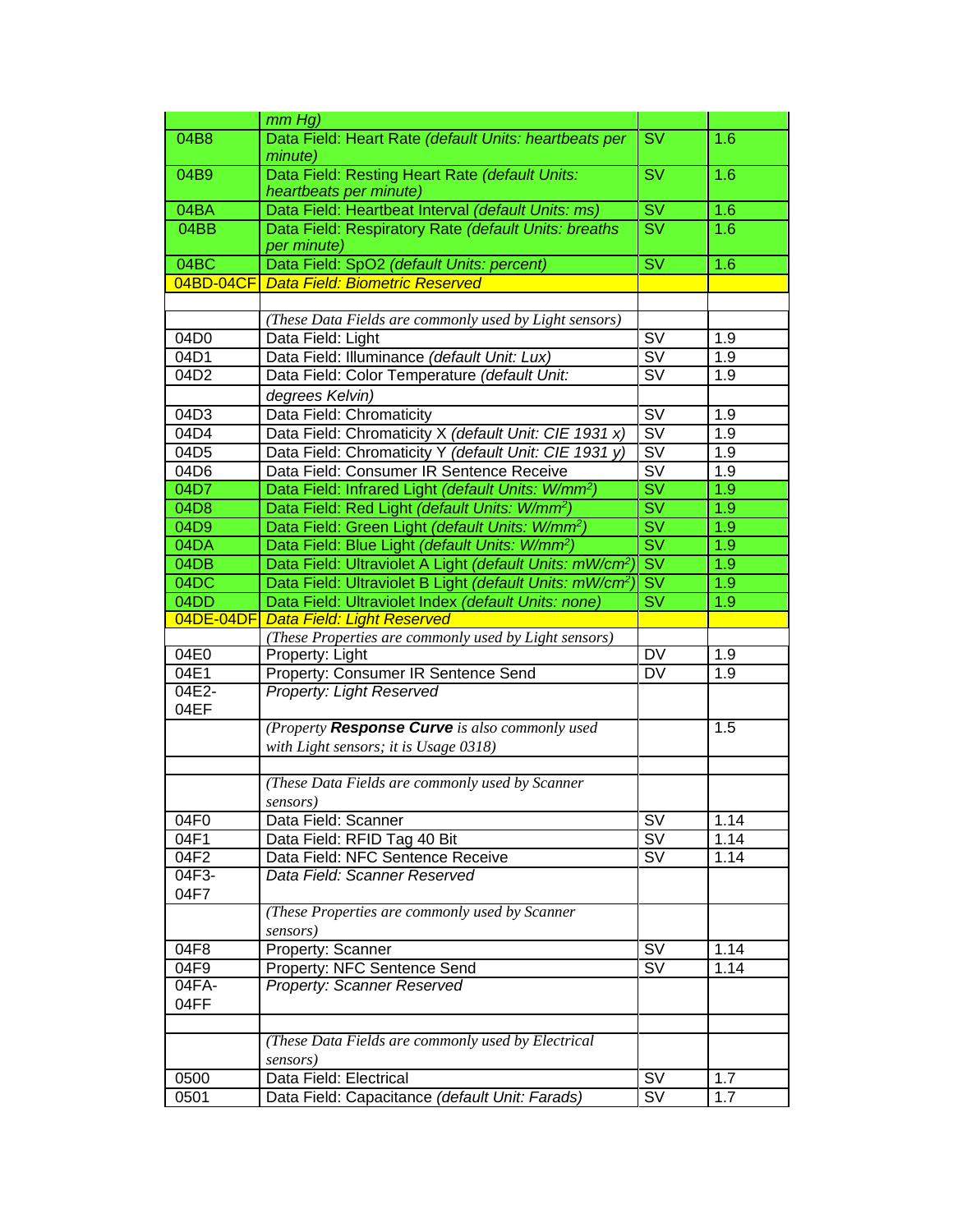| 0502      | Data Field: Current (default Unit: Amperes)            | SV                                | 1.7  |
|-----------|--------------------------------------------------------|-----------------------------------|------|
| 0503      | Data Field: Electrical Power (default Unit: Watts)     |                                   | 1.7  |
| 0504      | Data Field: Inductance (default Unit: Henrys)          | $\overline{\mathsf{SV}}$          | 1.7  |
| 0505      | Data Field: Resistance (default Unit: Ohms)            | $\overline{\mathsf{sv}}$          | 1.7  |
| 0506      | Data Field: Voltage (default Unit: Volts)              | $\overline{\mathsf{sv}}$          | 1.7  |
| 0507      | Data Field: Frequency (default Unit: Hertz)            | $\overline{\mathsf{sv}}$          | 1.7  |
| 0508      | Data Field: Period (default Unit: milliseconds)        | SV                                | 1.7  |
| 0509      | Data Field: Percent of Range                           | $\overline{\mathsf{S}\mathsf{V}}$ | 1.7  |
| 050A-     | Data Field: Electrical Reserved                        |                                   |      |
| 051F      |                                                        |                                   |      |
|           |                                                        |                                   |      |
|           | (These Data Fields are commonly used by Time sensors)  |                                   |      |
| 0520      | Data Field: Time                                       | $\overline{\mathsf{SV}}$          | 1.15 |
| 0521      | Data Field: Year                                       | $\overline{\mathsf{sv}}$          | 1.15 |
| 0522      | Data Field: Month                                      | $\overline{\mathsf{SV}}$          | 1.15 |
| 0523      | Data Field: Day                                        | $\overline{\mathsf{S}}\mathsf{V}$ | 1.15 |
| 0524      | Data Field: Day of Week                                | <b>NAry</b>                       | 1.15 |
| 08C0      | Day of Week: Sunday                                    | Sel                               | 1.15 |
| 08C1      | Day of Week: Monday                                    | Sel                               | 1.15 |
| 08C2      | Day of Week: Tuesday                                   | Sel                               | 1.15 |
| 08C3      | Day of Week: Wednesday                                 | Sel                               | 1.15 |
| 08C4      | Day of Week: Thursday                                  | Sel                               | 1.15 |
| 08C5      | Day of Week: Friday                                    | Sel                               | 1.15 |
| 08C6      | Day of Week: Saturday                                  | Sel                               | 1.15 |
| 0525      | Data Field: Hour                                       | $\overline{\mathsf{S}\mathsf{V}}$ | 1.15 |
| 0526      | Data Field: Minute                                     | $\overline{\mathsf{SV}}$          | 1.15 |
| 0527      | Data Field: Second                                     | $\overline{\mathsf{S}\mathsf{V}}$ | 1.15 |
| 0528      | Data Field: Millisecond                                | $\overline{\mathsf{S}\mathsf{V}}$ | 1.15 |
| 0529      | Data Field: Timestamp                                  | $\overline{\mathsf{S}\mathsf{V}}$ | 1.15 |
| 052A      | Data Field: Julian Day of Year                         | $\overline{\mathsf{S}\mathsf{V}}$ | 1.15 |
| 052B      | Data Field: Time Since System Boot                     | $\overline{\mathsf{SV}}$          | 1.15 |
| 052C-     | <b>Data Field: Time Reserved</b>                       |                                   |      |
| 052F      |                                                        |                                   |      |
|           | (These Properties are commonly used by Time sensors)   |                                   |      |
| 0530      | Property: Time                                         | $\overline{DV}$                   | 1.15 |
| 0531      | Property: Time Zone Offset from UTC (default Unit:     | DV                                | 1.15 |
|           | minutes)                                               |                                   |      |
| 0532      | Property: Time Zone Name                               | DV                                | 1.15 |
| 0533      | Property: Daylight Savings Time Observed               | DF                                | 1.15 |
| 0534      | Property: Time Trim Adjustment                         | DV                                | 1.15 |
| 0535      | Property: Arm Alarm                                    | DF                                | 1.15 |
| 0535-053F | Property: Time Reserved                                |                                   |      |
|           | (These Data Fields are commonly used by Custom         |                                   |      |
|           |                                                        |                                   |      |
| 0540      | sensors)<br>Data Field: Custom                         | $\overline{\mathsf{SV}}$          | 1.16 |
| 0541      | Data Field: Custom Usage                               | $\overline{\mathsf{SV}}$          | 1.16 |
| 0542      | Data Field: Custom Boolean Array                       | $\overline{\mathsf{SV}}$          | 1.16 |
| 0543      |                                                        | $\overline{\mathsf{SV}}$          | 1.16 |
| 0544      | Data Field: Custom Value<br>Data Field: Custom Value 1 | $\overline{\mathsf{SV}}$          | 1.16 |
| 0545      | Data Field: Custom Value 2                             | $\overline{\mathsf{SV}}$          | 1.16 |
| 0546      | Data Field: Custom Value 3                             | $\overline{\mathsf{SV}}$          | 1.16 |
| 0547      | Data Field: Custom Value 4                             | $\overline{\mathsf{S}\mathsf{V}}$ | 1.16 |
| 0548      | Data Field: Custom Value 5                             | $\overline{\text{SV}}$            | 1.16 |
|           |                                                        |                                   |      |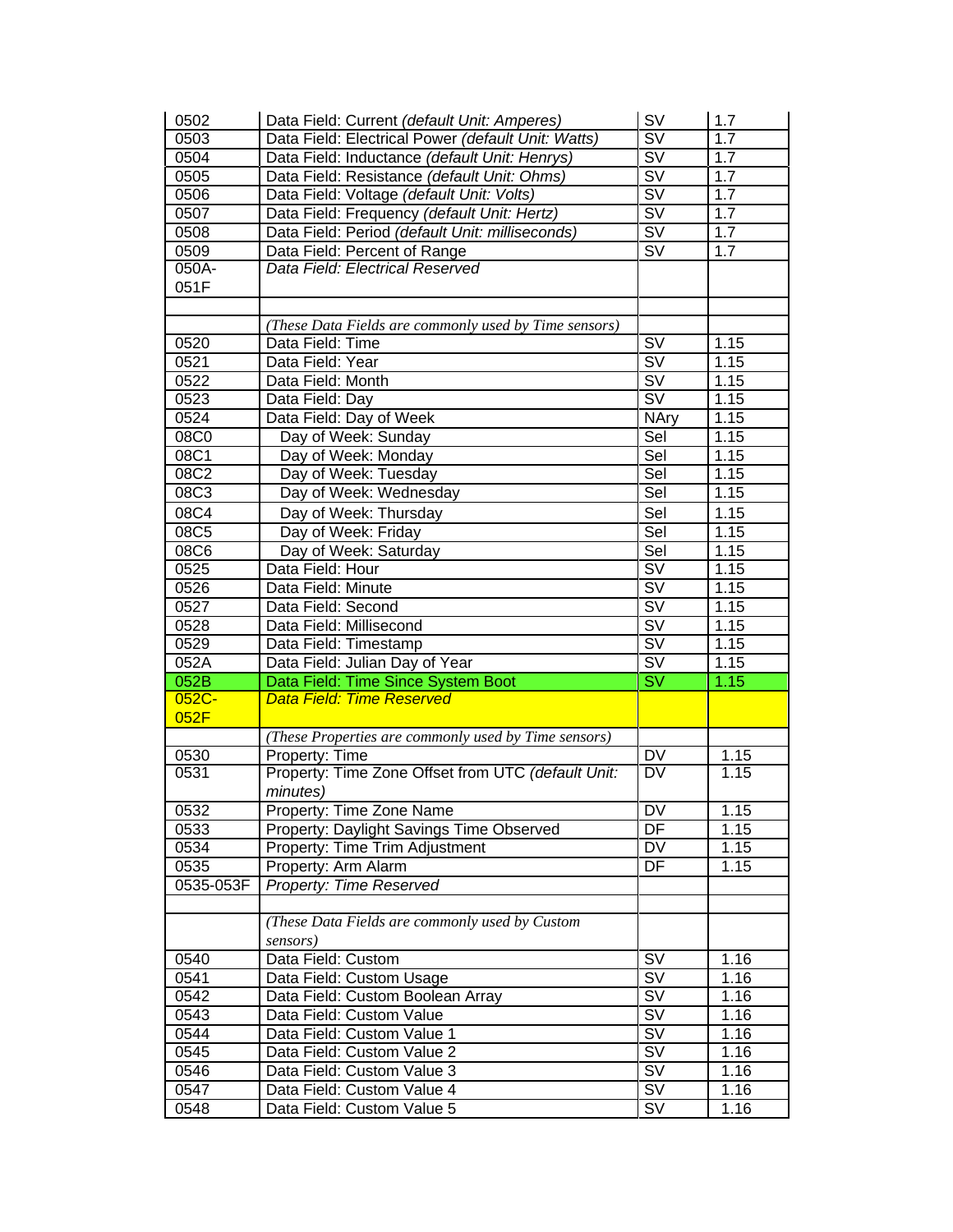| 0549         | Data Field: Custom Value 6                                | SV              | 1.16         |
|--------------|-----------------------------------------------------------|-----------------|--------------|
| 054A         | Data Field: Custom Value 7                                | <b>SV</b>       | 1.16         |
| 054B         | Data Field: Custom Value 8                                | <b>SV</b>       | 1.16         |
| 054C         | Data Field: Custom Value 9                                | <b>SV</b>       | 1.16         |
| 054D         | Data Field: Custom Value 10                               | <b>SV</b>       | 1.16         |
| 054E         | Data Field: Custom Value 11                               | <b>SV</b>       | 1.16         |
| 054F         | Data Field: Custom Value 12                               | <b>SV</b>       | 1.16         |
| 0550         | Data Field: Custom Value 13                               | <b>SV</b>       | 1.16         |
| 0551         | Data Field: Custom Value 14                               | <b>SV</b>       | 1.16         |
| 0552         | Data Field: Custom Value 15                               | <b>SV</b>       | 1.16         |
| 0553         | Data Field: Custom Value 16                               | <b>SV</b>       | 1.16         |
| 0554         | Data Field: Custom Value 17                               | <b>SV</b>       | 1.16         |
| 0555         | Data Field: Custom Value 18                               | <b>SV</b>       | 1.16         |
| 0556         | Data Field: Custom Value 19                               | <b>SV</b>       | 1.16         |
| 0557         | Data Field: Custom Value 20                               | <b>SV</b>       | 1.16         |
| 0558         | Data Field: Custom Value 21                               | <b>SV</b>       | 1.16         |
| 0559         | Data Field: Custom Value 22                               | <b>SV</b>       | 1.16         |
| 055A         | Data Field: Custom Value 23                               | <b>SV</b>       | 1.16         |
| 055B         | Data Field: Custom Value 24                               | <b>SV</b>       | 1.16         |
| 055C         | Data Field: Custom Value 25                               | <b>SV</b>       | 1.16         |
| 055D         | Data Field: Custom Value 26                               | <b>SV</b>       | 1.16         |
| 055E         | Data Field: Custom Value 27                               | <b>SV</b>       | 1.16         |
| 055F         | Data Field: Custom Value 28                               | <b>SV</b>       | 1.16         |
| 05B0         | Data Field: Custom Type ID                                | <b>SV</b>       | 1.16         |
| $05B1 -$     | <b>Data Field: Custom Reserved</b>                        |                 |              |
| 05BF         |                                                           |                 |              |
|              | (These Data Fields are commonly used by Personal          |                 |              |
|              | <b>Activity sensors</b> )                                 |                 |              |
| 0590         | Data Field: Personal Activity                             | <b>SV</b>       | 1.18         |
| 0591         | Data Field: Activity Type                                 | <b>NAry</b>     | 1.18         |
| 0930         | <b>Activity Type: Unknown</b>                             | Sel             | 1.18         |
| 0931         | <b>Activity Type: Stationary</b>                          | Sel             | 1.18         |
| 0932         | <b>Activity Type: Fidgeting</b>                           | Sel             | 1.18         |
| 0933         | <b>Activity Type: Walking</b>                             | Sel             | 1.18         |
| 0934         | <b>Activity Type: Running</b>                             | Sel             | 1.18         |
| 0935         | <b>Activity Type: In Vehicle</b>                          | Sel             | 1.18         |
| 0936         | <b>Activity Type: Biking</b>                              | Sel             | 1.18         |
| 0937         | <b>Activity Type: Idle</b>                                | Sel             | 1.18         |
| 0592         | Data Field: Activity State                                | <b>NAry</b>     | 1.18         |
| 0960         | <b>Activity State: No State Change</b>                    | Sel             | 1.18         |
| 0961         | <b>Activity State: Start Activity</b>                     | Sel             | 1.18         |
| 0962         | <b>Activity State: End Activity</b>                       | Sel             | 1.18         |
| 0593         |                                                           |                 |              |
|              | <b>Data Field: Device Position</b>                        | <b>NAry</b>     | 1.18         |
| 0980         | <b>Device Position: Unknown</b>                           | Sel             | 1.18         |
| 0981         | <b>Device Position: Unchanged</b>                         | Sel             | 1.18         |
| 0982         | <b>Device Position: On Desk</b>                           | Sel             | 1.18         |
| 0983         | <b>Device Position: In Hand</b>                           | Sel             | 1.18         |
| 0984         |                                                           |                 |              |
|              | Device Position: Moving in Bag                            | Sel             | 1.18         |
| 0985         | Device Position: Stationary in Bag                        | Sel             | 1.18         |
| 0594         | Data Field: Step Count                                    | <b>SV</b>       | 1.18         |
| 0595<br>0596 | Data Field: Step Count Reset<br>Data Field: Step Duration | DF<br><b>SV</b> | 1.18<br>1.18 |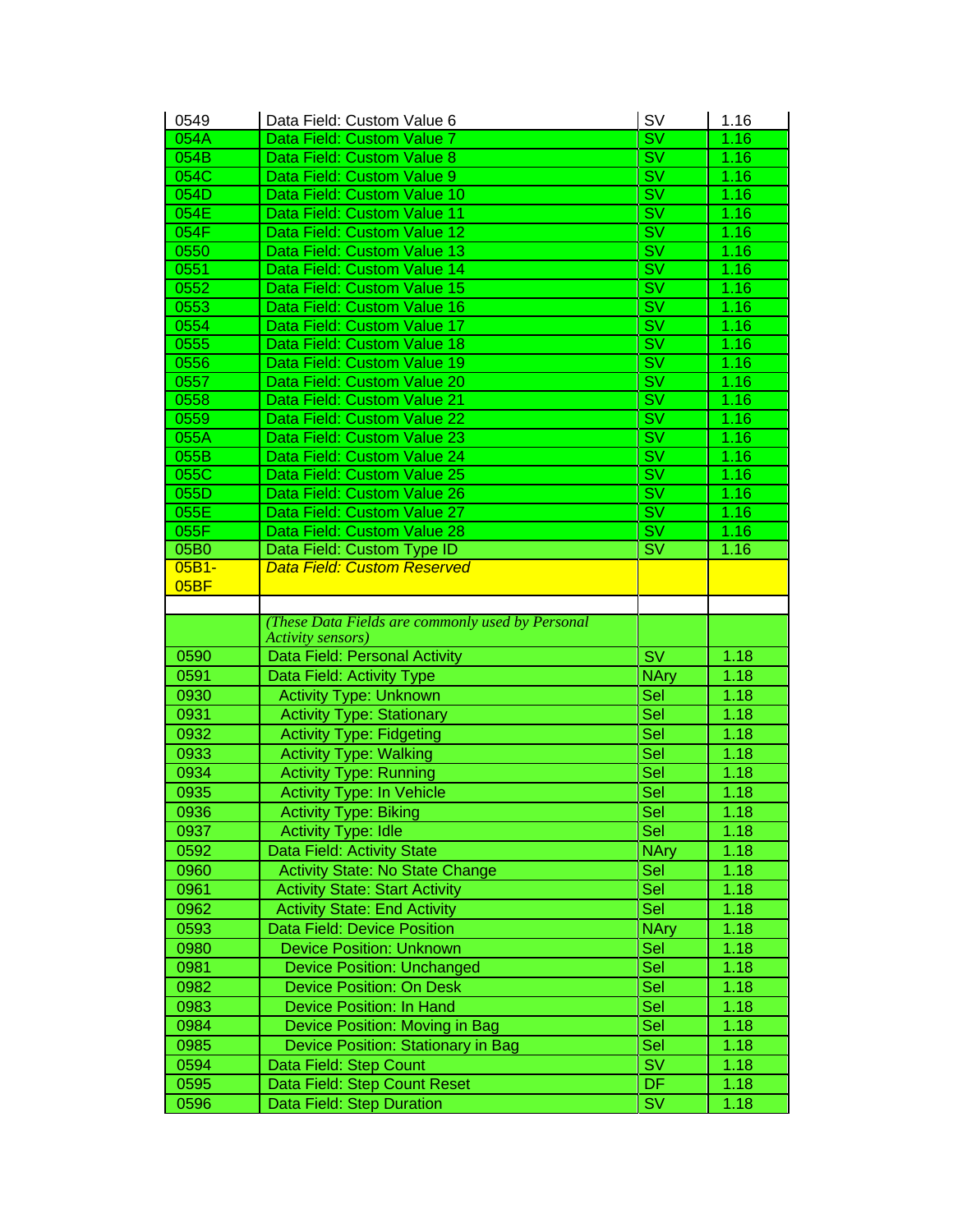| 0597      | Data Field: Step Type                           | <b>NAry</b>                       | 1.18 |
|-----------|-------------------------------------------------|-----------------------------------|------|
| 0990      | <b>Step Type: Unknown</b>                       | Sel                               | 1.18 |
| 0991      | <b>Step Type: Running</b>                       | Sel                               | 1.18 |
| 0992      | <b>Step Type: Walking</b>                       | Sel                               | 1.18 |
| 0597-059F | Data Field: Personal Activity Reserved          |                                   |      |
| 05A0      | Property: Minimum Activity Detection Interval   | <b>DV</b>                         | 1.18 |
| 05A1      | <b>Property: Supported Activity Types</b>       | <b>NAry</b>                       | 1.18 |
| 05A2      | <b>Property: Subscribed Activity Types</b>      | <b>NAry</b>                       | 1.18 |
| 05A3      | <b>Property: Supported Step Types</b>           | <b>NAry</b>                       | 1.18 |
| 05A4      | <b>Property: Subscribed Step Types</b>          | <b>NAry</b>                       | 1.18 |
| 05A5      | Property: Floor Height                          | $\overline{\mathsf{DV}}$          | 1.18 |
| 05A6-05AF | <b>Property: Personal Activity Reserved</b>     |                                   |      |
|           |                                                 |                                   |      |
|           | (These Data Fields are commonly used by Generic |                                   |      |
|           | sensors)                                        |                                   |      |
| 0560      | Data Field: Generic                             | SV                                | 1.17 |
| 0561      | Data Field: Generic GUID or PROPERTYKEY         | $\overline{\mathsf{S}\mathsf{V}}$ | 1.17 |
| 0562      | Data Field: Generic Category GUID               | $\overline{\mathsf{SV}}$          | 1.17 |
| 0563      | Data Field: Generic Type GUID                   | $\overline{\mathsf{S}\mathsf{V}}$ | 1.17 |
| 0564      | Data Field: Generic Event PROPERTYKEY           | $\overline{\mathsf{S}\mathsf{V}}$ | 1.17 |
| 0565      | Data Field: Generic Property PROPERTYKEY        | SV                                | 1.17 |
| 0566      | Data Field: Generic Data Field PROPERTYKEY      | $\overline{\mathsf{SV}}$          | 1.17 |
| 0567      | Data Field: Generic Event                       | SV                                | 1.17 |
| 0568      | Data Field: Generic Property                    | SV                                | 1.17 |
| 0569      | Data Field: Generic Data Field                  | $\overline{\mathsf{S}\mathsf{V}}$ | 1.17 |
| 056A      | Data Field: Enumerator Table Row Index          | $\overline{\mathsf{S}\mathsf{V}}$ | 1.17 |
| 056B      | Data Field: Enumerator Table Row Count          | $\overline{\mathsf{S}\mathsf{V}}$ | 1.17 |
| 056C      | Data Field: Generic GUID or PROPERTYKEY kind    | <b>NAry</b>                       | 1.17 |
| 08D0      | Kind: Category                                  | Sel                               | 1.17 |
| 08D1      | Kind: Type                                      | Sel                               | 1.17 |
| 08D2      | Kind: Event                                     | Sel                               | 1.17 |
| 08D3      | Kind: Property                                  | Sel                               | 1.17 |
| 08D4      | Kind: Data Field                                | Sel                               | 1.17 |
| 056D      | Data Field: Generic GUID                        | $\overline{\mathsf{S}\mathsf{V}}$ | 1.17 |
| 056E      | Data Field: Generic PROPERTYKEY                 | $\overline{\mathsf{SV}}$          | 1.17 |
| 056F      | Data Field: Generic Top Level Collection ID     | $\overline{\mathsf{SV}}$          | 1.17 |
| 0570      | Data Field: Generic Report ID                   | $\overline{\text{SV}}$            | 1.17 |
| 0571      | Data Field: Generic Report Item Position Index  | <b>SV</b>                         | 1.17 |
| 0572      | Data Field: Generic Firmware VARTYPE            | <b>NAry</b>                       | 1.17 |
| 0900      | VT_NULL: Empty                                  | Sel                               | 1.17 |
| 0901      | VT_BOOL: Boolean                                | Sel                               | 1.17 |
| 0902      | VT_UI1: Byte                                    | Sel                               | 1.17 |
| 0903      | VT 11: Character                                | Sel                               | 1.17 |
| 0904      | VT_UI2: Unsigned Short                          | Sel                               | 1.17 |
| 0905      | VT_I2: Short                                    | Sel                               | 1.17 |
| 0906      | VT_UI4: Unsigned Long                           | Sel                               | 1.17 |
| 0907      | VT_I4: Long                                     | Sel                               | 1.17 |
| 0908      | VT_UI8: Unsigned Long Long                      | Sel                               | 1.17 |
| 0909      | VT_I8: Long Long                                | Sel                               | 1.17 |
| 090A      | VT_R4: Float                                    | Sel                               | 1.17 |
| 090B      | VT_R8: Double                                   | Sel                               | 1.17 |
| 090C      | VT_WSTR: Wide String                            | Sel                               | 1.17 |
| 090D      | VT_STR: Narrow String                           | Sel                               | 1.17 |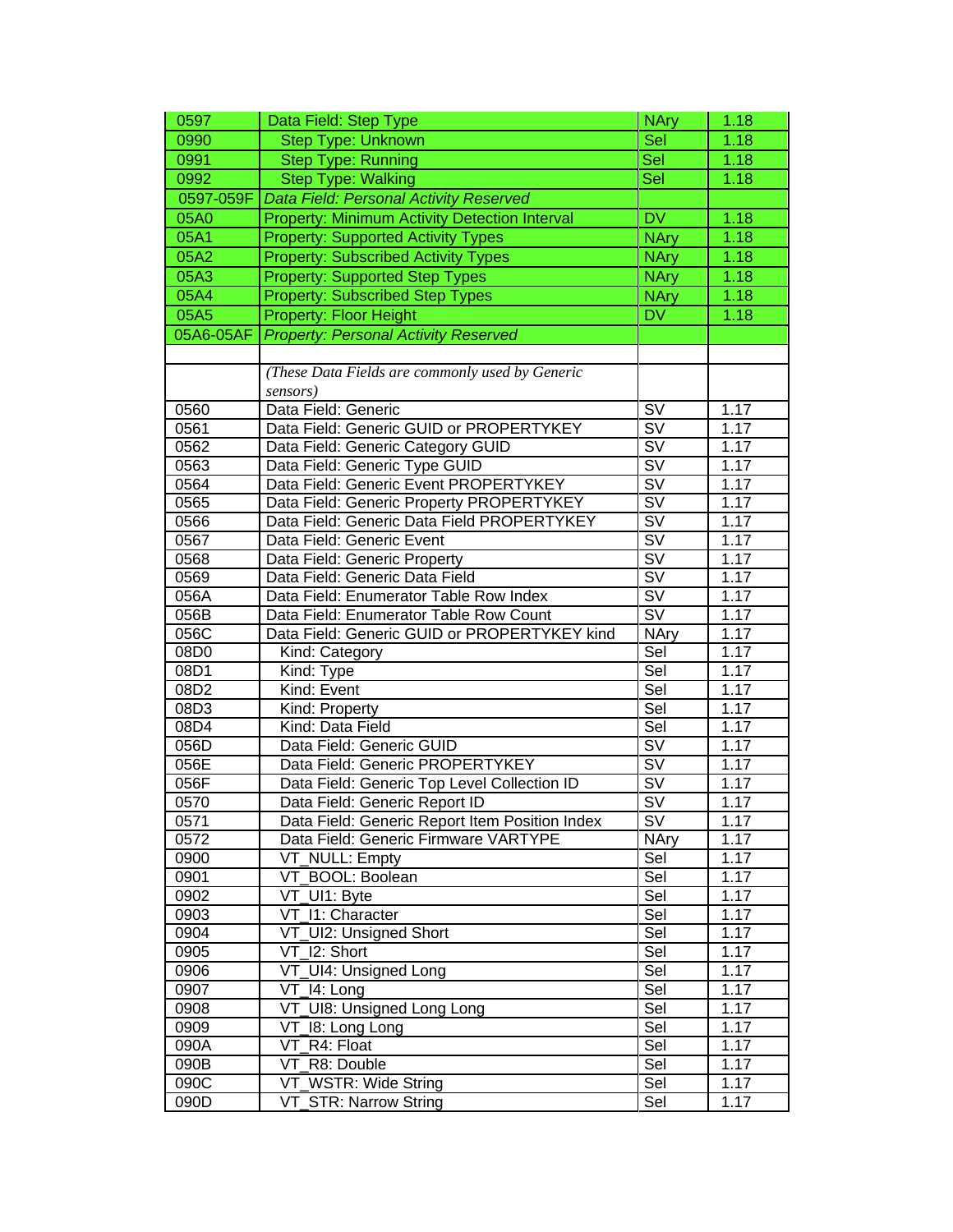| 090E         | VT_CLSID: Guid                                      | Sel                       | 1.17         |
|--------------|-----------------------------------------------------|---------------------------|--------------|
| 090F         | VT_VECTOR VT_UI1: Opaque Structure                  | Sel                       | 1.17         |
| 0910         | VT F16E0: HID 16-bit Float with Unit Exponent 0     | Sel                       | 1.17         |
| 0911         | VT_F16E1: HID 16-bit Float with Unit Exponent 1     | Sel                       | 1.17         |
| 0912         | VT_F16E2: HID 16-bit Float with Unit Exponent 2     | Sel                       | 1.17         |
| 0913         | VT_F16E3: HID 16-bit Float with Unit Exponent 3     | Sel                       | 1.17         |
| 0914         | VT_F16E4: HID 16-bit Float with Unit Exponent 4     | Sel                       | 1.17         |
| 0915         | VT_F16E5: HID 16-bit Float with Unit Exponent 5     | Sel                       | 1.17         |
| 0916         | VT_F16E6: HID 16-bit Float with Unit Exponent 6     | Sel                       | 1.17         |
| 0917         | VT_F16E7: HID 16-bit Float with Unit Exponent 7     | Sel                       | 1.17         |
| 0918         | VT_F16E8: HID 16-bit Float with Unit Exponent 8     | Sel                       | 1.17         |
| 0919         | VT_F16E9: HID 16-bit Float with Unit Exponent 9     | Sel                       | 1.17         |
| 091A         | VT_F16EA: HID 16-bit Float with Unit Exponent A     | Sel                       | 1.17         |
| 091B         | VT_F16EB: HID 16-bit Float with Unit Exponent B     | Sel                       | 1.17         |
| 091C         | VT_F16EC: HID 16-bit Float with Unit Exponent C     | Sel                       | 1.17         |
| 091D         | VT_F16ED: HID 16-bit Float with Unit Exponent D     | Sel                       | 1.17         |
| 091E         | VT_F16EE: HID 16-bit Float with Unit Exponent E     | Sel                       | 1.17         |
| 091F         | VT_F16EF: HID 16-bit Float with Unit Exponent F     | Sel                       | 1.17         |
| 0920         | VT_F32E0: HID 32-bit Float with Unit Exponent 0     | Sel                       | 1.17         |
| 0921         | VT_F32E1: HID 32-bit Float with Unit Exponent 1     | $\overline{\mathsf{Sel}}$ | 1.17         |
| 0922         | VT_F32E2: HID 32-bit Float with Unit Exponent 2     | $\overline{\mathsf{Sel}}$ | 1.17         |
| 0923         | VT_F32E3: HID 32-bit Float with Unit Exponent 3     | $\overline{\mathsf{Sel}}$ | 1.17         |
| 0924         | VT_F32E4: HID 32-bit Float with Unit Exponent 4     | Sel                       | 1.17         |
| 0925         | VT_F32E5: HID 32-bit Float with Unit Exponent 5     | Sel                       | 1.17         |
| 0926         | VT_F32E6: HID 32-bit Float with Unit Exponent 6     | Sel                       | 1.17         |
| 0927         | VT_F32E7: HID 32-bit Float with Unit Exponent 7     | Sel                       | 1.17         |
| 0928         | VT_F32E8: HID 32-bit Float with Unit Exponent 8     | $\overline{\mathsf{Sel}}$ | 1.17         |
| 0929         | VT_F32E9: HID 32-bit Float with Unit Exponent 9     | Sel                       | 1.17         |
| 092A         | VT_F32EA: HID 32-bit Float with Unit Exponent A     | Sel                       | 1.17         |
| 092B         | VT_F32EB: HID 32-bit Float with Unit Exponent B     | Sel                       | 1.17         |
| 092C         | VT_F32EC: HID 32-bit Float with Unit Exponent C     | Sel                       | 1.17         |
| 092D         | VT_F32ED: HID 32-bit Float with Unit Exponent D     | Sel                       | 1.17         |
| 092E         | VT_F32EE: HID 32-bit Float with Unit Exponent E     | Sel                       | 1.17         |
| 092F         | F32EF: HID 32-bit Float with Unit Exponent F<br>VT. | Sel                       | 1.17         |
| 0573         | Data Field: Generic Unit of Measure                 | <b>NAry</b>               | 1.17         |
| 0940         | Unit: Not Specified                                 | Sel                       | 1.17         |
| 0941         | Unit: Lux                                           | Sel                       | 1.17         |
| 0942         | Unit: Degrees Kelvin                                | Sel                       | 1.17         |
| 0943<br>0944 | Unit: Degrees Celsius                               | Sel                       | 1.17         |
|              | Unit: Pascal                                        | Sel<br>Sel                | 1.17<br>1.17 |
| 0945<br>0946 | Unit: Newton<br>Unit: Meters/Second                 | Sel                       | 1.17         |
| 0947         | Unit: Kilogram                                      | Sel                       | 1.17         |
| 0948         | Unit: Meter                                         | Sel                       | 1.17         |
| 0949         | Unit: Meters/Second/Second                          | Sel                       | 1.17         |
| 094A         | Unit: Farad                                         | Sel                       | 1.17         |
| 094B         | Unit: Ampere                                        | Sel                       | 1.17         |
| 094C         | Unit: Watt                                          | Sel                       | 1.17         |
| 094D         | Unit: Henry                                         | Sel                       | 1.17         |
| 094E         | Unit: Ohm                                           | Sel                       | 1.17         |
| 094F         | Unit: Volt                                          | Sel                       | 1.17         |
| 0950         | Unit: Hertz                                         | Sel                       | 1.17         |
| 0951         | Unit: Bar                                           | Sel                       | 1.17         |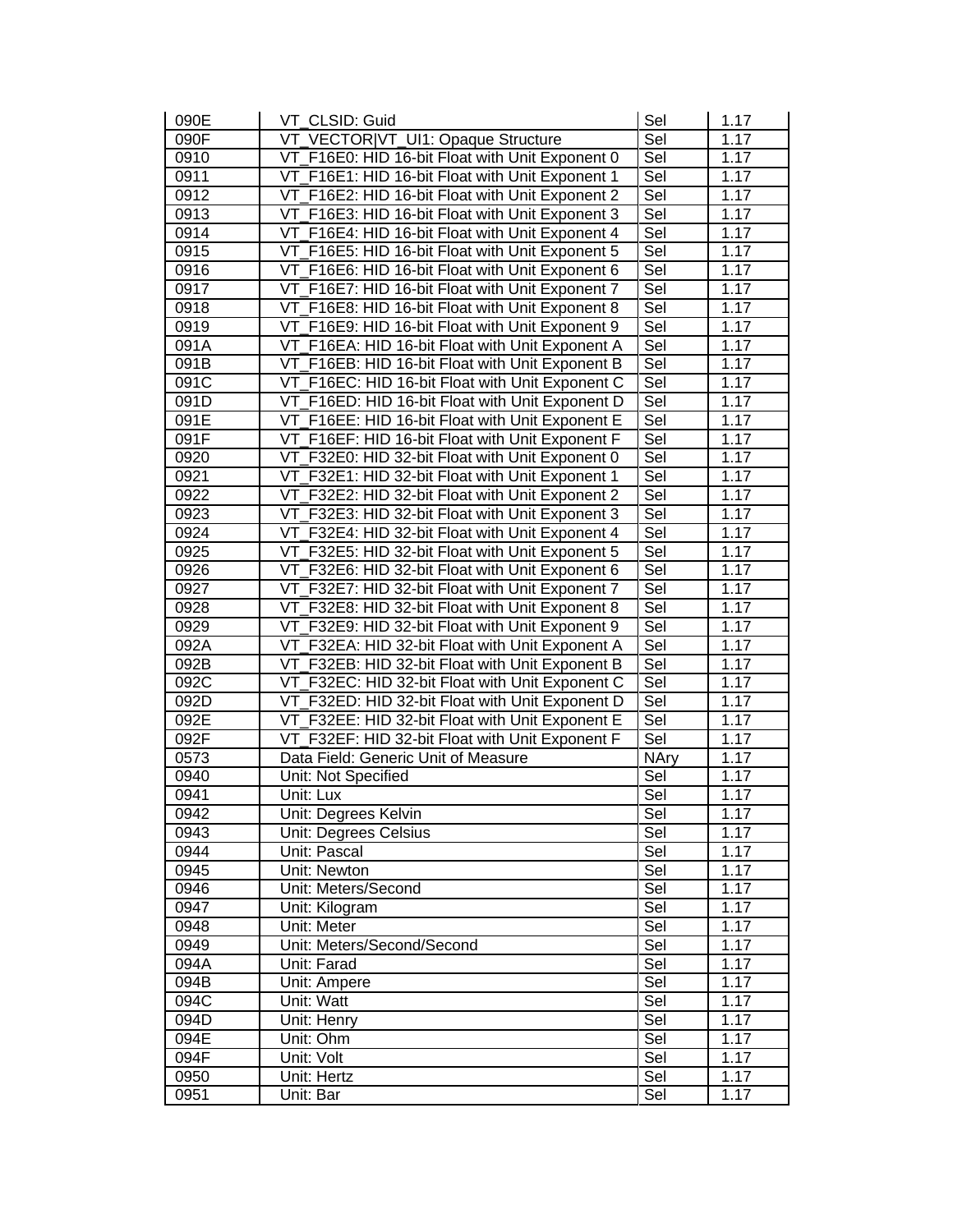| 0952        | Unit: Degrees Anti-clockwise                                                  | Sel                      | 1.17              |
|-------------|-------------------------------------------------------------------------------|--------------------------|-------------------|
| 0953        | Unit: Degrees Clockwise                                                       | Sel                      | 1.17              |
| 0954        | Unit: Degrees                                                                 | Sel                      | 1.17              |
| 0955        | Unit: Degrees/Second                                                          | Sel                      | 1.17              |
| 0956        | Unit: Degrees/Second/Second                                                   | Sel                      | 1.17              |
| 0957        | Unit: Knot                                                                    | Sel                      | 1.17              |
| 0958        | Unit: Percent                                                                 | Sel                      | 1.17              |
| 0959        | Unit: Second                                                                  | Sel                      | 1.17              |
| 095A        | Unit: Millisecond                                                             | Sel                      | 1.17              |
| 095B        | Unit: G                                                                       | Sel                      | 1.17              |
| 095C        | Unit: Bytes                                                                   | Sel                      | 1.17              |
| 095D        | Unit: Milligauss                                                              | Sel                      | 1.17              |
| 095E        | Unit: Bits                                                                    | Sel                      | 1.17              |
| 0574        | Data Field: Generic Unit Exponent                                             | <b>NAry</b>              | 1.17              |
| 0970        | Exponent 0: 1                                                                 | Sel                      | 1.17              |
| 0971        | Exponent 1: 10                                                                | Sel                      | 1.17              |
| 0972        | Exponent 2: 100                                                               | Sel                      | 1.17              |
| 0973        | Exponent 3: 1 000                                                             | Sel                      | 1.17              |
| 0974        | Exponent 4: 10 000                                                            | Sel                      | 1.17              |
| 0975        | Exponent 5: 100 000                                                           | Sel                      | $\overline{1.17}$ |
| 0976        | Exponent 6: 1 000 000                                                         | Sel                      | $\overline{1.17}$ |
| 0977        | Exponent 7: 10 000 000                                                        | Sel                      | $\overline{1}.17$ |
| 0978        | Exponent 8: 0.00 000 001                                                      | Sel                      | 1.17              |
| 0979        | Exponent 9: 0.0 000 001                                                       | Sel                      | $\overline{1.17}$ |
| 097A        | Exponent A: 0.000 001                                                         | Sel                      | 1.17              |
| 097B        | Exponent B: 0.00 001                                                          | Sel                      | 1.17              |
| 097C        | Exponent C: 0.0 001                                                           | Sel                      | 1.17              |
| 097D        | Exponent D: 0.001                                                             | Sel                      | $\overline{1.17}$ |
| 097E        | Exponent E: 0.01                                                              | Sel                      | $\overline{1}.17$ |
| 097F        | Exponent F: 0.1                                                               | Sel                      | 1.17              |
| 0575        | Data Field: Generic Report Size                                               | SV                       | 1.17              |
| 0576        | Data Field: Generic Report Count                                              | SV                       | 1.17              |
| 0577-057F   | Data Field: Generic Reserved                                                  |                          |                   |
|             | (These Properties are commonly used by Generic                                |                          |                   |
|             | sensors)                                                                      |                          |                   |
| 0580        | Property: Generic                                                             | $\overline{\mathsf{DV}}$ | 1.17              |
| 0581        | Property: Enumerator Table Row Index                                          | $\overline{\mathsf{DV}}$ | 1.17              |
| 0582        | Property: Enumerator Table Row Count                                          | <b>SV</b>                | 1.17              |
| 0583-058F   | Property: Generic Reserved                                                    |                          |                   |
|             |                                                                               |                          |                   |
| 05C0-07FF   | Reserved for future use as Sensor Types, Data<br><b>Fields and Properties</b> |                          |                   |
| 09A0-09FF   | <b>Reserved for use as Selection Values</b>                                   |                          |                   |
| 1000-       | Reserved for use as Data Fields with Modifiers                                |                          | 1.2               |
| <b>EFFF</b> |                                                                               |                          |                   |
| F000-       | Reserved for Vendors/OEMs                                                     |                          |                   |
| <b>FFFF</b> |                                                                               |                          |                   |
|             |                                                                               |                          |                   |

# 2. Sensor Usages

This section provides descriptions for the proposed usages to be added in Section 1, pages 7 to 45. Requested text modifications to existing descriptions are highlighted in yellow.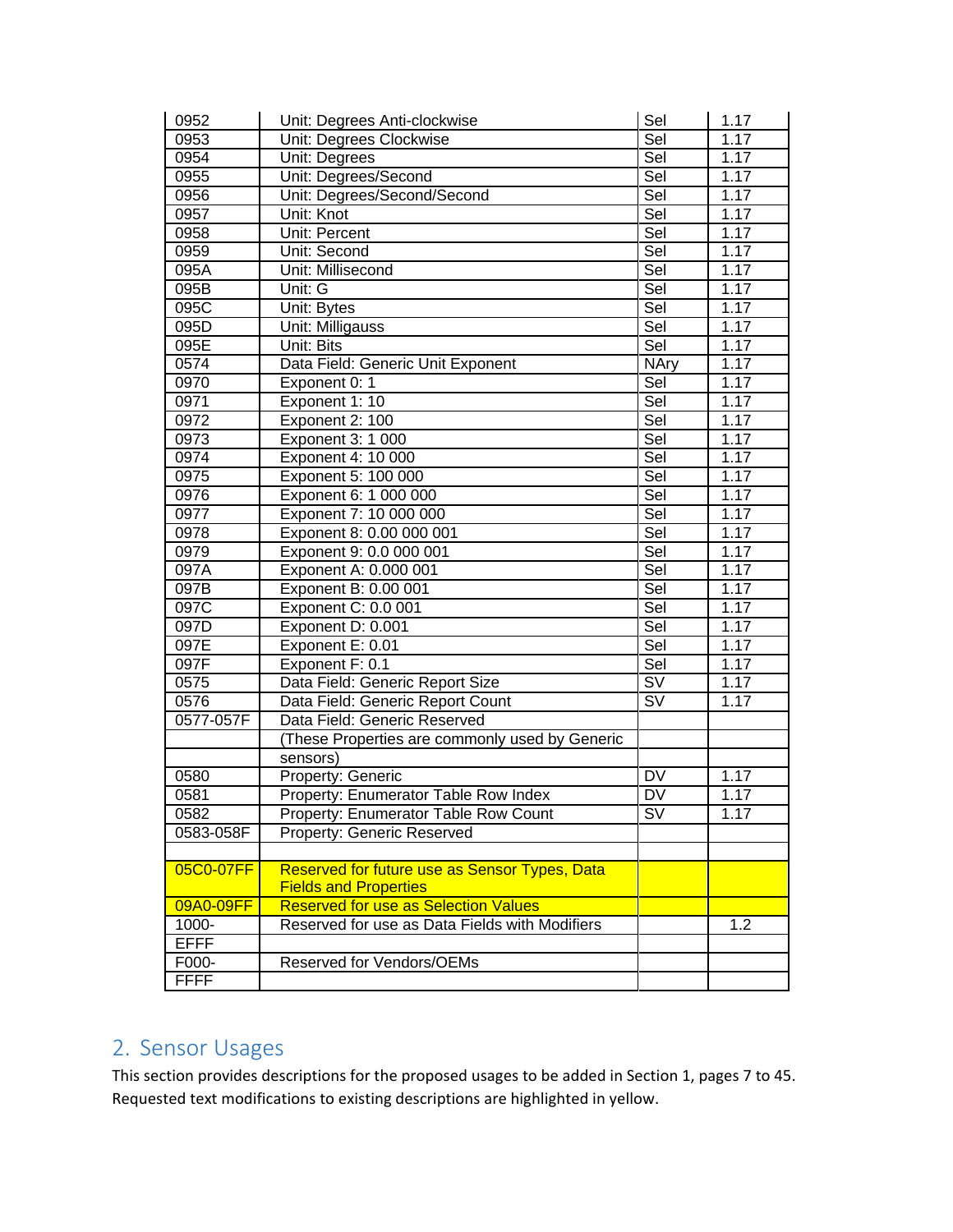### 2.1Sensor Device Usages

| <b>Biometric: Blood Pressure</b>         | CA, CP - An application-level or physical collection that identifies a       |
|------------------------------------------|------------------------------------------------------------------------------|
|                                          | device that measures the systolic/diastolic blood pressure of the            |
|                                          | device user.                                                                 |
| <b>Biometric: Body Temperature</b>       | CA, CP - An application-level or physical collection that identifies a       |
|                                          | device that measures temperature where the temperature                       |
|                                          | source is a location on the device user's body.                              |
| <b>Biometric: Heart Rate</b>             | CA, CP - An application-level or physical collection that identifies a       |
|                                          | device that measures the heart rate of the device user.                      |
| <b>Biometric: Heart Rate Variability</b> | CA, CP - An application-level or physical collection that identifies a       |
|                                          | device that measures the variation in the time interval between              |
|                                          | heartbeats of the device user.                                               |
| <b>Biometric: Peripheral Oxygen</b>      | CA, CP - An application-level or physical collection that identifies a       |
| <b>Saturation</b>                        | device that measures the peripheral oxygen saturation (SpO <sub>2</sub> ) as |
|                                          | a percentage of the hemoglobin in the device user's blood which              |
|                                          | contains oxygen.                                                             |
| <b>Biometric: Respiratory Rate</b>       | CA, CP - An application-level or physical collection that identifies a       |
|                                          | device that measures the respiratory rate (number of breaths                 |
|                                          | taken over time) of the device user.                                         |
| <b>Environmental: Air Quality</b>        | CA, CP - An application-level or physical collection that identifies a       |
|                                          | device that measures the amount of pollutants in the air.                    |
| <b>Environmental: Heat Index</b>         | CA, CP - An application-level or physical collection that identifies a       |
|                                          | device that measures the human-perceived temperature based                   |
|                                          | on the current humidity and air temperature levels.                          |
| <b>Environmental: Surface</b>            | CA, CP - An application-level or physical collection that identifies a       |
| <b>Temperature</b>                       | device that measures the temperature of a surface which the                  |
|                                          | device is currently in contact with.                                         |
| <b>Environmental: Volatile Organic</b>   | CA, CP - An application-level or physical collection that identifies a       |
| <b>Compounds</b>                         | device that measures the amount of volatile organic compounds                |
|                                          | in the air.                                                                  |
| <b>Light: Infrared Light</b>             | CA, CP - An application-level or physical collection that identifies a       |
|                                          | device that measures levels of infrared light (wavelengths of                |
|                                          | approximately 700nm to 1mm on the electromagnetic spectrum).                 |
| Light: Visible Light                     | CA, CP - An application-level or physical collection that identifies a       |
|                                          | device that measures levels of visible light (wavelengths of                 |
|                                          | approximately 390nm to 700nm on the electromagnetic                          |
|                                          | spectrum).                                                                   |
| <b>Light: Ultraviolet Light</b>          | CA, CP - An application-level or physical collection that identifies         |
|                                          | a device that measures levels of Ultraviolet light (wavelengths of           |
|                                          | approximately 10nm to 390nm on the electromagnetic                           |
|                                          | spectrum).                                                                   |
| <b>Motion: Gravity Vector</b>            | CA, CP - An application-level or physical collection that identifies         |
|                                          | a device that measures exclusively the force of Earth's gravity              |
|                                          | along any number of axes.                                                    |
| <b>Motion: Linear Accelerometer</b>      | CA, CP - An application-level or physical collection that identifies         |

Add to the following to table in Section 1.1, page 20: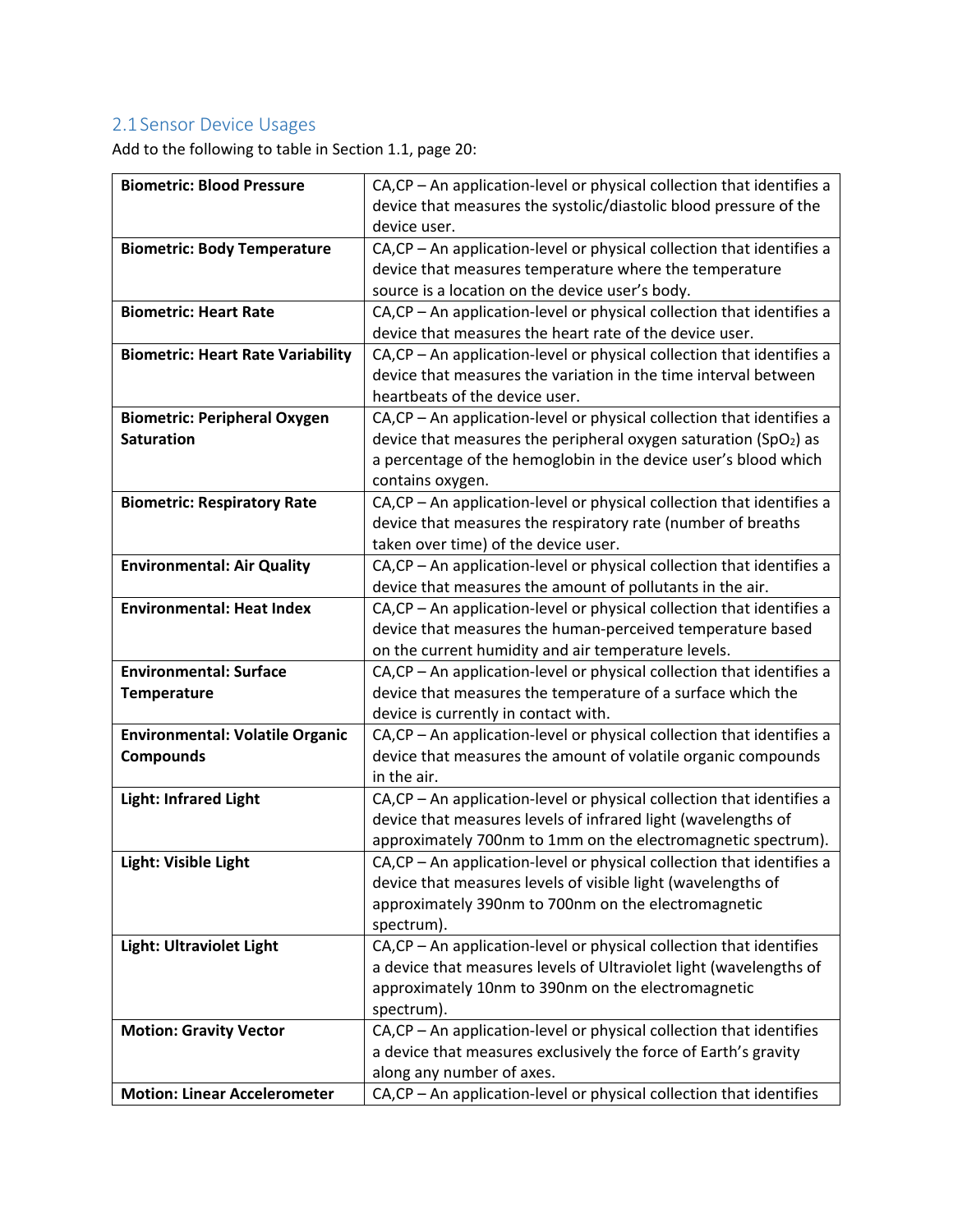|                                          | a device that measures the linear acceleration (acceleration           |
|------------------------------------------|------------------------------------------------------------------------|
|                                          | excluding the force of Earth's gravity) along any number of axes.      |
|                                          | Note that this is differs from a standard accelerometer in that at     |
|                                          | rest, a standard accelerometer displays 1g due to earth's              |
|                                          | gravitational pull while a liner accelerometer will show Og.           |
| <b>Orientation: Relative</b>             | CA, CP - An application-level or physical collection that identifies   |
| <b>Orientation</b>                       | a device that measures device orientation where yaw values are         |
|                                          | relative to the starting position of the device when powered on.       |
| <b>Orientation: Simple Orientation</b>   | CA, CP - An application-level or physical collection that identifies a |
|                                          | device that measures the orientation by assigning an enumerated        |
|                                          | type to represent the current positional rotation of the face of       |
|                                          | the device.                                                            |
| <b>Personal Activity</b>                 | CA, CP - An application-level or physical collection that identifies a |
|                                          | device that measures information regarding personal, day-to-day        |
|                                          | activities a user experiences.                                         |
| <b>Personal Activity: Activity</b>       | CA, CP - An application-level or physical collection that identifies a |
| <b>Detection</b>                         | device that measures confidence levels for detecting the device        |
|                                          | user's current activity.                                               |
| <b>Personal Activity: Device</b>         | CA, CP - An application-level or physical collection that identifies a |
| <b>Position</b>                          | device that detects the type of position in which the device is        |
|                                          | currently placed.                                                      |
| <b>Personal Activity: Pedometer</b>      | CA, CP - An application-level or physical collection that identifies a |
|                                          | device that measures the cumulative number of steps taken,             |
|                                          | category of steps taken, and length of time spent stepping per         |
|                                          | category by the device user.                                           |
| <b>Personal Activity: Step Detection</b> | CA, CP - An application-level or physical collection that identifies a |
|                                          | device that detects when the user has taken a step.                    |
| <b>Orientation Extended:</b>             | CA, CP - An application-level or physical collection that identifies a |
| <b>Geomagnetic Orientation</b>           | device that measures device orientation in three axes where yaw        |
|                                          | is relative to Earth's magnetic North (as opposed to true North).      |
|                                          | Note that this sensor normally is implemented through use of           |
|                                          | only an accelerometer and magnetometer, no gyroscope.                  |
| <b>Orientation Extended:</b>             | CA, CP - An application-level or physical collection that identifies a |
| <b>Magnetometer</b>                      | device that measures magnetic field strengths.                         |

To further clarify the differences between Temperature, Body Temperature and Surface Temperature sensor types, modify the Temperature sensor description of table entry in Section 1.1, page 21 to:

| <b>Environmental: Temperature</b> | CA, CP – An application-level or physical collection that identifies |  |
|-----------------------------------|----------------------------------------------------------------------|--|
|                                   | a device that measures temperature, such as a thermometer or a       |  |
|                                   | thermocouple. This sensor's temperature source primarily is the      |  |
|                                   | ambient air (see Biometric: Body Temperature and                     |  |
|                                   | <b>Environmental: Surface Temperature for other temperature</b>      |  |
|                                   | sensor types).                                                       |  |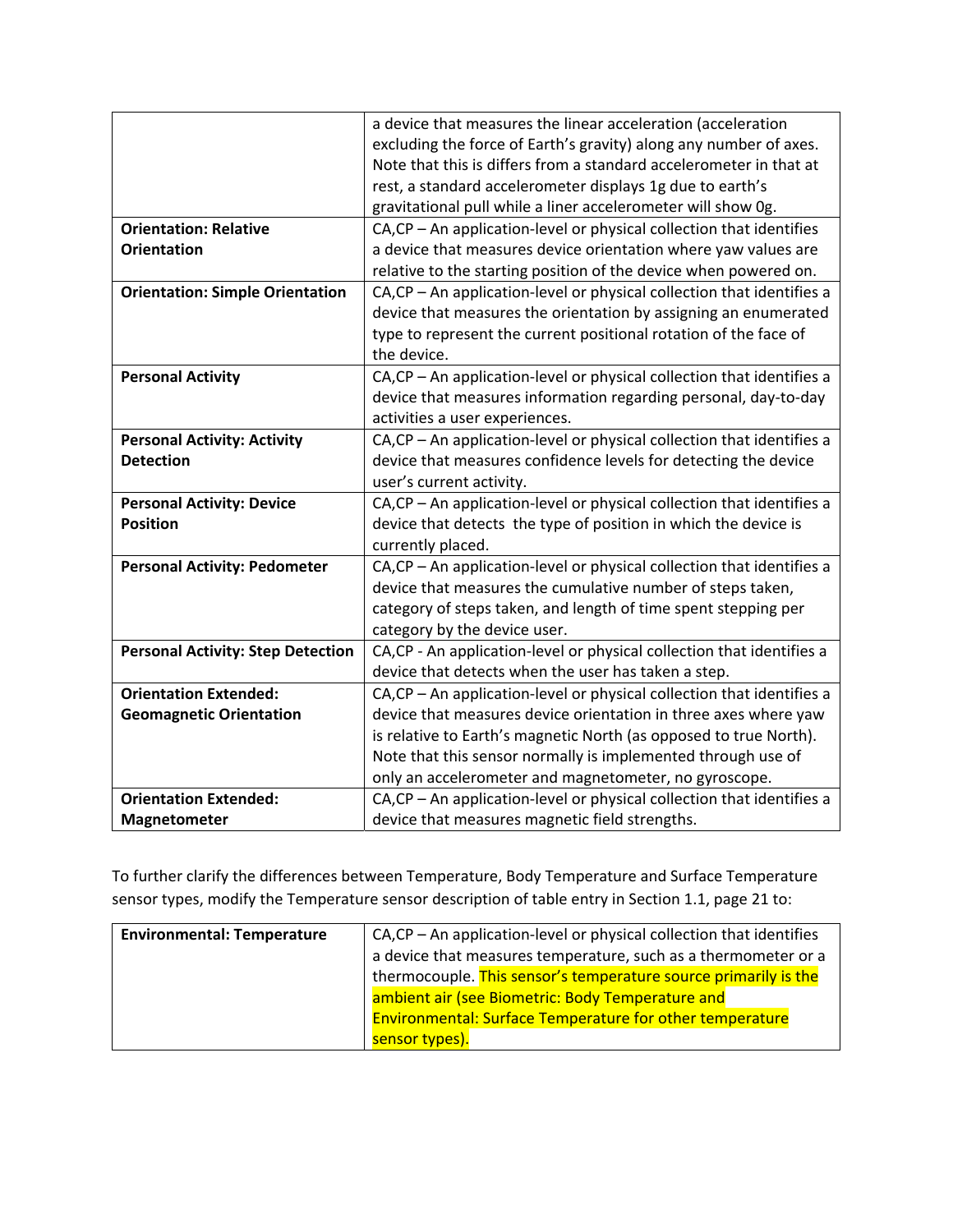To further clarify the differences between Geomagnetic Orientation and Device Orientation, modify the Device Orientation in Section 1.1, page 23 to:

| <b>Orientation: Device Orientation</b> | $CA, CP - An application-level or physical collection that identifies$    |
|----------------------------------------|---------------------------------------------------------------------------|
|                                        | a device that measures device orientation in three axes <i>(typically</i> |
|                                        | through the combined use of an accelerometer and gyroscope).              |

To not conflict with the description of Linear Accelerometer, remove the use of "linear" from the Accelerometer table entries in Section 1.1, page 22:

| <b>Motion: Accelerometer</b>    | CA, CP – An application-level or physical collection that identifies a |  |
|---------------------------------|------------------------------------------------------------------------|--|
|                                 | device that measures <i>linear</i> acceleration along any number of    |  |
|                                 | axes                                                                   |  |
| <b>Motion: Accelerometer 1D</b> | CA, CP - An application-level or physical collection that identifies a |  |
|                                 | device that measures linear acceleration along 1 axis.                 |  |
| <b>Motion: Accelerometer 2D</b> | CA, CP - An application-level or physical collection that identifies a |  |
|                                 | device that measures linear acceleration along 2 axes.                 |  |
| <b>Motion: Accelerometer 3D</b> | CA, CP - An application-level or physical collection that identifies a |  |
|                                 | device that measures linear acceleration along 3 axes.                 |  |

Add the usages highlighted in red to section 4.1, page 71/72:

```
//sensor category biometric
#define HID_USAGE_SENSOR_CATEGORY_BIOMETRIC 0x09,0x10 
#define HID_USAGE_SENSOR_TYPE_BIOMETRIC_PRESENCE 0x09,0x11 
#define HID_USAGE_SENSOR_TYPE_BIOMETRIC_PROXIMITY 0x09,0x12 
#define HID_USAGE_SENSOR_TYPE_BIOMETRIC_TOUCH 0x09,0x13
#define HID_USAGE_SENSOR_TYPE_BLOOD_PRESSURE 0x09,0x14
#define HID_USAGE_SENSOR_TYPE_BODY_TEMPERATURE 0x09,0x15
#define HID_USAGE_SENSOR_TYPE_HEART_RATE 0x09,0x16
#define HID_USAGE_SENSOR_TYPE_HEART_RATE_VARIABILITY 0x09,0x17
#define HID_USAGE_SENSOR_TYPE_PERIPHERAL_OXYGEN_SATURATION 0x09,0x18
#define HID_USAGE_SENSOR_TYPE_RESPIRATORY_RATE 0x09,0x19
...
//sensor category environmental 
#define HID_USAGE_SENSOR_CATEGORY_ENVIRONMENTAL 0x09,0x30 
#define HID_USAGE_SENSOR_TYPE_ENVIRONMENTAL_ATMOSPHERIC_PRESSURE 0x09,0x31 
#define HID_USAGE_SENSOR_TYPE_ENVIRONMENTAL_HUMIDITY 0x09,0x32 
#define HID_USAGE_SENSOR_TYPE_ENVIRONMENTAL_TEMPERATURE 0x09,0x33 
#define HID_USAGE_SENSOR_TYPE_ENVIRONMENTAL_WIND_DIRECTION 0x09,0x34 
#define HID_USAGE_SENSOR_TYPE_ENVIRONMENTAL_WIND_SPEED 0x09,0x35
#define HID_USAGE_SENSOR_TYPE_ENVIRONMENTAL_AIR_QUALITY 0x09,0x36
#define HID_USAGE_SENSOR_TYPE_ENVIRONMENTAL_HEAT_INDEX 0x09,0x37
#define HID_USAGE_SENSOR_TYPE_ENVIRONMENTAL_SURFACE_TEMPERATURE 0x09,0x38
#define HID_USAGE_SENSOR_TYPE_ENVIRONMENTAL_VOLATILE_ORGANIC_COMOUNDS 0x09,0x39
...
//sensor category light 
#define HID_USAGE_SENSOR_CATEGORY_LIGHT 0x09,0x40 
#define HID_USAGE_SENSOR_TYPE_LIGHT_AMBIENTLIGHT 0x09,0x41 
#define HID_USAGE_SENSOR_TYPE_LIGHT_CONSUMER_INFRARED 0x09,0x42 
#define HID_USAGE_SENSOR_TYPE_LIGHT_INFRARED_LIGHT 0x09,0x43 
#define HID_USAGE_SENSOR_TYPE_LIGHT_VISIBLE_LIGHT 0x09,0x44 
#define HID_USAGE_SENSOR_TYPE_LIGHT_ULTRAVIOLET_LIGHT 0x09,0x45
```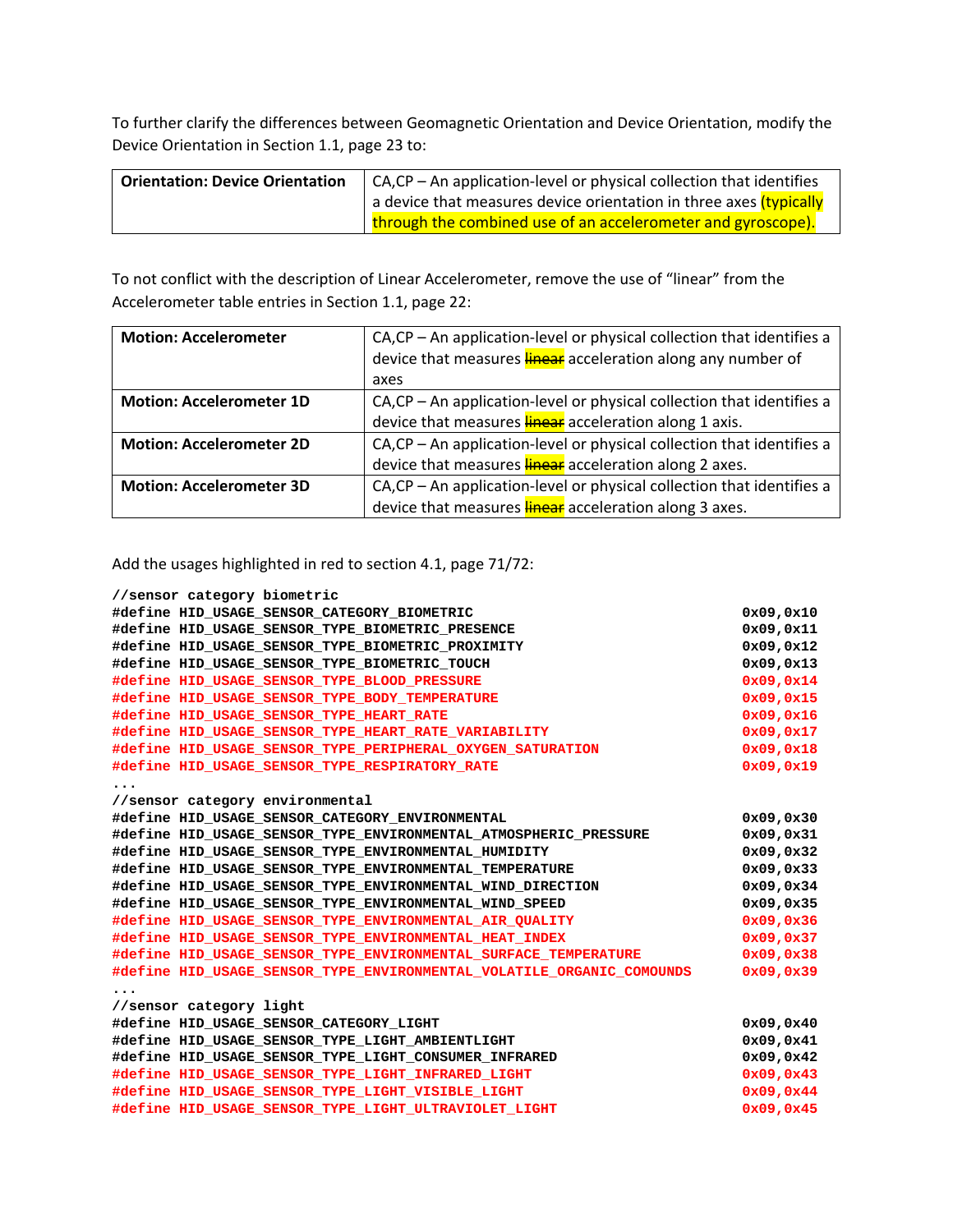```
...
//sensor category motion 
#define HID_USAGE_SENSOR_CATEGORY_MOTION 0x09,0x70 
#define HID_USAGE_SENSOR_TYPE_MOTION_ACCELEROMETER_1D 0x09,0x71 
#define HID_USAGE_SENSOR_TYPE_MOTION_ACCELEROMETER_2D 0x09,0x72 
#define HID_USAGE_SENSOR_TYPE_MOTION_ACCELEROMETER_3D 0x09,0x73 
#define HID_USAGE_SENSOR_TYPE_MOTION_GYROMETER_1D 0x09,0x74 
#define HID_USAGE_SENSOR_TYPE_MOTION_GYROMETER_2D 0x09,0x75 
#define HID_USAGE_SENSOR_TYPE_MOTION_GYROMETER_3D 0x09,0x76 
#define HID_USAGE_SENSOR_TYPE_MOTION_MOTION_DETECTOR 0x09,0x77 
#define HID_USAGE_SENSOR_TYPE_MOTION_SPEEDOMETER 0x09,0x78 
#define HID_USAGE_SENSOR_TYPE_MOTION_ACCELEROMETER 0x09,0x79 
#define HID_USAGE_SENSOR_TYPE_MOTION_GYROMETER 0x09,0x7A
#define HID_USAGE_SENSOR_TYPE_MOTION_GRAVITY_VECTOR 0x09,0x7B
#define HID_USAGE_SENSOR_TYPE_MOTION_LINEAR_ACCELEROMETER 0x09,0x7C
...
//sensor category orientation 
#define HID_USAGE_SENSOR_CATEGORY_ORIENTATION 0x09,0x80 
#define HID_USAGE_SENSOR_TYPE_ORIENTATION_COMPASS_1D 0x09,0x81 
#define HID_USAGE_SENSOR_TYPE_ORIENTATION_COMPASS_2D 0x09,0x82 
#define HID_USAGE_SENSOR_TYPE_ORIENTATION_COMPASS_3D 0x09,0x83 
#define HID_USAGE_SENSOR_TYPE_ORIENTATION_INCLINOMETER_1D 0x09,0x84 
#define HID_USAGE_SENSOR_TYPE_ORIENTATION_INCLINOMETER_2D 0x09,0x85 
#define HID_USAGE_SENSOR_TYPE_ORIENTATION_INCLINOMETER_3D 0x09,0x86 
#define HID_USAGE_SENSOR_TYPE_ORIENTATION_DISTANCE_1D 0x09,0x87 
#define HID_USAGE_SENSOR_TYPE_ORIENTATION_DISTANCE_2D 0x09,0x88 
#define HID_USAGE_SENSOR_TYPE_ORIENTATION_DISTANCE_3D 0x09,0x89 
#define HID_USAGE_SENSOR_TYPE_ORIENTATION_DEVICE_ORIENTATION 0x09,0x8A 
#define HID_USAGE_SENSOR_TYPE_ORIENTATION_COMPASS 0x09,0x8B 
#define HID_USAGE_SENSOR_TYPE_ORIENTATION_INCLINOMETER 0x09,0x8C 
#define HID_USAGE_SENSOR_TYPE_ORIENTATION_DISTANCE 0x09,0x8D
#define HID_USAGE_SENSOR_TYPE_ORIENTATION_RELATIVE_ORIENTATION 0x09,0x8E
#define HID_USAGE_SENSOR_TYPE_ORIENTATION_SIMPLE_ORIENTATION 0x09,0x8F
...
//sensor category time 
#define HID_USAGE_SENSOR_CATEGORY_TIME 0x09,0xA0 
#define HID_USAGE_SENSOR_TYPE_TIME_ALARM 0x09,0xA1 
#define HID_USAGE_SENSOR_TYPE_TIME_RTC 0x09,0xA2
//sensor category personal activity
#define HID_USAGE_SENSOR_CATEGORY_PERSONAL_ACTIVITY 0x09,0xB0 
#define HID_USAGE_SENSOR_TYPE_PERSONAL_ACTIVITY_ACTIVITY_DETECTION 0x09,0xB1 
#define HID_USAGE_SENSOR_TYPE_PERSONAL_ACTIVITY_DEVICE_POSITON 0x09,0xB2 
#define HID_USAGE_SENSOR_TYPE_PERSONAL_ACTIVITY_FLOOR_TRACKER 0x09,0xB3 
#define HID_USAGE_SENSOR_TYPE_PERSONAL_ACTIVITY_PEDOMETER 0x09,0xB4 
#define HID_USAGE_SENSOR_TYPE_PERSONAL_ACTIVITY_STEP_DETECTION 0x09,0xB5 
//sensor category orientation extended
#define HID_USAGE_SENSOR_CATEGORY_ORIENTATION_EXTENDED 0x09,0xC0 
#define HID_USAGE_SENSOR_TYPE_ORIENTATION_EXTENDED_GEOMAGNETIC_ORIENTATION 0x09,0xC1 
#define HID_USAGE_SENSOR_TYPE_ORIENTATION_MAGNETOMETER 0x09,0xC2
```
#### 2.2Sensor Field Usages: Properties

Add to the following to table in Section 1.5, page 27:

| <b>Flush FIFO Events</b> | DF – TRUE indicates any batched input reports in the device's    |
|--------------------------|------------------------------------------------------------------|
|                          | buffer should be immediately flushed to the host where device is |
|                          | to reset this property to FALSE upon completion.                 |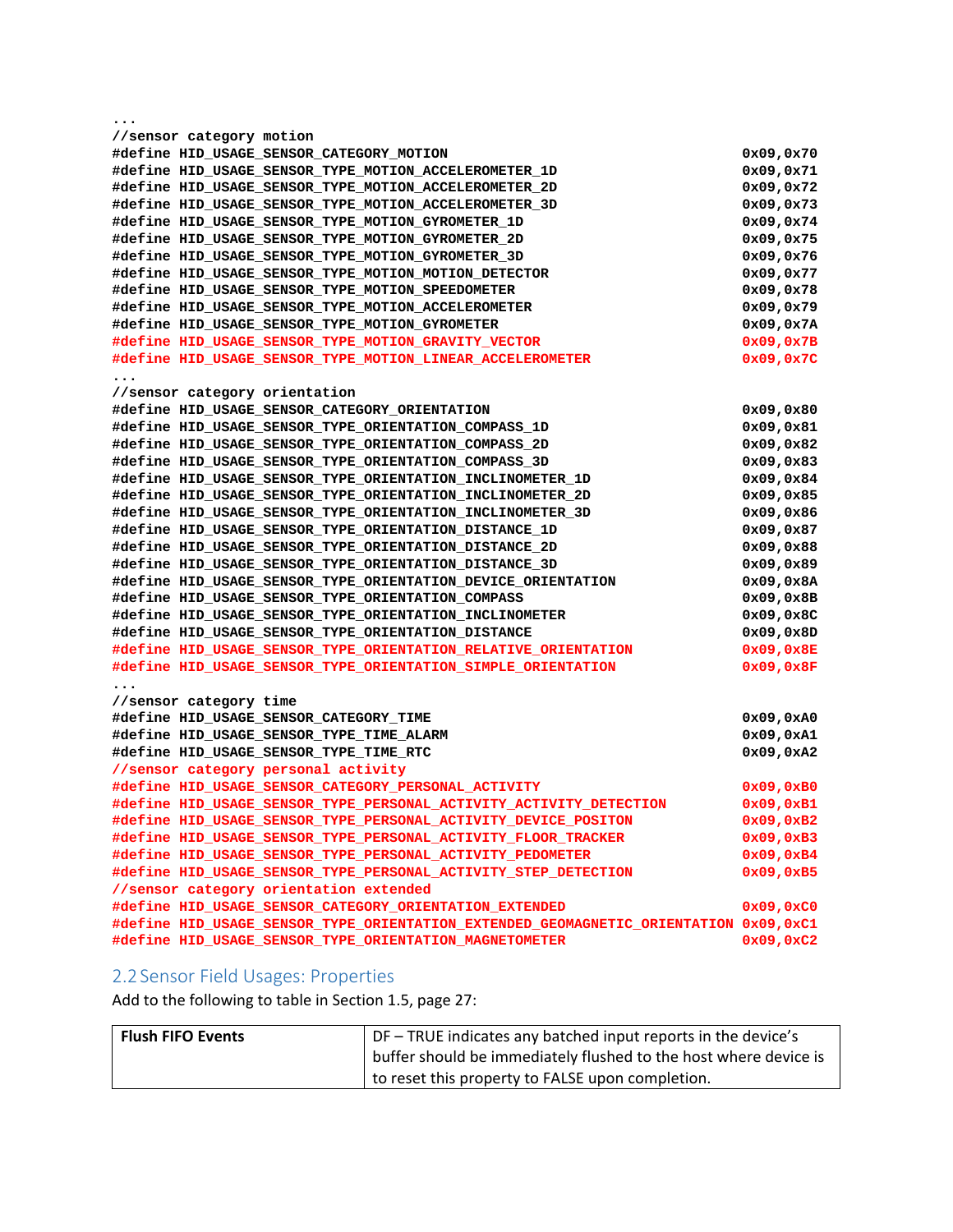| <b>Max Power Consumption</b> | SV – Indicates the worst-case power consumption by the device.  |  |
|------------------------------|-----------------------------------------------------------------|--|
|                              | Default unit of measure is milli-watts, can be overridden using |  |
|                              | explicit Unit and/or Unit Exponent.                             |  |

Modify Reporting State table entry in Section 1.5, page 29 to:

| <b>Reporting State</b> | NAry – Indicates the current reporting state of the sensor. The                                                             |  |  |
|------------------------|-----------------------------------------------------------------------------------------------------------------------------|--|--|
|                        | reporting state may be:                                                                                                     |  |  |
|                        | Sel - Report No Events = no asynchronous Input reports<br>$\bullet$<br>are sent,                                            |  |  |
|                        | Sel - Report All Events = all Input reports are sent without<br>$\bullet$<br>any filtering.                                 |  |  |
|                        | Sel – Report Threshold Events = Input reports are sent<br>$\bullet$<br>only when it exceeds a pre-programmed threshold,     |  |  |
|                        | Sel - Wake On No Events = no asynchronous Input<br>$\bullet$<br>reports are sent and a Wake On event is never<br>performed, |  |  |
|                        | Sel - Wake On All Events = all Input reports are sent<br>$\bullet$                                                          |  |  |
|                        | without any filtering and a Wake On event is performed,                                                                     |  |  |
|                        | Sel - Wake On Threshold Events = Input reports are sent<br>$\bullet$                                                        |  |  |
|                        | only when it exceeds a pre-programmed threshold and a                                                                       |  |  |
|                        | Wake On event is performed.                                                                                                 |  |  |

Add the usages highlighted in red to section 4.1, page 73:

```
//begin reporting state selectors 
#define HID_USAGE_SENSOR_PROPERTY_REPORTING_STATE_NO_EVENTS 0x0A,0x40,0x08 // Sel 
#define HID_USAGE_REPORTING_STATE_ON_NONE HID_USAGE_SENSOR_PROPERTY_REPORTING_STATE_NO_EVENTS 
#define HID_USAGE_SENSOR_PROPERTY_REPORTING_STATE_ALL_EVENTS 0x0A,0x41,0x08 // Sel 
#define HID_USAGE_REPORTING_STATE_ON_ALL HID_USAGE_SENSOR_PROPERTY_REPORTING_STATE_ALL_EVENTS 
#define HID_USAGE_SENSOR_PROPERTY_REPORTING_STATE_THRESHOLD_EVENTS 0x0A,0x42,0x08 // Sel 
#define 
HID_USAGE_REPORTING_STATE_ON_THRESHOLD HID_USAGE_SENSOR_PROPERTY_REPORTING_STATE_THRESHOLD_EVENTS 
#define HID_USAGE_SENSOR_PROPERTY_REPORTING_STATE_NO_EVENTS_WAKE 0x0A,0x43,0x08 // Sel 
#define HID_USAGE_SENSOR_PROPERTY_REPORTING_STATE_ALL_EVENTS_WAKE 0x0A,0x44,0x08 // Sel 
#define HID_USAGE_SENSOR_PROPERTY_REPORTING_STATE_THRESHOLD_EVENTS_WAKE 0x0A,0x45,0x08 // Sel
#define HID_USAGE_SENSOR_PROPERTY_REPORTING_STATE_ANYTIME 0x0A,0x46,0x08 // Sel
...
#define HID_USAGE_SENSOR_PROPERTY_MAX_FIFO_SAMPLES 0x0A,0x1A,0x03 
#define HID_USAGE_SENSOR_PROPERTY_REPORT_LATENCY 0x0A,0x1B,0x03
#define HID_USAGE_SENSOR_PROPERTY_FLUSH_FIFO_EVENTS 0x0A,0x1C,0x03
#define HID_USAGE_SENSOR_PROPERTY_MAXIMUM_POWER_CONSUMPTION 0x0A,0x1D,0x03
```
#### 2.3Biometric Sensor Field Usages

Add to the following to table in Section 1.6, page 30:

| <b>Blood Pressure</b> | SV – Indicates a blood pressure without respect to which blood    |  |
|-----------------------|-------------------------------------------------------------------|--|
|                       | pressure type (systolic and diastolic). This is usually used as a |  |
|                       | composite value for specifycing min, max and accuracy for         |  |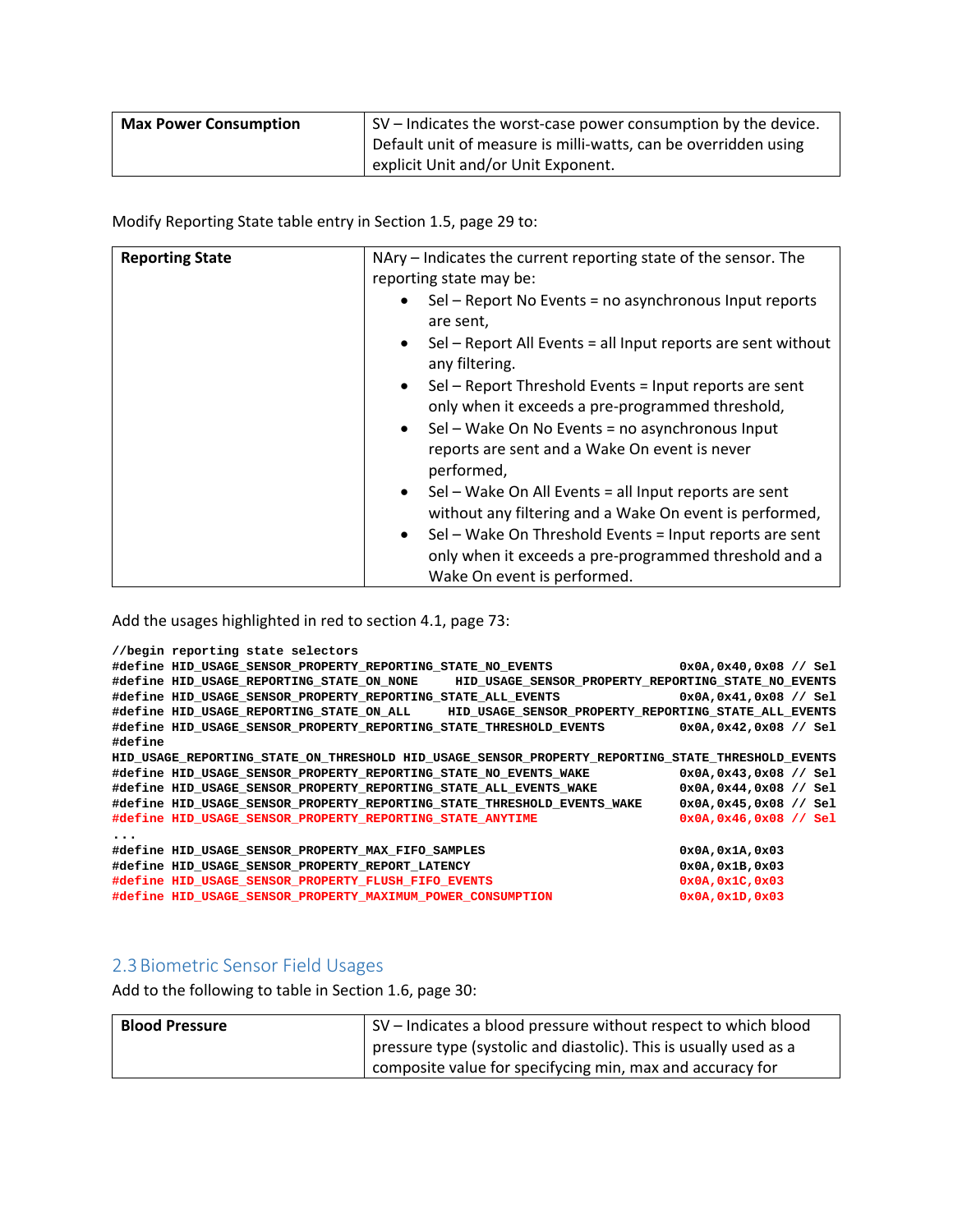|                                 | related blood pressures. Default units is mmHg; cannot be          |  |
|---------------------------------|--------------------------------------------------------------------|--|
|                                 | overridden.                                                        |  |
| <b>Blood Pressure Diastolic</b> | SV - Indicates the diastolic blood pressure of the device user.    |  |
|                                 | Default units is mmHg; cannot be overridden.                       |  |
| <b>Blood Pressure Systolic</b>  | SV - Indicates the systolic blood pressure of the device user.     |  |
|                                 | Default units is mmHg; cannot be overridden.                       |  |
| <b>Heart Rate</b>               | SV-Indicates the current heart rate of the device user. Default    |  |
|                                 | unit of measure is number of heart beats per minute; cannot be     |  |
|                                 | overridden.                                                        |  |
| <b>Resting Heart Rate</b>       | SV - Indicates the current resting heart rate or the heart rate of |  |
|                                 | the device user who has not had any recent physical exertion or    |  |
|                                 | stimulation. Default unit of measure is number of heart beats per  |  |
|                                 | minute; cannot be overridden.                                      |  |
| <b>Heartbeat Interval</b>       | SV - Indicates the timespan between two heart beats (also          |  |
|                                 | known as RR interval). Default unit of measure is ms, can be       |  |
|                                 | overridden using explicit Unit and/or Unit Exponent.               |  |
| <b>Respiratory Rate</b>         | SV - Indicates the current respiratory rate or rate of breath.     |  |
|                                 | Default unit of measure is number of breaths per minute; cannot    |  |
|                                 | be overridden.                                                     |  |
| SpO <sub>2</sub>                | SV - Measures the percentage of hemoglobin containing oxygen       |  |
|                                 | in the blood of the device user. Default units is percent; cannot  |  |
|                                 | be overridden.                                                     |  |

Add the usages highlighted in red to section 4.1, page 75:

```
//data type biometric 
//data field usages (input report) 
#define HID_USAGE_SENSOR_DATA_BIOMETRIC 0x0A,0xB0,0x04 
#define HID_USAGE_SENSOR_DATA_BIOMETRIC_HUMAN_PRESENCE 0x0A,0xB1,0x04 
#define HID_USAGE_SENSOR_DATA_BIOMETRIC_HUMAN_PROXIMITY_RANGE 0x0A,0xB2,0x04 
#define HID_USAGE_SENSOR_DATA_BIOMETRIC_HUMAN_PROXIMITY_OUT_OF_RANGE 0x0A,0xB3,0x04 
#define HID_USAGE_SENSOR_DATA_BIOMETRIC_HUMAN_TOUCH_STATE 0x0A,0xB4,0x04
#define HID_USAGE_SENSOR_DATA_BIOMETRIC_BLOOD_PRESSURE 0x0A,0xB5,0x04
#define HID_USAGE_SENSOR_DATA_BIOMETRIC_BLOOD_PRESSURE_DIASTOLIC 0x0A,0xB6,0x04
#define HID_USAGE_SENSOR_DATA_BIOMETRIC_BLOOD_PRESSURE_SYSTOLIC 0x0A,0xB7,0x04
#define HID_USAGE_SENSOR_DATA_BIOMETRIC_HEART_RATE 0x0A,0xB8,0x04
#define HID_USAGE_SENSOR_DATA_BIOMETRIC_RESTING_HEART_RATE 0x0A,0xB9,0x04
#define HID_USAGE_SENSOR_DATA_BIOMETRIC_HEARTBEAT_INTERVAL 0x0A,0xBA,0x04
#define HID_USAGE_SENSOR_DATA_BIOMETRIC_RESPIRATORY_RATE 0x0A,0xBB,0x04
#define HID_USAGE_SENSOR_DATA_BIOMETRIC_SP02 0x0A,0xBC,0x04
```
#### 2.4Environmental Sensor Field Usages

Add to the following to table in Section 1.8, page 31:

| <b>Air Quality Index</b> | SV – Measures the air quality (or amount of pollutants in the   |  |
|--------------------------|-----------------------------------------------------------------|--|
|                          | surrounding air). Default unit of measure is AQI defined by the |  |
|                          | Environmental Protection Agency; cannot be overridden.          |  |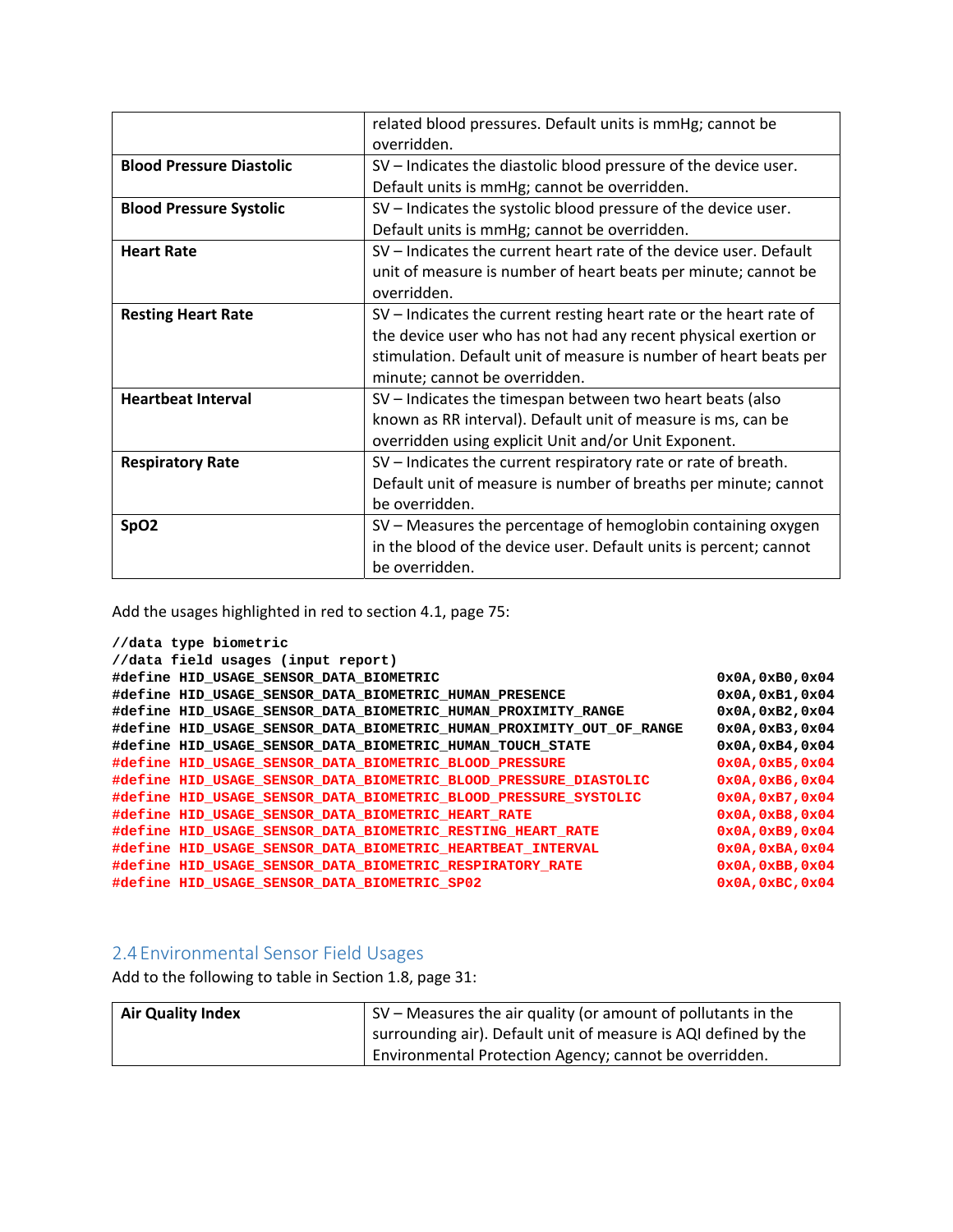| <b>Equivalent C02</b>            | SV – Measures the equivalent carbon-dioxide concentration in<br>the surrounding air. Default unit of measure is percent; cannot be<br>overridden. |
|----------------------------------|---------------------------------------------------------------------------------------------------------------------------------------------------|
| <b>Volatile Organic Compound</b> | SV – Measures the total volatile organic compounds (TVOC)                                                                                         |
| Concentration                    | concentration. Default unit of measure is in percent; cannot be                                                                                   |
|                                  | overridden.                                                                                                                                       |

Add the usages highlighted in red to section 4.1, page 74:

| //data type environmental                                              |                  |
|------------------------------------------------------------------------|------------------|
| //data field usages (input report)                                     |                  |
| #define HID USAGE SENSOR DATA ENVIRONMENTAL                            | 0x0A, 0x30, 0x04 |
| #define HID USAGE SENSOR DATA ENVIRONMENTAL ATMOSPHERIC PRESSURE       | 0x0A, 0x31, 0x04 |
| #define HID USAGE SENSOR DATA ENVIRONMENTAL REFERENCE PRESSURE         | 0x0A, 0x32, 0x04 |
| #define HID USAGE SENSOR DATA ENVIRONMENTAL RELATIVE HUMIDITY          | 0x0A, 0x33, 0x04 |
| #define HID USAGE SENSOR DATA ENVIRONMENTAL TEMPERATURE                | 0x0A, 0x34, 0x04 |
| #define HID USAGE SENSOR DATA ENVIRONMENTAL WIND DIRECTION             | 0x0A, 0x35, 0x04 |
| #define HID USAGE SENSOR DATA ENVIRONMENTAL WIND SPEED                 | 0x0A, 0x36, 0x04 |
| #define HID USAGE SENSOR DATA ENVIRONMENTAL AIR QUALITY INDEX          | 0x0A, 0x37, 0x04 |
| #define HID USAGE SENSOR DATA ENVIRONMENTAL EQUIVALENT C02             | 0x0A, 0x38, 0x04 |
| #define HID USAGE SENSOR DATA ENVIRONMENTAL VOLATILE ORGANIC COMPOUNDS | 0x0A, 0x39, 0x04 |

### 2.5Light Sensor Field Usages

Add to the following to table in Section 1.9, page 31:

| <b>Infrared Light</b>      | SV - Measures the amount of infrared light (wavelength of<br>approximately 700nm to 1mm). Default unit of measure is<br>W/mm <sup>2</sup> , can be overridden using explicit Unit and/or Unit<br>Exponent.         |
|----------------------------|--------------------------------------------------------------------------------------------------------------------------------------------------------------------------------------------------------------------|
| <b>Red Light</b>           | SV - Measures the amount of red light (wavelength of<br>approximately 620nm to 700nm). Default unit of measure is<br>W/mm <sup>2</sup> , can be overridden using explicit Unit and/or Unit<br>Exponent.            |
| <b>Green Light</b>         | SV - Measures the amount of green light (wavelength of<br>approximately 495nm to 570nm). Default unit of measure is<br>W/mm <sup>2</sup> , can be overridden using explicit Unit and/or Unit<br>Exponent.          |
| <b>Blue Light</b>          | SV - Measures the amount of blue light (wavelength of<br>approximately 450nm to 495nm). Default unit of measure is<br>W/mm <sup>2</sup> , can be overridden using explicit Unit and/or Unit<br>Exponent.           |
| <b>Ultraviolet A Light</b> | SV - Measures the amount of ultraviolet A light (wavelength of<br>approximately 315nm to 400nm). Default unit of measure is<br>mW/cm <sup>2</sup> , can be overridden using explicit Unit and/or Unit<br>Exponent. |
| <b>Ultraviolet B Light</b> | SV - Measures the amount of ultraviolet B light (wavelength of<br>approximately 280nm to 315nm). Default unit of measure is                                                                                        |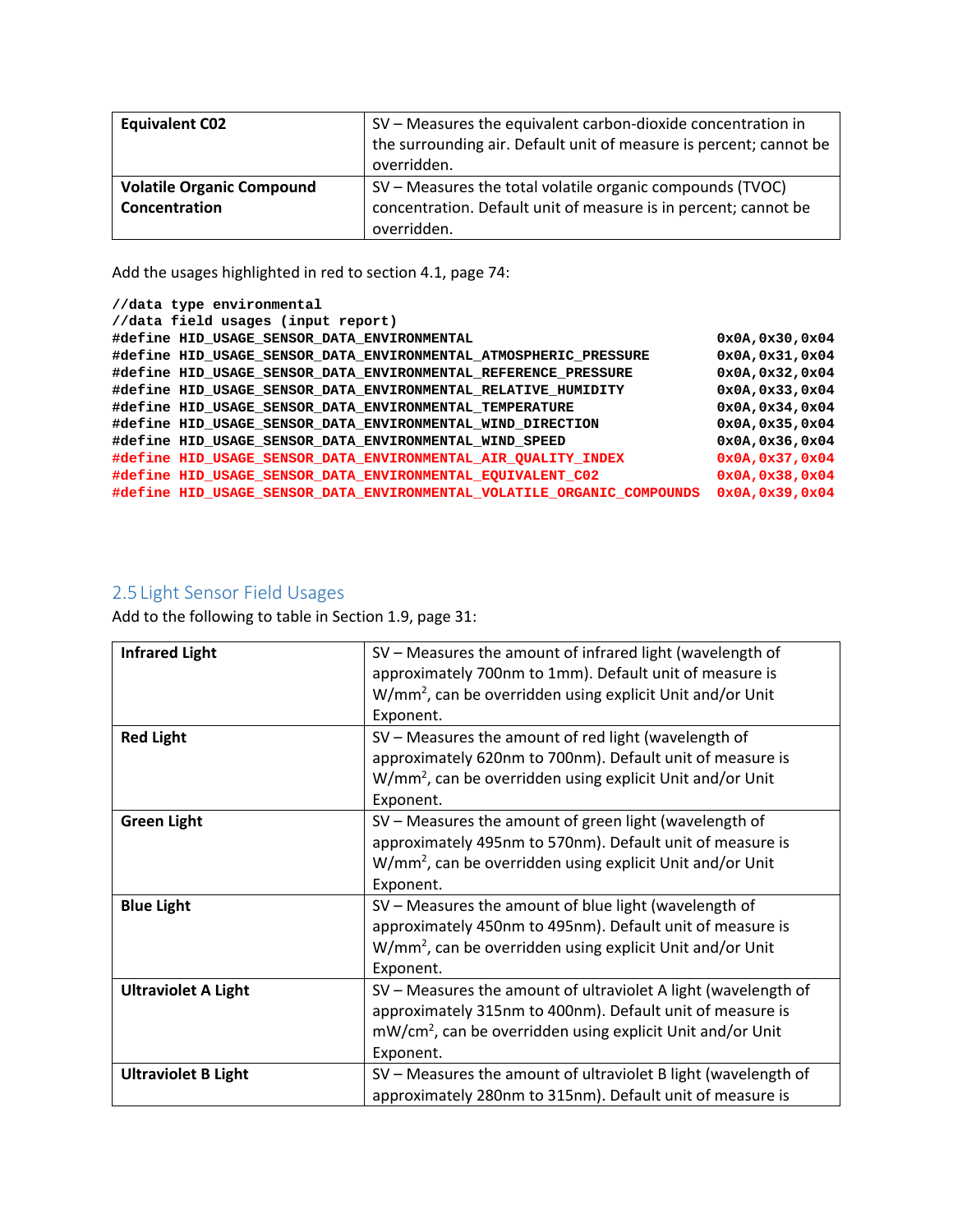|                          | mW/cm <sup>2</sup> , can be overridden using explicit Unit and/or Unit<br>Exponent.                                                                                                                           |
|--------------------------|---------------------------------------------------------------------------------------------------------------------------------------------------------------------------------------------------------------|
| <b>Ultraviolet Index</b> | SV – Measures the strength of ultraviolet radiation defined by the<br>World Health Organization ultraviolet index standard. Default<br>unit of measure is ultraviolet index unit and cannot be<br>overridden. |

Add the usages highlighted in red to section 4.1, page 75:

| //data type light sensor                                         |                          |
|------------------------------------------------------------------|--------------------------|
| //data field usages (input report)                               |                          |
| #define HID USAGE SENSOR DATA LIGHT                              | 0x0A, 0xD0, 0x04         |
| #define HID USAGE SENSOR DATA LIGHT ILLUMINANCE                  | 0x0A, 0xD1, 0x04         |
| #define HID USAGE SENSOR DATA LIGHT COLOR TEMPERATURE            | 0x0A, 0xD2, 0x04         |
| #define HID USAGE SENSOR DATA LIGHT CHROMATICITY                 | 0x0A, 0xD3, 0x04         |
| #define HID USAGE SENSOR DATA LIGHT CHROMATICITY X               | 0x0A, 0xD4, 0x04         |
| #define HID USAGE SENSOR DATA LIGHT CHROMATICITY Y               | 0x0A, 0xD5, 0x04         |
| #define HID USAGE SENSOR DATA LIGHT CONSUMER IR SENTENCE RECEIVE | 0x0A, 0xD6, 0x04         |
| #define HID USAGE SENSOR DATA LIGHT INFRARED LIGHT               | $0x0A$ , $0xD7$ , $0x04$ |
| #define HID USAGE SENSOR DATA LIGHT RED LIGHT                    | 0x0A, 0xD8, 0x04         |
| #define HID USAGE SENSOR DATA LIGHT GREEN LIGHT                  | 0x0A, 0xD9, 0x04         |
| #define HID USAGE SENSOR DATA LIGHT BLUE LIGHT                   | $0x0A$ , $0xDA$ , $0x04$ |
| #define HID USAGE SENSOR DATA LIGHT ULTRAVIOLET A LIGHT          | $0x0A$ , $0xDB$ , $0x04$ |
| #define HID USAGE SENSOR DATA LIGHT ULTRAVIOLET B LIGHT          | $0x0A$ , $0xDC$ , $0x04$ |
| #define HID USAGE SENSOR DATA LIGHT ULTRAVIOLET INDEX            | $0x0A$ , $0xDD$ , $0x04$ |

### 2.6Orientation Sensor Field Usages

Add to the following to table in Section 1.13, page 36:

| <b>Simple Orientation Direction</b> | NAry - Indicates the current orientation of the device with                                                                           |
|-------------------------------------|---------------------------------------------------------------------------------------------------------------------------------------|
|                                     | respect to the following types:                                                                                                       |
|                                     | Sel - Not Rotated, front face of device is in its default<br>orientation                                                              |
|                                     | Sel - Rotated 90 Degrees CCW, front face of device is<br>$\bullet$<br>rotated 90 degrees counter clock-wise its default position      |
|                                     | Sel - Rotated 180 Degrees CCW, front face of device is<br>$\bullet$<br>rotated 180 degrees counter clock-wise its default<br>position |
|                                     | Sel - Rotated 270 Degrees CCW, front face of device is<br>$\bullet$<br>rotated 270 degrees counter clock-wise its default<br>position |
|                                     | Sel – Face Up, front face of device is pointing away from<br>$\bullet$<br>the ground                                                  |
|                                     | Sel – Face Down, front face of device is pointing towards<br>$\bullet$<br>the ground                                                  |

Add the usages highlighted in red to section 4.1, page 75: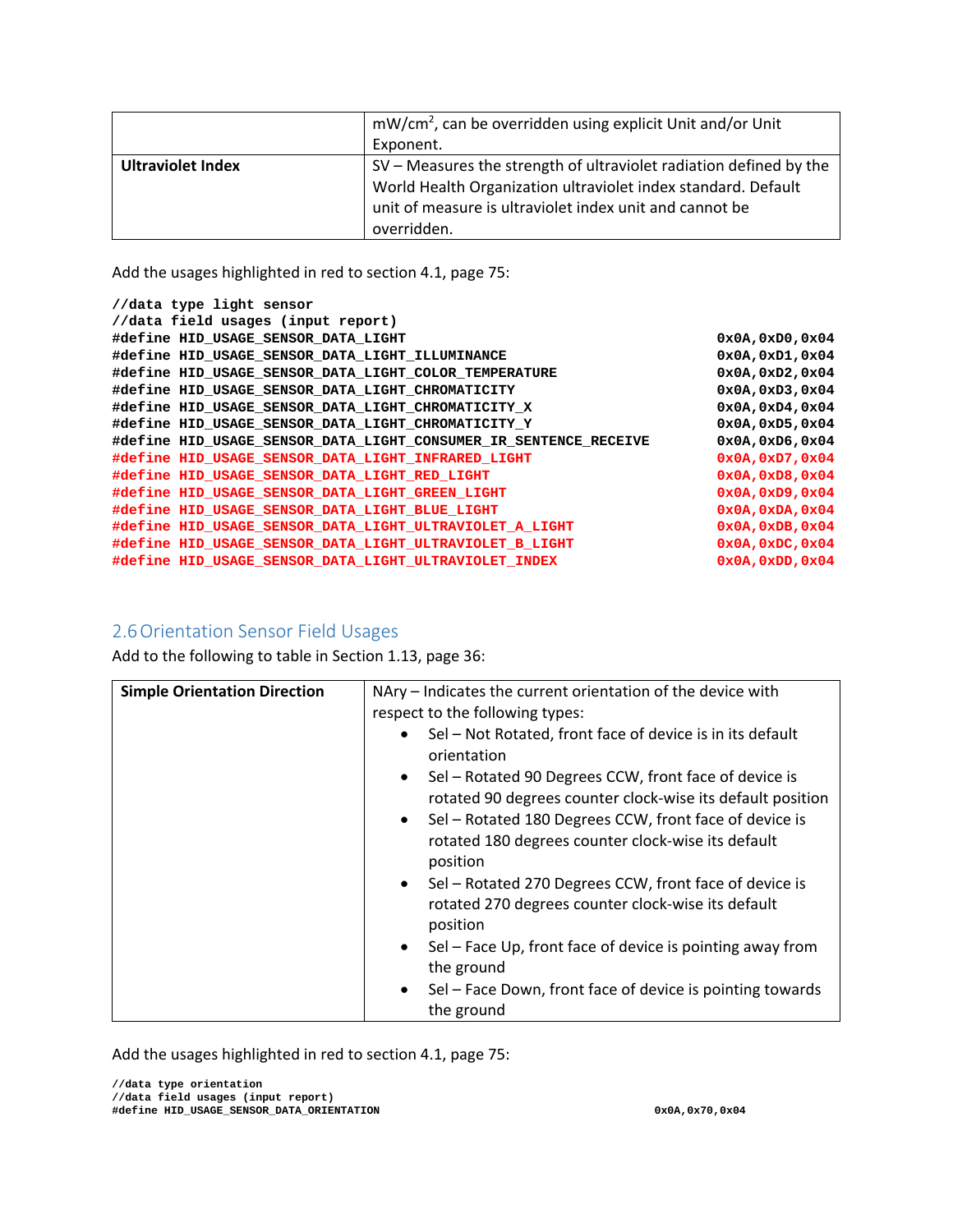| #define HID USAGE SENSOR DATA ORIENTATION MAGNETIC HEADING                                                 | 0x0A, 0x71, 0x04           |
|------------------------------------------------------------------------------------------------------------|----------------------------|
| #define HID_USAGE_SENSOR_DATA_ORIENTATION_MAGNETIC_HEADING_X                                               | 0x0A, 0x72, 0x04           |
| #define HID USAGE SENSOR DATA ORIENTATION MAGNETIC HEADING Y                                               | 0x0A, 0x73, 0x04           |
| #define HID USAGE SENSOR DATA ORIENTATION MAGNETIC HEADING Z                                               | 0x0A, 0x74, 0x04           |
| #define HID USAGE SENSOR DATA ORIENTATION COMPENSATED MAGNETIC NORTH                                       | 0x0A, 0x75, 0x04           |
| #define HID USAGE SENSOR DATA ORIENTATION COMPENSATED TRUE NORTH                                           | 0x0A.0x76.0x04             |
| #define HID_USAGE_SENSOR_DATA_ORIENTATION_MAGNETIC_NORTH                                                   | 0x0A, 0x77, 0x04           |
| #define HID_USAGE_SENSOR_DATA_ORIENTATION_TRUE_NORTH                                                       | 0x0A, 0x78, 0x04           |
| #define HID USAGE SENSOR DATA ORIENTATION DISTANCE                                                         | 0x0A, 0x79, 0x04           |
| #define HID USAGE SENSOR DATA ORIENTATION DISTANCE X                                                       | 0x0A, 0x7A, 0x04           |
| #define HID USAGE SENSOR DATA ORIENTATION DISTANCE Y                                                       | 0x0A.0x7B.0x04             |
| #define HID USAGE SENSOR DATA ORIENTATION DISTANCE Z                                                       | 0x0A.0x7C.0x04             |
| #define HID_USAGE_SENSOR_DATA_ORIENTATION_DISTANCE_OUT_OF_RANGE                                            | 0x0A, 0x7D, 0x04           |
| #define HID_USAGE_SENSOR_DATA_ORIENTATION_TILT                                                             | 0x0A, 0x7E, 0x04           |
| #define HID USAGE SENSOR DATA ORIENTATION TILT X                                                           | 0x0A, 0x7F, 0x04           |
| #define HID USAGE SENSOR DATA ORIENTATION TILT Y                                                           | 0x0A, 0x80, 0x04           |
| #define HID USAGE SENSOR DATA ORIENTATION TILT Z                                                           | 0x0A, 0x81, 0x04           |
| #define HID USAGE SENSOR DATA ORIENTATION ROTATION MATRIX                                                  | 0x0A.0x82.0x04             |
| #define HID_USAGE_SENSOR_DATA_ORIENTATION_QUATERNION                                                       | 0x0A, 0x83, 0x04           |
| #define HID_USAGE_SENSOR_DATA_ORIENTATION_MAGNETIC_FLUX                                                    | 0x0A, 0x84, 0x04           |
| #define HID USAGE SENSOR DATA ORIENTATION MAGNETIC FLUX X AXIS                                             | 0x0A, 0x85, 0x04           |
| #define HID USAGE SENSOR DATA ORIENTATION MAGNETIC FLUX Y AXIS                                             | 0x0A, 0x86, 0x04           |
| #define HID USAGE SENSOR DATA ORIENTATION MAGNETIC FLUX Z AXIS                                             | 0x0A, 0x87, 0x04           |
| #define HID USAGE SENSOR DATA ORIENTATION MAGNETOMETER ACCURACY                                            | $0x0A, 0x88, 0x04$ //NAry  |
| //begin magnetometer accuracy selectors                                                                    |                            |
| #define HID USAGE SENSOR DATA MAGNETOMETER ACCURACY LOW                                                    | $0x0A, 0xE0, 0x08$ // Sel  |
| #define HID USAGE SENSOR DATA MAGNETOMETER ACCURACY MEDIUM                                                 | $0x0A, 0xE1, 0x08$ // Sel  |
| #define HID USAGE SENSOR DATA MAGNETOMETER ACCURACY HIGH                                                   | $0x0A, 0xE2, 0x08$ // Sel  |
| //end magnetometer accuracy selectors                                                                      |                            |
| #define HID USAGE SENSOR DATA ORIENTATION SIMPLE ORIENTATION DIRECTION                                     | $0x0A, 0x89, 0x04$ // NAry |
| //begin simple orientation direction selectors                                                             |                            |
| #define HID USAGE SENSOR DATA SIMPLE ORIENTATION DIRECTION NOT ROTATED                                     | $0x0A, 0xF0, 0x08$ // Sel  |
| #define HID USAGE SENSOR DATA SIMPLE ORIENTATION DIRECTION ROTATED 90 DEGREES CCW 0x0A, 0xF1, 0x08 // Sel  |                            |
| #define HID USAGE SENSOR DATA SIMPLE ORIENTATION DIRECTION ROTATED 180 DEGREES CCW 0x0A, 0xF2, 0x08 // Sel |                            |
| #define HID USAGE SENSOR DATA SIMPLE ORIENTATION DIRECTION ROTATED 270 DEGREES CCW 0x0A, 0xF3, 0x08 // Sel |                            |
| #define HID USAGE SENSOR DATA SIMPLE ORIENTATION DIRECTION FACE UP                                         | $0x0A, 0xF4, 0x08$ // Sel  |
| #define HID USAGE SENSOR DATA SIMPLE ORIENTATION DIRECTION FACE DOWN                                       | $0x0A, 0xF5, 0x08$ // Sel  |
| //end simple orientation direction selectors                                                               |                            |

### 2.7Time Sensor Field Usages

Add to the following to table in Section 1.15, page 39:

| Time Since System Boot | SV – Specifies the amount of time that has passed since the host |
|------------------------|------------------------------------------------------------------|
|                        | system's boot. Default unit of measure is seconds; can be        |
|                        | overridden using explicit Unit and/or Unit Exponent.             |

Add the usages highlighted in red to section 4.1, page 76:

| //data type time                                          |                  |
|-----------------------------------------------------------|------------------|
| //data field usages (input report)                        |                  |
| #define HID USAGE SENSOR DATA TIME 0x0A,0x20,0x05         |                  |
| #define HID USAGE SENSOR DATA TIME YEAR 0x0A, 0x21, 0x05  |                  |
| #define HID USAGE SENSOR DATA TIME MONTH                  | 0x0A.0x22.0x05   |
| #define HID USAGE SENSOR DATA TIME DAY                    | 0x0A, 0x23, 0x05 |
| #define HID USAGE SENSOR DATA TIME DAY OF WEEK            | 0x0A, 0x24, 0x05 |
| #define HID USAGE SENSOR DATA TIME HOUR                   | 0x0A, 0x25, 0x05 |
| #define HID USAGE SENSOR DATA TIME MINUTE                 | 0x0A, 0x26, 0x05 |
| #define HID USAGE SENSOR DATA TIME SECOND                 | 0x0A, 0x27, 0x05 |
| #define HID USAGE SENSOR DATA TIME MILLISECOND            | 0x0A, 0x28, 0x05 |
| #define HID USAGE SENSOR DATA TIME TIMESTAMP              | 0x0A, 0x29, 0x05 |
| #define HID USAGE SENSOR DATA TIME JULIAN DAY OF YEAR     | 0x0A, 0x2A, 0x05 |
| #define HID USAGE SENSOR DATA TIME TIME SINCE SYSTEM BOOT | 0x0A, 0x2B, 0x05 |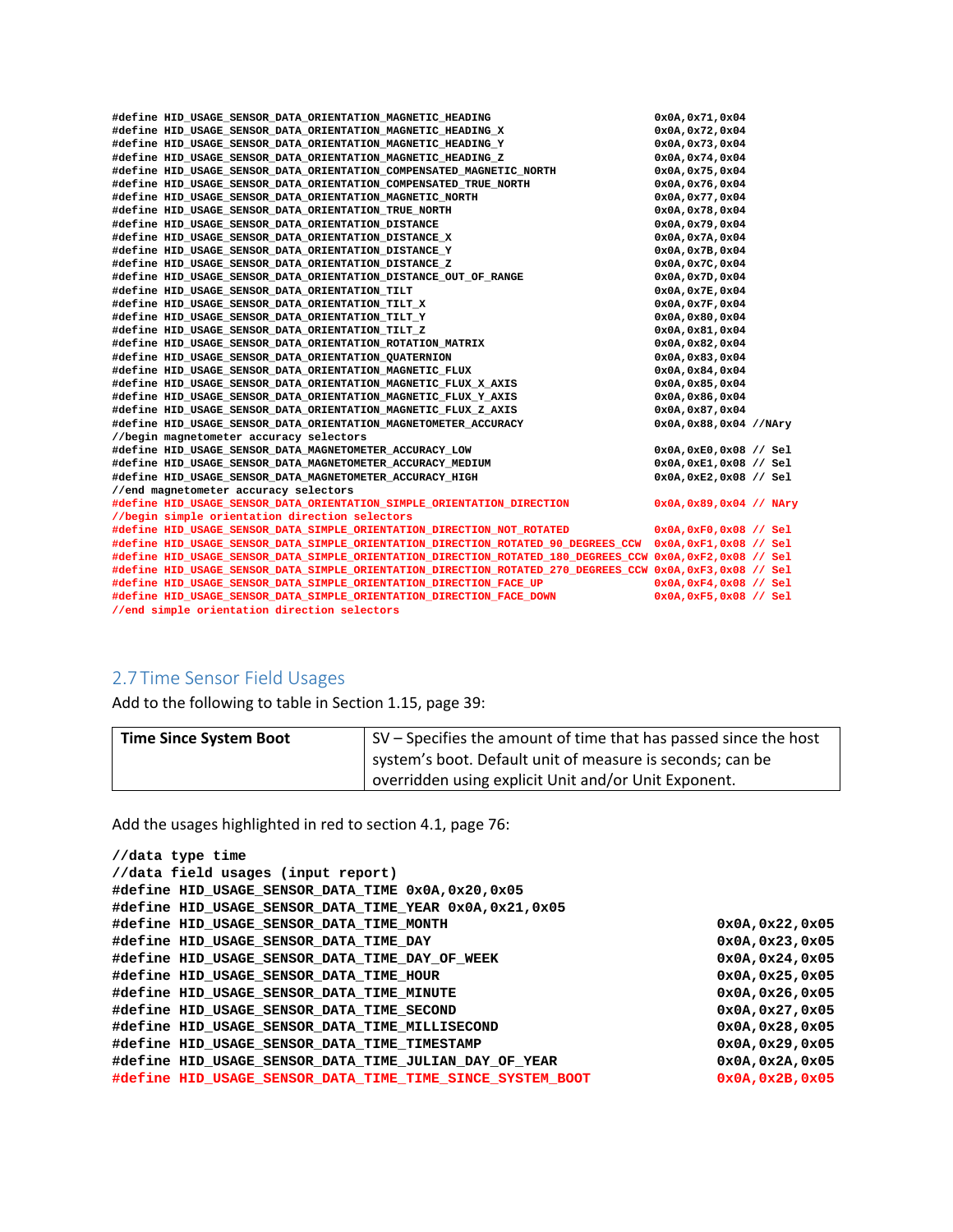### 2.8Custom Sensor Field Usages

Insert the following in the table in Section 1.16, page 40 after the "Custom Value" row:

| <b>Custom Type ID</b> | SV – A 16-byte GUID to uniquely identify a Custom Sensor |
|-----------------------|----------------------------------------------------------|
|                       | instance.                                                |

Add the following to end of the table in Section 1.16, page 40:

| <b>Custom Value 7</b>  | SV-A seventh custom value. Units are specified by the Units        |
|------------------------|--------------------------------------------------------------------|
|                        | usage and scaling by the Unit Exponent usage.                      |
| <b>Custom Value 8</b>  | SV - A eighth custom value. Units are specified by the Units usage |
|                        | and scaling by the Unit Exponent usage.                            |
| <b>Custom Value 9</b>  | SV - A ninth custom value. Units are specified by the Units usage  |
|                        | and scaling by the Unit Exponent usage.                            |
| <b>Custom Value 10</b> | SV - A tenth custom value. Units are specified by the Units usage  |
|                        | and scaling by the Unit Exponent usage.                            |
| <b>Custom Value 11</b> | SV-A eleventh custom value. Units are specified by the Units       |
|                        | usage and scaling by the Unit Exponent usage.                      |
| <b>Custom Value 12</b> | SV-A twelfth custom value. Units are specified by the Units        |
|                        | usage and scaling by the Unit Exponent usage.                      |
| <b>Custom Value 13</b> | SV-A thirteenth custom value. Units are specified by the Units     |
|                        | usage and scaling by the Unit Exponent usage.                      |
| <b>Custom Value 14</b> | SV - A fourteenth custom value. Units are specified by the Units   |
|                        | usage and scaling by the Unit Exponent usage.                      |
| <b>Custom Value 15</b> | SV-A fifteenth custom value. Units are specified by the Units      |
|                        | usage and scaling by the Unit Exponent usage.                      |
| <b>Custom Value 16</b> | SV - A sixteenth custom value. Units are specified by the Units    |
|                        | usage and scaling by the Unit Exponent usage.                      |
| <b>Custom Value 17</b> | SV - A seventeenth custom value. Units are specified by the Units  |
|                        | usage and scaling by the Unit Exponent usage.                      |
| <b>Custom Value 18</b> | SV-A eighteenth custom value. Units are specified by the Units     |
|                        | usage and scaling by the Unit Exponent usage.                      |
| <b>Custom Value 19</b> | SV-A nineteenth custom value. Units are specified by the Units     |
|                        | usage and scaling by the Unit Exponent usage.                      |
| <b>Custom Value 20</b> | SV-A twentieth custom value. Units are specified by the Units      |
|                        | usage and scaling by the Unit Exponent usage.                      |
| <b>Custom Value 21</b> | SV - A twenty-first custom value. Units are specified by the Units |
|                        | usage and scaling by the Unit Exponent usage.                      |
| <b>Custom Value 22</b> | SV-A twenty-second custom value. Units are specified by the        |
|                        | Units usage and scaling by the Unit Exponent usage.                |
| <b>Custom Value 23</b> | SV - A twenty-third custom value. Units are specified by the Units |
|                        | usage and scaling by the Unit Exponent usage.                      |
| <b>Custom Value 24</b> | SV - A twenty-fourth custom value. Units are specified by the      |
|                        | Units usage and scaling by the Unit Exponent usage.                |
| <b>Custom Value 25</b> | SV - A twenty-fifth custom value. Units are specified by the Units |
|                        | usage and scaling by the Unit Exponent usage.                      |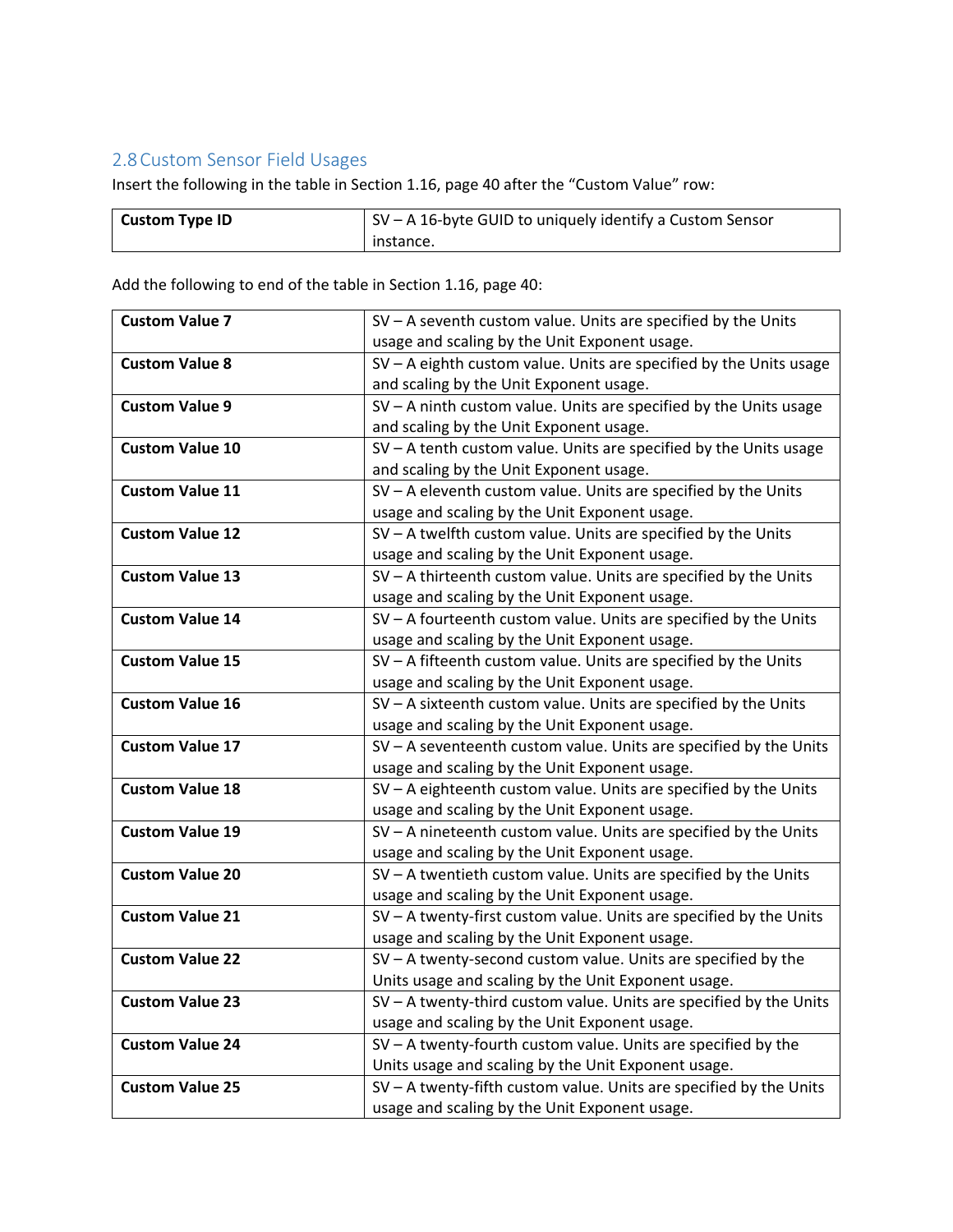| <b>Custom Value 26</b> | $SV - A$ twenty-sixth custom value. Units are specified by the Units |  |
|------------------------|----------------------------------------------------------------------|--|
|                        | usage and scaling by the Unit Exponent usage.                        |  |
| <b>Custom Value 27</b> | $SV - A$ twenty-seventh custom value. Units are specified by the     |  |
|                        | Units usage and scaling by the Unit Exponent usage.                  |  |
| <b>Custom Value 28</b> | $SV - A$ twenty-eighth custom value. Units are specified by the      |  |
|                        | Units usage and scaling by the Unit Exponent usage.                  |  |

To further clarify the difference between Custom Type ID and Custom Usage, modify the Custom Usage table entry in Section 1.16 page 40 to:

| <b>Custom Usage</b> | SV – Indicates the HID Sensor Usage. See custom data field      |
|---------------------|-----------------------------------------------------------------|
|                     | Custom Type ID if searching for a data field to assign a unique |
|                     | identifier for a custom sensor.                                 |

Add the usages highlighted in red to section 4.1, page 76:

| //data type custom                                 |                          |
|----------------------------------------------------|--------------------------|
| //data field usages (input report)                 |                          |
| #define HID USAGE SENSOR DATA CUSTOM               | 0x0A, 0x40, 0x05         |
| #define HID USAGE SENSOR DATA CUSTOM USAGE         | 0x0A, 0x41, 0x05         |
| #define HID USAGE SENSOR DATA CUSTOM BOOLEAN ARRAY | 0x0A, 0x42, 0x05         |
| #define HID USAGE SENSOR DATA CUSTOM VALUE         | 0x0A, 0x43, 0x05         |
| #define HID USAGE SENSOR DATA CUSTOM VALUE 1       | 0x0A, 0x44, 0x05         |
| #define HID USAGE SENSOR DATA CUSTOM VALUE 2       | 0x0A, 0x45, 0x05         |
| #define HID USAGE SENSOR DATA CUSTOM VALUE 3       | 0x0A, 0x46, 0x05         |
| #define HID USAGE SENSOR DATA CUSTOM VALUE 4       | 0x0A, 0x47, 0x05         |
| #define HID USAGE SENSOR DATA CUSTOM VALUE 5       | 0x0A, 0x48, 0x05         |
| #define HID USAGE SENSOR DATA CUSTOM VALUE 6       | 0x0A, 0x49, 0x05         |
| #define HID USAGE SENSOR DATA CUSTOM VALUE 7       | $0x0A$ , $0x4A$ , $0x05$ |
| #define HID USAGE SENSOR DATA CUSTOM VALUE 8       | $0x0A$ , $0x4B$ , $0x05$ |
| #define HID USAGE SENSOR DATA CUSTOM VALUE 9       | $0x0A$ , $0x4C$ , $0x05$ |
| #define HID USAGE SENSOR DATA CUSTOM VALUE 10      | 0x0A, 0x4D, 0x05         |
| #define HID USAGE SENSOR DATA CUSTOM VALUE 11      | $0x0A$ , $0x4E$ , $0x05$ |
| #define HID USAGE SENSOR DATA CUSTOM VALUE 12      | $0x0A$ , $0x4F$ , $0x05$ |
| #define HID USAGE SENSOR DATA CUSTOM VALUE 13      | 0x0A, 0x50, 0x05         |
| #define HID USAGE SENSOR DATA CUSTOM VALUE 14      | 0x0A, 0x51, 0x05         |
| #define HID USAGE SENSOR DATA CUSTOM VALUE 15      | 0x0A, 0x52, 0x05         |
| #define HID USAGE SENSOR DATA CUSTOM VALUE 16      | 0x0A, 0x53, 0x05         |
| #define HID USAGE SENSOR DATA CUSTOM VALUE 17      | 0x0A, 0x54, 0x05         |
| #define HID USAGE SENSOR DATA CUSTOM VALUE 18      | 0x0A, 0x55, 0x05         |
| #define HID USAGE SENSOR DATA CUSTOM VALUE 19      | 0x0A, 0x56, 0x05         |
| #define HID USAGE SENSOR DATA CUSTOM VALUE 20      | 0x0A, 0x57, 0x05         |
| #define HID USAGE SENSOR DATA CUSTOM VALUE 21      | 0x0A, 0x58, 0x05         |
| #define HID USAGE SENSOR DATA CUSTOM VALUE 22      | 0x0A, 0x59, 0x05         |
| #define HID USAGE SENSOR DATA CUSTOM VALUE 23      | 0x0A, 0x5A, 0x05         |
| #define HID USAGE SENSOR DATA CUSTOM VALUE 24      | $0x0A$ , $0x5B$ , $0x05$ |
| #define HID USAGE SENSOR DATA CUSTOM VALUE 25      | 0x0A, 0x5C, 0x05         |
| #define HID USAGE SENSOR DATA CUSTOM VALUE 26      | 0x0A, 0x5D, 0x05         |
| #define HID USAGE SENSOR DATA CUSTOM VALUE 27      | $0x0A$ , $0x5E$ , $0x05$ |
| #define HID USAGE SENSOR DATA CUSTOM VALUE 28      | 0x0A, 0x5F, 0x05         |
| #define HID USAGE SENSOR DATA CUSTOM TYPE ID       | 0x0A, 0xB0, 0x05         |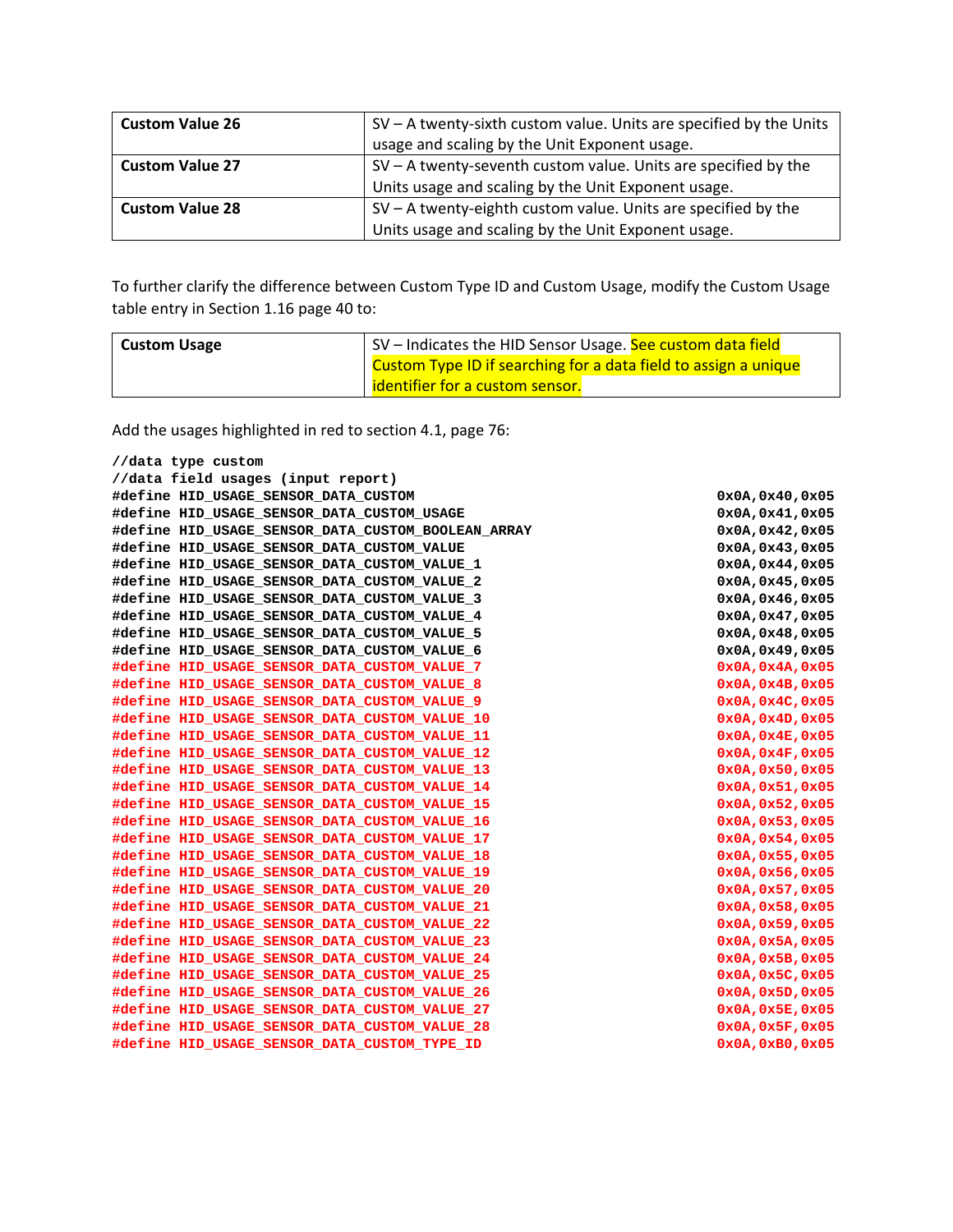#### 2.9Personal Activity Sensor Field Usages

**Activity Type** NAry – Indicates a type of Activity. Activity types may be: Sel – Unknown, the device cannot determine the current activity Sel – Biking, the device detects the user is riding a bike Sel – Fidgeting, the device detects the user is fidgeting or moving restlessly Sel – Idle, the device detects the user is idle, or not moving but still actively using the device Sel – In Vehicle, the device detects the user is in a moving vehicle • Sel – Running, the device detects the user is running • Sel – Stationary, the device itself (not the user) is laying still and not moving • Sel – Walking, the device detects the user is walking **Supported Activity Types** Nary – Indicates the activity types which can be detected by the device. This data field reuses the selectors mentioned in the Activity Type data field. **Subscribed Activity Types**  $\vert$  Nary – Indicates the activity types which the host request to receive input reports for. This data field reuses the selectors mentioned in the Activity Type data field. **Activity State Conserverse Extending Lines Activity** state change. State changes might be: • Sel – No State change • Sel – Start Activity  $\bullet$  Sel – End Activity **Activity Minimum Detection Interval** SV – Indicates the minimum time required by the device to detect an activity. This data field is per supported activity. Default unit of measure is seconds; can be overridden using explicit Unit and/or Unit Exponent. **Device Position NAry – Indicates a type of position or placement of the device.** Values may be: Sel – Unknown, the device cannot detect its current placement • Sel – Unchanged, the device's placement has not changed since the previous report. • Sel – On Desk, the user has placed the device on a desk or table Sel - In Hand, the user is holding the device in their hands Sel – Moving in Bag, the device is moving inside a bag Sel – Stationary in Bag, the device is stationary inside a bag **Step Count** SV – Indicates the number of footsteps take since last device reset. **Step Count Reset DE – If present in feature report, the host setting this to TRUE** indicates device is to reset it's step counter to 0, where the

Create new section 1.18, "Personal Activity Sensor Field Usages" which has the following table: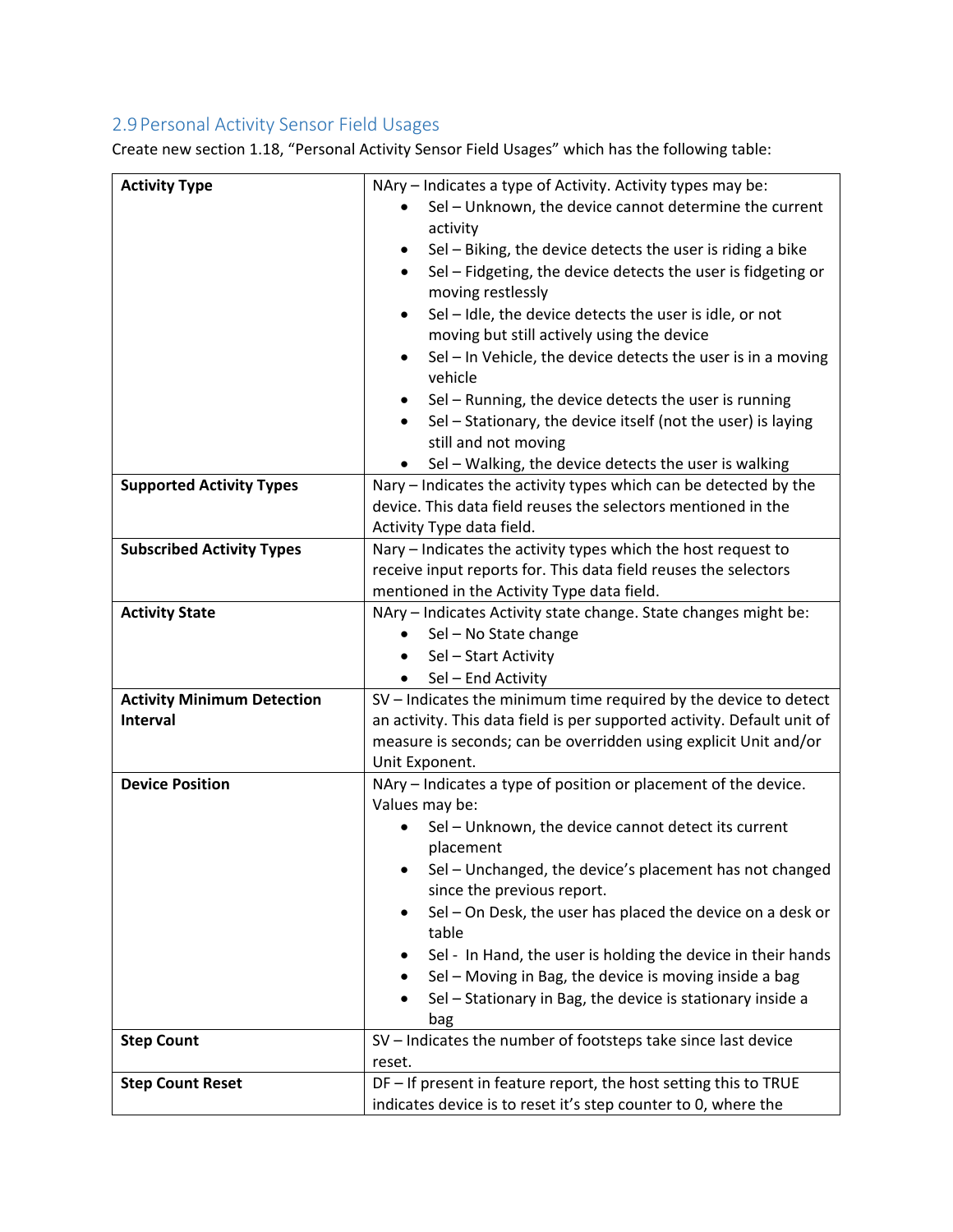|                              | device is to set the flag back to FALSE upon completeion of the<br>reset.<br>If present in input report, TRUE indicates the step count has been<br>reset since the previous input report, where a reset could be due<br>to either the device itself being reset or the device counter rolling<br>over.                                                                                                                                                |  |  |
|------------------------------|-------------------------------------------------------------------------------------------------------------------------------------------------------------------------------------------------------------------------------------------------------------------------------------------------------------------------------------------------------------------------------------------------------------------------------------------------------|--|--|
| <b>Step Duration</b>         | SV - Indicates the cumulative length of time of footsteps taken<br>since last device reset.                                                                                                                                                                                                                                                                                                                                                           |  |  |
| <b>Step Type</b>             | NAry - Indicates a type of footstep. Step types may be:<br>Sel - Unknown, the device cannot determine the current<br>step type, note that this is also to be used if the device<br>does not have the ability to distinguish between different<br>step types<br>Sel - Running, the footsteps were taken while the device<br>$\bullet$<br>user was running<br>Sel - Walking, the footsteps were taken while the device<br>$\bullet$<br>user was walking |  |  |
| <b>Supported Step Types</b>  | Nary – Indicates the step types which can be detected by the<br>device. This data field reuses the selectors mentioned in the Step<br>Type data field.                                                                                                                                                                                                                                                                                                |  |  |
| <b>Subscribed Step Types</b> | Nary - Indicates the step types which the host request to receive<br>input reports for. This data field reuses the selectors mentioned<br>in the Step Type data field.                                                                                                                                                                                                                                                                                |  |  |

Add the usages highlighted in red to section 4.1, page 76:

| //data type personal activity                                    |                            |  |
|------------------------------------------------------------------|----------------------------|--|
| //data field usages (input report)                               |                            |  |
| #define HID USAGE SENSOR DATA PERSONAL ACTIVITY                  | 0x0A, 0x90, 0x05           |  |
| #define HID USAGE SENSOR DATA PERSONAL ACTIVITY ACTIVITY TYPE    | $0x0A, 0x91, 0x05$ // NAry |  |
| //begin activity type selectors                                  |                            |  |
| #define HID USAGE SENSOR DATA ACTIVITY TYPE UNKNOWN              | $0x0A, 0x30, 0x09$ // Sel  |  |
| #define HID USAGE SENSOR DATA ACTIVITY TYPE STATIONARY           | $0x0A, 0x31, 0x09$ // Sel  |  |
| #define HID USAGE_SENSOR_DATA_ACTIVITY_TYPE_FIDGETING            | $0x0A, 0x32, 0x09$ // Sel  |  |
| #define HID USAGE SENSOR DATA ACTIVITY TYPE WALKING              | $0x0A, 0x33, 0x09$ // Sel  |  |
| #define HID USAGE SENSOR DATA ACTIVITY TYPE RUNNING              | $0x0A, 0x34, 0x09$ // Sel  |  |
| #define HID USAGE SENSOR DATA ACTIVITY TYPE IN VEHICLE           | $0x0A, 0x35, 0x09$ // Sel  |  |
| #define HID USAGE SENSOR DATA ACTIVITY TYPE BIKING               | $0x0A, 0x36, 0x09$ // Sel  |  |
| #define HID USAGE SENSOR DATA ACTIVITY TYPE IDLE                 | $0x0A, 0x37, 0x09$ // Sel  |  |
| //end activity type selectors                                    |                            |  |
| #define HID USAGE SENSOR DATA PERSONAL ACTIVITY ACTIVITY STATE   | $0x0A, 0x92, 0x05$ // Nary |  |
| //begin activity state selectors                                 |                            |  |
| #define HID USAGE SENSOR DATA ACTIVITY STATE NO STATE CHANGE     | $0x0A.0x60.0x09$ // Sel    |  |
| #define HID_USAGE_SENSOR_DATA_ACTIVITY_STATE_START_ACTIVITY      | $0x0A, 0x61, 0x09$ // Sel  |  |
| #define HID USAGE SENSOR DATA ACTIVITY STATE END ACTIVITY        | $0x0A, 0x62, 0x09$ // Sel  |  |
| //end activity state selectors                                   |                            |  |
| #define HID USAGE SENSOR DATA PERSONAL ACTIVITY DEVICE POSITION  | $0x0A, 0x93, 0x05$ // Nary |  |
| //begin device position type selectors                           |                            |  |
| #define HID USAGE SENSOR DATA DEVICE POSITION UNKNOWN            | $0x0A, 0x80, 0x09$ // Sel  |  |
| #define HID USAGE SENSOR DATA DEVICE POSITION UNCHANGED          | $0x0A, 0x81, 0x09$ // Sel  |  |
| #define HID USAGE SENSOR DATA DEVICE POSITION ON DESK            | $0x0A, 0x82, 0x09$ // Sel  |  |
| #define HID USAGE SENSOR DATA DEVICE POSITION IN HAND            | $0x0A, 0x83, 0x09$ // Sel  |  |
| #define HID USAGE SENSOR DATA DEVICE POSITION MOVING IN BAG      | $0x0A, 0x84, 0x09$ // Sel  |  |
| #define HID USAGE SENSOR DATA DEVICE POSITION STATIONARY IN BAG  | $0x0A, 0x85, 0x09$ // Sel  |  |
| //end device position type selectors                             |                            |  |
| #define HID_USAGE_SENSOR_DATA_PERSONAL_ACTIVITY_STEP_COUNT       | 0x0A, 0x94, 0x05           |  |
| #define HID USAGE_SENSOR_DATA_PERSONAL_ACTIVITY_STEP_COUNT_RESET | 0x0A, 0x95, 0x05           |  |
| #define HID USAGE SENSOR DATA PERSONAL ACTIVITY STEP DURATION    | 0x0A, 0x96, 0x05           |  |
| #define HID USAGE SENSOR DATA PERSONAL ACTIVITY STEP TYPE        | $0x0A, 0x97, 0x05$ // Nary |  |
| //begin elevation mode selectors                                 |                            |  |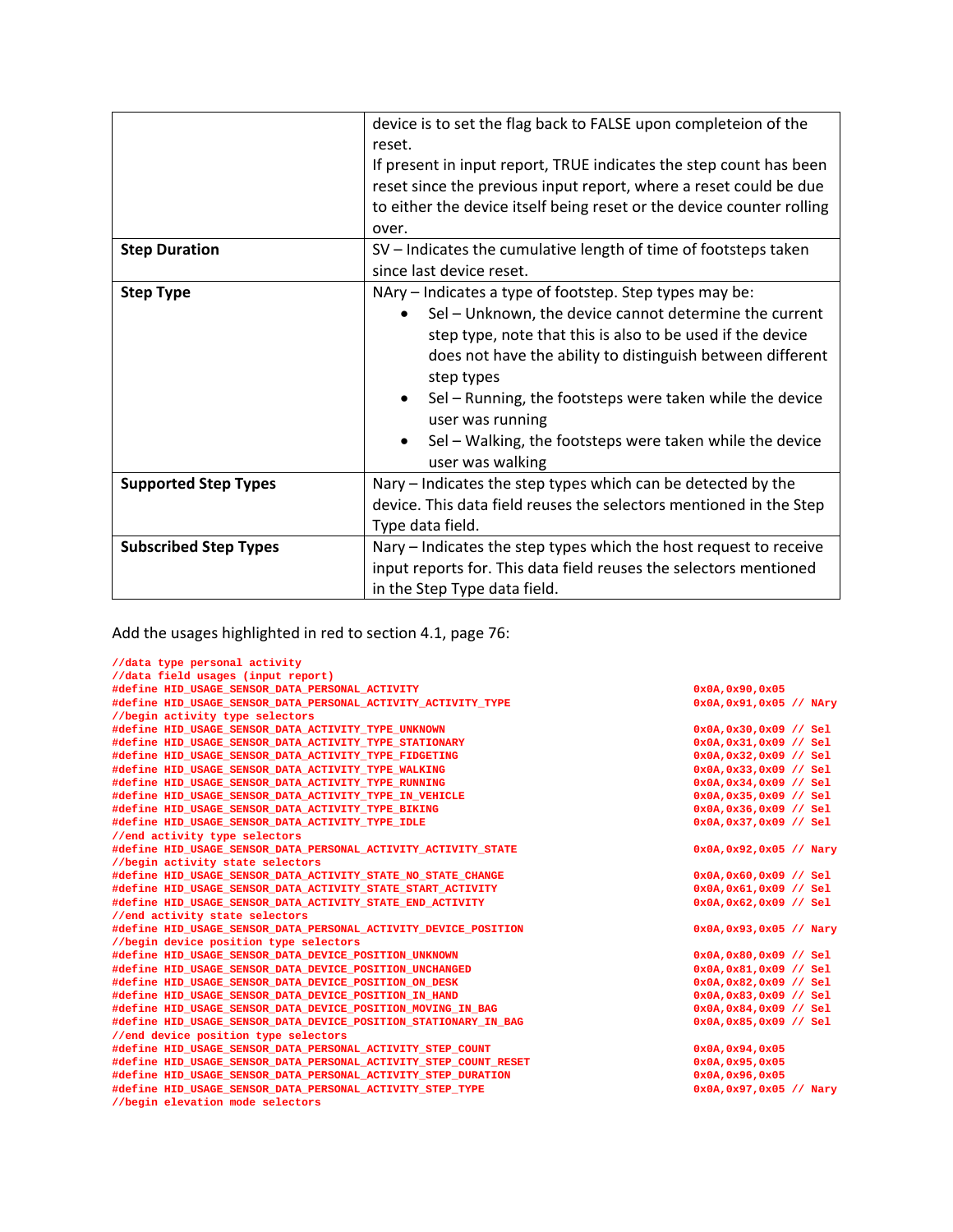```
#define HID_USAGE_SENSOR_DATA_STEP_TYPE_UNKNOWN 0x0A,0x90,0x09 // Sel
#define HID_USAGE_SENSOR_DATA_STEP_TYPE_WALKING 0x0A,0x91,0x09 // Sel
#define HID_USAGE_SENSOR_DATA_STEP_TYPE_RUNNING 0x0A,0x92,0x09 // Sel 
//end elevation mode selectors
//property usages (get/set feature report) 
#define HID_USAGE_SENSOR_PROPERTY_PERSONAL_ACTIVITY_MINIMUM_ACTIVITY_DETECTION_INTERVAL 0x0A,0xA0,0x05
#define HID_USAGE_SENSOR_PROPERTY_PERSONAL_ACTIVITY_SUPPORTED_ACTIVITY_TYPES 0x0A,0xA1,0x05
#define HID_USAGE_SENSOR_PROPERTY_PERSONAL_ACTIVITY_SUBSCRIBED_ACTIVITY_TYPES 0x0A,0xA2,0x05
#define HID_USAGE_SENSOR_PROPERTY_PERSONAL_ACTIVITY_SUPPORTED_STEP_TYPES 0x0A,0xA3,0x05
#define HID_USAGE_SENSOR_PROPERTY_PERSONAL_ACTIVITY_SUBSCRIBED_STEP_TYPES 0x0A,0xA4,0x05
#define HID_USAGE_SENSOR_PROPERTY_PERSONAL_ACTIVITY_FLOOR_HEIGHT 0x0A,0xA4,0x05
```
### 3. Illustrative Examples

Biometric: Blood Pressure

```
// For reference: Complete HID report descriptor
const unsigned char blood_pressure_report_descriptor[] = {
 HID_USAGE_PAGE_SENSOR,
 HID_USAGE_SENSOR_TYPE_BIOMETRIC_BLOOD_PRESSURE,
 HID_COLLECTION(Physical),
     //feature reports (xmit/receive)
     HID_USAGE_PAGE_SENSOR,
     HID_USAGE_SENSOR_PROPERTY_SENSOR_CONNECTION_TYPE,
     HID_LOGICAL_MIN_8(0),
     HID_LOGICAL_MAX_8(2),
 HID_REPORT_SIZE(8),
 HID_REPORT_COUNT(1),
     HID_COLLECTION(Logical),
 HID_USAGE_SENSOR_PROPERTY_CONNECTION_TYPE_PC_INTEGRATED,
 HID_USAGE_SENSOR_PROPERTY_CONNECTION_TYPE_PC_ATTACHED,
          HID_USAGE_SENSOR_PROPERTY_CONNECTION_TYPE_PC_EXTERNAL,
          HID_FEATURE(Data_Arr_Abs),
     HID_END_COLLECTION,
     HID_USAGE_SENSOR_PROPERTY_REPORTING_STATE,
     HID_LOGICAL_MIN_8(0),
     HID_LOGICAL_MAX_8(5),
     HID_REPORT_SIZE(8),
     HID_REPORT_COUNT(1),
 HID_COLLECTION(Logical),
 HID_USAGE_SENSOR_PROPERTY_REPORTING_STATE_NO_EVENTS,
          HID_USAGE_SENSOR_PROPERTY_REPORTING_STATE_ALL_EVENTS,
 HID_USAGE_SENSOR_PROPERTY_REPORTING_STATE_THRESHOLD_EVENTS,
 HID_USAGE_SENSOR_PROPERTY_REPORTING_STATE_NO_EVENTS_WAKE,
 HID_USAGE_SENSOR_PROPERTY_REPORTING_STATE_ALL_EVENTS_WAKE,
 HID_USAGE_SENSOR_PROPERTY_REPORTING_STATE_THRESHOLD_EVENTS_WAKE,
          HID_FEATURE(Data_Arr_Abs),
     HID_END_COLLECTION,
     HID_USAGE_SENSOR_PROPERTY_POWER_STATE,
 HID_LOGICAL_MIN_8(0),
 HID_LOGICAL_MAX_8(5),
     HID_REPORT_SIZE(8),
 HID_REPORT_COUNT(1),
 HID_COLLECTION(Logical),
          HID_USAGE_SENSOR_PROPERTY_POWER_STATE_UNDEFINED,
 HID_USAGE_SENSOR_PROPERTY_POWER_STATE_D0_FULL_POWER,
 HID_USAGE_SENSOR_PROPERTY_POWER_STATE_D1_LOW_POWER,
 HID_USAGE_SENSOR_PROPERTY_POWER_STATE_D2_STANDBY_WITH_WAKE,
 HID_USAGE_SENSOR_PROPERTY_POWER_STATE_D3_SLEEP_WITH_WAKE,
          HID_USAGE_SENSOR_PROPERTY_POWER_STATE_D4_POWER_OFF,
          HID_FEATURE(Data_Arr_Abs),
     HID_END_COLLECTION,
     HID_USAGE_SENSOR_STATE,
     HID_LOGICAL_MIN_8(0),
     HID_LOGICAL_MAX_8(6),
 HID_REPORT_SIZE(8),
 HID_REPORT_COUNT(1),
 HID_COLLECTION(Logical),
 HID_USAGE_SENSOR_STATE_UNKNOWN,
 HID_USAGE_SENSOR_STATE_READY,
          HID_USAGE_SENSOR_STATE_NOT_AVAILABLE,
          HID_USAGE_SENSOR_STATE_NO_DATA,
          HID_USAGE_SENSOR_STATE_INITIALIZING,
          HID_USAGE_SENSOR_STATE_ACCESS_DENIED,
          HID_USAGE_SENSOR_STATE_ERROR,
 HID_FEATURE(Data_Arr_Abs),
 HID_END_COLLECTION,
     HID_USAGE_SENSOR_PROPERTY_REPORT_INTERVAL,
 HID_LOGICAL_MIN_8(0),
 HID_LOGICAL_MAX_32(0xFF, 0xFF, 0xFF, 0xFF),
 HID_REPORT_SIZE(32),
 HID_REPORT_COUNT(1),
     HID_UNIT_EXPONENT(0),
 HID_FEATURE(Data_Var_Abs),
 HID_USAGE_SENSOR_PROPERTY_MINIMUM_REPORT_INTERVAL,
 HID_LOGICAL_MIN_8(0),
 HID_LOGICAL_MAX_32(0xFF, 0xFF, 0xFF, 0xFF),
```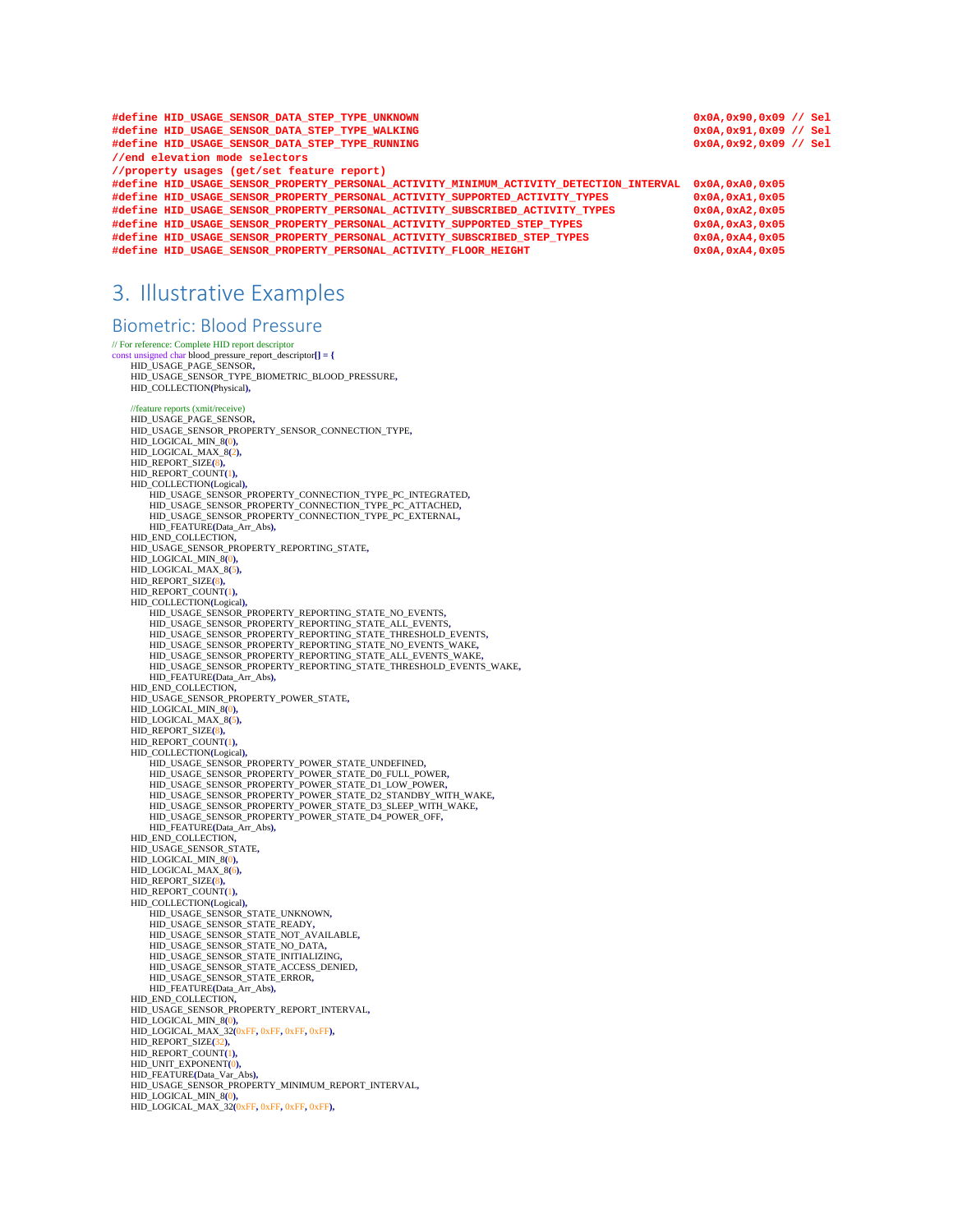HID\_REPORT\_SIZE**(**32**),** HID\_REPORT\_COUNT**(**1**),** HID\_UNIT\_EXPONENT**(**0**),** HID\_FEATURE**(**Data\_Var\_Abs**),** HID\_USAGE\_SENSOR\_DATA**(**HID\_USAGE\_SENSOR\_DATA\_BIOMETRIC\_BLOOD\_PRESSURE**,** HID\_USAGE\_SENSOR\_DATA\_MOD\_CHANGE\_SENSITIVITY\_ABS**),** HID\_LOGICAL\_MIN\_8**(**0**),** HID\_LOGICAL\_MAX\_16**(**0xFF**,** 0xFF**),** HID\_REPORT\_SIZE**(**16**),** HID\_REPORT\_COUNT**(**1**),** HID\_UNIT\_EXPONENT**(**0**),** HID\_FEATURE**(**Data\_Var\_Abs**),** //input reports (transmit) HID\_USAGE\_PAGE\_SENSOR**,** HID\_USAGE\_SENSOR\_STATE**,** HID\_LOGICAL\_MIN\_8**(**0**),** HID\_LOGICAL\_MAX\_8**(**6**),** HID\_REPORT\_SIZE**(**8**),** HID\_REPORT\_COUNT**(**1**),** HID\_COLLECTION**(**Logical**),** HID\_USAGE\_SENSOR\_STATE\_UNKNOWN**,** HID\_USAGE\_SENSOR\_STATE\_READY**,** HID\_USAGE\_SENSOR\_STATE\_NOT\_AVAILABLE**,** HID\_USAGE\_SENSOR\_STATE\_NO\_DATA**,** HID\_USAGE\_SENSOR\_STATE\_INITIALIZING**,** HID\_USAGE\_SENSOR\_STATE\_ACCESS\_DENIED**,** HID\_USAGE\_SENSOR\_STATE\_ERROR**,** HID\_INPUT**(**Data\_Arr\_Abs**),** HID\_END\_COLLECTION**,** HID\_USAGE\_SENSOR\_EVENT**,** HID\_LOGICAL\_MIN\_8**(**0**),** HID\_LOGICAL\_MAX\_8**(**5**),** HID\_REPORT\_SIZE**(**8**),** HID\_REPORT\_COUNT**(**1**),** HID\_COLLECTION**(**Logical**),** HID\_USAGE\_SENSOR\_EVENT\_UNKNOWN**,** HID\_USAGE\_SENSOR\_EVENT\_STATE\_CHANGED**,** HID\_USAGE\_SENSOR\_EVENT\_PROPERTY\_CHANGED**,** HID\_USAGE\_SENSOR\_EVENT\_DATA\_UPDATED**,** HID\_USAGE\_SENSOR\_EVENT\_POLL\_RESPONSE**,** HID\_USAGE\_SENSOR\_EVENT\_CHANGE\_SENSITIVITY**,** HID\_INPUT**(**Data\_Arr\_Abs**),** HID\_END\_COLLECTION**,** HID\_USAGE\_SENSOR\_DATA\_BIOMETRIC\_BLOOD\_PRESSURE\_SYSTOLIC**,** HID\_LOGICAL\_MIN\_8**(**0**),** HID\_LOGICAL\_MAX\_8**(**0xFF**),** HID\_REPORT\_SIZE**(**8**),** HID\_REPORT\_COUNT**(**1**),** HID\_UNIT\_EXPONENT**(**0**),** HID\_INPUT**(**Data\_Var\_Abs**),** HID\_USAGE\_SENSOR\_DATA\_BIOMETRIC\_BLOOD\_PRESSURE\_DIASTOLIC**,** HID\_LOGICAL\_MIN\_8**(**0**),** HID\_LOGICAL\_MAX\_8**(**0xFF**),** HID\_REPORT\_SIZE**(**8**),** HID\_REPORT\_COUNT**(**1**),** HID\_UNIT\_EXPONENT**(**0**),** HID\_INPUT**(**Data\_Var\_Abs**),** HID\_USAGE\_SENSOR\_DATA\_TIME\_TIMESTAMP**,** HID\_LOGICAL\_MIN\_8**(**0**)** HID\_LOGICAL\_MAX\_32**(**0xFF**,** 0xFF**,** 0xFF**,** 0xFF**),** HID\_REPORT\_SIZE**(**32**),** HID\_REPORT\_COUNT**(**2**),** HID\_UNIT\_EXPONENT**(**0x09**),** HID\_INPUT**(**Data\_Var\_Abs**),** HID\_END\_COLLECTION

**};**

#### Biometric: Body Temperature

// For reference: Complete HID report descriptor const unsigned char body\_temperature\_report\_descriptor**[] = {** HID\_USAGE\_PAGE\_SENSOR**,** HID\_USAGE\_SENSOR\_TYPE\_BIOMETRIC\_BODY\_TEMPERATURE**,** HID\_COLLECTION**(**Physical**),** //feature reports (xmit/receive) HID\_USAGE\_PAGE\_SENSOR**,** HID\_USAGE\_SENSOR\_PROPERTY\_SENSOR\_CONNECTION\_TYPE**,** HID\_LOGICAL\_MIN\_8**(**0**),** HID\_LOGICAL\_MAX\_8**(**2**),** HID\_REPORT\_SIZE**(**8**),** HID\_REPORT\_COUNT**(**1**),** HID\_COLLECTION**(**Logical**),** HID\_USAGE\_SENSOR\_PROPERTY\_CONNECTION\_TYPE\_PC\_INTEGRATED**,** HID\_USAGE\_SENSOR\_PROPERTY\_CONNECTION\_TYPE\_PC\_ATTACHED**,** HID\_USAGE\_SENSOR\_PROPERTY\_CONNECTION\_TYPE\_PC\_EXTERNAL**,** HID\_FEATURE**(**Data\_Arr\_Abs**),** HID\_END\_COLLECTION**,** HID\_USAGE\_SENSOR\_PROPERTY\_REPORTING\_STATE**,**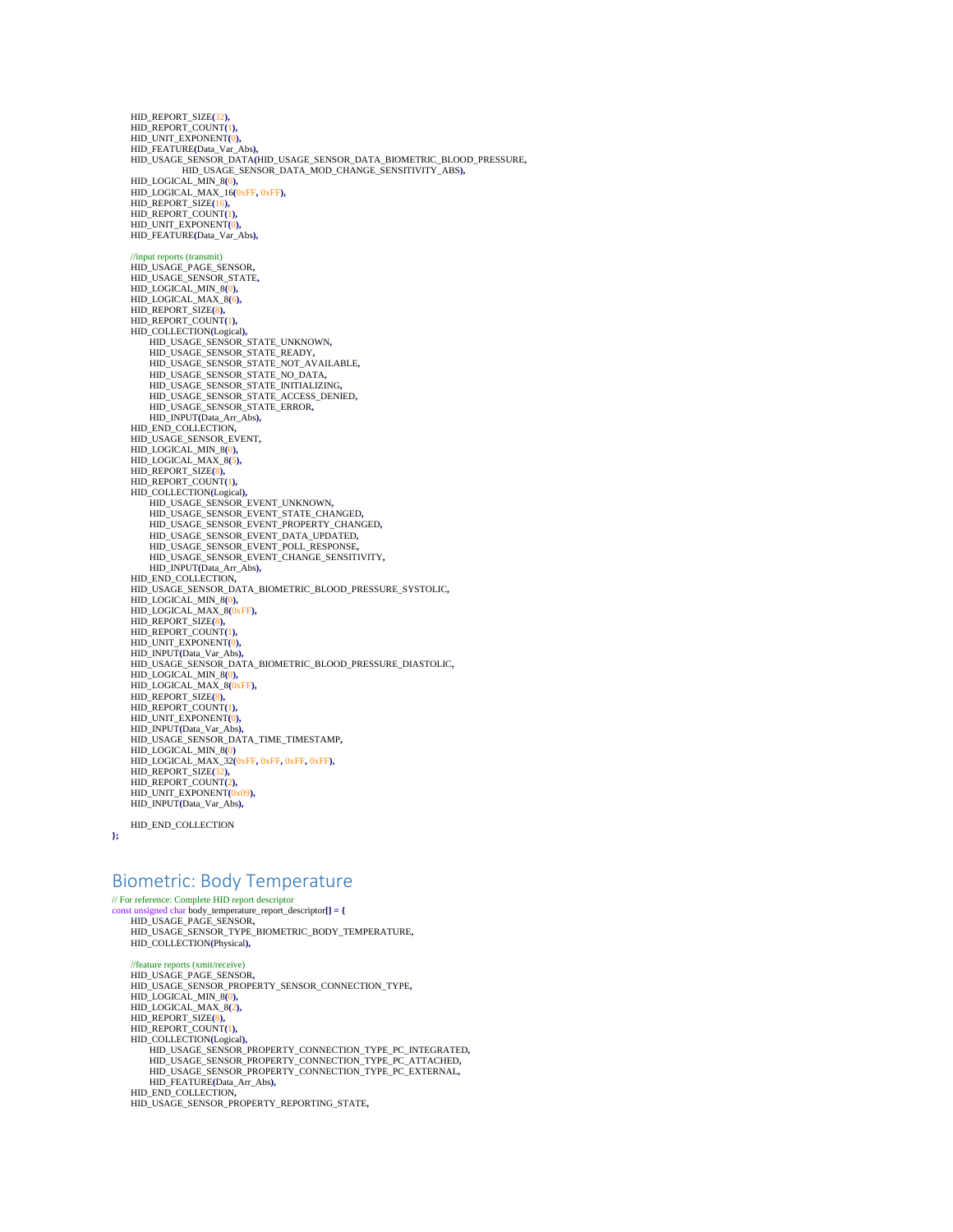HID\_LOGICAL\_MIN\_8**(**0**),** HID\_LOGICAL\_MAX\_8**(**5**),** HID\_REPORT\_SIZE**(**8**),** HID\_REPORT\_COUNT**(**1**),** HID\_COLLECTION**(**Logical**),** HID\_USAGE\_SENSOR\_PROPERTY\_REPORTING\_STATE\_NO\_EVENTS**,** HID\_USAGE\_SENSOR\_PROPERTY\_REPORTING\_STATE\_ALL\_EVENTS**,** HID\_USAGE\_SENSOR\_PROPERTY\_REPORTING\_STATE\_THRESHOLD\_EVENTS**,** HID\_USAGE\_SENSOR\_PROPERTY\_REPORTING\_STATE\_NO\_EVENTS\_WAKE**,** HID\_USAGE\_SENSOR\_PROPERTY\_REPORTING\_STATE\_ALL\_EVENTS\_WAKE**,** HID\_USAGE\_SENSOR\_PROPERTY\_REPORTING\_STATE\_THRESHOLD\_EVENTS\_WAKE**,** HID\_FEATURE**(**Data\_Arr\_Abs**),** HID\_END\_COLLECTION**,** HID\_USAGE\_SENSOR\_PROPERTY\_POWER\_STATE**,** HID\_LOGICAL\_MIN\_8**(**0**),** HID\_LOGICAL\_MAX\_8**(**5**),** HID\_REPORT\_SIZE**(**8**),** HID\_REPORT\_COUNT**(**1**),** HID\_COLLECTION**(**Logical**),** HID\_USAGE\_SENSOR\_PROPERTY\_POWER\_STATE\_UNDEFINED**,** HID\_USAGE\_SENSOR\_PROPERTY\_POWER\_STATE\_D0\_FULL\_POWER**,** HID\_USAGE\_SENSOR\_PROPERTY\_POWER\_STATE\_D1\_LOW\_POWER**,** HID\_USAGE\_SENSOR\_PROPERTY\_POWER\_STATE\_D2\_STANDBY\_WITH\_WAKE**,** HID\_USAGE\_SENSOR\_PROPERTY\_POWER\_STATE\_D3\_SLEEP\_WITH\_WAKE**,** HID\_USAGE\_SENSOR\_PROPERTY\_POWER\_STATE\_D4\_POWER\_OFF**,** HID\_FEATURE**(**Data\_Arr\_Abs**),** HID\_END\_COLLECTION**,** HID\_USAGE\_SENSOR\_STATE**,** HID\_LOGICAL\_MIN\_8**(**0**),** HID\_LOGICAL\_MAX\_8**(**6**),** HID\_REPORT\_SIZE**(**8**),** HID\_REPORT\_COUNT**(**1**),** HID\_COLLECTION**(**Logical**),** HID\_USAGE\_SENSOR\_STATE\_UNKNOWN**,** HID\_USAGE\_SENSOR\_STATE\_READY**,** HID\_USAGE\_SENSOR\_STATE\_NOT\_AVAILABLE**,** HID\_USAGE\_SENSOR\_STATE\_NO\_DATA**,** HID\_USAGE\_SENSOR\_STATE\_INITIALIZING**,** HID\_USAGE\_SENSOR\_STATE\_ACCESS\_DENIED**,** HID\_USAGE\_SENSOR\_STATE\_ERROR**,** HID\_FEATURE**(**Data\_Arr\_Abs**),** HID\_END\_COLLECTION**,** HID\_USAGE\_SENSOR\_PROPERTY\_REPORT\_INTERVAL**,** HID\_LOGICAL\_MIN\_8**(**0**),** HID\_LOGICAL\_MAX\_32**(**0xFF**,** 0xFF**,** 0xFF**,** 0xFF**),** HID\_REPORT\_SIZE**(**32**),** HID\_REPORT\_COUNT**(**1**),** HID\_UNIT\_EXPONENT**(**0**),** HID\_FEATURE**(**Data\_Var\_Abs**),** HID\_USAGE\_SENSOR\_PROPERTY\_MINIMUM\_REPORT\_INTERVAL**,** HID\_LOGICAL\_MIN\_8**(**0**),** HID\_LOGICAL\_MAX\_32**(**0xFF**,** 0xFF**,** 0xFF**,** 0xFF**),** HID\_REPORT\_SIZE**(**32**),** HID\_REPORT\_COUNT**(**1**),** HID\_UNIT\_EXPONENT**(**0**),** HID\_FEATURE**(**Data\_Var\_Abs**),** // reuse environment's temperature data field HID\_USAGE\_SENSOR\_DATA**(**HID\_USAGE\_SENSOR\_DATA\_ENVIRONMENTAL\_TEMPERATURE**,**HID\_USAGE\_SENSOR\_DATA\_MOD\_CHANGE\_SENSITIVITY\_ABS**),** HID\_LOGICAL\_MIN\_8**(**0**),** HID\_LOGICAL\_MAX\_16**(**0xFF**,** 0xFF**),** HID\_REPORT\_SIZE**(**16**),** HID\_REPORT\_COUNT**(**1**),** HID\_UNIT\_EXPONENT**(**0**),** HID\_FEATURE**(**Data\_Var\_Abs**),** //input reports (transmit) HID\_USAGE\_PAGE\_SENSOR**,** HID\_USAGE\_SENSOR\_STATE**,** HID\_LOGICAL\_MIN\_8**(**0**),** HID\_LOGICAL\_MAX\_8**(**6**),** HID\_REPORT\_SIZE**(**8**),** HID\_REPORT\_COUNT**(**1**),** HID\_COLLECTION**(**Logical**),** HID\_USAGE\_SENSOR\_STATE\_UNKNOWN**,** HID\_USAGE\_SENSOR\_STATE\_READY**,** HID\_USAGE\_SENSOR\_STATE\_NOT\_AVAILABLE**,** HID\_USAGE\_SENSOR\_STATE\_NO\_DATA**,** HID\_USAGE\_SENSOR\_STATE\_INITIALIZING**,** HID\_USAGE\_SENSOR\_STATE\_ACCESS\_DENIED**,** HID\_USAGE\_SENSOR\_STATE\_ERROR**,** HID\_INPUT**(**Data\_Arr\_Abs**),** HID\_END\_COLLECTION**,** HID\_USAGE\_SENSOR\_EVENT**,** HID\_LOGICAL\_MIN\_8**(**0**),** HID\_LOGICAL\_MAX\_8**(**5**),** HID\_REPORT\_SIZE**(**8**),** HID\_REPORT\_COUNT**(**1**),** HID\_COLLECTION**(**Logical**),** HID\_USAGE\_SENSOR\_EVENT\_UNKNOWN**,** HID\_USAGE\_SENSOR\_EVENT\_STATE\_CHANGED**,** HID\_USAGE\_SENSOR\_EVENT\_PROPERTY\_CHANGED**,** HID\_USAGE\_SENSOR\_EVENT\_DATA\_UPDATED**,** HID\_USAGE\_SENSOR\_EVENT\_POLL\_RESPONSE**,**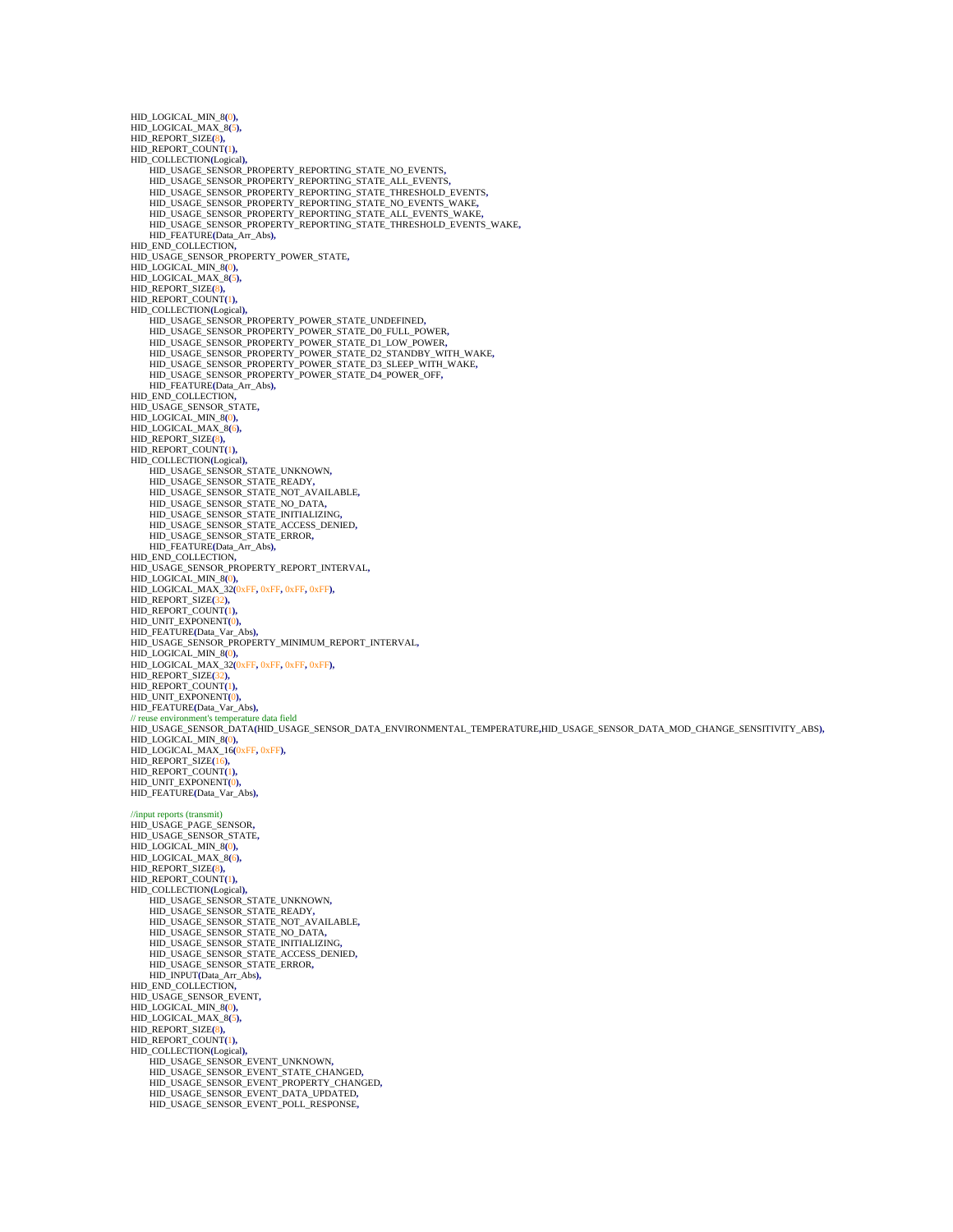HID\_USAGE\_SENSOR\_EVENT\_CHANGE\_SENSITIVITY**,** HID\_INPUT**(**Data\_Arr\_Abs**),** HID\_END\_COLLECTION**,** reuse environment's temperature data field HID\_USAGE\_SENSOR\_DATA\_ENVIRONMENTAL\_TEMPERATURE**,** HID\_LOGICAL\_MIN\_16**(**0x01**,**0x80**),** // LOGICAL\_MINIMUM (-32767) HID\_LOGICAL\_MAX\_16**(**0xFF**,**0x7F**),** // LOGICAL\_MAXIMUM (32767) HID\_REPORT\_SIZE**(**16**),** HID\_REPORT\_COUNT**(**1**),** HID\_UNIT\_EXPONENT**(**0**),** HID\_INPUT**(**Data\_Var\_Abs**),** HID\_USAGE\_SENSOR\_DATA\_TIME\_TIMESTAMP**,** HID\_LOGICAL\_MIN\_8**(**0**)** HID\_LOGICAL\_MAX\_32**(**0xFF**,** 0xFF**,** 0xFF**,** 0xFF**),** HID\_REPORT\_SIZE**(**32**),** HID\_REPORT\_COUNT**(**2**),** HID\_UNIT\_EXPONENT**(**0x09**),** HID\_INPUT**(**Data\_Var\_Abs**),**

**};**

# Biometric: Heart Rate

HID\_END\_COLLECTION

// For reference: Complete HID report descriptor const unsigned char heart\_rate\_report\_descriptor**[] = {** HID\_USAGE\_PAGE\_SENSOR**,** HID\_USAGE\_SENSOR\_TYPE\_BIOMETRIC\_HEART\_RATE**,** HID\_COLLECTION**(**Physical**),** ture reports (xmit/receive) HID\_USAGE\_PAGE\_SENSOR**,** HID\_USAGE\_SENSOR\_PROPERTY\_SENSOR\_CONNECTION\_TYPE**,** HID\_LOGICAL\_MIN\_8**(**0**),** HID\_LOGICAL\_MAX\_8**(**2**),** HID\_REPORT\_SIZE**(**8**),** HID\_REPORT\_COUNT**(**1**),** HID\_COLLECTION**(**Logical**),** HID\_USAGE\_SENSOR\_PROPERTY\_CONNECTION\_TYPE\_PC\_INTEGRATED**,** HID\_USAGE\_SENSOR\_PROPERTY\_CONNECTION\_TYPE\_PC\_ATTACHED**,** HID\_USAGE\_SENSOR\_PROPERTY\_CONNECTION\_TYPE\_PC\_EXTERNAL**,** HID\_FEATURE**(**Data\_Arr\_Abs**),** HID\_END\_COLLECTION**,** HID\_USAGE\_SENSOR\_PROPERTY\_REPORTING\_STATE**,** HID\_LOGICAL\_MIN\_8**(**0**),** HID\_LOGICAL\_MAX\_8**(**5**),** HID\_REPORT\_SIZE**(**8**),** HID\_REPORT\_COUNT**(**1**),** HID\_COLLECTION**(**Logical**),** HID\_USAGE\_SENSOR\_PROPERTY\_REPORTING\_STATE\_NO\_EVENTS**,** HID\_USAGE\_SENSOR\_PROPERTY\_REPORTING\_STATE\_ALL\_EVENTS**,** HID\_USAGE\_SENSOR\_PROPERTY\_REPORTING\_STATE\_THRESHOLD\_EVENTS**,** HID\_USAGE\_SENSOR\_PROPERTY\_REPORTING\_STATE\_NO\_EVENTS\_WAKE,<br>HID\_USAGE\_SENSOR\_PROPERTY\_REPORTING\_STATE\_ALL\_EVENTS\_WAKE,<br>HID\_USAGE\_SENSOR\_PROPERTY\_REPORTING\_STATE\_THRESHOLD\_EVENTS\_WAKE,<br>HID\_FEATURE(Data\_Arr\_Abs), HID\_END\_COLLECTION**,** HID\_USAGE\_SENSOR\_PROPERTY\_POWER\_STATE**,** HID\_LOGICAL\_MIN\_8**(**0**),** HID\_LOGICAL\_MAX\_8**(**5**),** HID\_REPORT\_SIZE**(**8**),** HID\_REPORT\_COUNT**(**1**),** HID\_COLLECTION**(**Logical**),** HID\_USAGE\_SENSOR\_PROPERTY\_POWER\_STATE\_UNDEFINED**,** HID\_USAGE\_SENSOR\_PROPERTY\_POWER\_STATE\_D0\_FULL\_POWER**,** HID\_USAGE\_SENSOR\_PROPERTY\_POWER\_STATE\_D1\_LOW\_POWER**,** HID\_USAGE\_SENSOR\_PROPERTY\_POWER\_STATE\_D2\_STANDBY\_WITH\_WAKE**,** HID\_USAGE\_SENSOR\_PROPERTY\_POWER\_STATE\_D3\_SLEEP\_WITH\_WAKE**,** HID\_USAGE\_SENSOR\_PROPERTY\_POWER\_STATE\_D4\_POWER\_OFF**,** HID\_FEATURE**(**Data\_Arr\_Abs**),** HID\_END\_COLLECTION**,** HID\_USAGE\_SENSOR\_STATE**,** HID\_LOGICAL\_MIN\_8**(**0**),** HID\_LOGICAL\_MAX\_8**(**6**),** HID\_REPORT\_SIZE**(**8**),** HID\_REPORT\_COUNT**(**1**),** HID\_COLLECTION**(**Logical**),** HID\_USAGE\_SENSOR\_STATE\_UNKNOWN**,** HID\_USAGE\_SENSOR\_STATE\_READY**,** HID\_USAGE\_SENSOR\_STATE\_NOT\_AVAILABLE**,** HID\_USAGE\_SENSOR\_STATE\_NO\_DATA**,** HID\_USAGE\_SENSOR\_STATE\_INITIALIZING**,** HID\_USAGE\_SENSOR\_STATE\_ACCESS\_DENIED**,** HID\_USAGE\_SENSOR\_STATE\_ERROR**,** HID\_FEATURE**(**Data\_Arr\_Abs**),** HID\_END\_COLLECTION**,** HID\_USAGE\_SENSOR\_PROPERTY\_REPORT\_INTERVAL**,** HID\_LOGICAL\_MIN\_8**(**0**),** HID\_LOGICAL\_MAX\_32**(**0xFF**,** 0xFF**,** 0xFF**,** 0xFF**),** HID\_REPORT\_SIZE**(**32**),** HID\_REPORT\_COUNT**(**1**),**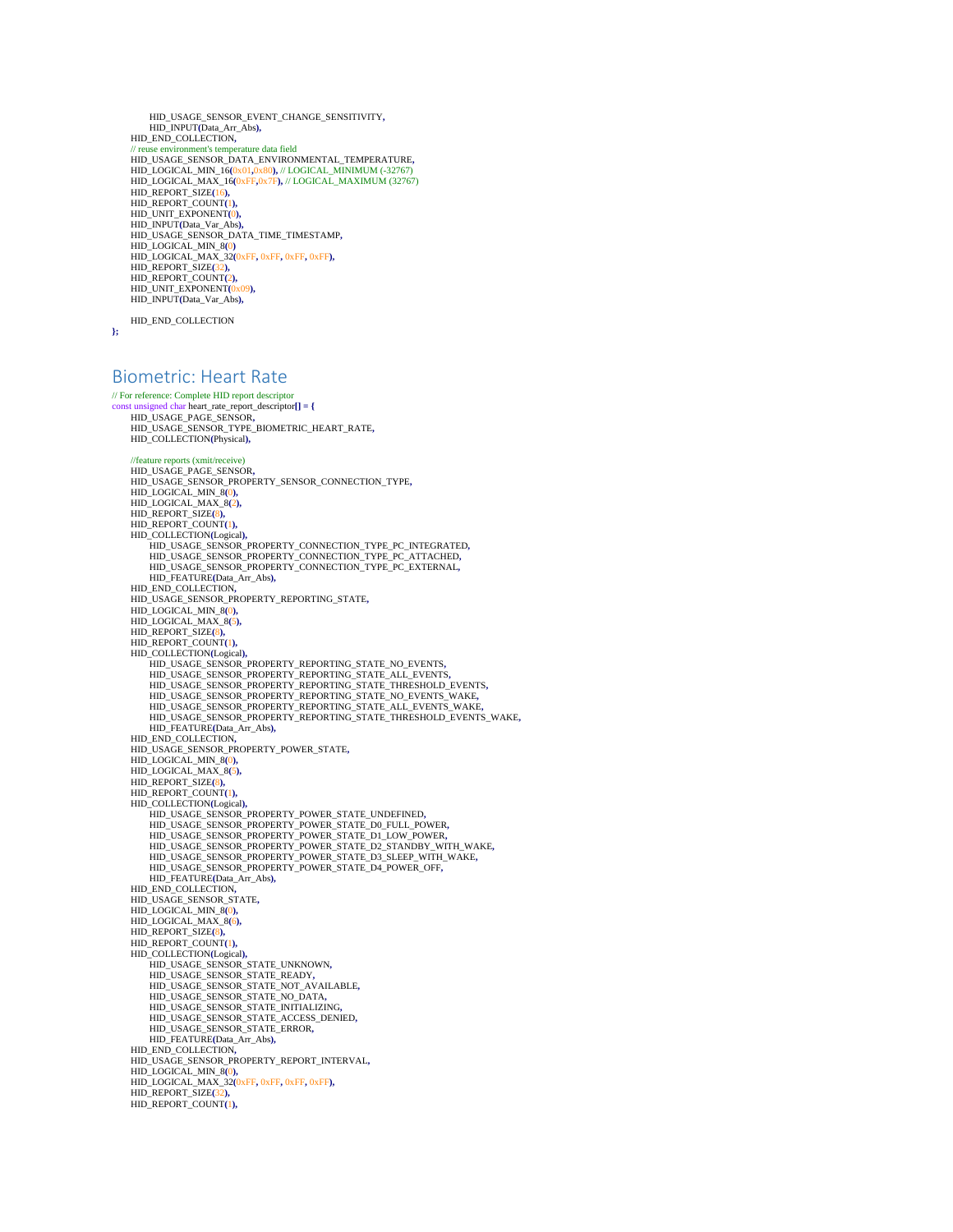```
 HID_UNIT_EXPONENT(0),
     HID_FEATURE(Data_Var_Abs),
     HID_USAGE_SENSOR_PROPERTY_MINIMUM_REPORT_INTERVAL,
 HID_LOGICAL_MIN_8(0),
 HID_LOGICAL_MAX_32(0xFF, 0xFF, 0xFF, 0xFF),
     HID_REPORT_SIZE(32),
     HID_REPORT_COUNT(1),
     HID_UNIT_EXPONENT(0),
     HID_FEATURE(Data_Var_Abs),
     HID_USAGE_SENSOR_DATA(HID_USAGE_SENSOR_DATA_BIOMETRIC_HEART_RATE,HID_USAGE_SENSOR_DATA_MOD_CHANGE_SENSITIVITY_ABS),
 HID_LOGICAL_MIN_8(0),
 HID_LOGICAL_MAX_16(0xFF, 0xFF),
     HID_REPORT_SIZE(16),
 HID_REPORT_COUNT(1),
 HID_UNIT_EXPONENT(0),
     HID_FEATURE(Data_Var_Abs),
     //input reports (transmit)
 HID_USAGE_PAGE_SENSOR,
 HID_USAGE_SENSOR_STATE,
 HID_LOGICAL_MIN_8(0),
 HID_LOGICAL_MAX_8(6),
     HID_REPORT_SIZE(8),
 HID_REPORT_COUNT(1),
 HID_COLLECTION(Logical),
 HID_USAGE_SENSOR_STATE_UNKNOWN,
 HID_USAGE_SENSOR_STATE_READY,
 HID_USAGE_SENSOR_STATE_NOT_AVAILABLE,
 HID_USAGE_SENSOR_STATE_NO_DATA,
 HID_USAGE_SENSOR_STATE_INITIALIZING,
 HID_USAGE_SENSOR_STATE_ACCESS_DENIED,
 HID_USAGE_SENSOR_STATE_ERROR,
          HID_INPUT(Data_Arr_Abs),
 HID_END_COLLECTION,
 HID_USAGE_SENSOR_EVENT,
 HID_LOGICAL_MIN_8(0),
 HID_LOGICAL_MAX_8(5),
 HID_REPORT_SIZE(8),
     HID_REPORT_COUNT(1),
 HID_COLLECTION(Logical),
 HID_USAGE_SENSOR_EVENT_UNKNOWN,
 HID_USAGE_SENSOR_EVENT_STATE_CHANGED,
 HID_USAGE_SENSOR_EVENT_PROPERTY_CHANGED,
          HID_USAGE_SENSOR_EVENT_DATA_UPDATED,
          HID_USAGE_SENSOR_EVENT_POLL_RESPONSE,
          HID_USAGE_SENSOR_EVENT_CHANGE_SENSITIVITY,
 HID_INPUT(Data_Arr_Abs),
 HID_END_COLLECTION,
     HID_USAGE_SENSOR_DATA_BIOMETRIC_HEART_RATE,
 HID_LOGICAL_MIN_8(0),
 HID_LOGICAL_MAX_16(0xFF, 0xFF),
 HID_REPORT_SIZE(16),
 HID_REPORT_COUNT(1),
     HID_UNIT_EXPONENT(0),
 HID_INPUT(Data_Var_Abs),
 HID_USAGE_SENSOR_DATA_TIME_TIMESTAMP,
 HID_LOGICAL_MIN_8(0)
 HID_LOGICAL_MAX_32(0xFF, 0xFF, 0xFF, 0xFF),
     HID_REPORT_SIZE(32),
 HID_REPORT_COUNT(2),
 HID_UNIT_EXPONENT(0x09),
     HID_INPUT(Data_Var_Abs),
    HID_END_COLLECTION
```
## **};**

## Biometric: Heart Rate Variability

// For reference: Complete HID report descriptor const unsigned char heart\_rate\_variability\_report\_descriptor**[] = {** HID\_USAGE\_PAGE\_SENSOR**,** HID\_USAGE\_SENSOR\_TYPE\_BIOMETRIC\_HEART\_RATE\_VARIABILITY**,** HID\_COLLECTION**(**Physical**),** //feature reports (xmit/receive) HID\_USAGE\_PAGE\_SENSOR**,** HID\_USAGE\_SENSOR\_PROPERTY\_SENSOR\_CONNECTION\_TYPE**,** HID\_LOGICAL\_MIN\_8**(**0**),** HID\_LOGICAL\_MAX\_8**(**2**),** HID\_REPORT\_SIZE**(**8**),** HID\_REPORT\_COUNT**(**1**),** HID\_COLLECTION**(**Logical**),** HID\_USAGE\_SENSOR\_PROPERTY\_CONNECTION\_TYPE\_PC\_INTEGRATED**,** HID\_USAGE\_SENSOR\_PROPERTY\_CONNECTION\_TYPE\_PC\_ATTACHED**,** HID\_USAGE\_SENSOR\_PROPERTY\_CONNECTION\_TYPE\_PC\_EXTERNAL**,** HID\_FEATURE**(**Data\_Arr\_Abs**),** HID\_END\_COLLECTION**,** HID\_USAGE\_SENSOR\_PROPERTY\_REPORTING\_STATE**,** HID\_LOGICAL\_MIN\_8**(**0**),** HID\_LOGICAL\_MAX\_8**(**5**),** HID\_REPORT\_SIZE**(**8**),**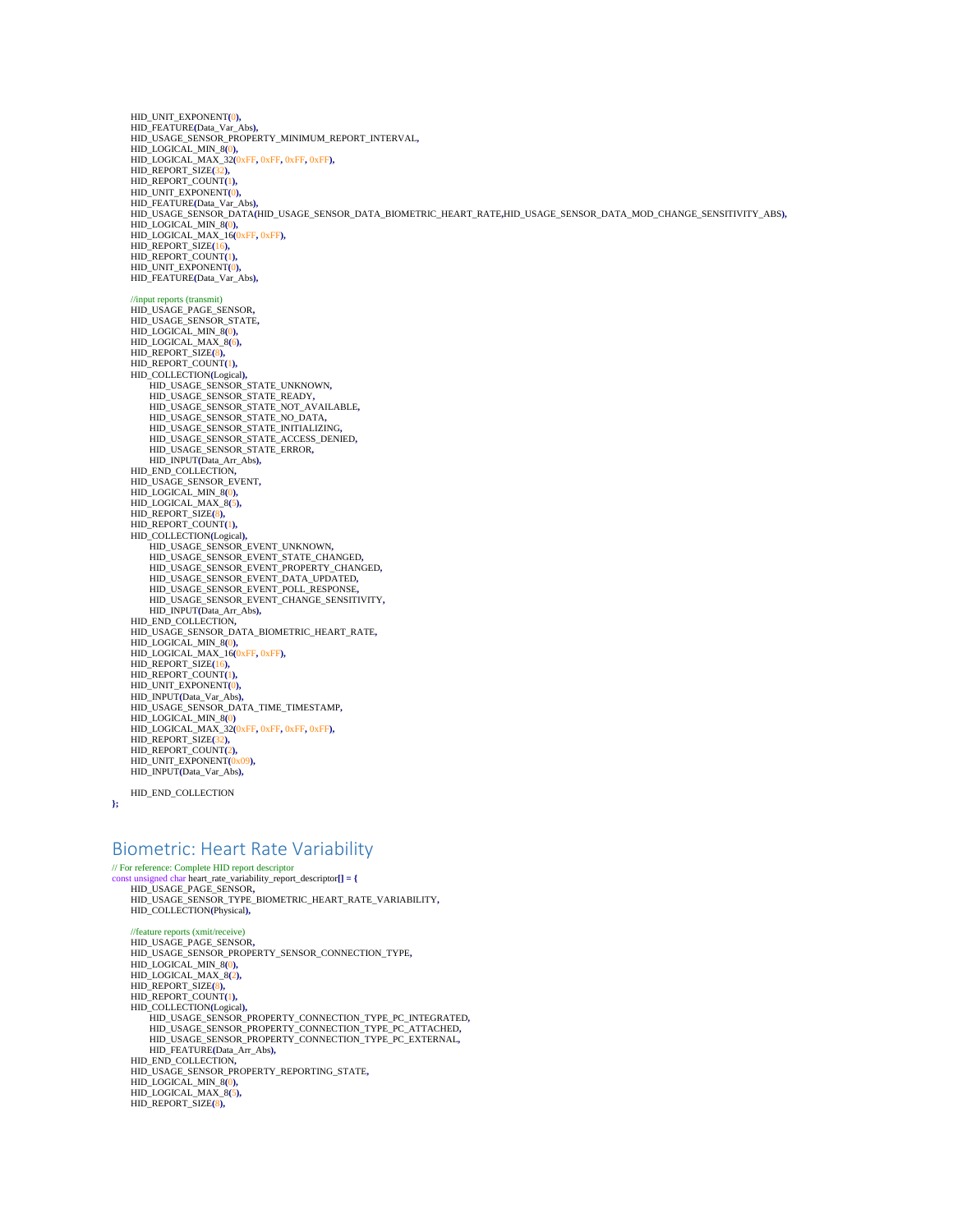HID\_COLLECTION**(**Logical**),** HID\_USAGE\_SENSOR\_PROPERTY\_REPORTING\_STATE\_NO\_EVENTS**,** HID\_USAGE\_SENSOR\_PROPERTY\_REPORTING\_STATE\_ALL\_EVENTS**,** HID\_USAGE\_SENSOR\_PROPERTY\_REPORTING\_STATE\_THRESHOLD\_EVENTS**,** HID\_USAGE\_SENSOR\_PROPERTY\_REPORTING\_STATE\_NO\_EVENTS\_WAKE**,** HID\_USAGE\_SENSOR\_PROPERTY\_REPORTING\_STATE\_ALL\_EVENTS\_WAKE**,** HID\_USAGE\_SENSOR\_PROPERTY\_REPORTING\_STATE\_THRESHOLD\_EVENTS\_WAKE**,** HID\_FEATURE**(**Data\_Arr\_Abs**),** HID\_END\_COLLECTION**,** HID\_USAGE\_SENSOR\_PROPERTY\_POWER\_STATE**,** HID\_LOGICAL\_MIN\_8**(**0**),** HID\_LOGICAL\_MAX\_8**(**5**),** HID\_REPORT\_SIZE**(**8**),** HID\_REPORT\_COUNT**(**1**),** HID\_COLLECTION**(**Logical**),** HID\_USAGE\_SENSOR\_PROPERTY\_POWER\_STATE\_UNDEFINED**,** HID\_USAGE\_SENSOR\_PROPERTY\_POWER\_STATE\_D0\_FULL\_POWER**,** HID\_USAGE\_SENSOR\_PROPERTY\_POWER\_STATE\_D1\_LOW\_POWER**,** HID\_USAGE\_SENSOR\_PROPERTY\_POWER\_STATE\_D2\_STANDBY\_WITH\_WAKE**,** HID\_USAGE\_SENSOR\_PROPERTY\_POWER\_STATE\_D3\_SLEEP\_WITH\_WAKE**,** HID\_USAGE\_SENSOR\_PROPERTY\_POWER\_STATE\_D4\_POWER\_OFF**,** HID\_FEATURE**(**Data\_Arr\_Abs**),** HID\_END\_COLLECTION**,** HID\_USAGE\_SENSOR\_STATE**,** HID\_LOGICAL\_MIN\_8**(**0**),** HID\_LOGICAL\_MAX\_8**(**6**),** HID\_REPORT\_SIZE**(**8**),** HID\_REPORT\_COUNT**(**1**),** HID\_COLLECTION**(**Logical**),** HID\_USAGE\_SENSOR\_STATE\_UNKNOWN**,** HID\_USAGE\_SENSOR\_STATE\_READY**,** HID\_USAGE\_SENSOR\_STATE\_NOT\_AVAILABLE**,** HID\_USAGE\_SENSOR\_STATE\_NO\_DATA**,** HID\_USAGE\_SENSOR\_STATE\_INITIALIZING**,** HID\_USAGE\_SENSOR\_STATE\_ACCESS\_DENIED**,** HID\_USAGE\_SENSOR\_STATE\_ERROR**,** HID\_FEATURE**(**Data\_Arr\_Abs**),** HID\_END\_COLLECTION**,** HID\_USAGE\_SENSOR\_PROPERTY\_REPORT\_INTERVAL**,** HID\_LOGICAL\_MIN\_8**(**0**),** HID\_LOGICAL\_MAX\_32**(**0xFF**,** 0xFF**,** 0xFF**,** 0xFF**),** HID\_REPORT\_SIZE**(**32**),** HID\_REPORT\_COUNT**(**1**),** HID\_UNIT\_EXPONENT**(**0**),** HID\_FEATURE**(**Data\_Var\_Abs**),** HID\_USAGE\_SENSOR\_PROPERTY\_MINIMUM\_REPORT\_INTERVAL,<br>HID\_LOGICAL\_MIN\_8(0),<br>HID\_LOGICAL\_MIAX\_32(0xFF, 0xFF, 0xFF, 0xFF),<br>HID\_REPORT\_SIZE(32),<br>HID\_REPORT\_COUNT(1), HID\_UNIT\_EXPONENT**(**0**),** HID\_FEATURE**(**Data\_Var\_Abs**),** HID\_USAGE\_SENSOR\_DATA**(**HID\_USAGE\_SENSOR\_DATA\_BIOMETRIC\_HEARTBEAT\_INTERVAL**,** HID\_USAGE\_SENSOR\_DATA\_MOD\_CHANGE\_SENSITIVITY\_ABS**),** HID\_LOGICAL\_MIN\_8**(**0**),** HID\_LOGICAL\_MAX\_16**(**0xFF**,** 0xFF**),** HID\_REPORT\_SIZE**(**16**),** HID\_REPORT\_COUNT**(**1**),** HID\_UNIT\_EXPONENT**(**0**),** HID\_FEATURE**(**Data\_Var\_Abs**),** //input reports (transmit) HID\_USAGE\_PAGE\_SENSOR**,** HID\_USAGE\_SENSOR\_STATE**,** HID\_LOGICAL\_MIN\_8**(**0**),** HID\_LOGICAL\_MAX\_8**(**6**),** HID\_REPORT\_SIZE**(**8**),** HID\_REPORT\_COUNT**(**1**),** HID\_COLLECTION**(**Logical**),** HID\_USAGE\_SENSOR\_STATE\_UNKNOWN**,** HID\_USAGE\_SENSOR\_STATE\_READY**,** HID\_USAGE\_SENSOR\_STATE\_NOT\_AVAILABLE**,** HID\_USAGE\_SENSOR\_STATE\_NO\_DATA**,** HID\_USAGE\_SENSOR\_STATE\_INITIALIZING**,** HID\_USAGE\_SENSOR\_STATE\_ACCESS\_DENIED**,** HID\_USAGE\_SENSOR\_STATE\_ERROR**,** HID\_INPUT**(**Data\_Arr\_Abs**),** HID\_END\_COLLECTION, HID\_USAGE\_SENSOR\_EVENT**,** HID\_LOGICAL\_MIN\_8**(**0**),** HID\_LOGICAL\_MAX\_8**(**5**),** HID\_REPORT\_SIZE**(**8**),** HID\_REPORT\_COUNT**(**1**),** HID\_COLLECTION**(**Logical**),** HID\_USAGE\_SENSOR\_EVENT\_UNKNOWN**,** HID\_USAGE\_SENSOR\_EVENT\_STATE\_CHANGED**,** HID\_USAGE\_SENSOR\_EVENT\_PROPERTY\_CHANGED**,** HID\_USAGE\_SENSOR\_EVENT\_DATA\_UPDATED**,** HID\_USAGE\_SENSOR\_EVENT\_POLL\_RESPONSE**,** HID\_USAGE\_SENSOR\_EVENT\_CHANGE\_SENSITIVITY**,** HID\_INPUT**(**Data\_Arr\_Abs**),** HID\_END\_COLLECTION**,**

HID\_REPORT\_COUNT**(**1**),**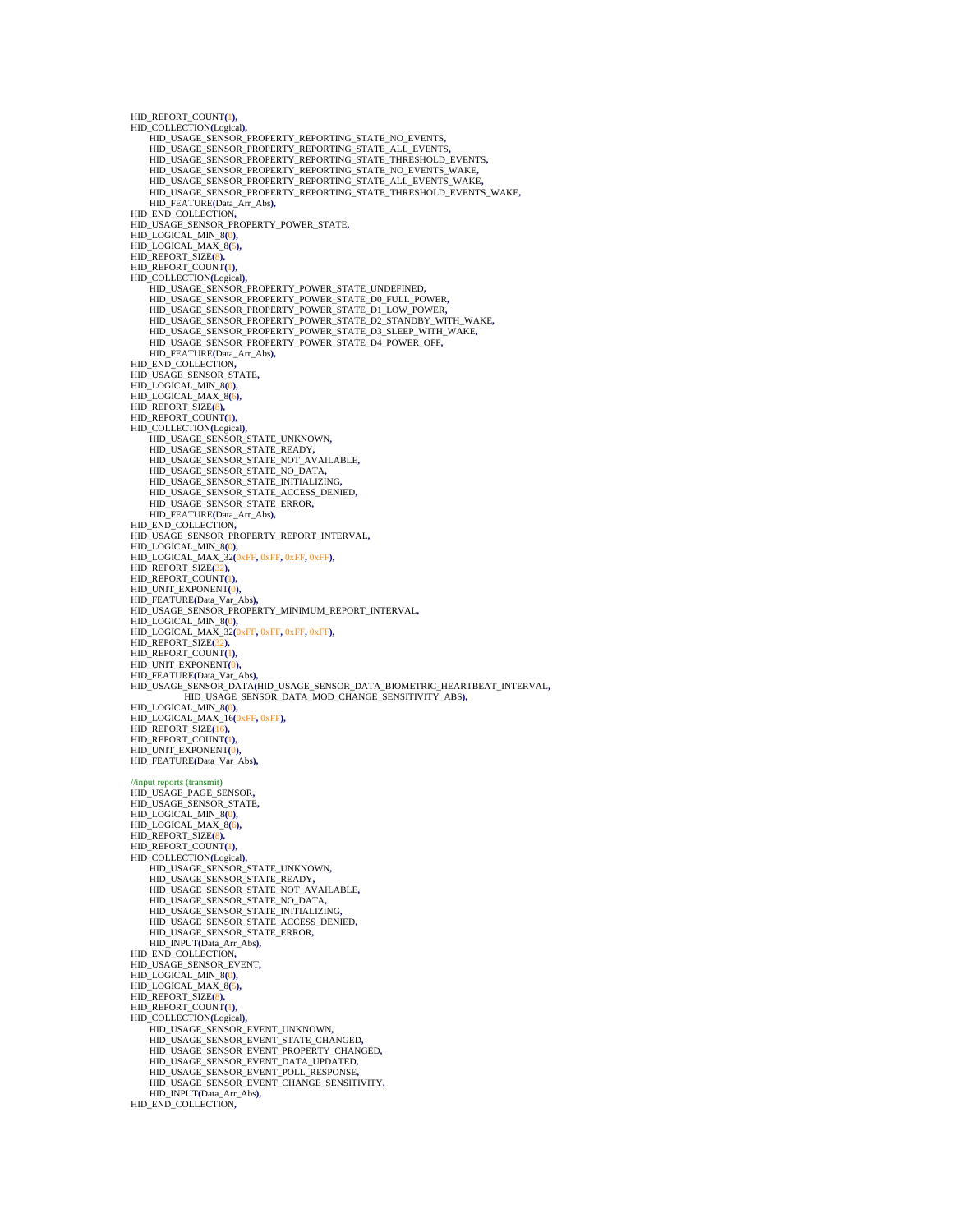HID\_USAGE\_SENSOR\_DATA\_BIOMETRIC\_HEARTBEAT\_INTERVAL**,** HID\_LOGICAL\_MIN\_8**(**0**),** HID\_LOGICAL\_MAX\_16**(**0xFF**,** 0xFF**),** HID\_REPORT\_SIZE**(**16**),** HID\_REPORT\_COUNT**(**1**),** HID\_UNIT\_EXPONENT**(**0**),** HID\_INPUT**(**Data\_Var\_Abs**),** HID\_USAGE\_SENSOR\_DATA\_TIME\_TIMESTAMP**,** HID\_LOGICAL\_MIN\_8**(**0**)** HID\_LOGICAL\_MAX\_32**(**0xFF**,** 0xFF**,** 0xFF**,** 0xFF**),** HID\_REPORT\_SIZE**(**32**),** HID\_REPORT\_COUNT**(**2**),** HID\_UNIT\_EXPONENT**(**0x09**),** HID\_INPUT**(**Data\_Var\_Abs**),**

HID\_END\_COLLECTION

**};**

# Biometric: Peripheral Oxygen Saturation

// For reference: Complete HID report descriptor const unsigned char peripheral\_oxygen\_saturation\_report\_descriptor**[] = {** HID\_USAGE\_PAGE\_SENSOR**,** HID\_USAGE\_SENSOR\_TYPE\_BIOMETRIC\_PERIPHERAL\_OXYGEN\_SATURATION**,** HID\_COLLECTION**(**Physical**),** //feature reports (xmit/receive) HID\_USAGE\_PAGE\_SENSOR**,** HID\_USAGE\_SENSOR\_PROPERTY\_SENSOR\_CONNECTION\_TYPE**,** HID\_LOGICAL\_MIN\_8**(**0**),** HID\_LOGICAL\_MAX\_8**(**2**),** HID\_REPORT\_SIZE**(**8**),** HID\_REPORT\_COUNT**(**1**),** HID\_COLLECTION**(**Logical**),** HID\_USAGE\_SENSOR\_PROPERTY\_CONNECTION\_TYPE\_PC\_INTEGRATED**,** HID\_USAGE\_SENSOR\_PROPERTY\_CONNECTION\_TYPE\_PC\_ATTACHED**,** HID\_USAGE\_SENSOR\_PROPERTY\_CONNECTION\_TYPE\_PC\_EXTERNAL**,** HID\_FEATURE**(**Data\_Arr\_Abs**),** HID\_END\_COLLECTION**,** HID\_USAGE\_SENSOR\_PROPERTY\_REPORTING\_STATE**,** HID\_LOGICAL\_MIN\_8**(**0**),** HID\_LOGICAL\_MAX\_8**(**5**),** HID\_REPORT\_SIZE**(**8**),** HID\_REPORT\_COUNT**(**1**),** HID\_COLLECTION**(**Logical**),** HID\_USAGE\_SENSOR\_PROPERTY\_REPORTING\_STATE\_NO\_EVENTS**,** HID\_USAGE\_SENSOR\_PROPERTY\_REPORTING\_STATE\_ALL\_EVENTS**,** HID\_USAGE\_SENSOR\_PROPERTY\_REPORTING\_STATE\_THRESHOLD\_EVENTS**,** HID\_USAGE\_SENSOR\_PROPERTY\_REPORTING\_STATE\_NO\_EVENTS\_WAKE**,** HID\_USAGE\_SENSOR\_PROPERTY\_REPORTING\_STATE\_ALL\_EVENTS\_WAKE**,** HID\_USAGE\_SENSOR\_PROPERTY\_REPORTING\_STATE\_THRESHOLD\_EVENTS\_WAKE**,** HID\_FEATURE**(**Data\_Arr\_Abs**),** HID\_END\_COLLECTION**,** HID\_USAGE\_SENSOR\_PROPERTY\_POWER\_STATE**,** HID\_LOGICAL\_MIN\_8**(**0**),** HID\_LOGICAL\_MAX\_8**(**5**),** HID\_REPORT\_SIZE**(**8**),** HID\_REPORT\_COUNT**(**1**),** HID\_COLLECTION**(**Logical**),** HID\_USAGE\_SENSOR\_PROPERTY\_POWER\_STATE\_UNDEFINED**,** HID\_USAGE\_SENSOR\_PROPERTY\_POWER\_STATE\_D0\_FULL\_POWER**,** HID\_USAGE\_SENSOR\_PROPERTY\_POWER\_STATE\_D1\_LOW\_POWER**,** HID\_USAGE\_SENSOR\_PROPERTY\_POWER\_STATE\_D2\_STANDBY\_WITH\_WAKE**,** HID\_USAGE\_SENSOR\_PROPERTY\_POWER\_STATE\_D3\_SLEEP\_WITH\_WAKE**,** HID\_USAGE\_SENSOR\_PROPERTY\_POWER\_STATE\_D4\_POWER\_OFF**,** HID\_FEATURE**(**Data\_Arr\_Abs**),** HID\_END\_COLLECTION**,** HID\_USAGE\_SENSOR\_STATE**,** HID\_LOGICAL\_MIN\_8**(**0**),** HID\_LOGICAL\_MAX\_8**(**6**),** HID\_REPORT\_SIZE**(**8**),** HID\_REPORT\_COUNT**(**1**),** HID\_COLLECTION**(**Logical**),** HID\_USAGE\_SENSOR\_STATE\_UNKNOWN**,** HID\_USAGE\_SENSOR\_STATE\_READY**,** HID\_USAGE\_SENSOR\_STATE\_NOT\_AVAILABLE**,** HID\_USAGE\_SENSOR\_STATE\_NO\_DATA**,** HID\_USAGE\_SENSOR\_STATE\_INITIALIZING**,** HID\_USAGE\_SENSOR\_STATE\_ACCESS\_DENIED**,** HID\_USAGE\_SENSOR\_STATE\_ERROR**,** HID\_FEATURE**(**Data\_Arr\_Abs**),** HID\_END\_COLLECTION**,** HID\_USAGE\_SENSOR\_PROPERTY\_REPORT\_INTERVAL**,** HID\_LOGICAL\_MIN\_8**(**0**),** HID\_LOGICAL\_MAX\_32**(**0xFF**,** 0xFF**,** 0xFF**,** 0xFF**),** HID\_REPORT\_SIZE**(**32**),** HID\_REPORT\_COUNT**(**1**),** HID\_UNIT\_EXPONENT**(**0**),** HID\_FEATURE**(**Data\_Var\_Abs**),** HID\_USAGE\_SENSOR\_PROPERTY\_MINIMUM\_REPORT\_INTERVAL**,** HID\_LOGICAL\_MIN\_8**(**0**),**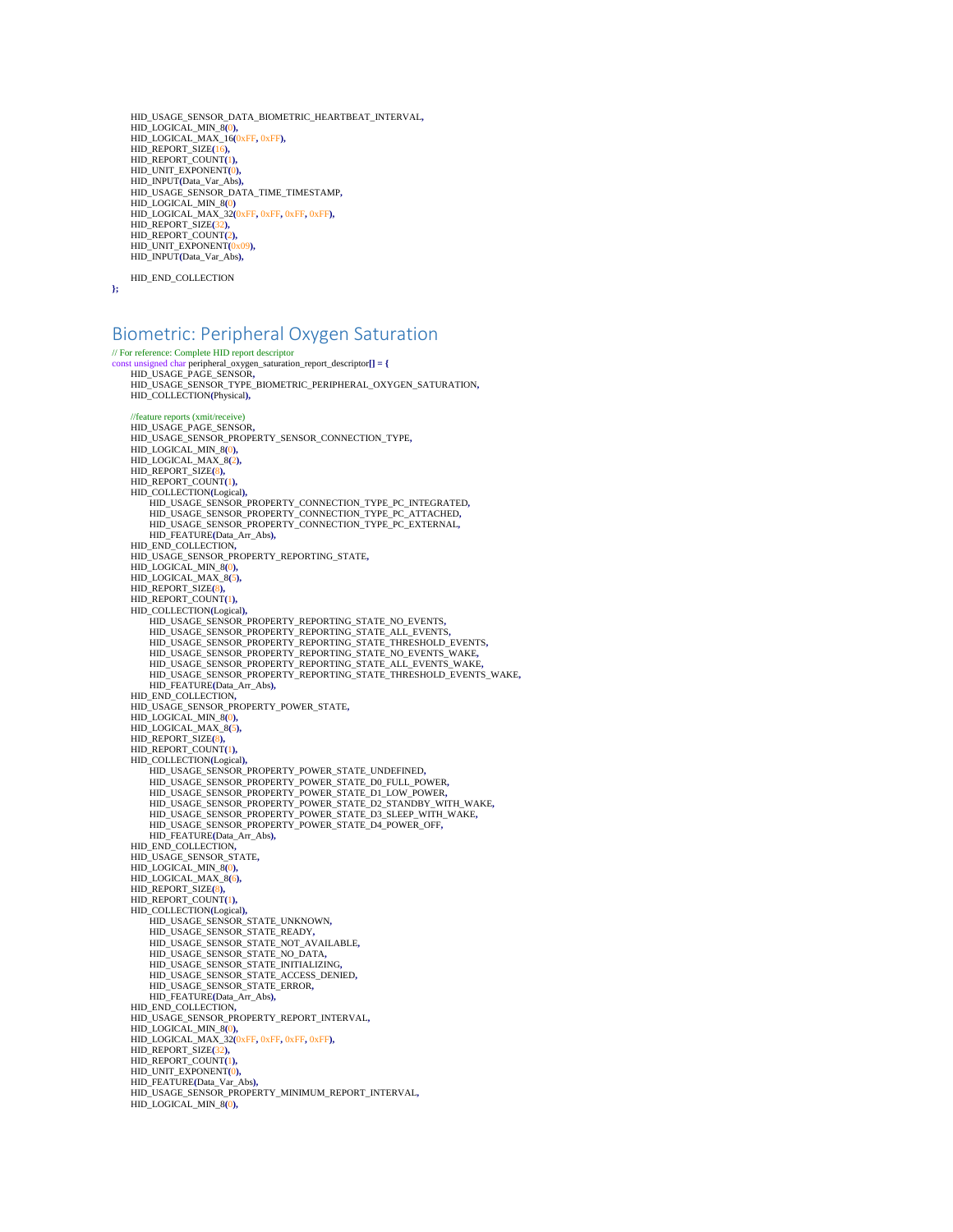HID\_LOGICAL\_MAX\_32**(**0xFF**,** 0xFF**,** 0xFF**,** 0xFF**),** HID\_REPORT\_SIZE**(**32**),** HID\_REPORT\_COUNT**(**1**),** HID\_UNIT\_EXPONENT**(**0**),** HID\_FEATURE**(**Data\_Var\_Abs**),** HID\_USAGE\_SENSOR\_DATA**(**HID\_USAGE\_SENSOR\_DATA\_BIOMETRIC\_SPO2**,**HID\_USAGE\_SENSOR\_DATA\_MOD\_CHANGE\_SENSITIVITY\_ABS**),** HID\_LOGICAL\_MIN\_8**(**0**),** HID\_LOGICAL\_MAX\_8**(**0x64**),** // max 100% HID\_REPORT\_SIZE**(**8**),** HID\_REPORT\_COUNT**(**1**),** HID\_UNIT\_EXPONENT**(**0**),** HID\_FEATURE**(**Data\_Var\_Abs**),** //input reports (transmit) HID\_USAGE\_PAGE\_SENSOR**,** HID\_USAGE\_SENSOR\_STATE**,** HID\_LOGICAL\_MIN\_8**(**0**),** HID\_LOGICAL\_MAX\_8**(**6**),** HID\_REPORT\_SIZE**(**8**),** HID\_REPORT\_COUNT**(**1**),** HID\_COLLECTION**(**Logical**),** HID\_USAGE\_SENSOR\_STATE\_UNKNOWN**,** HID\_USAGE\_SENSOR\_STATE\_READY**,** HID\_USAGE\_SENSOR\_STATE\_NOT\_AVAILABLE**,** HID\_USAGE\_SENSOR\_STATE\_NO\_DATA**,** HID\_USAGE\_SENSOR\_STATE\_INITIALIZING**,** HID\_USAGE\_SENSOR\_STATE\_ACCESS\_DENIED**,** HID\_USAGE\_SENSOR\_STATE\_ERROR**,** HID\_INPUT**(**Data\_Arr\_Abs**),** HID\_END\_COLLECTION**,** HID\_USAGE\_SENSOR\_EVENT**,** HID\_LOGICAL\_MIN\_8**(**0**),** HID\_LOGICAL\_MAX\_8**(**5**),** HID\_REPORT\_SIZE**(**8**),** HID\_REPORT\_COUNT**(**1**),** HID\_COLLECTION**(**Logical**),** HID\_USAGE\_SENSOR\_EVENT\_UNKNOWN**,** HID\_USAGE\_SENSOR\_EVENT\_STATE\_CHANGED**,** HID\_USAGE\_SENSOR\_EVENT\_PROPERTY\_CHANGED**,** HID\_USAGE\_SENSOR\_EVENT\_DATA\_UPDATED**,** HID\_USAGE\_SENSOR\_EVENT\_POLL\_RESPONSE**,** HID\_USAGE\_SENSOR\_EVENT\_CHANGE\_SENSITIVITY**,** HID\_INPUT**(**Data\_Arr\_Abs**),** HID\_END\_COLLECTION**,** HID\_USAGE\_SENSOR\_DATA\_BIOMETRIC\_SP02**,** HID\_LOGICAL\_MIN\_8**(**0**),** HID\_LOGICAL\_MAX\_8**(**0x64**),** // max 100% HID\_REPORT\_SIZE**(**8**),** HID\_REPORT\_COUNT**(**1**),** HID\_UNIT\_EXPONENT**(**0**),** HID\_INPUT**(**Data\_Var\_Abs**),** HID\_USAGE\_SENSOR\_DATA\_TIME\_TIMESTAMP**,** HID\_LOGICAL\_MIN\_8**(**0**)** HID\_LOGICAL\_MAX\_32**(**0xFF**,** 0xFF**,** 0xFF**,** 0xFF**),** HID\_REPORT\_SIZE**(**32**),** HID\_REPORT\_COUNT**(**2**),** HID\_INPUT**(**Data\_Var\_Abs**),**

HID\_END\_COLLECTION

## **};**

## Biometric: Respiration Rate

// For reference: Complete HID report descriptor const unsigned char respiratory\_rate\_report\_descriptor**[] = {** HID\_USAGE\_PAGE\_SENSOR**,** HID\_USAGE\_SENSOR\_TYPE\_BIOMETRIC\_RESPIRATORY\_RATE**,** HID\_COLLECTION**(**Physical**),** //feature reports (xmit/receive) HID\_USAGE\_PAGE\_SENSOR**,** HID\_USAGE\_SENSOR\_PROPERTY\_SENSOR\_CONNECTION\_TYPE**,** HID\_LOGICAL\_MIN\_8**(**0**),** HID\_LOGICAL\_MAX\_8**(**2**),** HID\_REPORT\_SIZE**(**8**),** HID\_REPORT\_COUNT**(**1**),** HID\_COLLECTION**(**Logical**),** HID\_USAGE\_SENSOR\_PROPERTY\_CONNECTION\_TYPE\_PC\_INTEGRATED**,** HID\_USAGE\_SENSOR\_PROPERTY\_CONNECTION\_TYPE\_PC\_ATTACHED**,** HID\_USAGE\_SENSOR\_PROPERTY\_CONNECTION\_TYPE\_PC\_EXTERNAL**,** HID\_FEATURE**(**Data\_Arr\_Abs**),** HID\_END\_COLLECTION**,** HID\_USAGE\_SENSOR\_PROPERTY\_REPORTING\_STATE**,** HID\_LOGICAL\_MIN\_8**(**0**),** HID\_LOGICAL\_MAX\_8**(**5**),** HID\_REPORT\_SIZE**(**8**),** HID\_REPORT\_COUNT**(**1**),** HID\_COLLECTION**(**Logical**),** HID\_USAGE\_SENSOR\_PROPERTY\_REPORTING\_STATE\_NO\_EVENTS**,** HID\_USAGE\_SENSOR\_PROPERTY\_REPORTING\_STATE\_ALL\_EVENTS**,** HID\_USAGE\_SENSOR\_PROPERTY\_REPORTING\_STATE\_THRESHOLD\_EVENTS**,**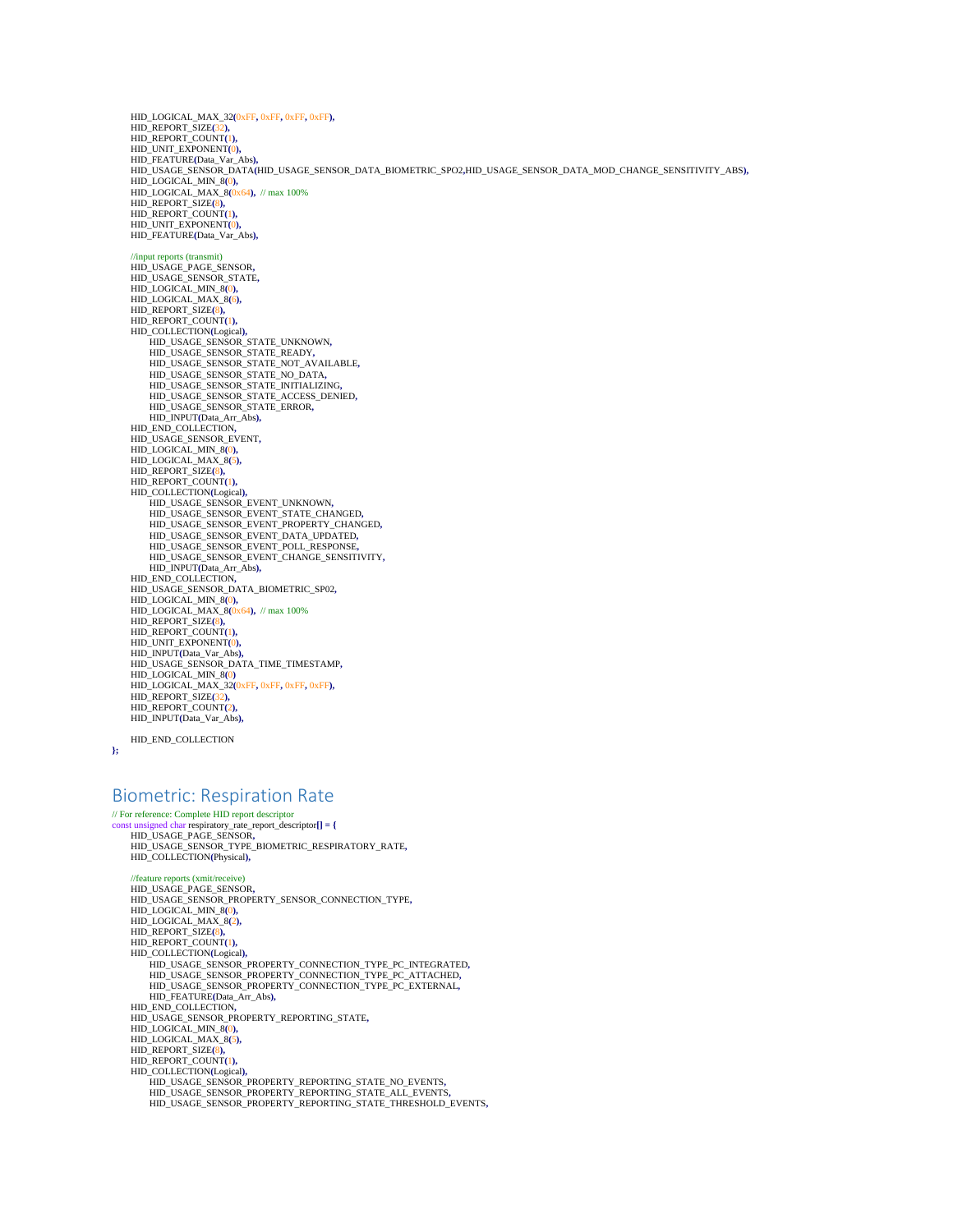HID\_USAGE\_SENSOR\_PROPERTY\_REPORTING\_STATE\_NO\_EVENTS\_WAKE**,** HID\_USAGE\_SENSOR\_PROPERTY\_REPORTING\_STATE\_ALL\_EVENTS\_WAKE**,** HID\_USAGE\_SENSOR\_PROPERTY\_REPORTING\_STATE\_THRESHOLD\_EVENTS\_WAKE**,** HID\_FEATURE**(**Data\_Arr\_Abs**),** HID\_END\_COLLECTION**,** HID\_USAGE\_SENSOR\_PROPERTY\_POWER\_STATE**,** HID\_LOGICAL\_MIN\_8**(**0**),** HID\_LOGICAL\_MAX\_8**(**5**),** HID\_REPORT\_SIZE**(**8**),** HID\_REPORT\_COUNT**(**1**),** HID\_COLLECTION**(**Logical**),** HID\_USAGE\_SENSOR\_PROPERTY\_POWER\_STATE\_UNDEFINED**,** HID\_USAGE\_SENSOR\_PROPERTY\_POWER\_STATE\_D0\_FULL\_POWER**,** HID\_USAGE\_SENSOR\_PROPERTY\_POWER\_STATE\_D1\_LOW\_POWER**,** HID\_USAGE\_SENSOR\_PROPERTY\_POWER\_STATE\_D2\_STANDBY\_WITH\_WAKE**,** HID\_USAGE\_SENSOR\_PROPERTY\_POWER\_STATE\_D3\_SLEEP\_WITH\_WAKE**,** HID\_USAGE\_SENSOR\_PROPERTY\_POWER\_STATE\_D4\_POWER\_OFF**,** HID\_FEATURE**(**Data\_Arr\_Abs**),** HID\_END\_COLLECTION**,** HID\_USAGE\_SENSOR\_STATE**,** HID\_LOGICAL\_MIN\_8**(**0**),** HID\_LOGICAL\_MAX\_8**(**6**),** HID\_REPORT\_SIZE**(**8**),** HID\_REPORT\_COUNT**(**1**),** HID\_COLLECTION**(**Logical**),** HID\_USAGE\_SENSOR\_STATE\_UNKNOWN**,** HID\_USAGE\_SENSOR\_STATE\_READY**,** HID\_USAGE\_SENSOR\_STATE\_NOT\_AVAILABLE**,** HID\_USAGE\_SENSOR\_STATE\_NO\_DATA**,** HID\_USAGE\_SENSOR\_STATE\_INITIALIZING**,** HID\_USAGE\_SENSOR\_STATE\_ACCESS\_DENIED**,** HID\_USAGE\_SENSOR\_STATE\_ERROR**,** HID\_FEATURE**(**Data\_Arr\_Abs**),** HID\_END\_COLLECTION**,** HID\_USAGE\_SENSOR\_PROPERTY\_REPORT\_INTERVAL**,** HID\_LOGICAL\_MIN\_8**(**0**),** HID\_LOGICAL\_MAX\_32**(**0xFF**,** 0xFF**,** 0xFF**,** 0xFF**),** HID\_REPORT\_SIZE**(**32**),** HID\_REPORT\_COUNT**(**1**),** HID\_UNIT\_EXPONENT**(**0**),** HID\_FEATURE**(**Data\_Var\_Abs**),** HID\_USAGE\_SENSOR\_PROPERTY\_MINIMUM\_REPORT\_INTERVAL**,** HID\_LOGICAL\_MIN\_8**(**0**),** HID\_LOGICAL\_MAX\_32**(**0xFF**,** 0xFF**,** 0xFF**,** 0xFF**),** HID\_REPORT\_SIZE**(**32**),** HID\_REPORT\_COUNT**(**1**),** HID\_UNIT\_EXPONENT**(**0**),** HID\_FEATURE**(**Data\_Var\_Abs**),** HID\_USAGE\_SENSOR\_DATA**(**HID\_USAGE\_SENSOR\_DATA\_BIOMETRIC\_RESPIRATORY\_RATE**,**HID\_USAGE\_SENSOR\_DATA\_MOD\_CHANGE\_SENSITIVITY\_ABS**),** HID\_LOGICAL\_MIN\_8**(**0**),** HID\_LOGICAL\_MAX\_16**(**0xFF**,** 0xFF**),** HID\_REPORT\_SIZE**(**16**),** HID\_REPORT\_COUNT**(**1**),** HID\_UNIT\_EXPONENT**(**0**),** HID\_FEATURE**(**Data\_Var\_Abs**),** //input reports (transmit) HID\_USAGE\_PAGE\_SENSOR**,** HID\_USAGE\_SENSOR\_STATE**,** HID\_LOGICAL\_MIN\_8**(**0**),** HID\_LOGICAL\_MAX\_8**(**6**),** HID\_REPORT\_SIZE**(**8**),** HID\_REPORT\_COUNT**(**1**),** HID\_COLLECTION**(**Logical**),** HID\_USAGE\_SENSOR\_STATE\_UNKNOWN**,** HID\_USAGE\_SENSOR\_STATE\_READY**,** HID\_USAGE\_SENSOR\_STATE\_NOT\_AVAILABLE**,** HID\_USAGE\_SENSOR\_STATE\_NO\_DATA**,** HID\_USAGE\_SENSOR\_STATE\_INITIALIZING**,** HID\_USAGE\_SENSOR\_STATE\_ACCESS\_DENIED**,** HID\_USAGE\_SENSOR\_STATE\_ERROR**,** HID\_INPUT**(**Data\_Arr\_Abs**),** HID\_END\_COLLECTION**,** HID\_USAGE\_SENSOR\_EVENT**,** HID\_LOGICAL\_MIN\_8**(**0**),** HID\_LOGICAL\_MAX\_8**(**5**),** HID\_REPORT\_SIZE**(**8**),** HID\_REPORT\_COUNT**(**1**),** HID\_COLLECTION**(**Logical**),** HID\_USAGE\_SENSOR\_EVENT\_UNKNOWN**,** HID\_USAGE\_SENSOR\_EVENT\_STATE\_CHANGED**,** HID\_USAGE\_SENSOR\_EVENT\_PROPERTY\_CHANGED**,** HID\_USAGE\_SENSOR\_EVENT\_DATA\_UPDATED**,** HID\_USAGE\_SENSOR\_EVENT\_POLL\_RESPONSE**,** HID\_USAGE\_SENSOR\_EVENT\_CHANGE\_SENSITIVITY**,** HID\_INPUT**(**Data\_Arr\_Abs**),** HID\_END\_COLLECTION**,** HID\_USAGE\_SENSOR\_DATA\_BIOMETRIC\_RESPIRATORY\_RATE**,** HID\_LOGICAL\_MIN\_8**(**0**),** HID\_LOGICAL\_MAX\_16**(**0xFF**,** 0xFF**),** HID\_REPORT\_SIZE**(**16**),** HID\_REPORT\_COUNT**(**1**),** HID\_UNIT\_EXPONENT**(**0**),**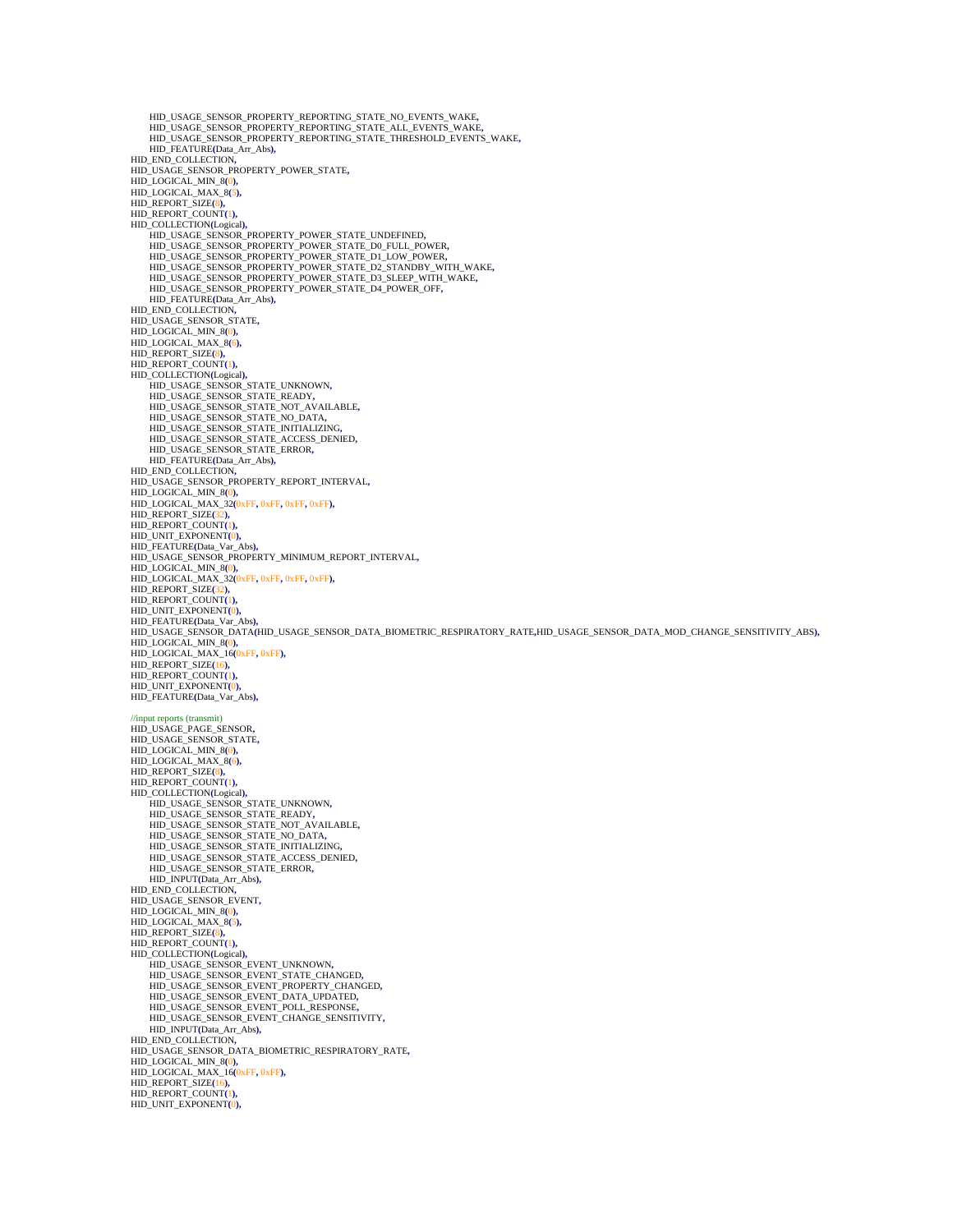HID\_INPUT**(**Data\_Var\_Abs**),** HID\_USAGE\_SENSOR\_DATA\_TIME\_TIMESTAMP**,** HID\_LOGICAL\_MIN\_8**(**0**)** HID\_LOGICAL\_MAX\_32**(**0xFF**,** 0xFF**,** 0xFF**,** 0xFF**),** HID\_REPORT\_SIZE**(**32**),** HID\_REPORT\_COUNT**(**2**),** HID\_UNIT\_EXPONENT**(**0x09**),** HID\_INPUT**(**Data\_Var\_Abs**),**

HID\_END\_COLLECTION

**};**

# Environmental: Air Quality // For reference: Complete HID report descriptor

const unsigned char air\_quality\_report\_descriptor**[] = {** HID\_USAGE\_PAGE\_SENSOR**,** HID\_USAGE\_SENSOR\_TYPE\_ENVIRONMENTAL\_AIR\_QUALITY**,** HID\_COLLECTION**(**Physical**),** //feature reports (xmit/receive) HID\_USAGE\_PAGE\_SENSOR**,** HID\_USAGE\_SENSOR\_PROPERTY\_SENSOR\_CONNECTION\_TYPE**,** HID\_LOGICAL\_MIN\_8**(**0**),** HID\_LOGICAL\_MAX\_8**(**2**),** HID\_REPORT\_SIZE**(**8**),** HID\_REPORT\_COUNT**(**1**),** HID\_COLLECTION**(**Logical**),** HID\_USAGE\_SENSOR\_PROPERTY\_CONNECTION\_TYPE\_PC\_INTEGRATED**,** HID\_USAGE\_SENSOR\_PROPERTY\_CONNECTION\_TYPE\_PC\_ATTACHED**,** HID\_USAGE\_SENSOR\_PROPERTY\_CONNECTION\_TYPE\_PC\_EXTERNAL**,** HID\_FEATURE**(**Data\_Arr\_Abs**),** HID\_END\_COLLECTION**,** HID\_USAGE\_SENSOR\_PROPERTY\_REPORTING\_STATE**,** HID\_LOGICAL\_MIN\_8**(**0**),** HID\_LOGICAL\_MAX\_8**(**5**),** HID\_REPORT\_SIZE**(**8**),** HID\_REPORT\_COUNT**(**1**),** HID\_COLLECTION**(**Logical**),** HID\_USAGE\_SENSOR\_PROPERTY\_REPORTING\_STATE\_NO\_EVENTS**,** HID\_USAGE\_SENSOR\_PROPERTY\_REPORTING\_STATE\_ALL\_EVENTS**,** HID\_USAGE\_SENSOR\_PROPERTY\_REPORTING\_STATE\_THRESHOLD\_EVENTS**,** HID\_USAGE\_SENSOR\_PROPERTY\_REPORTING\_STATE\_NO\_EVENTS\_WAKE**,** HID\_USAGE\_SENSOR\_PROPERTY\_REPORTING\_STATE\_ALL\_EVENTS\_WAKE**,** HID\_USAGE\_SENSOR\_PROPERTY\_REPORTING\_STATE\_THRESHOLD\_EVENTS\_WAKE**,** HID\_FEATURE**(**Data\_Arr\_Abs**),** HID\_END\_COLLECTION**,** HID\_USAGE\_SENSOR\_PROPERTY\_POWER\_STATE**,** HID\_LOGICAL\_MIN\_8**(**0**),** HID\_LOGICAL\_MAX\_8**(**5**),** HID\_REPORT\_SIZE**(**8**),** HID\_REPORT\_COUNT**(**1**),** HID\_COLLECTION**(**Logical**),** HID\_USAGE\_SENSOR\_PROPERTY\_POWER\_STATE\_UNDEFINED**,** HID\_USAGE\_SENSOR\_PROPERTY\_POWER\_STATE\_D0\_FULL\_POWER**,** HID\_USAGE\_SENSOR\_PROPERTY\_POWER\_STATE\_D1\_LOW\_POWER**,** HID\_USAGE\_SENSOR\_PROPERTY\_POWER\_STATE\_D2\_STANDBY\_WITH\_WAKE**,** HID\_USAGE\_SENSOR\_PROPERTY\_POWER\_STATE\_D3\_SLEEP\_WITH\_WAKE**,** HID\_USAGE\_SENSOR\_PROPERTY\_POWER\_STATE\_D4\_POWER\_OFF**,** HID\_FEATURE**(**Data\_Arr\_Abs**),** HID\_END\_COLLECTION**,** HID\_USAGE\_SENSOR\_STATE**,** HID\_LOGICAL\_MIN\_8**(**0**),** HID\_LOGICAL\_MAX\_8**(**6**),** HID\_REPORT\_SIZE**(**8**),** HID\_REPORT\_COUNT**(**1**),** HID\_COLLECTION**(**Logical**),** HID\_USAGE\_SENSOR\_STATE\_UNKNOWN**,** HID\_USAGE\_SENSOR\_STATE\_READY**,** HID\_USAGE\_SENSOR\_STATE\_NOT\_AVAILABLE**,** HID\_USAGE\_SENSOR\_STATE\_NO\_DATA**,** HID\_USAGE\_SENSOR\_STATE\_INITIALIZING**,** HID\_USAGE\_SENSOR\_STATE\_ACCESS\_DENIED**,** HID\_USAGE\_SENSOR\_STATE\_ERROR**,** HID\_FEATURE**(**Data\_Arr\_Abs**),** HID\_END\_COLLECTION**,** HID\_USAGE\_SENSOR\_PROPERTY\_REPORT\_INTERVAL**,** HID\_LOGICAL\_MIN\_8**(**0**),** HID\_LOGICAL\_MAX\_32**(**0xFF**,** 0xFF**,** 0xFF**,** 0xFF**),** HID\_REPORT\_SIZE**(**32**),** HID\_REPORT\_COUNT**(**1**),** HID\_UNIT\_EXPONENT**(**0**),** HID\_FEATURE**(**Data\_Var\_Abs**),** HID\_USAGE\_SENSOR\_PROPERTY\_MINIMUM\_REPORT\_INTERVAL**,** HID\_LOGICAL\_MIN\_8**(**0**),** HID\_LOGICAL\_MAX\_32**(**0xFF**,** 0xFF**,** 0xFF**,** 0xFF**),** HID\_REPORT\_SIZE**(**32**),** HID\_REPORT\_COUNT**(**1**),** HID\_UNIT\_EXPONENT**(**0**),** HID\_FEATURE**(**Data\_Var\_Abs**),**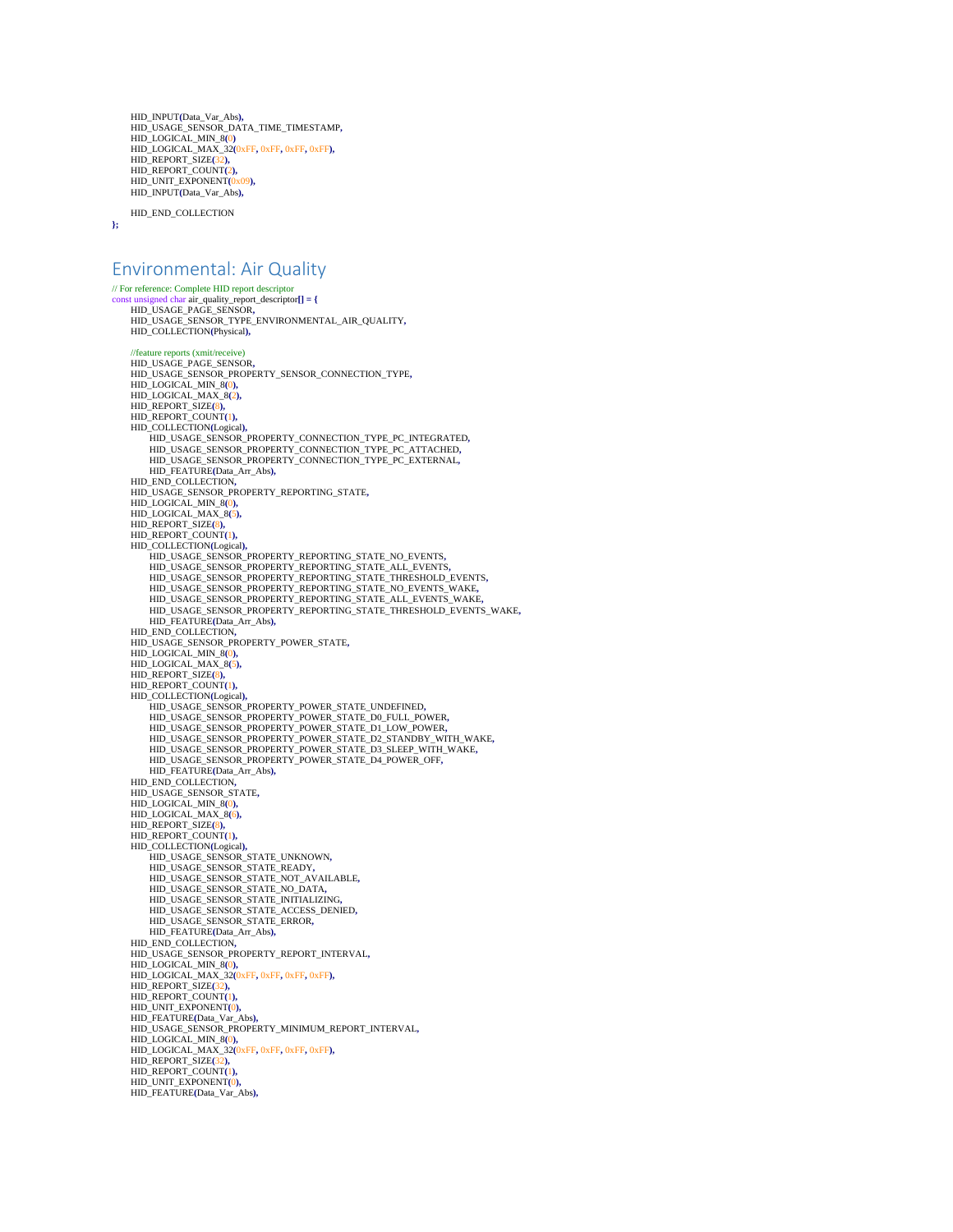HID\_USAGE\_SENSOR\_DATA**(**HID\_USAGE\_SENSOR\_DATA\_ENVIRONMENTAL\_AIR\_QUALITY\_INDEX**,** HID\_USAGE\_SENSOR\_DATA\_MOD\_CHANGE\_SENSITIVITY\_ABS**),** HID\_LOGICAL\_MIN\_8**(**0**),** HID\_LOGICAL\_MAX\_16**(**0xFF**,** 0xFF**),** HID\_REPORT\_SIZE**(**16**),** HID\_REPORT\_COUNT**(**1**),** HID\_UNIT\_EXPONENT(0),<br>HID\_UNIT\_EXPONENT(0),<br>HID\_FEATURE(Data\_Var\_Abs), HID\_FEATURE(Data\_Var\_Abs),<br>HID\_USAGE\_SENSOR\_DATA(HID\_USAGE\_SENSOR\_DATA\_ENVIRONMENTAL\_EQUIVALENT\_CO2,<br>HID\_LOGICAL\_MIN\_8(0),<br>HID\_LOGICAL\_MIN\_8(0),<br>HID\_LOGICAL\_MAX\_8(0x64), // max 100% HID\_REPORT\_SIZE**(**8**),** HID\_REPORT\_COUNT**(**1**),** HID\_UNIT\_EXPONENT**(**0**),** HID\_FEATURE**(**Data\_Var\_Abs**),** //input reports (transmit) HID\_USAGE\_PAGE\_SENSOR**,** HID\_USAGE\_SENSOR\_STATE**,** HID\_LOGICAL\_MIN\_8**(**0**),** HID\_LOGICAL\_MAX\_8**(**6**),** HID\_REPORT\_SIZE**(**8**),** HID\_REPORT\_COUNT**(**1**),** HID\_COLLECTION**(**Logical**),** HID\_USAGE\_SENSOR\_STATE\_UNKNOWN**,** HID\_USAGE\_SENSOR\_STATE\_READY**,** HID\_USAGE\_SENSOR\_STATE\_NOT\_AVAILABLE**,** HID\_USAGE\_SENSOR\_STATE\_NO\_DATA**,** HID\_USAGE\_SENSOR\_STATE\_INITIALIZING**,** HID\_USAGE\_SENSOR\_STATE\_ACCESS\_DENIED**,** HID\_USAGE\_SENSOR\_STATE\_ERROR**,** HID\_INPUT**(**Data\_Arr\_Abs**),** HID\_END\_COLLECTION**,** HID\_USAGE\_SENSOR\_EVENT**,** HID\_LOGICAL\_MIN\_8**(**0**),** HID\_LOGICAL\_MAX\_8**(**5**),** HID\_REPORT\_SIZE**(**8**),** HID\_REPORT\_COUNT**(**1**),** HID\_COLLECTION**(**Logical**),** HID\_USAGE\_SENSOR\_EVENT\_UNKNOWN**,** HID\_USAGE\_SENSOR\_EVENT\_STATE\_CHANGED**,** HID\_USAGE\_SENSOR\_EVENT\_PROPERTY\_CHANGED**,** HID\_USAGE\_SENSOR\_EVENT\_DATA\_UPDATED**,** HID\_USAGE\_SENSOR\_EVENT\_POLL\_RESPONSE**,** HID\_USAGE\_SENSOR\_EVENT\_CHANGE\_SENSITIVITY**,** HID\_INPUT**(**Data\_Arr\_Abs**),** HID\_END\_COLLECTION**,** HID\_USAGE\_SENSOR\_DATA\_ENVIRONMENTAL\_AIR\_QUALITY\_INDEX**,** HID\_LOGICAL\_MIN\_8**(**0**),** HID\_LOGICAL\_MAX\_16**(**0xFF**,** 0xFF**),** HID\_REPORT\_SIZE**(**16**),** HID\_REPORT\_COUNT**(**1**),** HID\_UNIT\_EXPONENT**(**0**),** HID\_INPUT**(**Data\_Var\_Abs**),** HID\_USAGE\_SENSOR\_DATA\_ENVIRONMENTAL\_EQUIVALENT\_CO2**,** HID\_LOGICAL\_MIN\_8**(**0**),** HID\_LOGICAL\_MAX\_8**(**0x64**),** // max 100% HID\_REPORT\_SIZE**(**8**),** HID\_REPORT\_COUNT**(**1**),** HID\_UNIT\_EXPONENT**(**0**),** HID\_INPUT**(**Data\_Var\_Abs**),** HID\_USAGE\_SENSOR\_DATA\_TIME\_TIMESTAMP**,** HID\_LOGICAL\_MIN\_8**(**0**)** HID\_LOGICAL\_MAX\_32**(**0xFF**,** 0xFF**,** 0xFF**,** 0xFF**),** HID\_REPORT\_SIZE**(**32**),** HID\_REPORT\_COUNT**(**2**),** HID\_UNIT\_EXPONENT**(**0x09**),** HID\_INPUT**(**Data\_Var\_Abs**),**

HID\_END\_COLLECTION

**};**

# Environmental: Surface Temperature

// For reference: Complete HID report descriptor const unsigned char surface\_temperature\_report\_descriptor**[] = {** HID\_USAGE\_PAGE\_SENSOR**,** HID\_USAGE\_SENSOR\_TYPE\_ENVIRONMENTAL\_SURFACE\_TEMPERATURE**,** HID\_COLLECTION**(**Physical**),** //feature reports (xmit/receive) HID\_USAGE\_PAGE\_SENSOR**,** HID\_USAGE\_SENSOR\_PROPERTY\_SENSOR\_CONNECTION\_TYPE**,** HID\_LOGICAL\_MIN\_8**(**0**),** HID\_LOGICAL\_MAX\_8**(**2**),** HID\_REPORT\_SIZE**(**8**),** HID\_REPORT\_COUNT**(**1**),** HID\_COLLECTION**(**Logical**),** HID\_USAGE\_SENSOR\_PROPERTY\_CONNECTION\_TYPE\_PC\_INTEGRATED**,** HID\_USAGE\_SENSOR\_PROPERTY\_CONNECTION\_TYPE\_PC\_ATTACHED**,**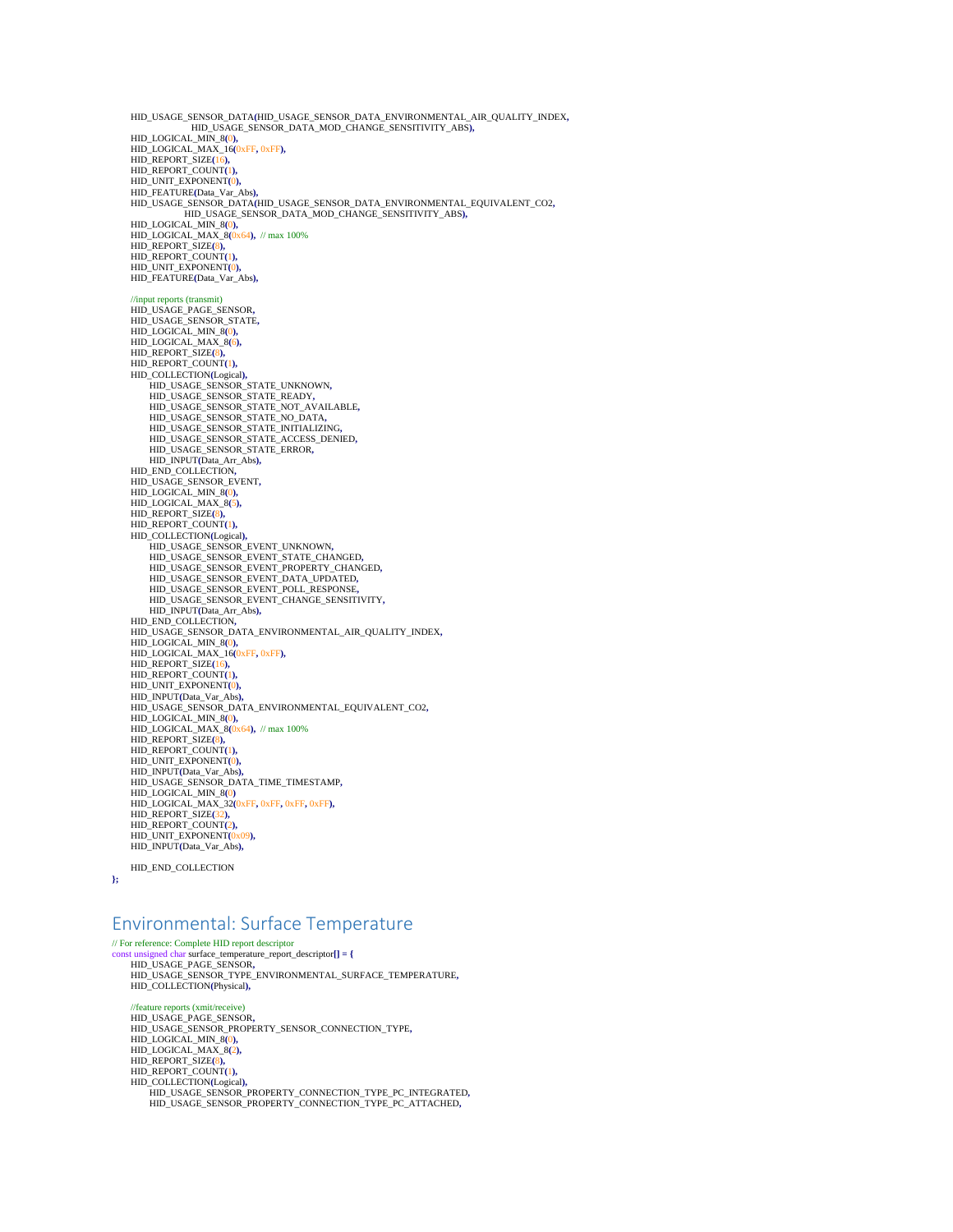HID\_FEATURE(Data\_Arr\_Abs),<br>HID\_END\_COLLECTION, HID\_END\_COLLECTION**,** HID\_USAGE\_SENSOR\_PROPERTY\_REPORTING\_STATE**,** HID\_LOGICAL\_MIN\_8**(**0**),** HID\_LOGICAL\_MAX\_8**(**5**),** HID\_REPORT\_SIZE**(**8**),** HID\_REPORT\_COUNT**(**1**),** HID\_COLLECTION**(**Logical**),** HID\_USAGE\_SENSOR\_PROPERTY\_REPORTING\_STATE\_NO\_EVENTS**,** HID\_USAGE\_SENSOR\_PROPERTY\_REPORTING\_STATE\_ALL\_EVENTS**,** HID\_USAGE\_SENSOR\_PROPERTY\_REPORTING\_STATE\_THRESHOLD\_EVENTS**,** HID\_USAGE\_SENSOR\_PROPERTY\_REPORTING\_STATE\_NO\_EVENTS\_WAKE**,** HID\_USAGE\_SENSOR\_PROPERTY\_REPORTING\_STATE\_ALL\_EVENTS\_WAKE**,** HID\_USAGE\_SENSOR\_PROPERTY\_REPORTING\_STATE\_THRESHOLD\_EVENTS\_WAKE**,** HID\_FEATURE**(**Data\_Arr\_Abs**),** HID\_END\_COLLECTION**,** HID\_USAGE\_SENSOR\_PROPERTY\_POWER\_STATE**,** HID\_LOGICAL\_MIN\_8**(**0**),** HID\_LOGICAL\_MAX\_8**(**5**),** HID\_REPORT\_SIZE**(**8**),** HID\_REPORT\_COUNT**(**1**),** HID\_COLLECTION**(**Logical**),** HID\_USAGE\_SENSOR\_PROPERTY\_POWER\_STATE\_UNDEFINED,<br>HID\_USAGE\_SENSOR\_PROPERTY\_POWER\_STATE\_D0\_FULL\_POWER,<br>HID\_USAGE\_SENSOR\_PROPERTY\_POWER\_STATE\_D1\_LOW\_POWER,<br>HID\_USAGE\_SENSOR\_PROPERTY\_POWER\_STATE\_D2\_STANDBY\_WITH\_WAKE,<br>HID\_USAG HID\_USAGE\_SENSOR\_PROPERTY\_POWER\_STATE\_D4\_POWER\_OFF**,** HID\_FEATURE**(**Data\_Arr\_Abs**),** HID\_END\_COLLECTION**,** HID\_USAGE\_SENSOR\_STATE**,** HID\_LOGICAL\_MIN\_8**(**0**),** HID\_LOGICAL\_MAX\_8**(**6**),** HID\_REPORT\_SIZE**(**8**),** HID\_REPORT\_COUNT(1),<br>HID\_COLLECTION(Logical),<br>HID\_USAGE\_SENSOR\_STATE\_UNKNOWN,<br>HID\_USAGE\_SENSOR\_STATE\_READY,<br>HID\_USAGE\_SENSOR\_STATE\_NO\_DATA,<br>HID\_USAGE\_SENSOR\_STATE\_NO\_DATA, HID\_USAGE\_SENSOR\_STATE\_INITIALIZING**,** HID\_USAGE\_SENSOR\_STATE\_ACCESS\_DENIED**,** HID\_USAGE\_SENSOR\_STATE\_ERROR**,** HID\_FEATURE**(**Data\_Arr\_Abs**),** HID\_END\_COLLECTION**,** HID\_USAGE\_SENSOR\_PROPERTY\_REPORT\_INTERVAL,<br>HID\_LOGICAL\_MIN\_8(0),<br>HID\_LOGICAL\_MIAX\_32(0xFF, 0xFF, 0xFF, 0xFF),<br>HID\_REPORT\_SIZE(32),<br>HID\_REPORT\_COUNT(1), HID\_UNIT\_EXPONENT**(**0**),** HID\_FEATURE**(**Data\_Var\_Abs**),** HID\_USAGE\_SENSOR\_PROPERTY\_MINIMUM\_REPORT\_INTERVAL**,** HID\_LOGICAL\_MIN\_8**(**0**),** HID\_LOGICAL\_MAX\_32**(**0xFF**,** 0xFF**,** 0xFF**,** 0xFF**),** HID\_REPORT\_SIZE**(**32**),** HID\_REPORT\_COUNT**(**1**),** HID\_UNIT\_EXPONENT**(**0**),** HID\_FEATURE**(**Data\_Var\_Abs**),**  $\%$  reuse environment's temperature data fields HID\_USAGE\_SENSOR\_DATA**(**HID\_USAGE\_SENSOR\_DATA\_ENVIRONMENTAL\_TEMPERATURE**,**HID\_USAGE\_SENSOR\_DATA\_MOD\_CHANGE\_SENSITIVITY\_ABS**),** HID\_LOGICAL\_MIN\_8**(**0**),** HID\_LOGICAL\_MAX\_16**(**0xFF**,** 0xFF**),** HID\_REPORT\_SIZE**(**16**),** HID\_REPORT\_COUNT**(**1**),** HID\_UNIT\_EXPONENT**(**0**),** HID\_FEATURE**(**Data\_Var\_Abs**),** //input reports (transmit) HID\_USAGE\_PAGE\_SENSOR**,** HID\_USAGE\_SENSOR\_STATE**,** HID\_LOGICAL\_MIN\_8**(**0**),** HID\_LOGICAL\_MAX\_8**(**6**),** HID\_REPORT\_SIZE(8),<br>HID\_REPORT\_COUNT(1),<br>HID\_USAGE\_SENSOR\_STATE\_UNKNOWN,<br>HID\_USAGE\_SENSOR\_STATE\_UNKNOWN,<br>HID\_USAGE\_SENSOR\_STATE\_NOT\_AVAILABLE,<br>HID\_USAGE\_SENSOR\_STATE\_NOT\_AVAILABLE, HID\_USAGE\_SENSOR\_STATE\_NO\_DATA**,** HID\_USAGE\_SENSOR\_STATE\_INITIALIZING**,** HID\_USAGE\_SENSOR\_STATE\_ACCESS\_DENIED**,** HID\_USAGE\_SENSOR\_STATE\_ERROR**,** HID\_INPUT**(**Data\_Arr\_Abs**),** HID\_END\_COLLECTION**,** HID\_USAGE\_SENSOR\_EVENT**,** HID\_LOGICAL\_MIN\_8**(**0**),** HID\_LOGICAL\_MAX\_8**(**5**),** HID\_REPORT\_SIZE**(**8**),** HID\_REPORT\_COUNT**(**1**),** HID\_COLLECTION**(**Logical**),** HID\_USAGE\_SENSOR\_EVENT\_UNKNOWN**,**

HID\_USAGE\_SENSOR\_PROPERTY\_CONNECTION\_TYPE\_PC\_EXTERNAL**,**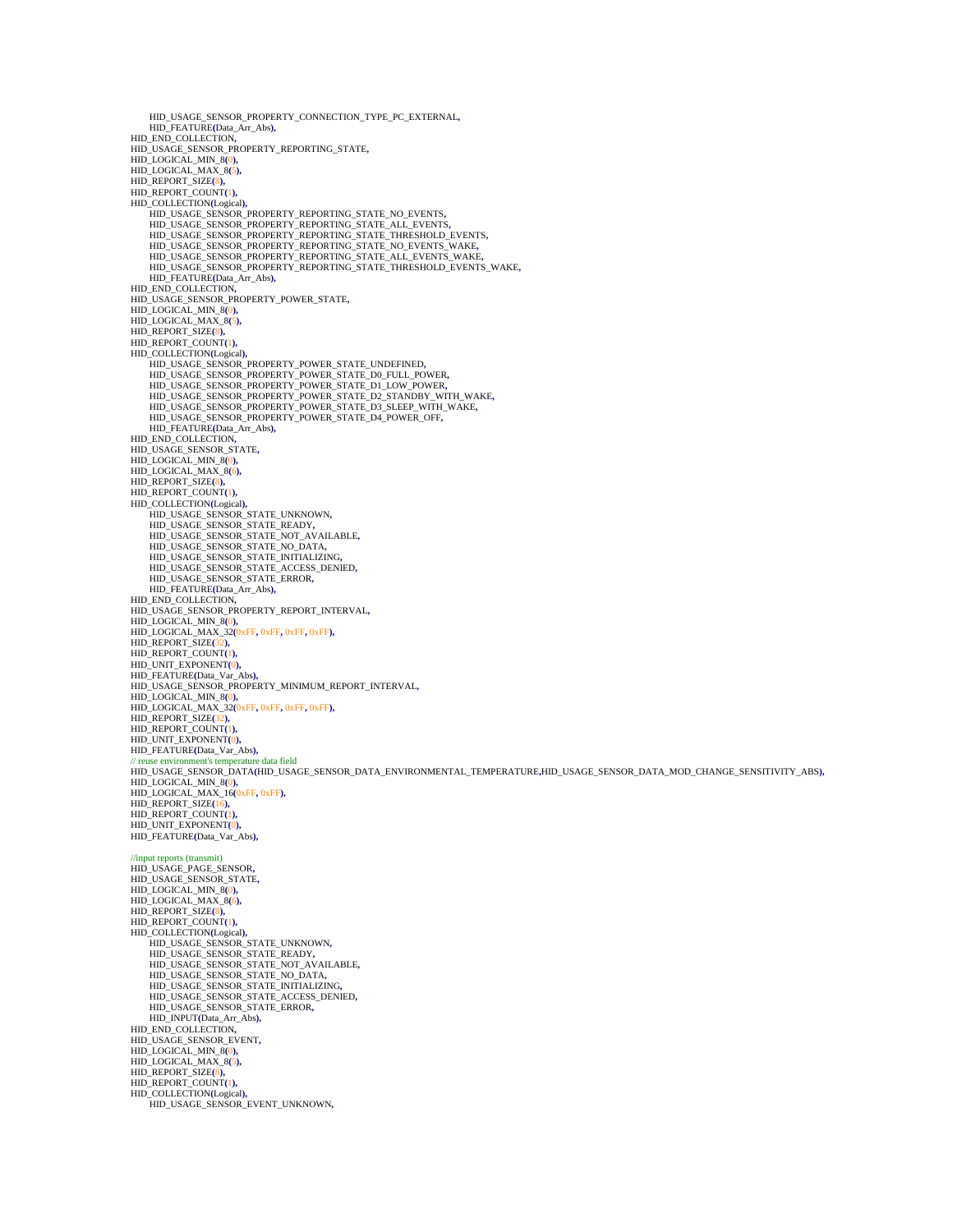HID\_USAGE\_SENSOR\_EVENT\_STATE\_CHANGED**,** HID\_USAGE\_SENSOR\_EVENT\_PROPERTY\_CHANGED**,** HID\_USAGE\_SENSOR\_EVENT\_DATA\_UPDATED**,** HID\_USAGE\_SENSOR\_EVENT\_POLL\_RESPONSE**,** HID\_USAGE\_SENSOR\_EVENT\_CHANGE\_SENSITIVITY**,** HID\_INPUT**(**Data\_Arr\_Abs**),** HID\_END\_COLLECTION**,** // reuse environment's temperature data field HID\_USAGE\_SENSOR\_DATA\_ENVIRONMENTAL\_TEMPERATURE**,** HID\_LOGICAL\_MIN\_16**(**0x01**,**0x80**),** // LOGICAL\_MINIMUM (-32767) HID\_LOGICAL\_MAX\_16**(**0xFF**,**0x7F**),** // LOGICAL\_MAXIMUM (32767) HID\_REPORT\_SIZE**(**16**),** HID\_REPORT\_COUNT**(**1**),** HID\_UNIT\_EXPONENT**(**0**),** HID\_INPUT**(**Data\_Var\_Abs**),** HID\_USAGE\_SENSOR\_DATA\_TIME\_TIMESTAMP**,** HID\_LOGICAL\_MIN\_8**(**0**)** HID\_LOGICAL\_MAX\_32**(**0xFF**,** 0xFF**,** 0xFF**,** 0xFF**),** HID\_REPORT\_SIZE**(**32**),** HID\_REPORT\_COUNT**(**2**),** HID\_UNIT\_EXPONENT**(**0x09**),** HID\_INPUT**(**Data\_Var\_Abs**),**

HID\_END\_COLLECTION

**};**

# Environmental: Heat Index

// For reference: Complete HID report descriptor const unsigned char heat\_index\_report\_descriptor**[] = {** HID\_USAGE\_PAGE\_SENSOR**,** HID\_USAGE\_SENSOR\_TYPE\_ENVIRONMENTAL\_HEAT\_INDEX**,** HID\_COLLECTION**(**Physical**),** //feature reports (xmit/receive) HID\_USAGE\_PAGE\_SENSOR**,** HID\_USAGE\_SENSOR\_PROPERTY\_SENSOR\_CONNECTION\_TYPE**,** HID\_LOGICAL\_MIN\_8**(**0**),** HID\_LOGICAL\_MAX\_8**(**2**),** HID\_REPORT\_SIZE**(**8**),** HID\_REPORT\_COUNT**(**1**),** HID\_COLLECTION**(**Logical**),** HID\_USAGE\_SENSOR\_PROPERTY\_CONNECTION\_TYPE\_PC\_INTEGRATED**,** HID\_USAGE\_SENSOR\_PROPERTY\_CONNECTION\_TYPE\_PC\_ATTACHED**,** HID\_USAGE\_SENSOR\_PROPERTY\_CONNECTION\_TYPE\_PC\_EXTERNAL**,** HID\_FEATURE**(**Data\_Arr\_Abs**),** HID\_END\_COLLECTION**,** HID\_USAGE\_SENSOR\_PROPERTY\_REPORTING\_STATE**,** HID\_LOGICAL\_MIN\_8**(**0**),** HID\_LOGICAL\_MAX\_8**(**5**),** HID\_REPORT\_SIZE**(**8**),** HID\_REPORT\_COUNT**(**1**),** HID\_COLLECTION**(**Logical**),** HID\_USAGE\_SENSOR\_PROPERTY\_REPORTING\_STATE\_NO\_EVENTS**,** HID\_USAGE\_SENSOR\_PROPERTY\_REPORTING\_STATE\_ALL\_EVENTS**,** HID\_USAGE\_SENSOR\_PROPERTY\_REPORTING\_STATE\_THRESHOLD\_EVENTS**,** HID\_USAGE\_SENSOR\_PROPERTY\_REPORTING\_STATE\_NO\_EVENTS\_WAKE**,** HID\_USAGE\_SENSOR\_PROPERTY\_REPORTING\_STATE\_ALL\_EVENTS\_WAKE**,** HID\_USAGE\_SENSOR\_PROPERTY\_REPORTING\_STATE\_THRESHOLD\_EVENTS\_WAKE**,** HID\_FEATURE**(**Data\_Arr\_Abs**),** HID\_END\_COLLECTION**,** HID\_USAGE\_SENSOR\_PROPERTY\_POWER\_STATE**,** HID\_LOGICAL\_MIN\_8**(**0**),** HID\_LOGICAL\_MAX\_8**(**5**),** HID\_REPORT\_SIZE**(**8**),** HID\_REPORT\_COUNT**(**1**),** HID\_COLLECTION**(**Logical**),** HID\_USAGE\_SENSOR\_PROPERTY\_POWER\_STATE\_UNDEFINED**,** HID\_USAGE\_SENSOR\_PROPERTY\_POWER\_STATE\_D0\_FULL\_POWER**,** HID\_USAGE\_SENSOR\_PROPERTY\_POWER\_STATE\_D1\_LOW\_POWER**,** HID\_USAGE\_SENSOR\_PROPERTY\_POWER\_STATE\_D2\_STANDBY\_WITH\_WAKE**,** HID\_USAGE\_SENSOR\_PROPERTY\_POWER\_STATE\_D3\_SLEEP\_WITH\_WAKE**,** HID\_USAGE\_SENSOR\_PROPERTY\_POWER\_STATE\_D4\_POWER\_OFF**,** HID\_FEATURE**(**Data\_Arr\_Abs**),** HID\_END\_COLLECTION**,** HID\_USAGE\_SENSOR\_STATE**,** HID\_LOGICAL\_MIN\_8**(**0**),** HID\_LOGICAL\_MAX\_8**(**6**),** HID\_REPORT\_SIZE**(**8**),** HID\_REPORT\_COUNT**(**1**),** HID\_COLLECTION**(**Logical**),** HID\_USAGE\_SENSOR\_STATE\_UNKNOWN**,** HID\_USAGE\_SENSOR\_STATE\_READY**,** HID\_USAGE\_SENSOR\_STATE\_NOT\_AVAILABLE**,** HID\_USAGE\_SENSOR\_STATE\_NO\_DATA**,** HID\_USAGE\_SENSOR\_STATE\_INITIALIZING**,** HID\_USAGE\_SENSOR\_STATE\_ACCESS\_DENIED**,** HID\_USAGE\_SENSOR\_STATE\_ERROR**,** HID\_FEATURE**(**Data\_Arr\_Abs**),** HID\_END\_COLLECTION**,** HID\_USAGE\_SENSOR\_PROPERTY\_REPORT\_INTERVAL**,** HID\_LOGICAL\_MIN\_8**(**0**),**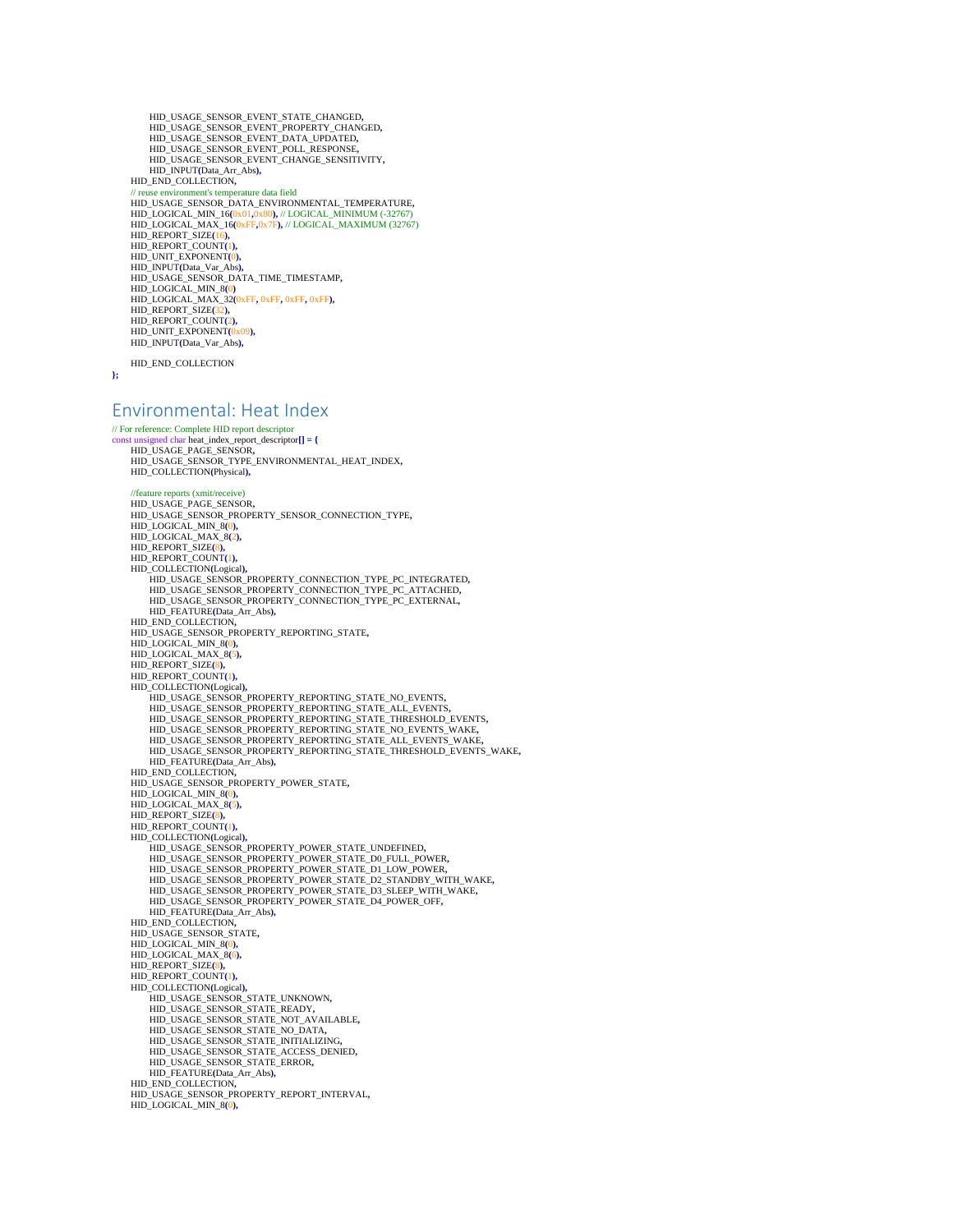```
 HID_LOGICAL_MAX_32(0xFF, 0xFF, 0xFF, 0xFF),
     HID_REPORT_SIZE(32),
 HID_REPORT_COUNT(1),
 HID_UNIT_EXPONENT(0),
     HID_FEATURE(Data_Var_Abs),
     HID_USAGE_SENSOR_PROPERTY_MINIMUM_REPORT_INTERVAL,
     HID_LOGICAL_MIN_8(0),
     HID_LOGICAL_MAX_32(0xFF, 0xFF, 0xFF, 0xFF),
 HID_REPORT_SIZE(32),
 HID_REPORT_COUNT(1),
 HID_UNIT_EXPONENT(0),
 HID_FEATURE(Data_Var_Abs),
      reuse environment's temperature data field
     HID_USAGE_SENSOR_DATA(HID_USAGE_SENSOR_DATA_ENVIRONMENTAL_TEMPERATURE,HID_USAGE_SENSOR_DATA_MOD_CHANGE_SENSITIVITY_ABS),
     HID_LOGICAL_MIN_8(0),
 HID_LOGICAL_MAX_16(0xFF, 0xFF),
 HID_REPORT_SIZE(16),
     HID_REPORT_COUNT(1),
 HID_UNIT_EXPONENT(0),
 HID_FEATURE(Data_Var_Abs),
 //input reports (transmit)
 HID_USAGE_PAGE_SENSOR,
 HID_USAGE_SENSOR_STATE,
 HID_LOGICAL_MIN_8(0),
 HID_LOGICAL_MAX_8(6),
 HID_REPORT_SIZE(8),
 HID_REPORT_COUNT(1),
 HID_COLLECTION(Logical),
 HID_USAGE_SENSOR_STATE_UNKNOWN,
 HID_USAGE_SENSOR_STATE_READY,
 HID_USAGE_SENSOR_STATE_NOT_AVAILABLE,
          HID_USAGE_SENSOR_STATE_NO_DATA,
 HID_USAGE_SENSOR_STATE_INITIALIZING,
 HID_USAGE_SENSOR_STATE_ACCESS_DENIED,
          HID_USAGE_SENSOR_STATE_ERROR,
 HID_INPUT(Data_Arr_Abs),
 HID_END_COLLECTION,
     HID_USAGE_SENSOR_EVENT,
 HID_LOGICAL_MIN_8(0),
 HID_LOGICAL_MAX_8(5),
 HID_REPORT_SIZE(8),
 HID_REPORT_COUNT(1),
     HID_COLLECTION(Logical),
 HID_USAGE_SENSOR_EVENT_UNKNOWN,
 HID_USAGE_SENSOR_EVENT_STATE_CHANGED,
 HID_USAGE_SENSOR_EVENT_PROPERTY_CHANGED,
 HID_USAGE_SENSOR_EVENT_DATA_UPDATED,
          HID_USAGE_SENSOR_EVENT_POLL_RESPONSE,
 HID_USAGE_SENSOR_EVENT_CHANGE_SENSITIVITY,
 HID_INPUT(Data_Arr_Abs),
     HID_END_COLLECTION,
      // reuse environment's temperature data field
     HID_USAGE_SENSOR_DATA_ENVIRONMENTAL_TEMPERATURE,
 HID_LOGICAL_MIN_16(0x01,0x80), // LOGICAL_MINIMUM (-32767)
 HID_LOGICAL_MAX_16(0xFF,0x7F), // LOGICAL_MAXIMUM (32767) 
 HID_REPORT_SIZE(16),
 HID_REPORT_COUNT(1),
     HID_UNIT_EXPONENT(0),
 HID_INPUT(Data_Var_Abs),
 HID_USAGE_SENSOR_DATA_TIME_TIMESTAMP,
 HID_LOGICAL_MIN_8(0)
 HID_LOGICAL_MAX_32(0xFF, 0xFF, 0xFF, 0xFF),
     HID_REPORT_SIZE(32),
 HID_REPORT_COUNT(2),
 HID_UNIT_EXPONENT(0x09),
     HID_INPUT(Data_Var_Abs),
     HID_END_COLLECTION
```
# Environmental: Volatile Organic Compounds

**};**

// For reference: Complete HID report descriptor const unsigned char voc\_report\_descriptor**[] = {** HID\_USAGE\_PAGE\_SENSOR**,** HID\_USAGE\_SENSOR\_TYPE\_ENVIRONMENTAL\_VOLATILE\_ORGANIC\_COMPOUNDS**,** HID\_COLLECTION**(**Physical**),** //feature reports (xmit/receive) HID\_USAGE\_PAGE\_SENSOR**,** HID\_USAGE\_SENSOR\_PROPERTY\_SENSOR\_CONNECTION\_TYPE**,** HID\_LOGICAL\_MIN\_8**(**0**),** HID\_LOGICAL\_MAX\_8**(**2**),** HID\_REPORT\_SIZE**(**8**),** HID\_REPORT\_COUNT**(**1**),** HID\_COLLECTION**(**Logical**),** HID\_USAGE\_SENSOR\_PROPERTY\_CONNECTION\_TYPE\_PC\_INTEGRATED**,** HID\_USAGE\_SENSOR\_PROPERTY\_CONNECTION\_TYPE\_PC\_ATTACHED**,** HID\_USAGE\_SENSOR\_PROPERTY\_CONNECTION\_TYPE\_PC\_EXTERNAL**,** HID\_FEATURE**(**Data\_Arr\_Abs**),**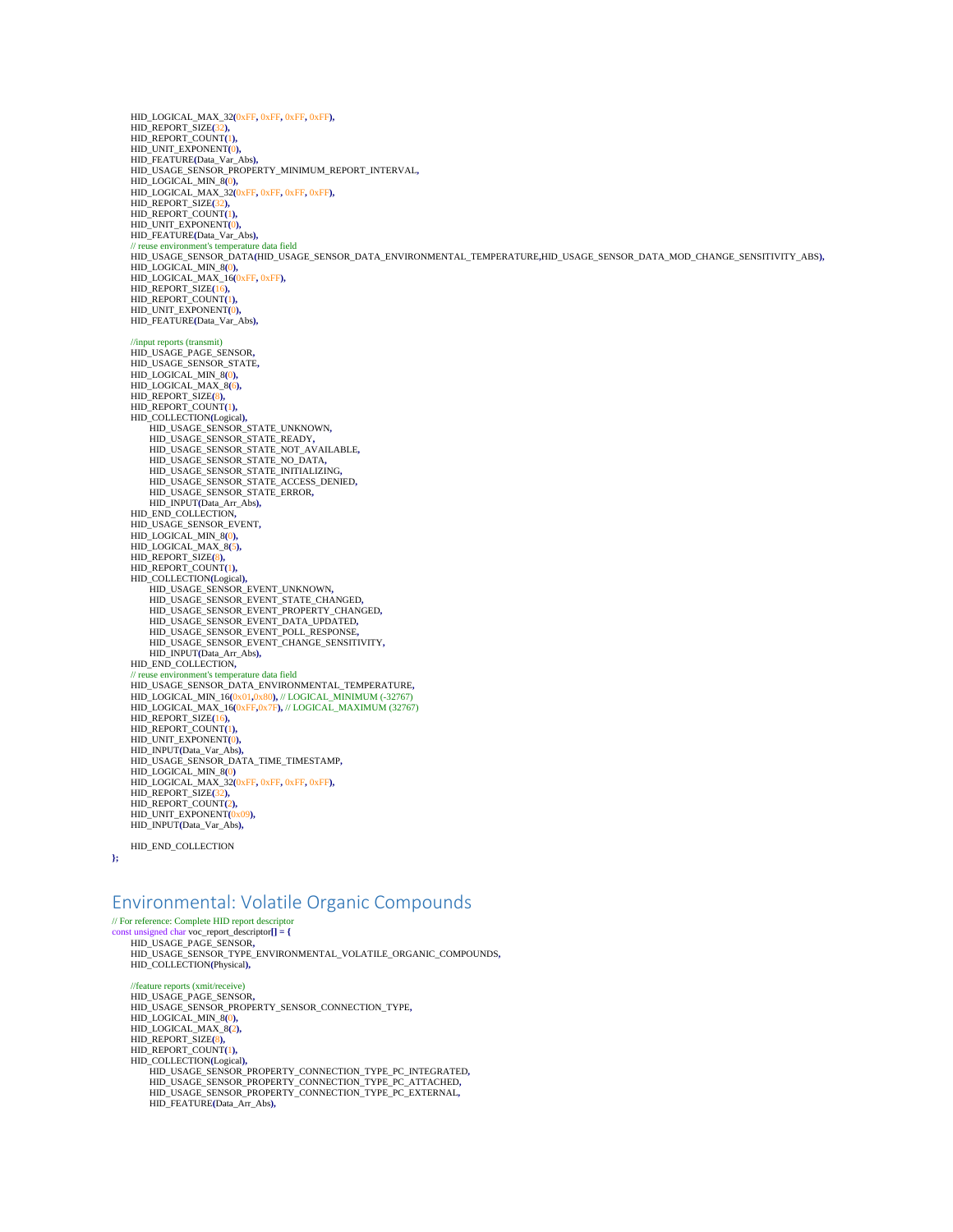HID\_USAGE\_SENSOR\_PROPERTY\_REPORTING\_STATE**,** HID\_LOGICAL\_MIN\_8**(**0**),** HID\_LOGICAL\_MAX\_8**(**5**),** HID\_REPORT\_SIZE**(**8**),** HID\_REPORT\_COUNT**(**1**),** HID\_COLLECTION**(**Logical**),** HID\_USAGE\_SENSOR\_PROPERTY\_REPORTING\_STATE\_NO\_EVENTS**,** HID\_USAGE\_SENSOR\_PROPERTY\_REPORTING\_STATE\_ALL\_EVENTS**,** HID\_USAGE\_SENSOR\_PROPERTY\_REPORTING\_STATE\_THRESHOLD\_EVENTS**,** HID\_USAGE\_SENSOR\_PROPERTY\_REPORTING\_STATE\_NO\_EVENTS\_WAKE**,** HID\_USAGE\_SENSOR\_PROPERTY\_REPORTING\_STATE\_ALL\_EVENTS\_WAKE**,** HID\_USAGE\_SENSOR\_PROPERTY\_REPORTING\_STATE\_THRESHOLD\_EVENTS\_WAKE**,** HID\_FEATURE**(**Data\_Arr\_Abs**),** HID\_END\_COLLECTION**,** HID\_USAGE\_SENSOR\_PROPERTY\_POWER\_STATE**,** HID\_LOGICAL\_MIN\_8**(**0**),** HID\_LOGICAL\_MAX\_8**(**5**),** HID\_REPORT\_SIZE**(**8**),** HID\_REPORT\_COUNT**(**1**),** HID\_COLLECTION**(**Logical**),** HID\_USAGE\_SENSOR\_PROPERTY\_POWER\_STATE\_UNDEFINED**,** HID\_USAGE\_SENSOR\_PROPERTY\_POWER\_STATE\_D0\_FULL\_POWER**,** HID\_USAGE\_SENSOR\_PROPERTY\_POWER\_STATE\_D1\_LOW\_POWER**,** HID\_USAGE\_SENSOR\_PROPERTY\_POWER\_STATE\_D2\_STANDBY\_WITH\_WAKE**,** HID\_USAGE\_SENSOR\_PROPERTY\_POWER\_STATE\_D3\_SLEEP\_WITH\_WAKE**,** HID\_USAGE\_SENSOR\_PROPERTY\_POWER\_STATE\_D4\_POWER\_OFF**,** HID\_FEATURE**(**Data\_Arr\_Abs**),** HID\_END\_COLLECTION**,** HID\_USAGE\_SENSOR\_STATE**,** HID\_LOGICAL\_MIN\_8**(**0**),** HID\_LOGICAL\_MAX\_8**(**6**),** HID\_REPORT\_SIZE**(**8**),** HID\_REPORT\_COUNT**(**1**),** HID\_COLLECTION**(**Logical**),** HID\_USAGE\_SENSOR\_STATE\_UNKNOWN**,** HID\_USAGE\_SENSOR\_STATE\_READY**,** HID\_USAGE\_SENSOR\_STATE\_NOT\_AVAILABLE**,** HID\_USAGE\_SENSOR\_STATE\_NO\_DATA**,** HID\_USAGE\_SENSOR\_STATE\_INITIALIZING**,** HID\_USAGE\_SENSOR\_STATE\_ACCESS\_DENIED**,** HID\_USAGE\_SENSOR\_STATE\_ERROR**,** HID\_FEATURE**(**Data\_Arr\_Abs**),** HID\_END\_COLLECTION**,** HID\_USAGE\_SENSOR\_PROPERTY\_REPORT\_INTERVAL**,** HID\_LOGICAL\_MIN\_8**(**0**),** HID\_LOGICAL\_MAX\_32**(**0xFF**,** 0xFF**,** 0xFF**,** 0xFF**),** HID\_REPORT\_SIZE**(**32**),** HID\_REPORT\_COUNT**(**1**),** HID\_UNIT\_EXPONENT**(**0**),** HID\_FEATURE**(**Data\_Var\_Abs**),** HID\_USAGE\_SENSOR\_PROPERTY\_MINIMUM\_REPORT\_INTERVAL**,** HID\_LOGICAL\_MIN\_8**(**0**),** HID\_LOGICAL\_MAX\_32**(**0xFF**,** 0xFF**,** 0xFF**,** 0xFF**),** HID\_REPORT\_SIZE**(**32**),** HID\_REPORT\_COUNT**(**1**),** HID\_UNIT\_EXPONENT**(**0**),** HID\_FEATURE**(**Data\_Var\_Abs**),** HID\_USAGE\_SENSOR\_DATA**(**HID\_USAGE\_SENSOR\_DATA\_ENVIRONMENTAL\_VOLATILE\_ORGANIC\_COMPOUND\_CONCENTRATION**,** HID\_USAGE\_SENSOR\_DATA\_MOD\_CHANGE\_SENSITIVITY\_ABS**),** HID\_LOGICAL\_MIN\_8**(**0**),** HID\_LOGICAL\_MAX\_8**(**0x64**),** // max 100% HID\_REPORT\_SIZE**(**8**),** HID\_REPORT\_COUNT**(**1**),** HID\_UNIT\_EXPONENT**(**0**),** HID\_FEATURE**(**Data\_Var\_Abs**),** //input reports (transmit) HID\_USAGE\_PAGE\_SENSOR**,** HID\_USAGE\_SENSOR\_STATE**,** HID\_LOGICAL\_MIN\_8**(**0**),** HID\_LOGICAL\_MAX\_8**(**6**),** HID\_REPORT\_SIZE**(**8**),** HID\_REPORT\_COUNT**(**1**),** HID\_COLLECTION**(**Logical**),** HID\_USAGE\_SENSOR\_STATE\_UNKNOWN**,** HID\_USAGE\_SENSOR\_STATE\_READY**,** HID\_USAGE\_SENSOR\_STATE\_NOT\_AVAILABLE**,** HID\_USAGE\_SENSOR\_STATE\_NO\_DATA**,** HID\_USAGE\_SENSOR\_STATE\_INITIALIZING**,** HID\_USAGE\_SENSOR\_STATE\_ACCESS\_DENIED**,** HID\_USAGE\_SENSOR\_STATE\_ERROR**,** HID\_INPUT**(**Data\_Arr\_Abs**),** HID\_END\_COLLECTION**,** HID\_USAGE\_SENSOR\_EVENT**,** HID\_LOGICAL\_MIN\_8**(**0**),** HID\_LOGICAL\_MAX\_8**(**5**),** HID\_REPORT\_SIZE**(**8**),** HID\_REPORT\_COUNT**(**1**),** HID\_COLLECTION**(**Logical**),** HID\_USAGE\_SENSOR\_EVENT\_UNKNOWN**,** HID\_USAGE\_SENSOR\_EVENT\_STATE\_CHANGED**,** HID\_USAGE\_SENSOR\_EVENT\_PROPERTY\_CHANGED**,**

HID\_END\_COLLECTION**,**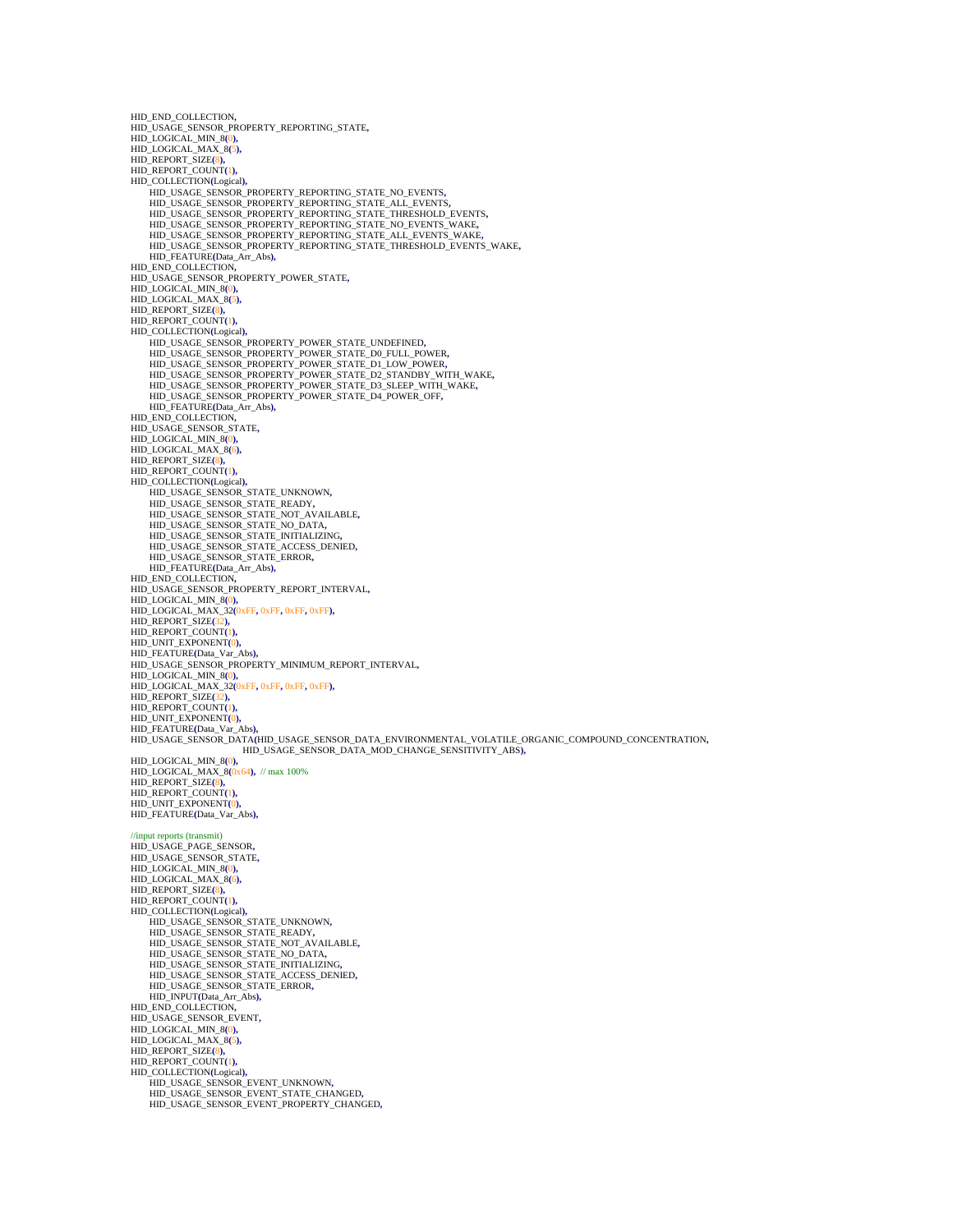HID\_USAGE\_SENSOR\_EVENT\_DATA\_UPDATED**,** HID\_USAGE\_SENSOR\_EVENT\_POLL\_RESPONSE**,** HID\_USAGE\_SENSOR\_EVENT\_CHANGE\_SENSITIVITY**,** HID\_INPUT**(**Data\_Arr\_Abs**),** HID\_END\_COLLECTION**,** HID\_USAGE\_SENSOR\_DATA\_ENVIRONMENTAL\_VOLATILE\_ORGANIC\_COMPOUND\_CONCENTRATION**,** HID\_LOGICAL\_MIN\_8**(**0**),** HID\_LOGICAL\_MAX\_8**(**0x64**),** // max 100% HID\_REPORT\_SIZE**(**8**),** HID\_REPORT\_COUNT**(**1**),** HID\_UNIT\_EXPONENT**(**0**),** HID\_INPUT**(**Data\_Var\_Abs**),** HID\_USAGE\_SENSOR\_DATA\_TIME\_TIMESTAMP**,** HID\_LOGICAL\_MIN\_8**(**0**)** HID\_LOGICAL\_MAX\_32**(**0xFF**,** 0xFF**,** 0xFF**,** 0xFF**),** HID\_REPORT\_SIZE**(**32**),** HID\_REPORT\_COUNT**(**2**),** HID\_UNIT\_EXPONENT**(**0x09**),** HID\_INPUT**(**Data\_Var\_Abs**),**

HID\_END\_COLLECTION

**};**

#### Light: Infrared Light // For reference: Complete HID report descriptor

const unsigned char infrared\_light\_report\_descriptor**[] = {** HID\_USAGE\_PAGE\_SENSOR**,** HID\_USAGE\_SENSOR\_TYPE\_LIGHT\_ULTRAVIOLET\_LIGHT**,** HID\_COLLECTION**(**Physical**),** //feature reports (xmit/receive) HID\_USAGE\_PAGE\_SENSOR**,** HID\_USAGE\_SENSOR\_PROPERTY\_SENSOR\_CONNECTION\_TYPE**,** HID\_LOGICAL\_MIN\_8**(**0**),** HID\_LOGICAL\_MAX\_8**(**2**),** HID\_REPORT\_SIZE**(**8**),** HID\_REPORT\_COUNT**(**1**),** HID\_COLLECTION**(**Logical**),** HID\_USAGE\_SENSOR\_PROPERTY\_CONNECTION\_TYPE\_PC\_INTEGRATED**,** HID\_USAGE\_SENSOR\_PROPERTY\_CONNECTION\_TYPE\_PC\_ATTACHED**,** HID\_USAGE\_SENSOR\_PROPERTY\_CONNECTION\_TYPE\_PC\_EXTERNAL**,** HID\_FEATURE**(**Data\_Arr\_Abs**),** HID\_END\_COLLECTION**,** HID\_USAGE\_SENSOR\_PROPERTY\_REPORTING\_STATE**,** HID\_LOGICAL\_MIN\_8**(**0**),** HID\_LOGICAL\_MAX\_8**(**5**),** HID\_REPORT\_SIZE**(**8**),** HID\_REPORT\_COUNT**(**1**),** HID\_COLLECTION**(**Logical**),** HID\_USAGE\_SENSOR\_PROPERTY\_REPORTING\_STATE\_NO\_EVENTS**,** HID\_USAGE\_SENSOR\_PROPERTY\_REPORTING\_STATE\_ALL\_EVENTS**,** HID\_USAGE\_SENSOR\_PROPERTY\_REPORTING\_STATE\_THRESHOLD\_EVENTS**,** HID\_USAGE\_SENSOR\_PROPERTY\_REPORTING\_STATE\_NO\_EVENTS\_WAKE**,** HID\_USAGE\_SENSOR\_PROPERTY\_REPORTING\_STATE\_ALL\_EVENTS\_WAKE**,** HID\_USAGE\_SENSOR\_PROPERTY\_REPORTING\_STATE\_THRESHOLD\_EVENTS\_WAKE**,** HID\_FEATURE**(**Data\_Arr\_Abs**),** HID\_END\_COLLECTION**,** HID\_USAGE\_SENSOR\_PROPERTY\_POWER\_STATE**,** HID\_LOGICAL\_MIN\_8**(**0**),** HID\_LOGICAL\_MAX\_8**(**5**),** HID\_REPORT\_SIZE**(**8**),** HID\_REPORT\_COUNT**(**1**),** HID\_COLLECTION**(**Logical**),** HID\_USAGE\_SENSOR\_PROPERTY\_POWER\_STATE\_UNDEFINED**,** HID\_USAGE\_SENSOR\_PROPERTY\_POWER\_STATE\_D0\_FULL\_POWER**,** HID\_USAGE\_SENSOR\_PROPERTY\_POWER\_STATE\_D1\_LOW\_POWER**,** HID\_USAGE\_SENSOR\_PROPERTY\_POWER\_STATE\_D2\_STANDBY\_WITH\_WAKE**,** HID\_USAGE\_SENSOR\_PROPERTY\_POWER\_STATE\_D3\_SLEEP\_WITH\_WAKE**,** HID\_USAGE\_SENSOR\_PROPERTY\_POWER\_STATE\_D4\_POWER\_OFF**,** HID\_FEATURE**(**Data\_Arr\_Abs**),** HID\_END\_COLLECTION**,** HID\_USAGE\_SENSOR\_STATE**,** HID\_LOGICAL\_MIN\_8**(**0**),** HID\_LOGICAL\_MAX\_8**(**6**),** HID\_REPORT\_SIZE**(**8**),** HID\_REPORT\_COUNT**(**1**),** HID\_COLLECTION**(**Logical**),** HID\_USAGE\_SENSOR\_STATE\_UNKNOWN**,** HID\_USAGE\_SENSOR\_STATE\_READY**,** HID\_USAGE\_SENSOR\_STATE\_NOT\_AVAILABLE**,** HID\_USAGE\_SENSOR\_STATE\_NO\_DATA**,** HID\_USAGE\_SENSOR\_STATE\_INITIALIZING**,** HID\_USAGE\_SENSOR\_STATE\_ACCESS\_DENIED**,** HID\_USAGE\_SENSOR\_STATE\_ERROR**,** HID\_FEATURE**(**Data\_Arr\_Abs**),** HID\_END\_COLLECTION**,** HID\_USAGE\_SENSOR\_PROPERTY\_REPORT\_INTERVAL**,** HID\_LOGICAL\_MIN\_8**(**0**),** HID\_LOGICAL\_MAX\_32**(**0xFF**,** 0xFF**,** 0xFF**,** 0xFF**),** HID\_REPORT\_SIZE**(**32**),**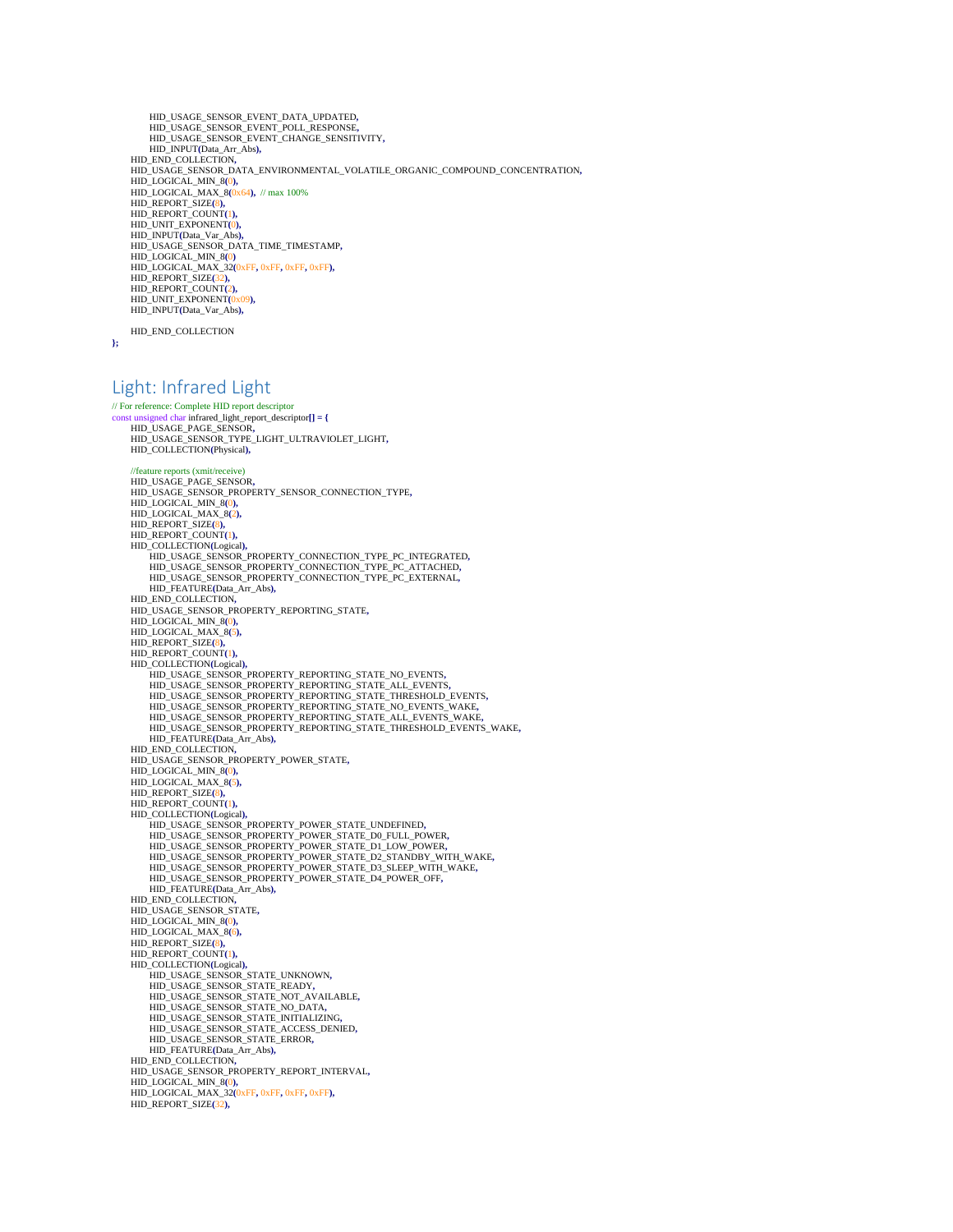```
 HID_REPORT_COUNT(1),
     HID_UNIT_EXPONENT(0),
 HID_FEATURE(Data_Var_Abs),
 HID_USAGE_SENSOR_PROPERTY_MINIMUM_REPORT_INTERVAL,
 HID_LOGICAL_MIN_8(0),
     HID_LOGICAL_MAX_32(0xFF, 0xFF, 0xFF, 0xFF),
     HID_REPORT_SIZE(32),
     HID_REPORT_COUNT(1),
     HID_UNIT_EXPONENT(0),
     HID_FEATURE(Data_Var_Abs),
 HID_USAGE_SENSOR_DATA(HID_USAGE_SENSOR_DATA_LIGHT,HID_USAGE_SENSOR_DATA_MOD_CHANGE_SENSITIVITY_ABS),
 HID_LOGICAL_MIN_8(0),
     HID_LOGICAL_MAX_16(0xFF, 0xFF),
 HID_REPORT_SIZE(16),
 HID_REPORT_COUNT(1),
     HID_UNIT_EXPONENT(0),
     HID_FEATURE(Data_Var_Abs),
 //input reports (transmit)
 HID_USAGE_PAGE_SENSOR,
 HID_USAGE_SENSOR_STATE,
 HID_LOGICAL_MIN_8(0),
     HID_LOGICAL_MAX_8(6),
 HID_REPORT_SIZE(8),
 HID_REPORT_COUNT(1),
 HID_COLLECTION(Logical),
 HID_USAGE_SENSOR_STATE_UNKNOWN,
 HID_USAGE_SENSOR_STATE_READY,
 HID_USAGE_SENSOR_STATE_NOT_AVAILABLE,
 HID_USAGE_SENSOR_STATE_NO_DATA,
 HID_USAGE_SENSOR_STATE_INITIALIZING,
 HID_USAGE_SENSOR_STATE_ACCESS_DENIED,
          HID_USAGE_SENSOR_STATE_ERROR,
 HID_INPUT(Data_Arr_Abs),
 HID_END_COLLECTION,
 HID_USAGE_SENSOR_EVENT,
 HID_LOGICAL_MIN_8(0),
 HID_LOGICAL_MAX_8(5),
     HID_REPORT_SIZE(8),
     HID_REPORT_COUNT(1),
 HID_COLLECTION(Logical),
 HID_USAGE_SENSOR_EVENT_UNKNOWN,
 HID_USAGE_SENSOR_EVENT_STATE_CHANGED,
          HID_USAGE_SENSOR_EVENT_PROPERTY_CHANGED,
 HID_USAGE_SENSOR_EVENT_DATA_UPDATED,
 HID_USAGE_SENSOR_EVENT_POLL_RESPONSE,
          HID_USAGE_SENSOR_EVENT_CHANGE_SENSITIVITY,
          HID_INPUT(Data_Arr_Abs),
 HID_END_COLLECTION,
 HID_USAGE_SENSOR_DATA_LIGHT_INFRARED_LIGHT,
 HID_LOGICAL_MIN_8(0),
 HID_LOGICAL_MAX_16(0xFF,0xFF),
            HID_REPORT_SIZE(16),
 HID_REPORT_COUNT(1),
 HID_UNIT_EXPONENT(0),
           HID_INPUT(Data_Var_Abs),
 HID_USAGE_SENSOR_DATA_TIME_TIMESTAMP,
 HID_LOGICAL_MIN_8(0)
 HID_LOGICAL_MAX_32(0xFF, 0xFF, 0xFF, 0xFF),
 HID_REPORT_SIZE(32),
 HID_REPORT_COUNT(2),
 HID_UNIT_EXPONENT(0x09),
           HID_INPUT(Data_Var_Abs),
           HID_END_COLLECTION
```
**};**

# Light: Ultraviolet Light

// For reference: Complete HID report descriptor const unsigned char uv\_light\_report\_descriptor**[] = {** HID\_USAGE\_PAGE\_SENSOR**,** HID\_USAGE\_SENSOR\_TYPE\_LIGHT\_ULTRAVIOLET\_LIGHT**,** HID\_COLLECTION**(**Physical**),** //feature reports (xmit/receive) HID\_USAGE\_PAGE\_SENSOR**,** HID\_USAGE\_SENSOR\_PROPERTY\_SENSOR\_CONNECTION\_TYPE**,** HID\_LOGICAL\_MIN\_8**(**0**),** HID\_LOGICAL\_MAX\_8**(**2**),** HID\_REPORT\_SIZE**(**8**),** HID\_REPORT\_COUNT**(**1**),** HID\_COLLECTION**(**Logical**),** HID\_USAGE\_SENSOR\_PROPERTY\_CONNECTION\_TYPE\_PC\_INTEGRATED**,** HID\_USAGE\_SENSOR\_PROPERTY\_CONNECTION\_TYPE\_PC\_ATTACHED**,** HID\_USAGE\_SENSOR\_PROPERTY\_CONNECTION\_TYPE\_PC\_EXTERNAL**,** HID\_FEATURE**(**Data\_Arr\_Abs**),** HID\_END\_COLLECTION**,** HID\_USAGE\_SENSOR\_PROPERTY\_REPORTING\_STATE**,** HID\_LOGICAL\_MIN\_8**(**0**),** HID\_LOGICAL\_MAX\_8**(**5**),**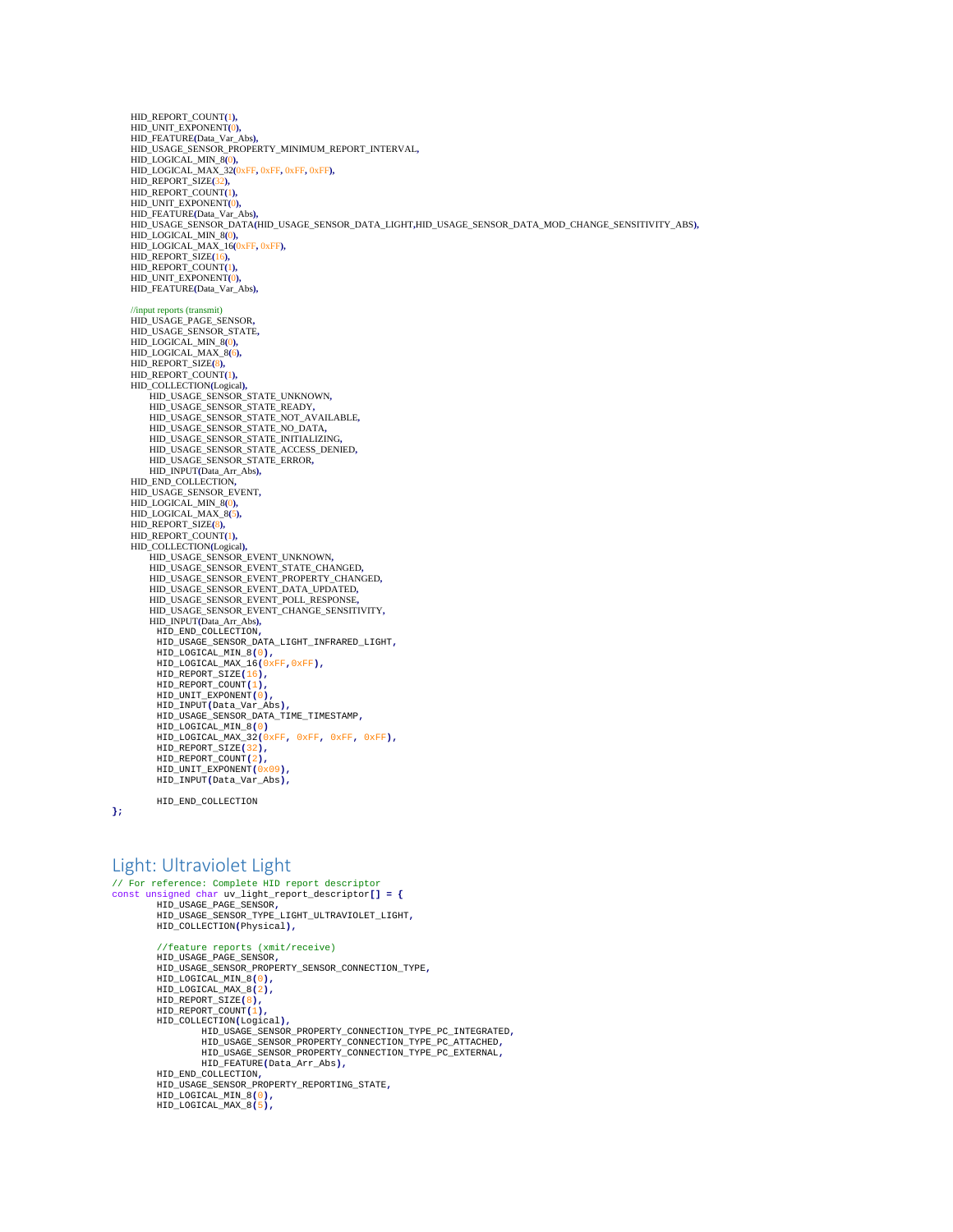HID\_REPORT\_SIZE**(**8**),** HID\_REPORT\_COUNT**(**1**),** HID\_COLLECTION**(**Logical**),** HID\_USAGE\_SENSOR\_PROPERTY\_REPORTING\_STATE\_NO\_EVENTS**,** HID\_USAGE\_SENSOR\_PROPERTY\_REPORTING\_STATE\_ALL\_EVENTS**,** HID\_USAGE\_SENSOR\_PROPERTY\_REPORTING\_STATE\_THRESHOLD\_EVENTS**,** HID\_USAGE\_SENSOR\_PROPERTY\_REPORTING\_STATE\_NO\_EVENTS\_WAKE**,** HID\_USAGE\_SENSOR\_PROPERTY\_REPORTING\_STATE\_ALL\_EVENTS\_WAKE**,** HID\_USAGE\_SENSOR\_PROPERTY\_REPORTING\_STATE\_THRESHOLD\_EVENTS\_WAKE**,** HID\_FEATURE**(**Data\_Arr\_Abs**),** HID\_END\_COLLECTION**,** HID\_USAGE\_SENSOR\_PROPERTY\_POWER\_STATE**,** HID\_LOGICAL\_MIN\_8**(**0**),** HID\_LOGICAL\_MAX\_8**(**5**),** HID\_REPORT\_SIZE**(**8**),** HID\_REPORT\_COUNT**(**1**),** HID\_COLLECTION**(**Logical**),** HID\_USAGE\_SENSOR\_PROPERTY\_POWER\_STATE\_UNDEFINED**,** HID\_USAGE\_SENSOR\_PROPERTY\_POWER\_STATE\_D0\_FULL\_POWER**,** HID\_USAGE\_SENSOR\_PROPERTY\_POWER\_STATE\_D1\_LOW\_POWER**,** HID\_USAGE\_SENSOR\_PROPERTY\_POWER\_STATE\_D2\_STANDBY\_WITH\_WAKE**,** HID\_USAGE\_SENSOR\_PROPERTY\_POWER\_STATE\_D3\_SLEEP\_WITH\_WAKE**,** HID\_USAGE\_SENSOR\_PROPERTY\_POWER\_STATE\_D4\_POWER\_OFF**,** HID\_FEATURE**(**Data\_Arr\_Abs**),** HID\_END\_COLLECTION**,** HID\_USAGE\_SENSOR\_STATE**,** HID\_LOGICAL\_MIN\_8**(**0**),** HID\_LOGICAL\_MAX\_8**(**6**),** HID\_REPORT\_SIZE**(**8**),** HID\_REPORT\_COUNT**(**1**),** HID\_COLLECTION**(**Logical**),** HID\_USAGE\_SENSOR\_STATE\_UNKNOWN**,** HID\_USAGE\_SENSOR\_STATE\_READY**,** HID\_USAGE\_SENSOR\_STATE\_NOT\_AVAILABLE**,** HID\_USAGE\_SENSOR\_STATE\_NO\_DATA**,** HID\_USAGE\_SENSOR\_STATE\_INITIALIZING**,** HID\_USAGE\_SENSOR\_STATE\_ACCESS\_DENIED**,** HID\_USAGE\_SENSOR\_STATE\_ERROR**,** HID\_FEATURE**(**Data\_Arr\_Abs**),** HID\_END\_COLLECTION**,** HID\_USAGE\_SENSOR\_PROPERTY\_REPORT\_INTERVAL**,** HID\_LOGICAL\_MIN\_8**(**0**),** HID\_LOGICAL\_MAX\_32**(**0xFF**,** 0xFF**,** 0xFF**,** 0xFF**),** HID\_REPORT\_SIZE**(**32**),** HID\_REPORT\_COUNT**(**1**),** HID\_UNIT\_EXPONENT**(**0**),** HID\_FEATURE**(**Data\_Var\_Abs**),** HID\_USAGE\_SENSOR\_PROPERTY\_MINIMUM\_REPORT\_INTERVAL**,** HID\_LOGICAL\_MIN\_8**(**0**),** HID\_LOGICAL\_MAX\_32**(**0xFF**,** 0xFF**,** 0xFF**,** 0xFF**),** HID\_REPORT\_SIZE**(**32**),** HID\_REPORT\_COUNT**(**1**),** HID\_UNIT\_EXPONENT**(**0**),** HID\_FEATURE**(**Data\_Var\_Abs**),** HID\_USAGE\_SENSOR\_DATA**(**HID\_USAGE\_SENSOR\_DATA\_LIGHT**,**HID\_USAGE\_SENSOR\_DATA\_MOD\_CHANGE\_SENSITIVITY\_ABS**),** HID\_LOGICAL\_MIN\_8**(**0**),** HID\_LOGICAL\_MAX\_16**(**0xFF**,** 0xFF**),** HID\_REPORT\_SIZE**(**16**),** HID\_REPORT\_COUNT**(**1**),** HID\_UNIT\_EXPONENT**(**0**),** HID\_FEATURE**(**Data\_Var\_Abs**),** //input reports (transmit) HID\_USAGE\_PAGE\_SENSOR**,** HID\_USAGE\_SENSOR\_STATE**,** HID\_LOGICAL\_MIN\_8**(**0**),** HID\_LOGICAL\_MAX\_8**(**6**),** HID\_REPORT\_SIZE**(**8**),** HID\_REPORT\_COUNT**(**1**),** HID\_COLLECTION**(**Logical**),** HID\_USAGE\_SENSOR\_STATE\_UNKNOWN**,** HID\_USAGE\_SENSOR\_STATE\_READY**,** HID\_USAGE\_SENSOR\_STATE\_NOT\_AVAILABLE**,** HID\_USAGE\_SENSOR\_STATE\_NO\_DATA**,** HID\_USAGE\_SENSOR\_STATE\_INITIALIZING**,** HID\_USAGE\_SENSOR\_STATE\_ACCESS\_DENIED**,** HID\_USAGE\_SENSOR\_STATE\_ERROR**,** HID\_INPUT**(**Data\_Arr\_Abs**),** HID\_END\_COLLECTION**,** HID\_USAGE\_SENSOR\_EVENT**,** HID\_LOGICAL\_MIN\_8**(**0**),** HID\_LOGICAL\_MAX\_8**(**5**),** HID\_REPORT\_SIZE**(**8**),** HID\_REPORT\_COUNT**(**1**),** HID\_COLLECTION**(**Logical**),** HID\_USAGE\_SENSOR\_EVENT\_UNKNOWN**,** HID\_USAGE\_SENSOR\_EVENT\_STATE\_CHANGED**,** HID\_USAGE\_SENSOR\_EVENT\_PROPERTY\_CHANGED**,** HID\_USAGE\_SENSOR\_EVENT\_DATA\_UPDATED**,** HID\_USAGE\_SENSOR\_EVENT\_POLL\_RESPONSE**,** HID\_USAGE\_SENSOR\_EVENT\_CHANGE\_SENSITIVITY**,** HID\_INPUT**(**Data\_Arr\_Abs**),** HID\_END\_COLLECTION**,** HID\_USAGE\_SENSOR\_DATA\_LIGHT\_ULTRAVIOLET\_A\_LIGHT**,** HID\_LOGICAL\_MIN\_8**(**0**),**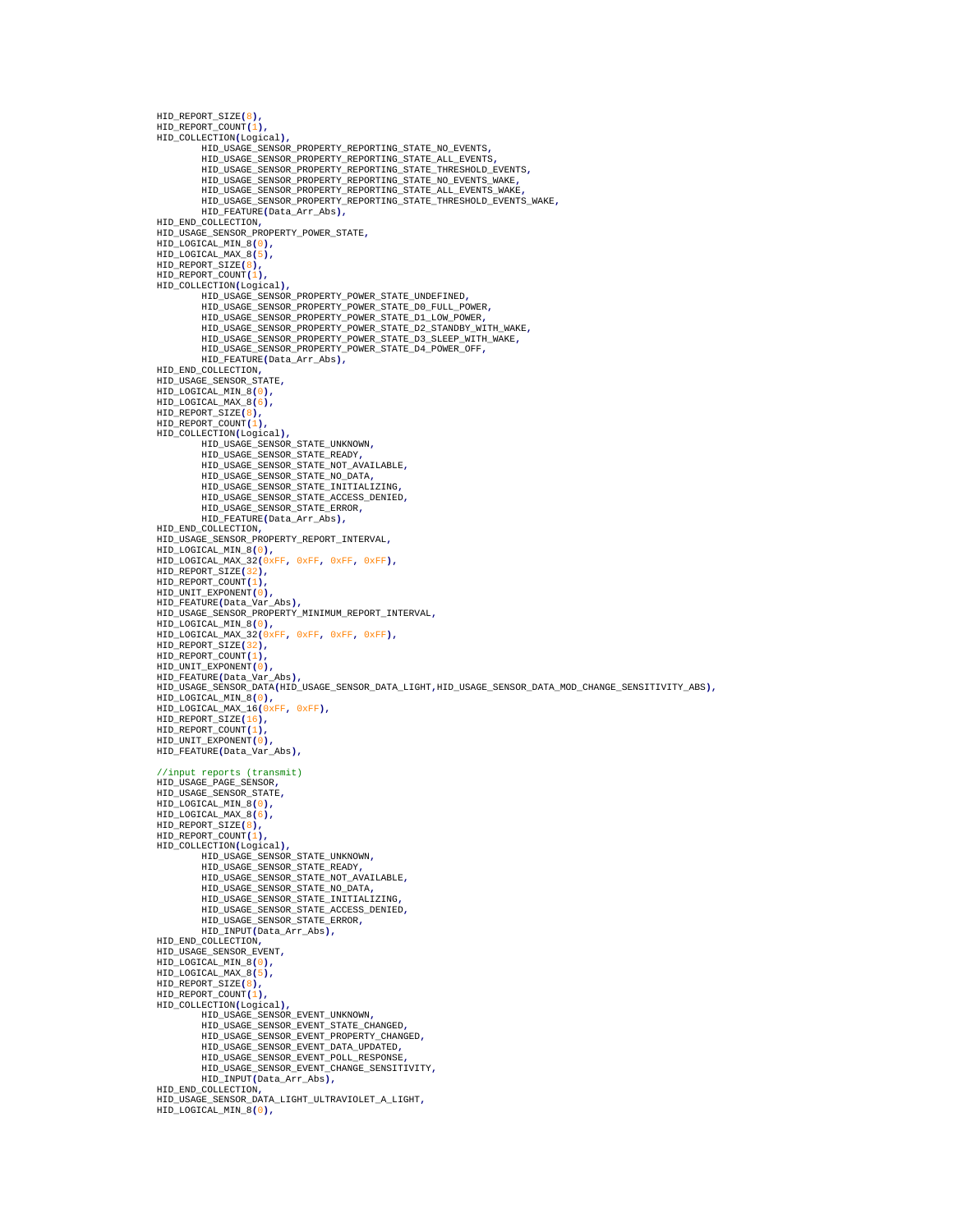HID\_LOGICAL\_MAX\_16**(**0xFF**,**0xFF**),** HID\_REPORT\_SIZE**(**16**),** HID\_REPORT\_COUNT**(**1**),** HID\_UNIT\_EXPONENT**(**0**),** HID\_INPUT**(**Data\_Var\_Abs**),** HID\_USAGE\_SENSOR\_DATA\_LIGHT\_ULTRAVIOLET\_B\_LIGHT**,** HID\_LOGICAL\_MIN\_8**(**0**),** HID\_LOGICAL\_MAX\_16**(**0xFF**,**0xFF**),** HID\_REPORT\_SIZE**(**16**),** HID\_REPORT\_COUNT**(**1**),** HID\_UNIT\_EXPONENT**(**0**),** HID\_INPUT**(**Data\_Var\_Abs**),** HID\_USAGE\_SENSOR\_DATA\_LIGHT\_ULTRAVIOLET\_INDEX**,** HID\_LOGICAL\_MIN\_8**(**0**),** HID\_LOGICAL\_MAX\_8**(**0xFF**),** HID\_REPORT\_SIZE**(**16**),** HID\_REPORT\_COUNT**(**1**),** HID\_UNIT\_EXPONENT**(**0**),** HID\_INPUT**(**Data\_Var\_Abs**),** HID\_USAGE\_SENSOR\_DATA\_TIME\_TIMESTAMP**,** HID\_LOGICAL\_MIN\_8**(**0**)** HID\_LOGICAL\_MAX\_32**(**0xFF**,** 0xFF**,** 0xFF**,** 0xFF**),** HID\_REPORT\_SIZE**(**32**),** HID\_REPORT\_COUNT**(**2**),** HID\_UNIT\_EXPONENT**(**0x09**),** HID\_INPUT**(**Data\_Var\_Abs**),**

**};**

# Light: Visible Light

HID\_END\_COLLECTION

```
// For reference: Complete HID report descriptor 
const unsigned char visible_light_report_descriptor[] = {
 HID_USAGE_PAGE_SENSOR,
           HID_USAGE_SENSOR_TYPE_LIGHT_VISISBLE,
           HID_COLLECTION(Physical),
 //feature reports (xmit/receive) 
 HID_USAGE_PAGE_SENSOR,
 HID_USAGE_SENSOR_PROPERTY_SENSOR_CONNECTION_TYPE,
 HID_LOGICAL_MIN_8(0),
           HID_LOGICAL_MAX_8(2),
           HID_REPORT_SIZE(8),
           HID_REPORT_COUNT(1),
 HID_COLLECTION(Logical),
 HID_USAGE_SENSOR_PROPERTY_CONNECTION_TYPE_PC_INTEGRATED,
 HID_USAGE_SENSOR_PROPERTY_CONNECTION_TYPE_PC_ATTACHED,
 HID_USAGE_SENSOR_PROPERTY_CONNECTION_TYPE_PC_EXTERNAL,
                     HID_FEATURE(Data_Arr_Abs),
           HID_END_COLLECTION,
           HID_USAGE_SENSOR_PROPERTY_REPORTING_STATE,
 HID_LOGICAL_MIN_8(0),
 HID_LOGICAL_MAX_8(5),
           HID_REPORT_SIZE(8),
           HID_REPORT_COUNT(1),
           HID_COLLECTION(Logical),
 HID_USAGE_SENSOR_PROPERTY_REPORTING_STATE_NO_EVENTS,
 HID_USAGE_SENSOR_PROPERTY_REPORTING_STATE_ALL_EVENTS,
 HID_USAGE_SENSOR_PROPERTY_REPORTING_STATE_THRESHOLD_EVENTS,
 HID_USAGE_SENSOR_PROPERTY_REPORTING_STATE_NO_EVENTS_WAKE,
 HID_USAGE_SENSOR_PROPERTY_REPORTING_STATE_ALL_EVENTS_WAKE,
 HID_USAGE_SENSOR_PROPERTY_REPORTING_STATE_THRESHOLD_EVENTS_WAKE,
                     HID_FEATURE(Data_Arr_Abs),
           HID_END_COLLECTION,
           HID_USAGE_SENSOR_PROPERTY_POWER_STATE,
           HID_LOGICAL_MIN_8(0),
           HID_LOGICAL_MAX_8(5),
           HID_REPORT_SIZE(8),
           HID_REPORT_COUNT(1),
           HID_COLLECTION(Logical),
 HID_USAGE_SENSOR_PROPERTY_POWER_STATE_UNDEFINED,
 HID_USAGE_SENSOR_PROPERTY_POWER_STATE_D0_FULL_POWER,
 HID_USAGE_SENSOR_PROPERTY_POWER_STATE_D1_LOW_POWER,
 HID_USAGE_SENSOR_PROPERTY_POWER_STATE_D2_STANDBY_WITH_WAKE,
 HID_USAGE_SENSOR_PROPERTY_POWER_STATE_D3_SLEEP_WITH_WAKE,
 HID_USAGE_SENSOR_PROPERTY_POWER_STATE_D4_POWER_OFF,
                     HID_FEATURE(Data_Arr_Abs),
 HID_END_COLLECTION,
 HID_USAGE_SENSOR_STATE,
 HID_LOGICAL_MIN_8(0),
 HID_LOGICAL_MAX_8(6),
 HID_REPORT_SIZE(8),
 HID_REPORT_COUNT(1),
           HID_COLLECTION(Logical),
 HID_USAGE_SENSOR_STATE_UNKNOWN,
 HID_USAGE_SENSOR_STATE_READY,
 HID_USAGE_SENSOR_STATE_NOT_AVAILABLE,
 HID_USAGE_SENSOR_STATE_NO_DATA,
                     HID_USAGE_SENSOR_STATE_INITIALIZING,
                     HID_USAGE_SENSOR_STATE_ACCESS_DENIED,
                     HID_USAGE_SENSOR_STATE_ERROR,
```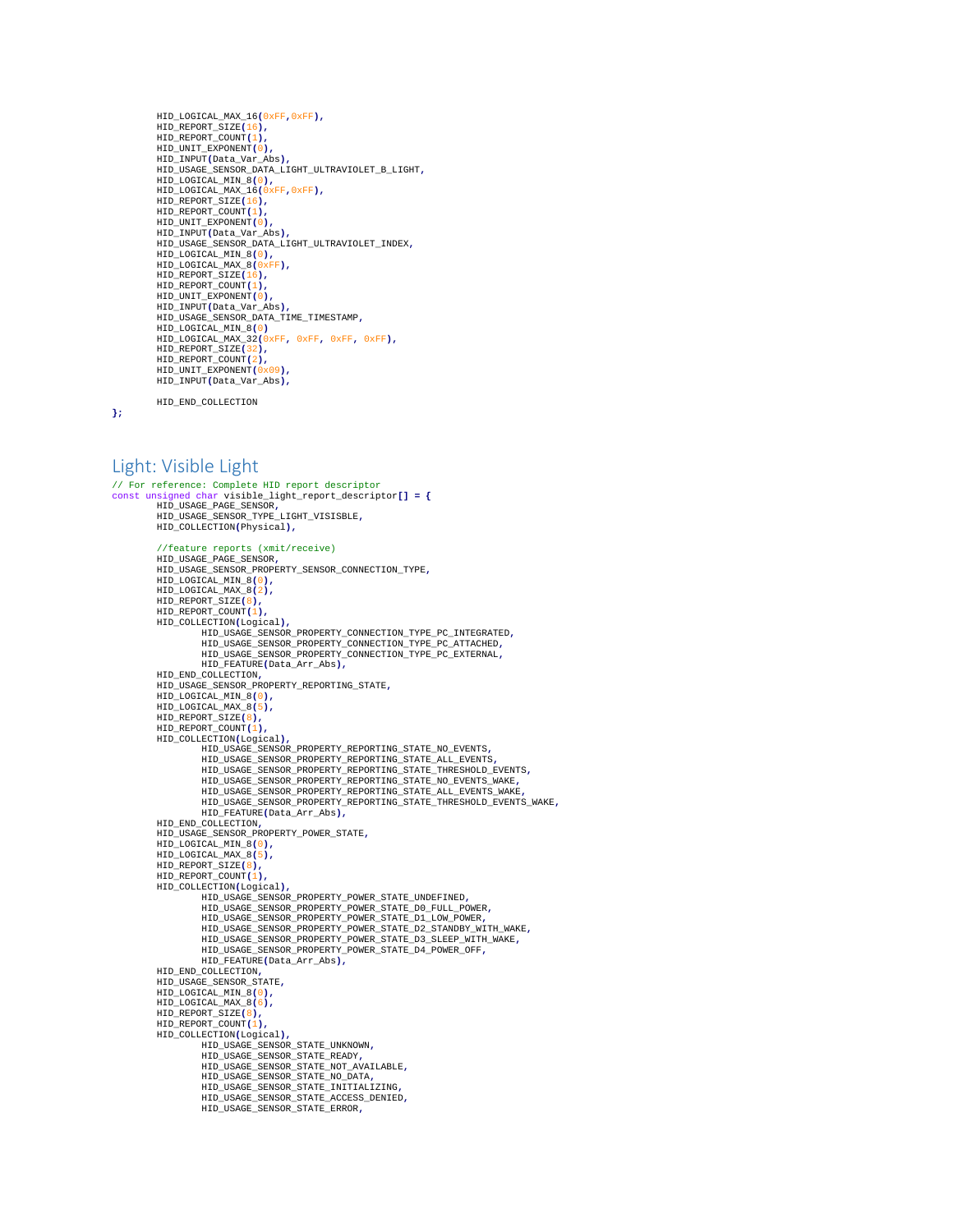```
 HID_FEATURE(Data_Arr_Abs),
          HID_END_COLLECTION,
          HID_USAGE_SENSOR_PROPERTY_REPORT_INTERVAL,
          HID_LOGICAL_MIN_8(0),
 HID_LOGICAL_MAX_32(0xFF, 0xFF, 0xFF, 0xFF),
 HID_REPORT_SIZE(32),
 HID_REPORT_COUNT(1),
 HID_UNIT_EXPONENT(0),
 HID_FEATURE(Data_Var_Abs),
 HID_USAGE_SENSOR_PROPERTY_MINIMUM_REPORT_INTERVAL,
          HID_LOGICAL_MIN_8(0),
 HID_LOGICAL_MAX_32(0xFF, 0xFF, 0xFF, 0xFF),
 HID_REPORT_SIZE(32),
          HID_REPORT_COUNT(1),
 HID_UNIT_EXPONENT(0),
 HID_FEATURE(Data_Var_Abs),
 HID_USAGE_SENSOR_DATA(HID_USAGE_SENSOR_DATA_LIGHT,HID_USAGE_SENSOR_DATA_MOD_CHANGE_SENSITIVITY_ABS),
 HID_LOGICAL_MIN_8(0),
 HID_LOGICAL_MAX_16(0xFF, 0xFF),
 HID_REPORT_SIZE(16),
          HID_REPORT_COUNT(1),
          HID_UNIT_EXPONENT(0),
          HID_FEATURE(Data_Var_Abs), 
          //input reports (transmit) 
 HID_USAGE_PAGE_SENSOR,
 HID_USAGE_SENSOR_STATE,
          HID_LOGICAL_MIN_8(0),
          HID_LOGICAL_MAX_8(6),
          HID_REPORT_SIZE(8),
          HID_REPORT_COUNT(1),
          HID_COLLECTION(Logical),
                    HID_USAGE_SENSOR_STATE_UNKNOWN,
 HID_USAGE_SENSOR_STATE_READY,
 HID_USAGE_SENSOR_STATE_NOT_AVAILABLE,
 HID_USAGE_SENSOR_STATE_NO_DATA,
 HID_USAGE_SENSOR_STATE_INITIALIZING,
 HID_USAGE_SENSOR_STATE_ACCESS_DENIED,
 HID_USAGE_SENSOR_STATE_ERROR,
                    HID_INPUT(Data_Arr_Abs),
          HID_END_COLLECTION,
          HID_USAGE_SENSOR_EVENT,
 HID_LOGICAL_MIN_8(0),
 HID_LOGICAL_MAX_8(5),
 HID_REPORT_SIZE(8),
 HID_REPORT_COUNT(1),
          HID_COLLECTION(Logical),
 HID_USAGE_SENSOR_EVENT_UNKNOWN,
 HID_USAGE_SENSOR_EVENT_STATE_CHANGED,
 HID_USAGE_SENSOR_EVENT_PROPERTY_CHANGED,
 HID_USAGE_SENSOR_EVENT_DATA_UPDATED,
 HID_USAGE_SENSOR_EVENT_POLL_RESPONSE,
 HID_USAGE_SENSOR_EVENT_CHANGE_SENSITIVITY,
                    HID_INPUT(Data_Arr_Abs),
          HID_END_COLLECTION,
          HID_USAGE_SENSOR_DATA_LIGHT_RED_LIGHT,
 HID_LOGICAL_MIN_8(0),
 HID_LOGICAL_MAX_16(0xFF,0xFF),
 HID_REPORT_SIZE(16),
 HID_REPORT_COUNT(1),
          HID_UNIT_EXPONENT(0),
          HID_INPUT(Data_Var_Abs),
          HID_USAGE_SENSOR_DATA_LIGHT_GREEN_LIGHT,
 HID_LOGICAL_MIN_8(0),
 HID_LOGICAL_MAX_16(0xFF,0xFF),
 HID_REPORT_SIZE(16),
 HID_REPORT_COUNT(1),
          HID_UNIT_EXPONENT(0),
 HID_INPUT(Data_Var_Abs),
 HID_USAGE_SENSOR_DATA_LIGHT_BLUE_LIGHT,
 HID_LOGICAL_MIN_8(0),
 HID_LOGICAL_MAX_16(0xFF,0xFF),
 HID_REPORT_SIZE(16),
 HID_REPORT_COUNT(1),
          HID_UNIT_EXPONENT(0),
          HID_INPUT(Data_Var_Abs),
          HID_USAGE_SENSOR_DATA_TIME_TIMESTAMP,
          HID_LOGICAL_MIN_8(0)
          HID_LOGICAL_MAX_32(0xFF, 0xFF, 0xFF, 0xFF),
          HID_REPORT_SIZE(32),
 HID_REPORT_COUNT(2),
 HID_UNIT_EXPONENT(0x09),
          HID_INPUT(Data_Var_Abs),
```

```
};
```
## Motion: Gravity Vector

HID\_END\_COLLECTION

// For reference: Complete HID report descriptor const unsigned char gravity\_vector\_report\_descriptor**[] = {** HID\_USAGE\_PAGE\_SENSOR**,**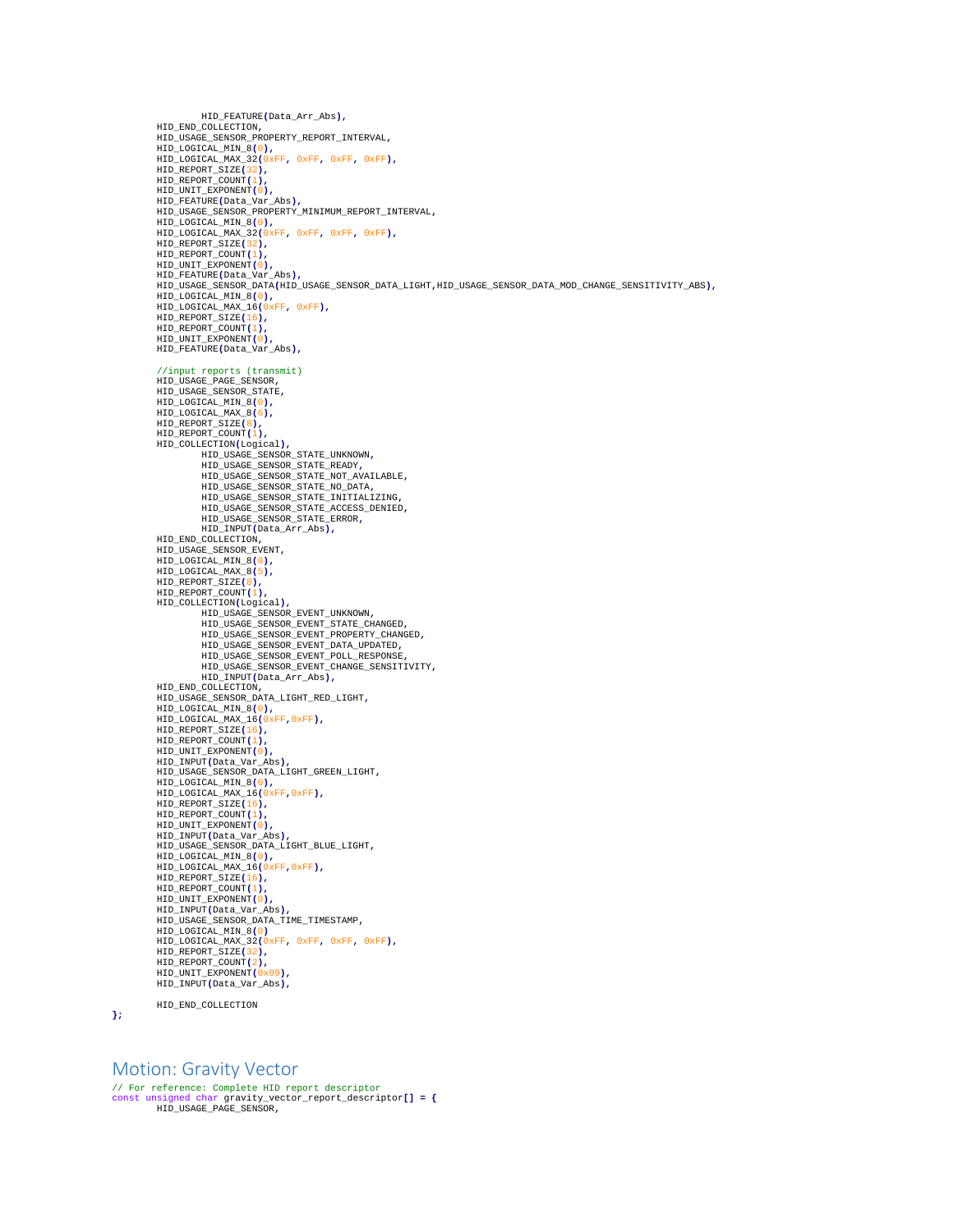```
 HID_USAGE_SENSOR_TYPE_MOTION_GRAVITY_VECTOR,
          HID_COLLECTION(Physical),
          //feature reports (xmit/receive) 
 HID_USAGE_PAGE_SENSOR,
 HID_USAGE_SENSOR_PROPERTY_SENSOR_CONNECTION_TYPE, // NAry 
          HID_LOGICAL_MIN_8(0),
          HID_LOGICAL_MAX_8(2),
          HID_REPORT_SIZE(8),
          HID_REPORT_COUNT(1),
          HID_COLLECTION(Logical),
 HID_USAGE_SENSOR_PROPERTY_CONNECTION_TYPE_PC_INTEGRATED,
 HID_USAGE_SENSOR_PROPERTY_CONNECTION_TYPE_PC_ATTACHED,
                   HID_USAGE_SENSOR_PROPERTY_CONNECTION_TYPE_PC_EXTERNAL,
                   HID_FEATURE(Data_Arr_Abs),
          HID_END_COLLECTION,
          HID_USAGE_SENSOR_PROPERTY_REPORTING_STATE,
          HID_LOGICAL_MIN_8(0),
          HID_LOGICAL_MAX_8(5),
          HID_REPORT_SIZE(8),
          HID_REPORT_COUNT(1),
 HID_COLLECTION(Logical),
 HID_USAGE_SENSOR_PROPERTY_REPORTING_STATE_NO_EVENTS,
 HID_USAGE_SENSOR_PROPERTY_REPORTING_STATE_ALL_EVENTS,
 HID_USAGE_SENSOR_PROPERTY_REPORTING_STATE_THRESHOLD_EVENTS,
 HID_USAGE_SENSOR_PROPERTY_REPORTING_STATE_NO_EVENTS_WAKE,
 HID_USAGE_SENSOR_PROPERTY_REPORTING_STATE_ALL_EVENTS_WAKE,
                    HID_USAGE_SENSOR_PROPERTY_REPORTING_STATE_THRESHOLD_EVENTS_WAKE,
                   HID_FEATURE(Data_Arr_Abs),
          HID_END_COLLECTION,
          HID_USAGE_SENSOR_PROPERTY_POWER_STATE,
          HID_LOGICAL_MIN_8(0),
          HID_LOGICAL_MAX_8(5),
          HID_REPORT_SIZE(8),
          HID_REPORT_COUNT(1),
 HID_COLLECTION(Logical),
 HID_USAGE_SENSOR_PROPERTY_POWER_STATE_UNDEFINED,
 HID_USAGE_SENSOR_PROPERTY_POWER_STATE_D0_FULL_POWER,
 HID_USAGE_SENSOR_PROPERTY_POWER_STATE_D1_LOW_POWER,
 HID_USAGE_SENSOR_PROPERTY_POWER_STATE_D2_STANDBY_WITH_WAKE,
 HID_USAGE_SENSOR_PROPERTY_POWER_STATE_D3_SLEEP_WITH_WAKE,
                    HID_USAGE_SENSOR_PROPERTY_POWER_STATE_D4_POWER_OFF,
                   HID_FEATURE(Data_Arr_Abs),
          HID_END_COLLECTION,
          HID_USAGE_SENSOR_STATE,
          HID_LOGICAL_MIN_8(0),
          HID_LOGICAL_MAX_8(6),
          HID_REPORT_SIZE(8),
          HID_REPORT_COUNT(1),
 HID_COLLECTION(Logical),
 HID_USAGE_SENSOR_STATE_UNKNOWN,
 HID_USAGE_SENSOR_STATE_READY,
 HID_USAGE_SENSOR_STATE_NOT_AVAILABLE,
                    HID_USAGE_SENSOR_STATE_NO_DATA,
                   HID_USAGE_SENSOR_STATE_INITIALIZING,
                    HID_USAGE_SENSOR_STATE_ACCESS_DENIED,
 HID_USAGE_SENSOR_STATE_ERROR,
 HID_FEATURE(Data_Arr_Abs),
 HID_END_COLLECTION,
 HID_USAGE_SENSOR_PROPERTY_REPORT_INTERVAL,
 HID_LOGICAL_MIN_8(0),
 HID_LOGICAL_MAX_32(0xFF, 0xFF, 0xFF, 0xFF),
          HID_REPORT_SIZE(32),
 HID_REPORT_COUNT(1),
 HID_UNIT_EXPONENT(0),
          HID_FEATURE(Data_Var_Abs),
          HID_USAGE_SENSOR_DATA(HID_USAGE_SENSOR_DATA_MOTION_ACCELERATION, HID_USAGE_SENSOR_DATA_MOD_CHANGE_SENSITIVITY_ABS),
          HID_LOGICAL_MIN_8(0),
          HID_LOGICAL_MAX_16(0xFF, 0xFF),
          HID_REPORT_SIZE(16),
 HID_REPORT_COUNT(1),
 HID_UNIT_EXPONENT(0x0E), // scale default unit Gs to centi-Gs to provide 2 digits past Gs decimal point 
 HID_FEATURE(Data_Var_Abs),
 HID_USAGE_SENSOR_DATA(HID_USAGE_SENSOR_DATA_MOTION_ACCELERATION, HID_USAGE_SENSOR_DATA_MOD_MAX),
 HID_LOGICAL_MIN_16(0x01, 0x80), // LOGICAL_MINIMUM (-32767) 
 HID_LOGICAL_MAX_16(0xFF, 0x7F), // LOGICAL_MAXIMUM (32767) 
          HID_REPORT_SIZE(16),
          HID_REPORT_COUNT(1),
          HID_UNIT_EXPONENT(0x0E), // scale default unit Gs to centi-Gs to provide 2 digits past Gs decimal point 
          HID_FEATURE(Data_Var_Abs),
          HID_USAGE_SENSOR_DATA(HID_USAGE_SENSOR_DATA_MOTION_ACCELERATION, HID_USAGE_SENSOR_DATA_MOD_MIN),
 HID_LOGICAL_MIN_16(0x01, 0x80), // LOGICAL_MINIMUM (-32767) 
 HID_LOGICAL_MAX_16(0xFF, 0x7F), // LOGICAL_MAXIMUM (32767) 
 HID_REPORT_SIZE(16),
 HID_REPORT_COUNT(1),
 HID_UNIT_EXPONENT(0x0E), // scale default unit Gs to centi-Gs to provide 2 digits past Gs decimal point 
          HID_FEATURE(Data_Var_Abs),
          HID_USAGE_SENSOR_PROPERTY_REPORT_LATENCY,
 HID_LOGICAL_MIN_8(0),
 HID_LOGICAL_MAX_32(0xFF, 0xFF, 0xFF, 0xFF),
          HID_REPORT_SIZE(32),
 HID_REPORT_COUNT(1),
 HID_UNIT_EXPONENT(0),
 HID_FEATURE(Data_Var_Abs),
 HID_USAGE_SENSOR_PROPERTY_MAX_FIFO_SAMPLES,
```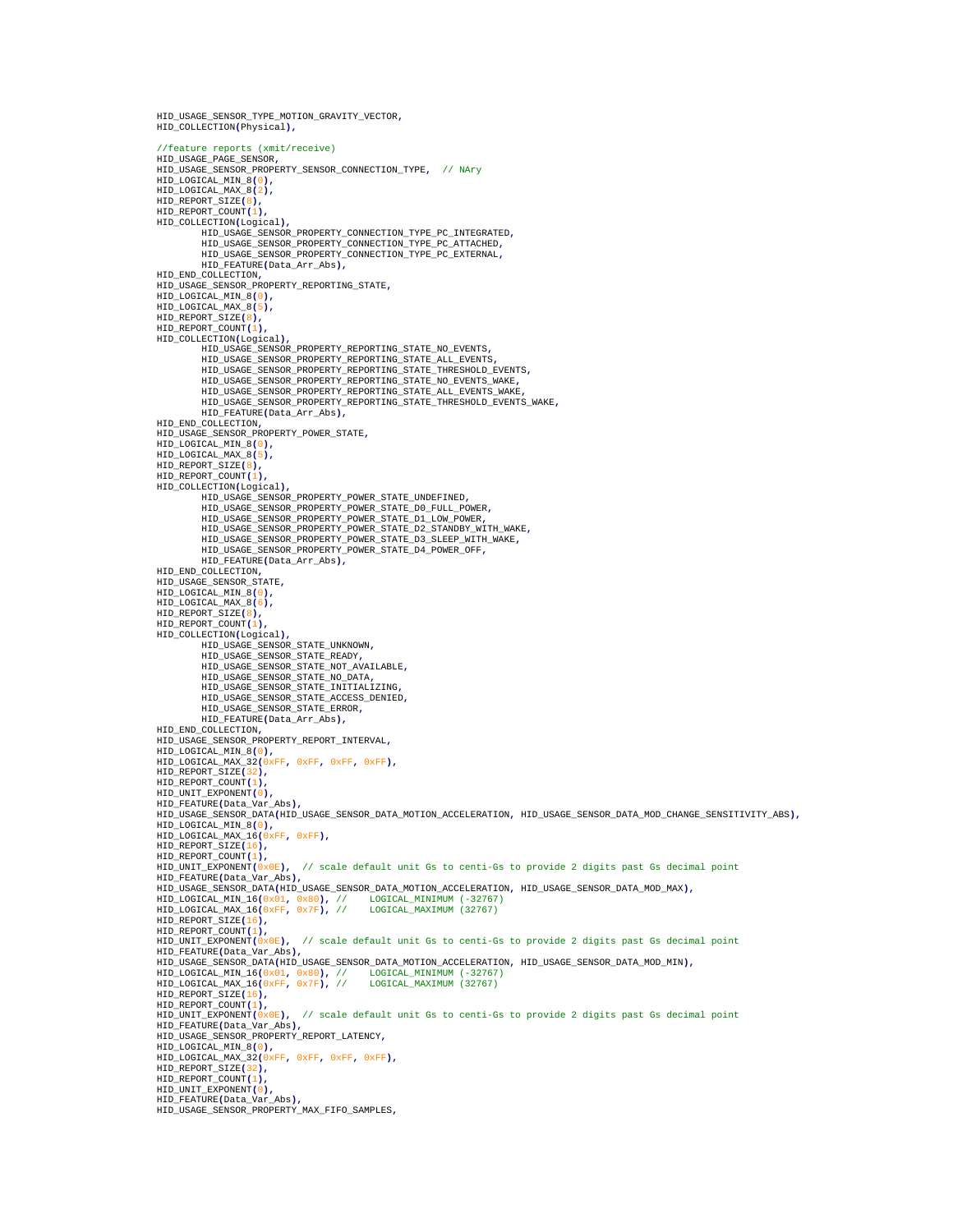```
 HID_LOGICAL_MIN_8(0),
 HID_LOGICAL_MAX_32(0xFF, 0xFF, 0xFF, 0xFF),
 HID_REPORT_SIZE(32),
 HID_REPORT_COUNT(1),
          HID_UNIT_EXPONENT(0),
          HID_FEATURE(Data_Var_Abs),
          //input reports (transmit) 
          HID_USAGE_PAGE_SENSOR,
          HID_USAGE_SENSOR_STATE,
          HID_LOGICAL_MIN_8(0),
 HID_LOGICAL_MAX_8(6),
 HID_REPORT_SIZE(8),
          HID_REPORT_COUNT(1),
 HID_COLLECTION(Logical),
 HID_USAGE_SENSOR_STATE_UNKNOWN,
 HID_USAGE_SENSOR_STATE_READY,
 HID_USAGE_SENSOR_STATE_NOT_AVAILABLE,
                    HID_USAGE_SENSOR_STATE_NO_DATA,
                    HID_USAGE_SENSOR_STATE_INITIALIZING,
                    HID_USAGE_SENSOR_STATE_ACCESS_DENIED,
 HID_USAGE_SENSOR_STATE_ERROR,
 HID_INPUT(Data_Arr_Abs),
          HID_END_COLLECTION,
          HID_USAGE_SENSOR_EVENT,
 HID_LOGICAL_MIN_8(0),
 HID_LOGICAL_MAX_8(5),
 HID_REPORT_SIZE(8),
 HID_REPORT_COUNT(1),
          HID_COLLECTION(Logical),
                    HID_USAGE_SENSOR_EVENT_UNKNOWN,
                    HID_USAGE_SENSOR_EVENT_STATE_CHANGED,
                    HID_USAGE_SENSOR_EVENT_PROPERTY_CHANGED,
                    HID_USAGE_SENSOR_EVENT_DATA_UPDATED,
                    HID_USAGE_SENSOR_EVENT_POLL_RESPONSE,
 HID_USAGE_SENSOR_EVENT_CHANGE_SENSITIVITY,
 HID_INPUT(Data_Arr_Abs),
 HID_END_COLLECTION,
 HID_USAGE_SENSOR_DATA_MOTION_ACCELERATION_X_AXIS,
 HID_LOGICAL_MIN_16(0x01, 0x80), // LOGICAL_MINIMUM (-32767) 
 HID_LOGICAL_MAX_16(0xFF, 0x7F), // LOGICAL_MAXIMUM (32767) 
          HID_REPORT_SIZE(16),
          HID_REPORT_COUNT(1),
          HID_UNIT_EXPONENT(0x0E), // scale default unit Gs to centi-Gs to provide 2 digits past Gs decimal point 
          HID_INPUT(Data_Var_Abs),
          HID_USAGE_SENSOR_DATA_MOTION_ACCELERATION_Y_AXIS,
 HID_LOGICAL_MIN_16(0x01, 0x80), // LOGICAL_MINIMUM (-32767) 
 HID_LOGICAL_MAX_16(0xFF, 0x7F), // LOGICAL_MAXIMUM (32767) 
          HID_REPORT_SIZE(16),
 HID_REPORT_COUNT(1),
 HID_UNIT_EXPONENT(0x0E), // scale default unit Gs to centi-Gs to provide 2 digits past Gs decimal point 
 HID_INPUT(Data_Var_Abs),
 HID_USAGE_SENSOR_DATA_MOTION_ACCELERATION_Z_AXIS,
 HID_LOGICAL_MIN_16(0x01, 0x80), // LOGICAL_MINIMUM (-32767) 
 HID_LOGICAL_MAX_16(0xFF, 0x7F), // LOGICAL_MAXIMUM (32767) 
          HID_REPORT_SIZE(16),
 HID_REPORT_COUNT(1),
 HID_UNIT_EXPONENT(0x0E), // scale default unit Gs to centi-Gs to provide 2 digits past Gs decimal point 
 HID_INPUT(Data_Var_Abs),
 HID_USAGE_SENSOR_DATA_TIME_TIMESTAMP,
 HID_LOGICAL_MIN_8(0x00),
 HID_LOGICAL_MAX_32(0xFF, 0xFF, 0xFF, 0xFF),
          HID_REPORT_SIZE(32),
 HID_REPORT_COUNT(2),
 HID_UNIT_EXPONENT(0x09),
          HID_INPUT(Data_Var_Abs),
```

```
 HID_END_COLLECTION
```
**};**

## Motion: Linear Accelerometer

```
// For reference: Complete HID report descriptor 
const unsigned char linear_acc_report_descriptor[] = { 
 HID_USAGE_PAGE_SENSOR,
          HID_USAGE_SENSOR_TYPE_MOTION_LINEAR_ACCELEROMETER,
          HID_COLLECTION(Physical),
          //feature reports (xmit/receive) 
          HID_USAGE_PAGE_SENSOR,
          HID_USAGE_SENSOR_PROPERTY_SENSOR_CONNECTION_TYPE, // NAry 
          HID_LOGICAL_MIN_8(0),
 HID_LOGICAL_MAX_8(2),
 HID_REPORT_SIZE(8),
          HID_REPORT_COUNT(1),
 HID_COLLECTION(Logical),
 HID_USAGE_SENSOR_PROPERTY_CONNECTION_TYPE_PC_INTEGRATED,
 HID_USAGE_SENSOR_PROPERTY_CONNECTION_TYPE_PC_ATTACHED,
 HID_USAGE_SENSOR_PROPERTY_CONNECTION_TYPE_PC_EXTERNAL,
                   HID_FEATURE(Data_Arr_Abs),
          HID_END_COLLECTION,
          HID_USAGE_SENSOR_PROPERTY_REPORTING_STATE,
          HID_LOGICAL_MIN_8(0),
```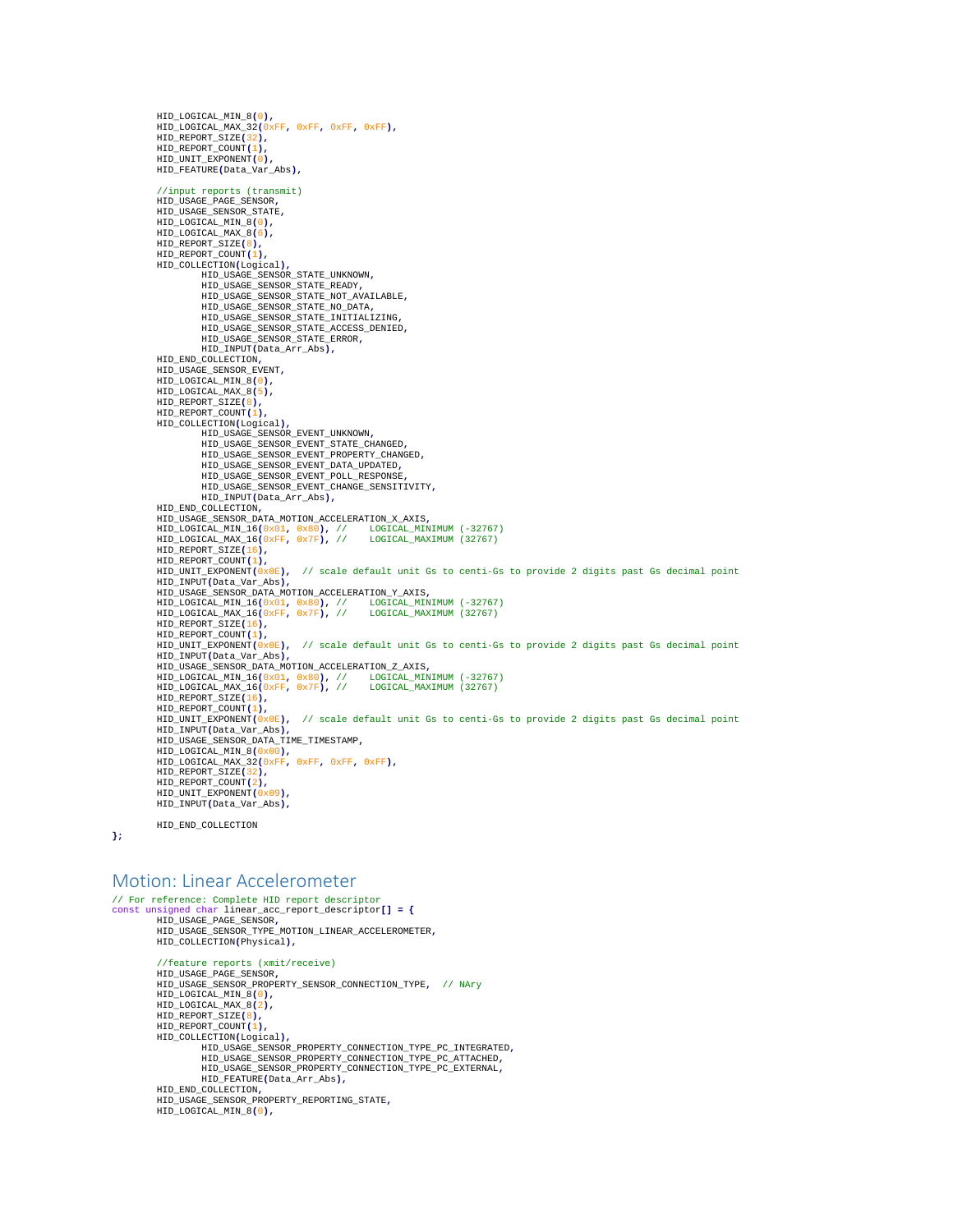```
 HID_LOGICAL_MAX_8(5),
          HID_REPORT_SIZE(8),
          HID_REPORT_COUNT(1),
          HID_COLLECTION(Logical),
 HID_USAGE_SENSOR_PROPERTY_REPORTING_STATE_NO_EVENTS,
 HID_USAGE_SENSOR_PROPERTY_REPORTING_STATE_ALL_EVENTS,
                     HID_USAGE_SENSOR_PROPERTY_REPORTING_STATE_THRESHOLD_EVENTS,
 HID_USAGE_SENSOR_PROPERTY_REPORTING_STATE_NO_EVENTS_WAKE,
 HID_USAGE_SENSOR_PROPERTY_REPORTING_STATE_ALL_EVENTS_WAKE,
                    HID_USAGE_SENSOR_PROPERTY_REPORTING_STATE_THRESHOLD_EVENTS_WAKE,
                     HID_FEATURE(Data_Arr_Abs),
 HID_END_COLLECTION,
 HID_USAGE_SENSOR_PROPERTY_POWER_STATE,
          HID_LOGICAL_MIN_8(0),
 HID_LOGICAL_MAX_8(5),
 HID_REPORT_SIZE(8),
 HID_REPORT_COUNT(1),
 HID_COLLECTION(Logical),
                    HID_USAGE_SENSOR_PROPERTY_POWER_STATE_UNDEFINED,
                    HID_USAGE_SENSOR_PROPERTY_POWER_STATE_D0_FULL_POWER,
                     HID_USAGE_SENSOR_PROPERTY_POWER_STATE_D1_LOW_POWER,
 HID_USAGE_SENSOR_PROPERTY_POWER_STATE_D2_STANDBY_WITH_WAKE,
 HID_USAGE_SENSOR_PROPERTY_POWER_STATE_D3_SLEEP_WITH_WAKE,
                    HID_USAGE_SENSOR_PROPERTY_POWER_STATE_D4_POWER_OFF,
                    HID_FEATURE(Data_Arr_Abs),
 HID_END_COLLECTION,
 HID_USAGE_SENSOR_STATE,
          HID_LOGICAL_MIN_8(0),
          HID_LOGICAL_MAX_8(6),
          HID_REPORT_SIZE(8),
          HID_REPORT_COUNT(1),
          HID_COLLECTION(Logical),
                    HID_USAGE_SENSOR_STATE_UNKNOWN,
                    HID_USAGE_SENSOR_STATE_READY,
                     HID_USAGE_SENSOR_STATE_NOT_AVAILABLE,
 HID_USAGE_SENSOR_STATE_NO_DATA,
 HID_USAGE_SENSOR_STATE_INITIALIZING,
 HID_USAGE_SENSOR_STATE_ACCESS_DENIED,
 HID_USAGE_SENSOR_STATE_ERROR,
                    HID_FEATURE(Data_Arr_Abs),
          HID_END_COLLECTION,
          HID_USAGE_SENSOR_PROPERTY_REPORT_INTERVAL,
 HID_LOGICAL_MIN_8(0),
 HID_LOGICAL_MAX_32(0xFF, 0xFF, 0xFF, 0xFF),
 HID_REPORT_SIZE(32),
 HID_REPORT_COUNT(1),
          HID_UNIT_EXPONENT(0),
          HID_FEATURE(Data_Var_Abs),
          HID_USAGE_SENSOR_DATA(HID_USAGE_SENSOR_DATA_MOTION_ACCELERATION, HID_USAGE_SENSOR_DATA_MOD_CHANGE_SENSITIVITY_ABS),
 HID_LOGICAL_MIN_8(0),
 HID_LOGICAL_MAX_16(0xFF, 0xFF),
 HID_REPORT_SIZE(16),
 HID_REPORT_COUNT(1),
          HID_UNIT_EXPONENT(0x0E), // scale default unit Gs to centi-Gs to provide 2 digits past Gs decimal point 
          HID_FEATURE(Data_Var_Abs),
         HID_USAGE_SENSOR_DATA(HID_USAGE_SENSOR_DATA_MOTION_ACCELERATION, HID_USAGE_SENSOR_DATA_MOD_MAX),<br>HID_LOGICAL_MIN_16(0x01, 0x80), //    LOGICAL_MINIMUM (-32767)<br>HID_LOGICAL_MAX_16(0xFF, 0x7F), //   LOGICAL_MAXIMUM (32767)
 HID_LOGICAL_MIN_16(0x01, 0x80), // LOGICAL_MINIMUM (-32767) 
 HID_LOGICAL_MAX_16(0xFF, 0x7F), // LOGICAL_MAXIMUM (32767) 
 HID_REPORT_SIZE(16),
 HID_REPORT_COUNT(1),
          HID_UNIT_EXPONENT(0x0E), // scale default unit Gs to centi-Gs to provide 2 digits past Gs decimal point 
          HID_FEATURE(Data_Var_Abs),
         HID_USAGE_SENSOR_DATA(HID_USAGE_SENSOR_DATA_MOTION_ACCELERATION, HID_USAGE_SENSOR_DATA_MOD_MIN),<br>HID_UGGICAL_MIN_16(0x01, 0x80), //   LOGICAL_MINIMUM (-32767)<br>HID_LOGICAL_MAX_16(0xFF, 0x7F), //   LOGICAL_MAXIMUM (32767)
 HID_LOGICAL_MIN_16(0x01, 0x80), // LOGICAL_MINIMUM (-32767) 
 HID_LOGICAL_MAX_16(0xFF, 0x7F), // LOGICAL_MAXIMUM (32767) 
          HID_REPORT_SIZE(16),
          HID_REPORT_COUNT(1),
          HID_UNIT_EXPONENT(0x0E), // scale default unit Gs to centi-Gs to provide 2 digits past Gs decimal point 
          HID_FEATURE(Data_Var_Abs),
          HID_USAGE_SENSOR_PROPERTY_REPORT_LATENCY,
 HID_LOGICAL_MIN_8(0), 
 HID_LOGICAL_MAX_32(0xFF, 0xFF, 0xFF, 0xFF),
 HID_REPORT_SIZE(32),
 HID_REPORT_COUNT(1),
          HID_UNIT_EXPONENT(0),
          HID_FEATURE(Data_Var_Abs),
          HID_USAGE_SENSOR_PROPERTY_MAX_FIFO_SAMPLES,
          HID_LOGICAL_MIN_8(0),
          HID_LOGICAL_MAX_32(0xFF, 0xFF, 0xFF, 0xFF),
          HID_REPORT_SIZE(32),
          HID_REPORT_COUNT(1),
          HID_UNIT_EXPONENT(0),
          HID_FEATURE(Data_Var_Abs),
 //input reports (transmit) 
 HID_USAGE_PAGE_SENSOR,
          HID_USAGE_SENSOR_STATE,
          HID_LOGICAL_MIN_8(0),
          HID_LOGICAL_MAX_8(6),
          HID_REPORT_SIZE(8),
          HID_REPORT_COUNT(1),
 HID_COLLECTION(Logical),
 HID_USAGE_SENSOR_STATE_UNKNOWN,
 HID_USAGE_SENSOR_STATE_READY,
 HID_USAGE_SENSOR_STATE_NOT_AVAILABLE,
```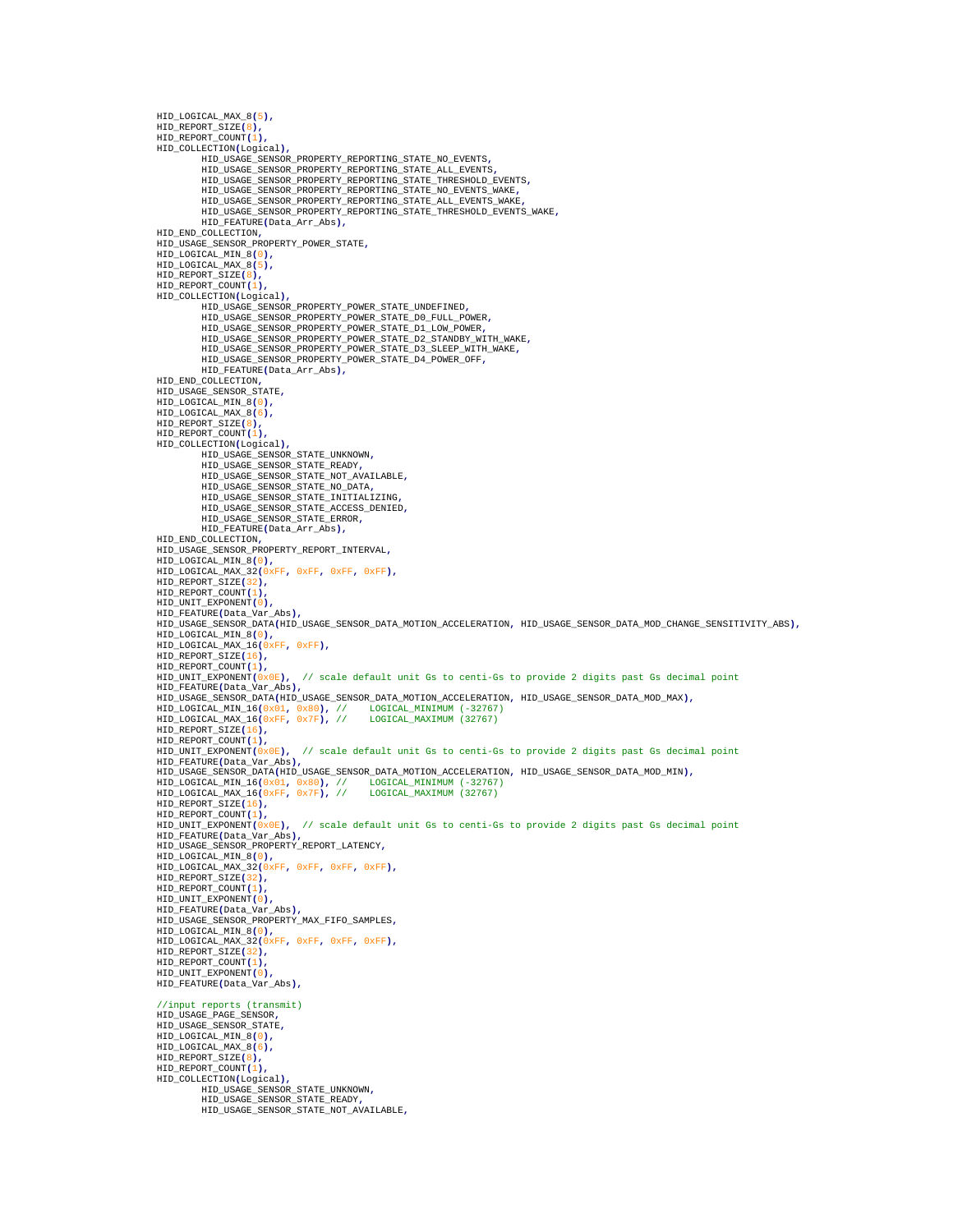```
 HID_USAGE_SENSOR_STATE_NO_DATA,
                    HID_USAGE_SENSOR_STATE_INITIALIZING,
 HID_USAGE_SENSOR_STATE_ACCESS_DENIED,
 HID_USAGE_SENSOR_STATE_ERROR,
 HID_INPUT(Data_Arr_Abs),
 HID_END_COLLECTION,
          HID_USAGE_SENSOR_EVENT,
          HID_LOGICAL_MIN_8(0),
          HID_LOGICAL_MAX_8(5),
          HID_REPORT_SIZE(8),
          HID_REPORT_COUNT(1),
 HID_COLLECTION(Logical),
 HID_USAGE_SENSOR_EVENT_UNKNOWN,
                    HID_USAGE_SENSOR_EVENT_STATE_CHANGED,
 HID_USAGE_SENSOR_EVENT_PROPERTY_CHANGED,
 HID_USAGE_SENSOR_EVENT_DATA_UPDATED,
 HID_USAGE_SENSOR_EVENT_POLL_RESPONSE,
 HID_USAGE_SENSOR_EVENT_CHANGE_SENSITIVITY,
                    HID_INPUT(Data_Arr_Abs),
          HID_END_COLLECTION,
          HID_USAGE_SENSOR_DATA_MOTION_ACCELERATION_X_AXIS,
 HID_LOGICAL_MIN_16(0x01, 0x80), // LOGICAL_MINIMUM (-32767) 
 HID_LOGICAL_MAX_16(0xFF, 0x7F), // LOGICAL_MAXIMUM (32767) 
 HID_REPORT_SIZE(16),
 HID_REPORT_COUNT(1),
 HID_UNIT_EXPONENT(0x0E), // scale default unit Gs to centi-Gs to provide 2 digits past Gs decimal point 
 HID_INPUT(Data_Var_Abs),
          HID_USAGE_SENSOR_DATA_MOTION_ACCELERATION_Y_AXIS,
 HID_LOGICAL_MIN_16(0x01, 0x80), // LOGICAL_MINIMUM (-32767) 
 HID_LOGICAL_MAX_16(0xFF, 0x7F), // LOGICAL_MAXIMUM (32767) 
          HID_REPORT_SIZE(16),
          HID_REPORT_COUNT(1),
          HID_UNIT_EXPONENT(0x0E), // scale default unit Gs to centi-Gs to provide 2 digits past Gs decimal point 
          HID_INPUT(Data_Var_Abs),
          HID_USAGE_SENSOR_DATA_MOTION_ACCELERATION_Z_AXIS,
 HID_LOGICAL_MIN_16(0x01, 0x80), // LOGICAL_MINIMUM (-32767) 
 HID_LOGICAL_MAX_16(0xFF, 0x7F), // LOGICAL_MAXIMUM (32767) 
 HID_REPORT_SIZE(16),
 HID_REPORT_COUNT(1),
 HID_UNIT_EXPONENT(0x0E), // scale default unit Gs to centi-Gs to provide 2 digits past Gs decimal point 
 HID_INPUT(Data_Var_Abs),
          HID_USAGE_SENSOR_DATA_TIME_TIMESTAMP,
 HID_LOGICAL_MIN_8(0x00), // LOGICAL_MINIMUM (-32767) 
 HID_LOGICAL_MAX_32(0xFF, 0xFF, 0xFF, 0xFF), // LOGICAL_MAXIMUM (32767) 
          HID_REPORT_SIZE(32),
          HID_REPORT_COUNT(2),
          HID_UNIT_EXPONENT(0x09), // scale default unit Gs to centi-Gs to provide 2 digits past Gs decimal point 
          HID_INPUT(Data_Var_Abs),
          HID_END_COLLECTION
```

```
};
```
# Orientation: Relative Orientation

```
// For reference: Complete HID report descriptor 
const unsigned char relative_orientation_report_descriptor[] = {
         HID_USAGE_PAGE_SENSOR,
         HID_USAGE_SENSOR_TYPE_ORIENTATION_RELATIVE_ORIENTATION,
         HID_COLLECTION(Physical),
          //feature reports (xmit/receive) 
 HID_USAGE_PAGE_SENSOR,
 HID_USAGE_SENSOR_PROPERTY_SENSOR_CONNECTION_TYPE, // NAry 
          HID_LOGICAL_MIN_8(0),
         HID_LOGICAL_MAX_8(2),
          HID_REPORT_SIZE(8),
         HID_REPORT_COUNT(1),
         HID_COLLECTION(Logical),
                  HID_USAGE_SENSOR_PROPERTY_CONNECTION_TYPE_PC_INTEGRATED,
                  HID_USAGE_SENSOR_PROPERTY_CONNECTION_TYPE_PC_ATTACHED,
                   HID_USAGE_SENSOR_PROPERTY_CONNECTION_TYPE_PC_EXTERNAL,
 HID_FEATURE(Data_Arr_Abs),
 HID_END_COLLECTION,
         HID_USAGE_SENSOR_PROPERTY_REPORTING_STATE,
         HID_LOGICAL_MIN_8(0),
          HID_LOGICAL_MAX_8(5),
         HID_REPORT_SIZE(8),
          HID_REPORT_COUNT(1),
 HID_COLLECTION(Logical),
 HID_USAGE_SENSOR_PROPERTY_REPORTING_STATE_NO_EVENTS,
 HID_USAGE_SENSOR_PROPERTY_REPORTING_STATE_ALL_EVENTS,
 HID_USAGE_SENSOR_PROPERTY_REPORTING_STATE_THRESHOLD_EVENTS,
 HID_USAGE_SENSOR_PROPERTY_REPORTING_STATE_NO_EVENTS_WAKE,
 HID_USAGE_SENSOR_PROPERTY_REPORTING_STATE_ALL_EVENTS_WAKE,
                  HID_USAGE_SENSOR_PROPERTY_REPORTING_STATE_THRESHOLD_EVENTS_WAKE,
                  HID_FEATURE(Data_Arr_Abs),
          HID_END_COLLECTION,
         HID_USAGE_SENSOR_PROPERTY_POWER_STATE,
         HID_LOGICAL_MIN_8(0),
          HID_LOGICAL_MAX_8(5),
         HID_REPORT_SIZE(8),
          HID_REPORT_COUNT(1),
         HID_COLLECTION(Logical),
```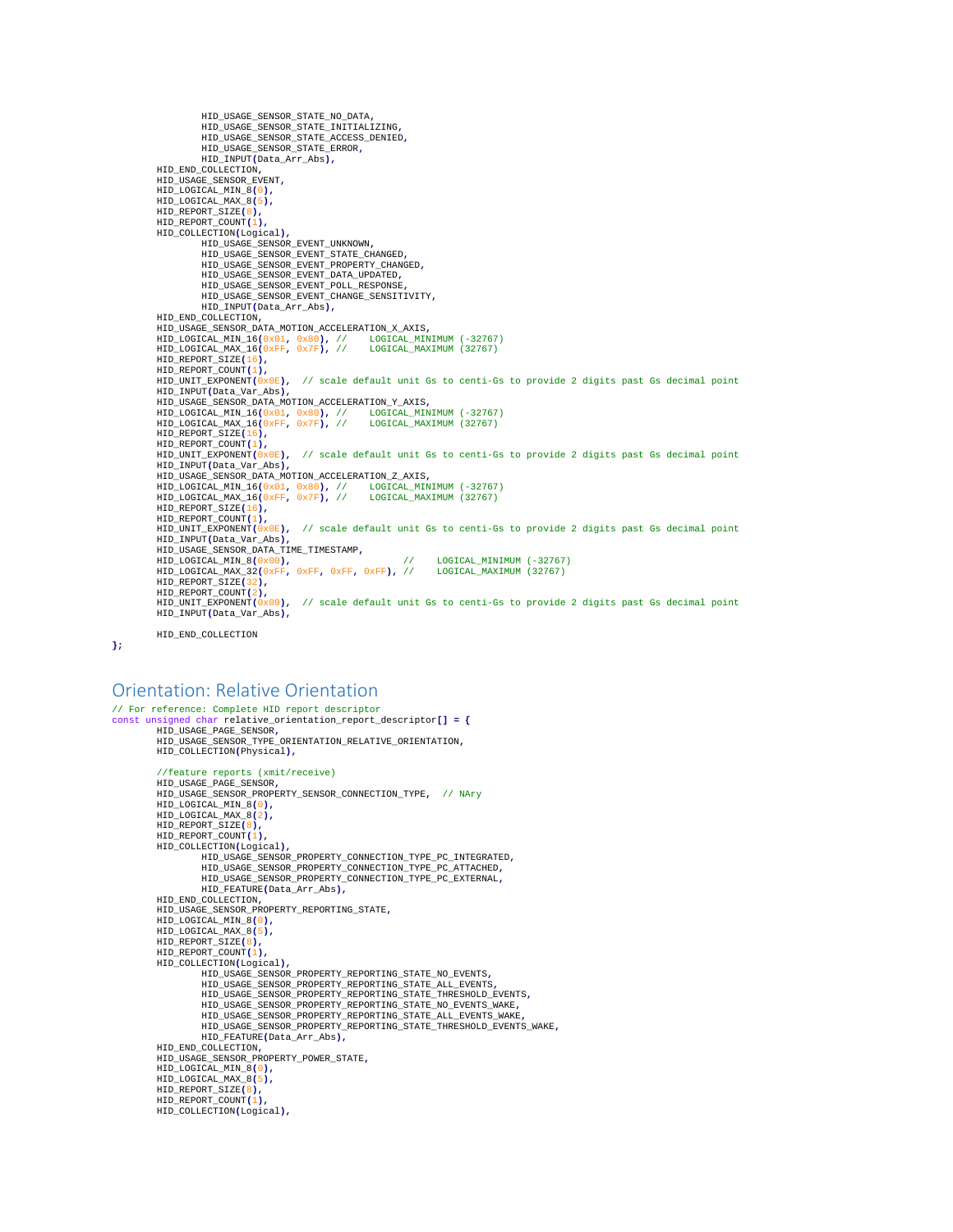```
 HID_USAGE_SENSOR_PROPERTY_POWER_STATE_UNDEFINED,
                    HID_USAGE_SENSOR_PROPERTY_POWER_STATE_D0_FULL_POWER,
 HID_USAGE_SENSOR_PROPERTY_POWER_STATE_D1_LOW_POWER,
 HID_USAGE_SENSOR_PROPERTY_POWER_STATE_D2_STANDBY_WITH_WAKE,
 HID_USAGE_SENSOR_PROPERTY_POWER_STATE_D3_SLEEP_WITH_WAKE,
 HID_USAGE_SENSOR_PROPERTY_POWER_STATE_D4_POWER_OFF,
                    HID_FEATURE(Data_Arr_Abs),
 HID_END_COLLECTION,
 HID_USAGE_SENSOR_STATE,
          HID_LOGICAL_MIN_8(0),
          HID_LOGICAL_MAX_8(6),
 HID_REPORT_SIZE(8),
 HID_REPORT_COUNT(1),
          HID_COLLECTION(Logical),
 HID_USAGE_SENSOR_STATE_UNKNOWN,
 HID_USAGE_SENSOR_STATE_READY,
 HID_USAGE_SENSOR_STATE_NOT_AVAILABLE,
 HID_USAGE_SENSOR_STATE_NO_DATA,
                    HID_USAGE_SENSOR_STATE_INITIALIZING,
                    HID_USAGE_SENSOR_STATE_ACCESS_DENIED,
                    HID_USAGE_SENSOR_STATE_ERROR,
                    HID_FEATURE(Data_Arr_Abs),
          HID_END_COLLECTION,
          HID_USAGE_SENSOR_PROPERTY_REPORT_INTERVAL,
          HID_LOGICAL_MIN_8(0),
 HID_LOGICAL_MAX_32(0xFF, 0xFF, 0xFF, 0xFF),
 HID_REPORT_SIZE(32),
 HID_REPORT_COUNT(1),
 HID_UNIT_EXPONENT(0),
 HID_FEATURE(Data_Var_Abs),
 HID_USAGE_SENSOR_PROPERTY_MINIMUM_REPORT_INTERVAL,
          HID_LOGICAL_MIN_8(0),
          HID_LOGICAL_MAX_32(0xFF, 0xFF, 0xFF, 0xFF),
          HID_REPORT_SIZE(32),
          HID_REPORT_COUNT(1),
 HID_UNIT_EXPONENT(0),
 HID_FEATURE(Data_Var_Abs),
          HID_USAGE_SENSOR_DATA(HID_USAGE_SENSOR_DATA_ORIENTATION, HID_USAGE_SENSOR_DATA_MOD_CHANGE_SENSITIVITY_ABS),
          HID_LOGICAL_MIN_8(0),
 HID_LOGICAL_MAX_16(0xFF, 0xFF),
 HID_REPORT_SIZE(16),
          HID_REPORT_COUNT(1),
          HID_UNIT_EXPONENT(0x0E), 
          HID_FEATURE(Data_Var_Abs),
           //input reports (transmit) 
          HID_USAGE_PAGE_SENSOR,
          HID_USAGE_SENSOR_STATE,
          HID_LOGICAL_MIN_8(0),
 HID_LOGICAL_MAX_8(6),
 HID_REPORT_SIZE(8),
 HID_REPORT_COUNT(1),
 HID_COLLECTION(Logical),
                    HID_USAGE_SENSOR_STATE_UNKNOWN,
                    HID_USAGE_SENSOR_STATE_READY,
                    HID_USAGE_SENSOR_STATE_NOT_AVAILABLE,
 HID_USAGE_SENSOR_STATE_NO_DATA,
 HID_USAGE_SENSOR_STATE_INITIALIZING,
 HID_USAGE_SENSOR_STATE_ACCESS_DENIED,
 HID_USAGE_SENSOR_STATE_ERROR,
 HID_INPUT(Data_Arr_Abs),
 HID_END_COLLECTION,
          HID_USAGE_SENSOR_EVENT,
 HID_LOGICAL_MIN_8(0),
 HID_LOGICAL_MAX_8(5),
          HID_REPORT_SIZE(8),
          HID_REPORT_COUNT(1),
          HID_COLLECTION(Logical),
                   HID_USAGE_SENSOR_EVENT_UNKNOWN,
                    HID_USAGE_SENSOR_EVENT_STATE_CHANGED,
 HID_USAGE_SENSOR_EVENT_PROPERTY_CHANGED,
 HID_USAGE_SENSOR_EVENT_DATA_UPDATED,
 HID_USAGE_SENSOR_EVENT_POLL_RESPONSE,
 HID_USAGE_SENSOR_EVENT_CHANGE_SENSITIVITY,
                    HID_INPUT(Data_Arr_Abs),
          HID_END_COLLECTION,
          HID_USAGE_SENSOR_DATA_ORIENTATION_ROTATION_MATRIX,
 HID_LOGICAL_MIN_16(0x01, 0x80), // LOGICAL_MINIMUM (-32767) 
 HID_LOGICAL_MAX_16(0xFF, 0x7F), // LOGICAL_MAXIMUM (32767) 
          HID_REPORT_SIZE(16),
          HID_REPORT_COUNT(9),
          HID_UNIT_EXPONENT(0x0E), 
          HID_INPUT(Data_Var_Abs),
          HID_USAGE_SENSOR_DATA_ORIENTATION_QUATERNION,
 HID_LOGICAL_MIN_16(0x01, 0x80), // LOGICAL_MINIMUM (-32767) 
 HID_LOGICAL_MAX_16(0xFF, 0x7F), // LOGICAL_MAXIMUM (32767) 
 HID_REPORT_SIZE(16),
 HID_REPORT_COUNT(4),
          HID_UNIT_EXPONENT(0x0E),
          HID_INPUT(Data_Var_Abs),
```

```
 HID_END_COLLECTION,
```
**};**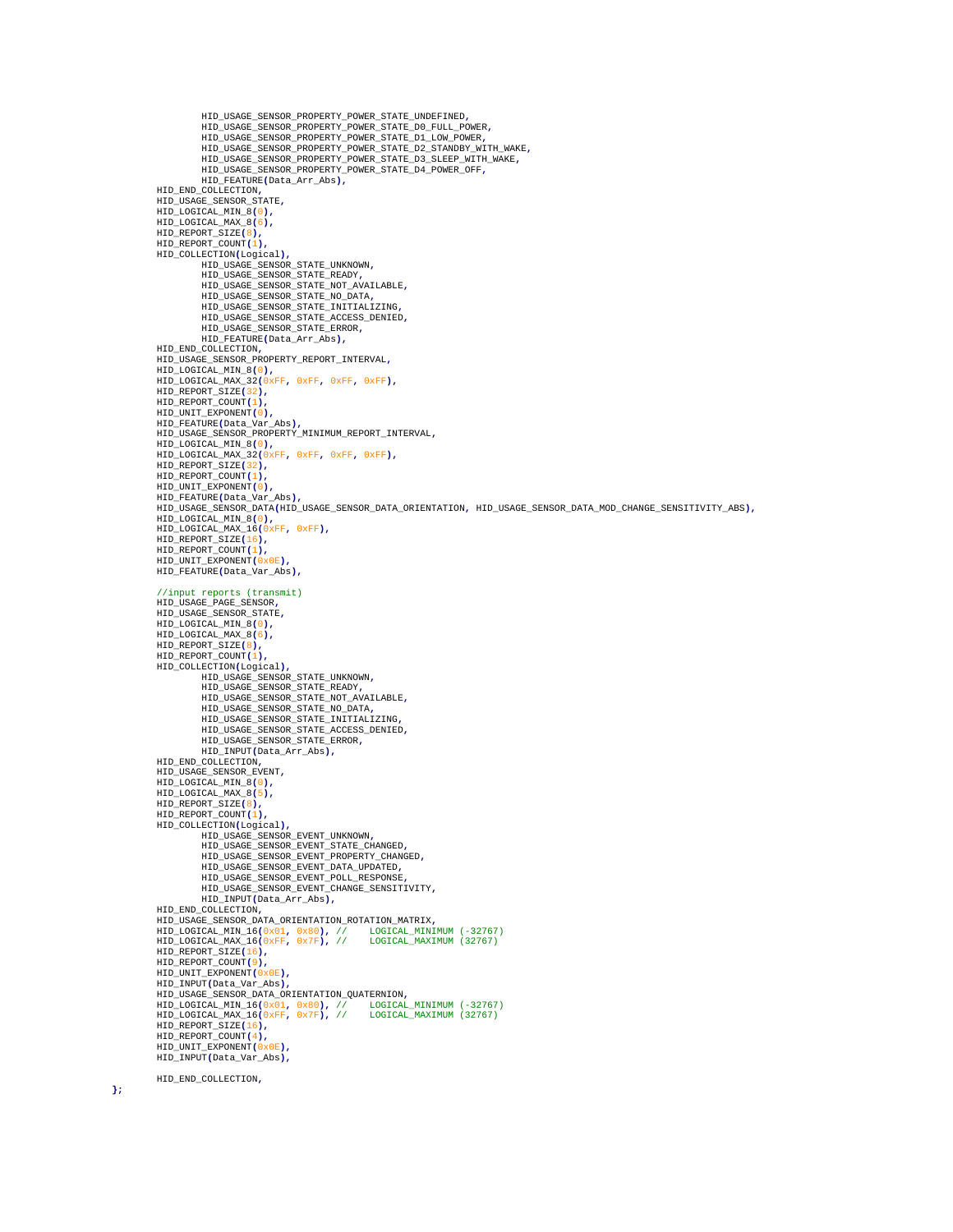## Orientation: Simple Orientation

```
// For reference: Complete HID report descriptor 
const unsigned char simple_orientation_report_descriptor[] = {
 HID_USAGE_PAGE_SENSOR,
           HID_USAGE_SENSOR_TYPE_ORIENTATION_SIMPLE_ORIENTATION,
          HID_COLLECTION(Physical),
           //feature reports (xmit/receive) 
           HID_USAGE_PAGE_SENSOR,
          HID_USAGE_SENSOR_PROPERTY_SENSOR_CONNECTION_TYPE,
           HID_LOGICAL_MIN_8(0),
 HID_LOGICAL_MAX_8(2),
 HID_REPORT_SIZE(8),
 HID_REPORT_COUNT(1),
 HID_COLLECTION(Logical),
 HID_USAGE_SENSOR_PROPERTY_CONNECTION_TYPE_PC_INTEGRATED,
 HID_USAGE_SENSOR_PROPERTY_CONNECTION_TYPE_PC_ATTACHED,
                     HID_USAGE_SENSOR_PROPERTY_CONNECTION_TYPE_PC_EXTERNAL,
                     HID_FEATURE(Data_Arr_Abs),
          HID_END_COLLECTION,
           HID_USAGE_SENSOR_PROPERTY_REPORTING_STATE,
 HID_LOGICAL_MIN_8(0),
 HID_LOGICAL_MAX_8(5),
 HID_REPORT_SIZE(8),
 HID_REPORT_COUNT(1),
 HID_COLLECTION(Logical),
 HID_USAGE_SENSOR_PROPERTY_REPORTING_STATE_NO_EVENTS,
 HID_USAGE_SENSOR_PROPERTY_REPORTING_STATE_ALL_EVENTS,
 HID_USAGE_SENSOR_PROPERTY_REPORTING_STATE_THRESHOLD_EVENTS,
 HID_USAGE_SENSOR_PROPERTY_REPORTING_STATE_NO_EVENTS_WAKE,
 HID_USAGE_SENSOR_PROPERTY_REPORTING_STATE_ALL_EVENTS_WAKE,
 HID_USAGE_SENSOR_PROPERTY_REPORTING_STATE_THRESHOLD_EVENTS_WAKE,
 HID_FEATURE(Data_Arr_Abs),
 HID_END_COLLECTION,
          HID_USAGE_SENSOR_PROPERTY_POWER_STATE,
 HID_LOGICAL_MIN_8(0),
 HID_LOGICAL_MAX_8(5),
 HID_REPORT_SIZE(8),
 HID_REPORT_COUNT(1),
 HID_COLLECTION(Logical),
 HID_USAGE_SENSOR_PROPERTY_POWER_STATE_UNDEFINED,
 HID_USAGE_SENSOR_PROPERTY_POWER_STATE_D0_FULL_POWER,
 HID_USAGE_SENSOR_PROPERTY_POWER_STATE_D1_LOW_POWER,
                     HID_USAGE_SENSOR_PROPERTY_POWER_STATE_D2_STANDBY_WITH_WAKE,
 HID_USAGE_SENSOR_PROPERTY_POWER_STATE_D3_SLEEP_WITH_WAKE,
 HID_USAGE_SENSOR_PROPERTY_POWER_STATE_D4_POWER_OFF,
 HID_FEATURE(Data_Arr_Abs),
 HID_END_COLLECTION,
 HID_USAGE_SENSOR_STATE,
 HID_LOGICAL_MIN_8(0),
          HID_LOGICAL_MAX_8(6),
 HID_REPORT_SIZE(8),
 HID_REPORT_COUNT(1),
          HID_COLLECTION(Logical),
                     HID_USAGE_SENSOR_STATE_UNKNOWN,
                     HID_USAGE_SENSOR_STATE_READY,
 HID_USAGE_SENSOR_STATE_NOT_AVAILABLE,
 HID_USAGE_SENSOR_STATE_NO_DATA,
 HID_USAGE_SENSOR_STATE_INITIALIZING,
 HID_USAGE_SENSOR_STATE_ACCESS_DENIED,
                     HID_USAGE_SENSOR_STATE_ERROR,
                     HID_FEATURE(Data_Arr_Abs),
          HID_END_COLLECTION,
          HID_USAGE_SENSOR_PROPERTY_REPORT_INTERVAL,
           HID_LOGICAL_MIN_8(0),
          HID_LOGICAL_MAX_32(0xFF, 0xFF, 0xFF, 0xFF),
          HID_REPORT_SIZE(32),
           HID_REPORT_COUNT(1),
          HID_UNIT_EXPONENT(0),
           HID_FEATURE(Data_Var_Abs),
 HID_USAGE_SENSOR_PROPERTY_MINIMUM_REPORT_INTERVAL,
 HID_LOGICAL_MIN_8(0),
 HID_LOGICAL_MAX_32(0xFF, 0xFF, 0xFF, 0xFF),
 HID_REPORT_SIZE(32),
           HID_REPORT_COUNT(1),
          HID_UNIT_EXPONENT(0),
           HID_FEATURE(Data_Var_Abs),
 //input reports (transmit) 
 HID_USAGE_PAGE_SENSOR,
 HID_USAGE_SENSOR_STATE,
          HID_LOGICAL_MIN_8(0),
          HID_LOGICAL_MAX_8(6),
           HID_REPORT_SIZE(8),
 HID_REPORT_COUNT(1),
 HID_COLLECTION(Logical),
 HID_USAGE_SENSOR_STATE_UNKNOWN,
 HID_USAGE_SENSOR_STATE_READY,
                     HID_USAGE_SENSOR_STATE_NOT_AVAILABLE,
                     HID_USAGE_SENSOR_STATE_NO_DATA,
                     HID_USAGE_SENSOR_STATE_INITIALIZING,
 HID_USAGE_SENSOR_STATE_ACCESS_DENIED,
 HID_USAGE_SENSOR_STATE_ERROR,
```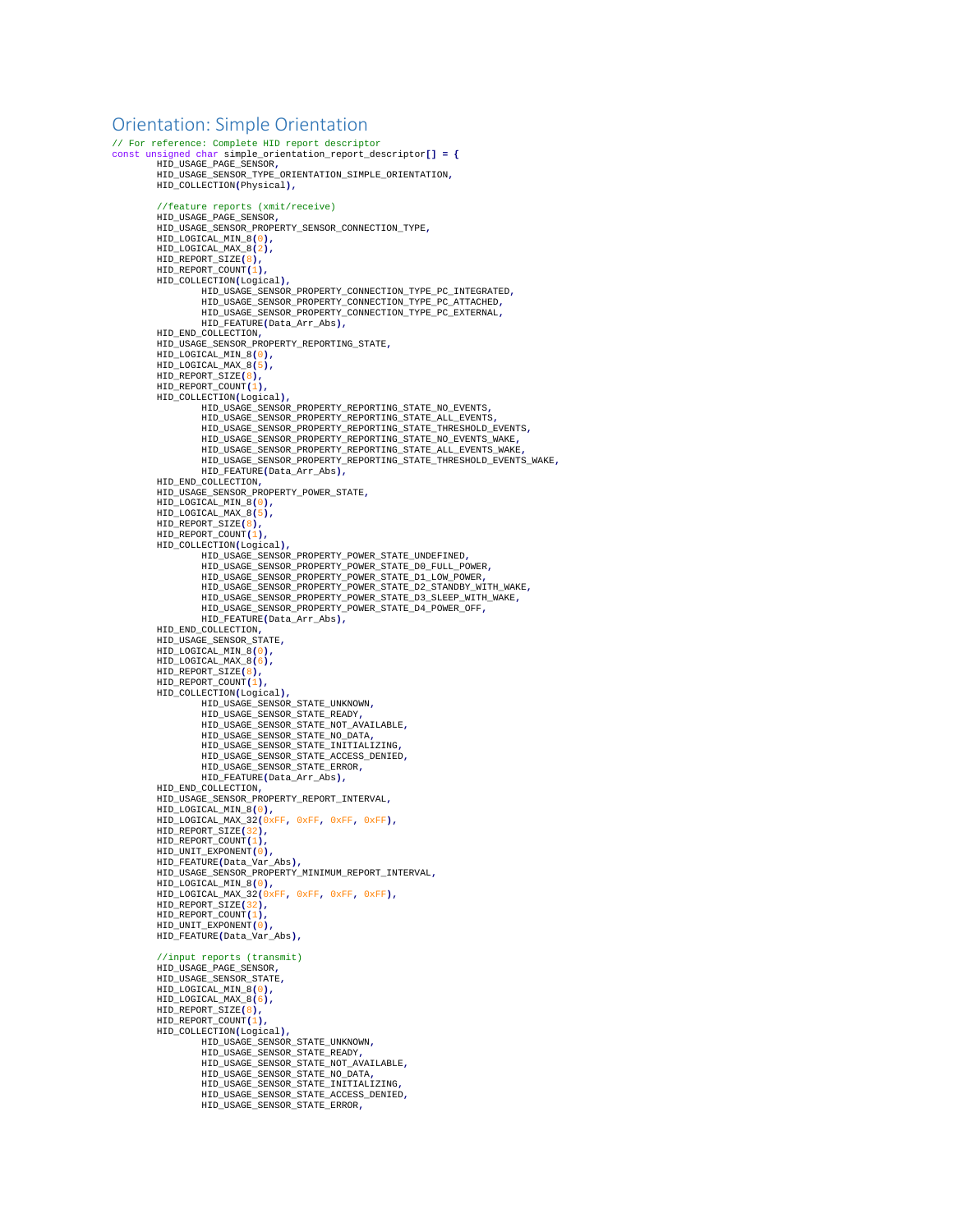```
 HID_INPUT(Data_Arr_Abs),
          HID_END_COLLECTION,
          HID_USAGE_SENSOR_EVENT,
          HID_LOGICAL_MIN_8(0),
          HID_LOGICAL_MAX_8(5),
          HID_REPORT_SIZE(8),
 HID_REPORT_COUNT(1),
 HID_COLLECTION(Logical),
                   HID_USAGE_SENSOR_EVENT_UNKNOWN,
                   HID_USAGE_SENSOR_EVENT_STATE_CHANGED,
                    HID_USAGE_SENSOR_EVENT_PROPERTY_CHANGED,
 HID_USAGE_SENSOR_EVENT_DATA_UPDATED,
 HID_USAGE_SENSOR_EVENT_POLL_RESPONSE,
                   HID_USAGE_SENSOR_EVENT_CHANGE_SENSITIVITY,
                   HID_INPUT(Data_Arr_Abs),
          HID_END_COLLECTION,
          HID_USAGE_SENSOR_DATA_ORIENTATION_SIMPLE_ORIENTATION_DIRECTION,
          HID_LOGICAL_MIN_8(0),
          HID_LOGICAL_MAX_8(5),
          HID_REPORT_SIZE(8),
          HID_REPORT_COUNT(1),
          HID_COLLECTION(Logical)
                    HID_USAGE_SENSOR_DATA_ORIENTATION_SIMPLE_ORIENTATION_DIRECTION_NOT_ROTATED 
 HID_USAGE_SENSOR_DATA_ORIENTATION_SIMPLE_ORIENTATION_DIRECTION_FACE_UP 
 HID_USAGE_SENSOR_DATA_ORIENTATION_SIMPLE_ORIENTATION_DIRECTION_FACE_DOWN 
 HID_USAGE_SENSOR_DATA_ORIENTATION_SIMPLE_ORIENTATION_DIRECTION_ROTATED_90_DEGREES_CCW 
 HID_USAGE_SENSOR_DATA_ORIENTATION_SIMPLE_ORIENTATION_DIRECTION_ROTATED_180_DEGREES_CCW 
                    HID_USAGE_SENSOR_DATA_ORIENTATION_SIMPLE_ORIENTATION_DIRECTION_ROTATED_270_DEGREES_CCW 
                   HID_INPUT(Data_Arr_Abs),
 HID_END_COLLECTION,
 HID_USAGE_SENSOR_DATA_TIME_TIMESTAMP,
          HID_LOGICAL_MIN_8(0)
          HID_LOGICAL_MAX_32(0xFF, 0xFF, 0xFF, 0xFF),
          HID_REPORT_SIZE(32),
          HID_REPORT_COUNT(2),
 HID_UNIT_EXPONENT(0x09),
 HID_INPUT(Data_Var_Abs),
```

```
};
```
HID\_END\_COLLECTION

#### Orientation Extended: Geomagnetic Orientation

```
// For reference: Complete HID report descriptor 
const unsigned char geomagnetic_orientation_report_descriptor[] = {
 HID_USAGE_PAGE_SENSOR,
 HID_USAGE_SENSOR_TYPE_ORIENTATION_EXTENDED_GEOMAGNETIC_ORIENTATION,
          HID_COLLECTION(Physical),
 //feature reports (xmit/receive) 
 HID_USAGE_PAGE_SENSOR,
          HID_USAGE_SENSOR_PROPERTY_SENSOR_CONNECTION_TYPE, // NAry 
          HID_LOGICAL_MIN_8(0),
          HID_LOGICAL_MAX_8(2),
          HID_REPORT_SIZE(8),
          HID_REPORT_COUNT(1),
          HID_COLLECTION(Logical),
 HID_USAGE_SENSOR_PROPERTY_CONNECTION_TYPE_PC_INTEGRATED,
 HID_USAGE_SENSOR_PROPERTY_CONNECTION_TYPE_PC_ATTACHED,
                    HID_USAGE_SENSOR_PROPERTY_CONNECTION_TYPE_PC_EXTERNAL,
                    HID_FEATURE(Data_Arr_Abs),
 HID_END_COLLECTION,
 HID_USAGE_SENSOR_PROPERTY_REPORTING_STATE,
          HID_LOGICAL_MIN_8(0),
          HID_LOGICAL_MAX_8(5),
          HID_REPORT_SIZE(8),
          HID_REPORT_COUNT(1),
          HID_COLLECTION(Logical),
                    HID_USAGE_SENSOR_PROPERTY_REPORTING_STATE_NO_EVENTS,
 HID_USAGE_SENSOR_PROPERTY_REPORTING_STATE_ALL_EVENTS,
 HID_USAGE_SENSOR_PROPERTY_REPORTING_STATE_THRESHOLD_EVENTS,
 HID_USAGE_SENSOR_PROPERTY_REPORTING_STATE_NO_EVENTS_WAKE,
 HID_USAGE_SENSOR_PROPERTY_REPORTING_STATE_ALL_EVENTS_WAKE,
                    HID_USAGE_SENSOR_PROPERTY_REPORTING_STATE_THRESHOLD_EVENTS_WAKE,
                    HID_FEATURE(Data_Arr_Abs),
 HID_END_COLLECTION,
 HID_USAGE_SENSOR_PROPERTY_POWER_STATE,
          HID_LOGICAL_MIN_8(0),
          HID_LOGICAL_MAX_8(5),
          HID_REPORT_SIZE(8),
          HID_REPORT_COUNT(1),
          HID_COLLECTION(Logical),
 HID_USAGE_SENSOR_PROPERTY_POWER_STATE_UNDEFINED,
 HID_USAGE_SENSOR_PROPERTY_POWER_STATE_D0_FULL_POWER,
                    HID_USAGE_SENSOR_PROPERTY_POWER_STATE_D1_LOW_POWER,
 HID_USAGE_SENSOR_PROPERTY_POWER_STATE_D2_STANDBY_WITH_WAKE,
 HID_USAGE_SENSOR_PROPERTY_POWER_STATE_D3_SLEEP_WITH_WAKE,
                    HID_USAGE_SENSOR_PROPERTY_POWER_STATE_D4_POWER_OFF,
                    HID_FEATURE(Data_Arr_Abs),
          HID_END_COLLECTION,
          HID_USAGE_SENSOR_STATE,
          HID_LOGICAL_MIN_8(0),
          HID_LOGICAL_MAX_8(6),
```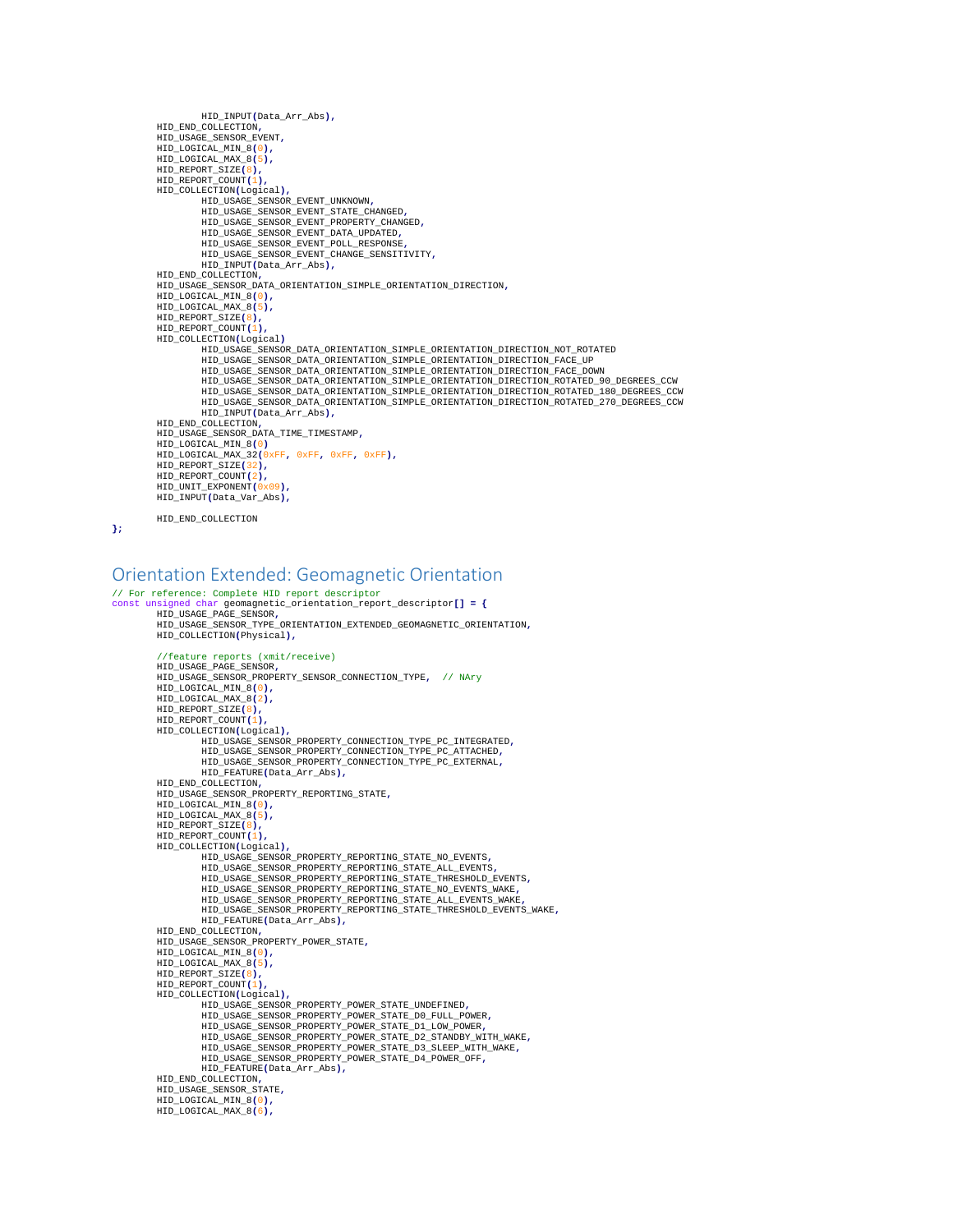```
 HID_REPORT_SIZE(8),
          HID_REPORT_COUNT(1),
 HID_COLLECTION(Logical),
 HID_USAGE_SENSOR_STATE_UNKNOWN,
 HID_USAGE_SENSOR_STATE_READY,
 HID_USAGE_SENSOR_STATE_NOT_AVAILABLE,
                    HID_USAGE_SENSOR_STATE_NO_DATA,
                    HID_USAGE_SENSOR_STATE_INITIALIZING,
                    HID_USAGE_SENSOR_STATE_ACCESS_DENIED,
                    HID_USAGE_SENSOR_STATE_ERROR,
                    HID_FEATURE(Data_Arr_Abs),
 HID_END_COLLECTION,
 HID_USAGE_SENSOR_PROPERTY_REPORT_INTERVAL,
          HID_LOGICAL_MIN_8(0),
 HID_LOGICAL_MAX_32(0xFF, 0xFF, 0xFF, 0xFF),
 HID_REPORT_SIZE(32),
 HID_REPORT_COUNT(1),
 HID_UNIT_EXPONENT(0),
          HID_FEATURE(Data_Var_Abs),
          HID_USAGE_SENSOR_PROPERTY_MINIMUM_REPORT_INTERVAL,
          HID_LOGICAL_MIN_8(0),
 HID_LOGICAL_MAX_32(0xFF, 0xFF, 0xFF, 0xFF),
 HID_REPORT_SIZE(32),
          HID_REPORT_COUNT(1),
          HID_UNIT_EXPONENT(0),
 HID_FEATURE(Data_Var_Abs),
 HID_USAGE_SENSOR_DATA(HID_USAGE_SENSOR_DATA_ORIENTATION, HID_USAGE_SENSOR_DATA_MOD_CHANGE_SENSITIVITY_ABS),
          HID_LOGICAL_MIN_8(0),
          HID_LOGICAL_MAX_16(0xFF, 0xFF),
          HID_REPORT_SIZE(16),
          HID_REPORT_COUNT(1),
          HID_UNIT_EXPONENT(0x0E), 
          HID_FEATURE(Data_Var_Abs),
            //input reports (transmit) 
 HID_USAGE_PAGE_SENSOR,
 HID_USAGE_SENSOR_STATE,
 HID_LOGICAL_MIN_8(0),
 HID_LOGICAL_MAX_8(6),
 HID_REPORT_SIZE(8),
 HID_REPORT_COUNT(1),
          HID_COLLECTION(Logical),
                    HID_USAGE_SENSOR_STATE_UNKNOWN,
                    HID_USAGE_SENSOR_STATE_READY,
 HID_USAGE_SENSOR_STATE_NOT_AVAILABLE,
 HID_USAGE_SENSOR_STATE_NO_DATA,
                    HID_USAGE_SENSOR_STATE_INITIALIZING,
                    HID_USAGE_SENSOR_STATE_ACCESS_DENIED,
                    HID_USAGE_SENSOR_STATE_ERROR,
 HID_INPUT(Data_Arr_Abs),
 HID_END_COLLECTION,
 HID_USAGE_SENSOR_EVENT,
 HID_LOGICAL_MIN_8(0),
          HID_LOGICAL_MAX_8(5),
          HID_REPORT_SIZE(8),
          HID_REPORT_COUNT(1),
 HID_COLLECTION(Logical),
 HID_USAGE_SENSOR_EVENT_UNKNOWN,
 HID_USAGE_SENSOR_EVENT_STATE_CHANGED,
 HID_USAGE_SENSOR_EVENT_PROPERTY_CHANGED,
 HID_USAGE_SENSOR_EVENT_DATA_UPDATED,
 HID_USAGE_SENSOR_EVENT_POLL_RESPONSE,
                    HID_USAGE_SENSOR_EVENT_CHANGE_SENSITIVITY,
 HID_INPUT(Data_Arr_Abs),
 HID_END_COLLECTION,
          HID_USAGE_SENSOR_DATA_ORIENTATION_ROTATION_MATRIX,
 HID_LOGICAL_MIN_16(0x01, 0x80), // LOGICAL_MINIMUM (-32767) 
 HID_LOGICAL_MAX_16(0xFF, 0x7F), // LOGICAL_MAXIMUM (32767) 
          HID_REPORT_SIZE(16),
          HID_REPORT_COUNT(9),
 HID_UNIT_EXPONENT(0x0E), 
 HID_INPUT(Data_Var_Abs),
 HID_USAGE_SENSOR_DATA_ORIENTATION_QUATERNION,
 HID_LOGICAL_MIN_16(0x01, 0x80), // LOGICAL_MINIMUM (-32767) 
 HID_LOGICAL_MAX_16(0xFF, 0x7F), // LOGICAL_MAXIMUM (32767) 
          HID_REPORT_SIZE(16),
          HID_REPORT_COUNT(4),
          HID_UNIT_EXPONENT(0x0E),
          HID_INPUT(Data_Var_Abs),
```

```
};
```
# Orientation Extended: Magnetometer

// For reference: Complete HID report descriptor const unsigned char magnetometer\_report\_descriptor**[] = {** HID\_USAGE\_PAGE\_SENSOR**,** HID\_USAGE\_SENSOR\_TYPE\_ORIENTATION\_MAGNETOMETER**,** HID\_COLLECTION**(**Physical**),**

//feature reports (xmit/receive)

HID\_END\_COLLECTION**,**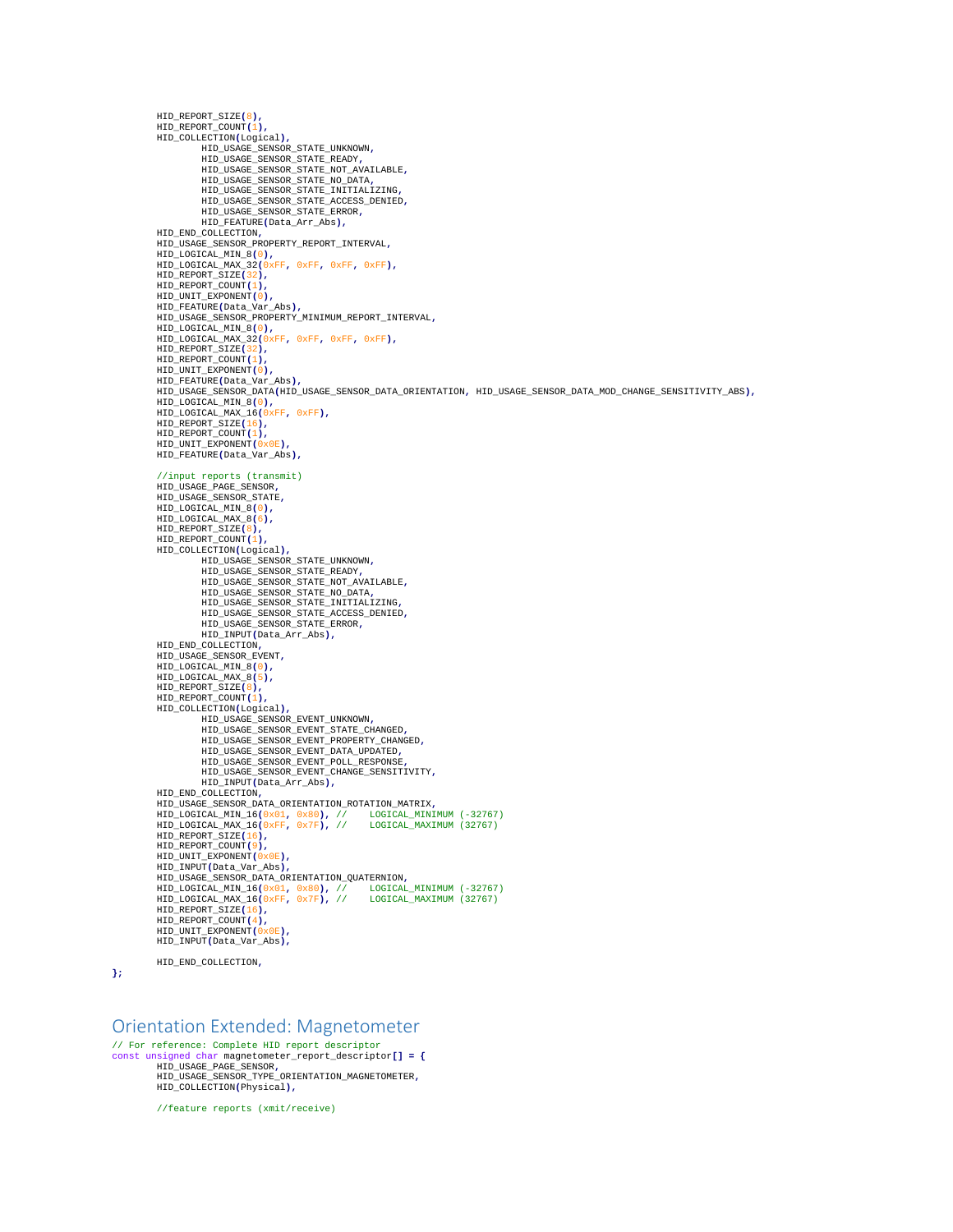```
 HID_USAGE_PAGE_SENSOR,
          HID_USAGE_SENSOR_PROPERTY_SENSOR_CONNECTION_TYPE, // NAry 
          HID_LOGICAL_MIN_8(0),
          HID_LOGICAL_MAX_8(2),
 HID_REPORT_SIZE(8),
 HID_REPORT_COUNT(1),
          HID_COLLECTION(Logical),
                   HID_USAGE_SENSOR_PROPERTY_CONNECTION_TYPE_PC_INTEGRATED,
                    HID_USAGE_SENSOR_PROPERTY_CONNECTION_TYPE_PC_ATTACHED,
                   HID_USAGE_SENSOR_PROPERTY_CONNECTION_TYPE_PC_EXTERNAL,
                    HID_FEATURE(Data_Arr_Abs),
 HID_END_COLLECTION,
 HID_USAGE_SENSOR_PROPERTY_REPORTING_STATE,
          HID_LOGICAL_MIN_8(0),
 HID_LOGICAL_MAX_8(5),
 HID_REPORT_SIZE(8),
 HID_REPORT_COUNT(1),
 HID_COLLECTION(Logical),
                   HID_USAGE_SENSOR_PROPERTY_REPORTING_STATE_NO_EVENTS,
                   HID_USAGE_SENSOR_PROPERTY_REPORTING_STATE_ALL_EVENTS,
                    HID_USAGE_SENSOR_PROPERTY_REPORTING_STATE_THRESHOLD_EVENTS,
 HID_USAGE_SENSOR_PROPERTY_REPORTING_STATE_NO_EVENTS_WAKE,
 HID_USAGE_SENSOR_PROPERTY_REPORTING_STATE_ALL_EVENTS_WAKE,
                   HID_USAGE_SENSOR_PROPERTY_REPORTING_STATE_THRESHOLD_EVENTS_WAKE,
                   HID_FEATURE(Data_Arr_Abs),
 HID_END_COLLECTION,
 HID_USAGE_SENSOR_PROPERTY_POWER_STATE,
          HID_LOGICAL_MIN_8(0),
          HID_LOGICAL_MAX_8(5),
          HID_REPORT_SIZE(8),
          HID_REPORT_COUNT(1),
          HID_COLLECTION(Logical),
                   HID_USAGE_SENSOR_PROPERTY_POWER_STATE_UNDEFINED,
                   HID_USAGE_SENSOR_PROPERTY_POWER_STATE_D0_FULL_POWER,
                    HID_USAGE_SENSOR_PROPERTY_POWER_STATE_D1_LOW_POWER,
 HID_USAGE_SENSOR_PROPERTY_POWER_STATE_D2_STANDBY_WITH_WAKE,
 HID_USAGE_SENSOR_PROPERTY_POWER_STATE_D3_SLEEP_WITH_WAKE,
                   HID_USAGE_SENSOR_PROPERTY_POWER_STATE_D4_POWER_OFF,
                   HID_FEATURE(Data_Arr_Abs),
 HID_END_COLLECTION,
 HID_USAGE_SENSOR_STATE,
          HID_LOGICAL_MIN_8(0),
          HID_LOGICAL_MAX_8(6),
          HID_REPORT_SIZE(8),
          HID_REPORT_COUNT(1),
          HID_COLLECTION(Logical),
                   HID_USAGE_SENSOR_STATE_UNKNOWN,
 HID_USAGE_SENSOR_STATE_READY,
 HID_USAGE_SENSOR_STATE_NOT_AVAILABLE,
 HID_USAGE_SENSOR_STATE_NO_DATA,
 HID_USAGE_SENSOR_STATE_INITIALIZING,
 HID_USAGE_SENSOR_STATE_ACCESS_DENIED,
 HID_USAGE_SENSOR_STATE_ERROR,
                    HID_FEATURE(Data_Arr_Abs),
          HID_END_COLLECTION,
          HID_USAGE_SENSOR_PROPERTY_REPORT_INTERVAL,
 HID_LOGICAL_MIN_8(0),
 HID_LOGICAL_MAX_32(0xFF, 0xFF, 0xFF, 0xFF),
 HID_REPORT_SIZE(32),
 HID_REPORT_COUNT(1),
          HID_UNIT_EXPONENT(0),
          HID_FEATURE(Data_Var_Abs),
          HID_USAGE_SENSOR_DATA(HID_USAGE_SENSOR_DATA_ORIENTATION_MAGNETIC_FLUX, HID_USAGE_SENSOR_DATA_MOD_CHANGE_SENSITIVITY_ABS),
 HID_LOGICAL_MIN_8(0),
 HID_LOGICAL_MAX_16(0xFF, 0xFF),
          HID_REPORT_SIZE(16),
          HID_REPORT_COUNT(1),
          HID_UNIT_EXPONENT(0x0E), // scale to provide 2 digits past decimal point 
          HID_FEATURE(Data_Var_Abs),
          HID_USAGE_SENSOR_DATA(HID_USAGE_SENSOR_DATA_ORIENTATION_MAGNETIC_FLUX, HID_USAGE_SENSOR_DATA_MOD_MAX),
 HID_LOGICAL_MIN_16(0x01, 0x80), // LOGICAL_MINIMUM (-32767) 
 HID_LOGICAL_MAX_16(0xFF, 0x7F), // LOGICAL_MAXIMUM (32767) 
 HID_REPORT_SIZE(16),
 HID_REPORT_COUNT(1),
          HID_UNIT_EXPONENT(0x0E), // scale to provide 2 digits past decimal point 
          HID_FEATURE(Data_Var_Abs),
         HID_USAGE_SENSOR_DATA(HID_USAGE_SENSOR_DATA_ORIENTATION_MAGNETIC_FLUX, HID_USAGE_SENSOR_DATA_MOD_MIN),<br>HID_LOGICAL_MIN_16(0x01, 0x80), //   LOGICAL_MINIMUM (-32767)<br>HID_LOGICAL_MAX_16(0xFF, 0x7F), //   LOGICAL_MAXIMUM (3
 HID_LOGICAL_MIN_16(0x01, 0x80), // LOGICAL_MINIMUM (-32767) 
 HID_LOGICAL_MAX_16(0xFF, 0x7F), // LOGICAL_MAXIMUM (32767) 
          HID_REPORT_SIZE(16),
          HID_REPORT_COUNT(1),
          HID_UNIT_EXPONENT(0x0E), // scale to provide 2 digits past decimal point 
          HID_FEATURE(Data_Var_Abs),
 //input reports (transmit) 
 HID_USAGE_PAGE_SENSOR,
          HID_USAGE_SENSOR_STATE,
          HID_LOGICAL_MIN_8(0),
          HID_LOGICAL_MAX_8(6),
          HID_REPORT_SIZE(8),
          HID_REPORT_COUNT(1),
 HID_COLLECTION(Logical),
 HID_USAGE_SENSOR_STATE_UNKNOWN,
 HID_USAGE_SENSOR_STATE_READY,
 HID_USAGE_SENSOR_STATE_NOT_AVAILABLE,
```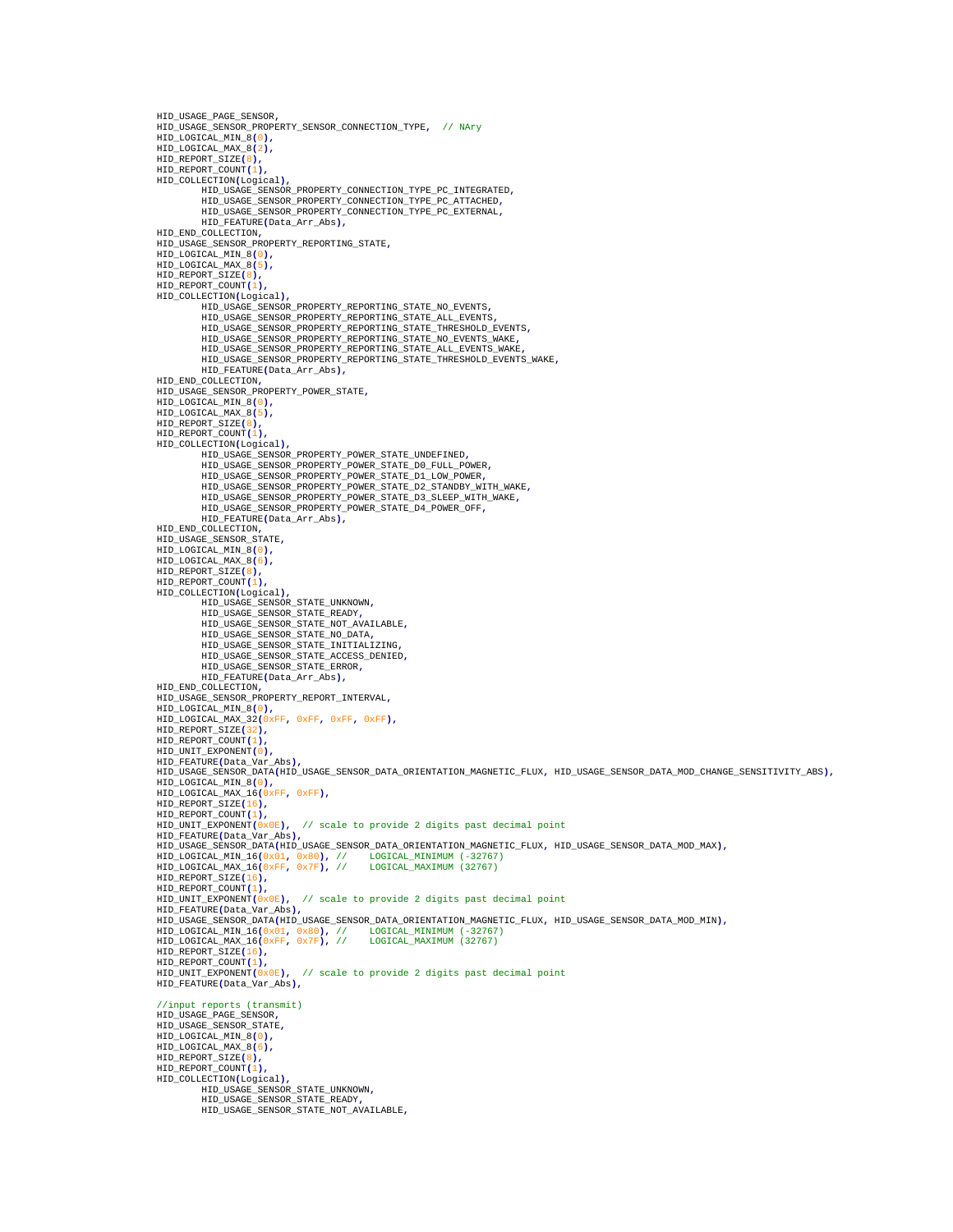```
 HID_USAGE_SENSOR_STATE_NO_DATA,
                    HID_USAGE_SENSOR_STATE_INITIALIZING,
 HID_USAGE_SENSOR_STATE_ACCESS_DENIED,
 HID_USAGE_SENSOR_STATE_ERROR,
 HID_INPUT(Data_Arr_Abs),
 HID_END_COLLECTION,
          HID_USAGE_SENSOR_EVENT,
          HID_LOGICAL_MIN_8(0),
          HID_LOGICAL_MAX_8(5),
          HID_REPORT_SIZE(8),
          HID_REPORT_COUNT(1),
 HID_COLLECTION(Logical),
 HID_USAGE_SENSOR_EVENT_UNKNOWN,
                    HID_USAGE_SENSOR_EVENT_STATE_CHANGED,
 HID_USAGE_SENSOR_EVENT_PROPERTY_CHANGED,
 HID_USAGE_SENSOR_EVENT_DATA_UPDATED,
 HID_USAGE_SENSOR_EVENT_POLL_RESPONSE,
 HID_USAGE_SENSOR_EVENT_CHANGE_SENSITIVITY,
                    HID_INPUT(Data_Arr_Abs),
          HID_END_COLLECTION,
          HID_USAGE_SENSOR_DATA_ORIENTATION_MAGNETIC_FLUX_X_AXIS,
 HID_LOGICAL_MIN_16(0x01, 0x80), // LOGICAL_MINIMUM (-32767) 
 HID_LOGICAL_MAX_16(0xFF, 0x7F), // LOGICAL_MAXIMUM (32767) 
 HID_REPORT_SIZE(16),
 HID_REPORT_COUNT(1),
 HID_UNIT_EXPONENT(0x0E), // scale to provide 2 digits past decimal point 
 HID_INPUT(Data_Var_Abs),
          HID_USAGE_SENSOR_DATA_ORIENTATION_MAGNETIC_FLUX_Y_AXIS,
 HID_LOGICAL_MIN_16(0x01, 0x80), // LOGICAL_MINIMUM (-32767) 
 HID_LOGICAL_MAX_16(0xFF, 0x7F), // LOGICAL_MAXIMUM (32767) 
          HID_REPORT_SIZE(16),
          HID_REPORT_COUNT(1),
          HID_UNIT_EXPONENT(0x0E), // scale to provide 2 digits past decimal point 
          HID_INPUT(Data_Var_Abs),
          HID_USAGE_SENSOR_DATA_ORIENTATION_MAGNETIC_FLUX_Z_AXIS,
 HID_LOGICAL_MIN_16(0x01, 0x80), // LOGICAL_MINIMUM (-32767) 
 HID_LOGICAL_MAX_16(0xFF, 0x7F), // LOGICAL_MAXIMUM (32767) 
 HID_REPORT_SIZE(16),
 HID_REPORT_COUNT(1),
 HID_UNIT_EXPONENT(0x0E), // scale to provide 2 digits past decimal point 
 HID_INPUT(Data_Var_Abs),
          HID_USAGE_SENSOR_DATA_TIME_TIMESTAMP,
 HID_LOGICAL_MIN_8(0x00), // LOGICAL_MINIMUM (-32767) 
 HID_LOGICAL_MAX_32(0xFF, 0xFF, 0xFF, 0xFF), // LOGICAL_MAXIMUM (32767) 
          HID_REPORT_SIZE(32),
          HID_REPORT_COUNT(2),
          HID_UNIT_EXPONENT(0x0E), // scale to provide 2 digits past decimal point 
          HID_INPUT(Data_Var_Abs),
          HID_END_COLLECTION
```

```
};
```
# ersonal Activity: Activity Detection

```
// For reference: Complete HID report descriptor 
// Activity Detection 
const unsigned char activity_detection_report_descriptor[] = {
 HID_USAGE_PAGE_SENSOR,
 HID_USAGE_SENSOR_TYPE_PERSONAL_ACTIVITY_ACTIVITY_DETECTION,
          HID_COLLECTION(Physical),
 //feature reports (xmit/receive) 
 HID_USAGE_PAGE_SENSOR,
          HID_USAGE_SENSOR_PROPERTY_SENSOR_CONNECTION_TYPE,
          HID_LOGICAL_MIN_8(0),
          HID_LOGICAL_MAX_8(2),
 HID_REPORT_SIZE(8),
 HID_REPORT_COUNT(1),
          HID_COLLECTION(Logical),
 HID_USAGE_SENSOR_PROPERTY_CONNECTION_TYPE_PC_INTEGRATED,
 HID_USAGE_SENSOR_PROPERTY_CONNECTION_TYPE_PC_ATTACHED,
                    HID_USAGE_SENSOR_PROPERTY_CONNECTION_TYPE_PC_EXTERNAL,
                    HID_FEATURE(Data_Arr_Abs),
 HID_END_COLLECTION,
 HID_USAGE_SENSOR_PROPERTY_REPORTING_STATE,
          HID_LOGICAL_MIN_8(0),
          HID_LOGICAL_MAX_8(5),
          HID_REPORT_SIZE(8),
          HID_REPORT_COUNT(1),
          HID_COLLECTION(Logical),
 HID_USAGE_SENSOR_PROPERTY_REPORTING_STATE_NO_EVENTS,
 HID_USAGE_SENSOR_PROPERTY_REPORTING_STATE_ALL_EVENTS,
                    HID_USAGE_SENSOR_PROPERTY_REPORTING_STATE_THRESHOLD_EVENTS,
 HID_USAGE_SENSOR_PROPERTY_REPORTING_STATE_NO_EVENTS_WAKE,
 HID_USAGE_SENSOR_PROPERTY_REPORTING_STATE_ALL_EVENTS_WAKE,
                    HID_USAGE_SENSOR_PROPERTY_REPORTING_STATE_THRESHOLD_EVENTS_WAKE,
                    HID_FEATURE(Data_Arr_Abs),
 HID_END_COLLECTION,
 HID_USAGE_SENSOR_PROPERTY_POWER_STATE,
          HID_LOGICAL_MIN_8(0),
```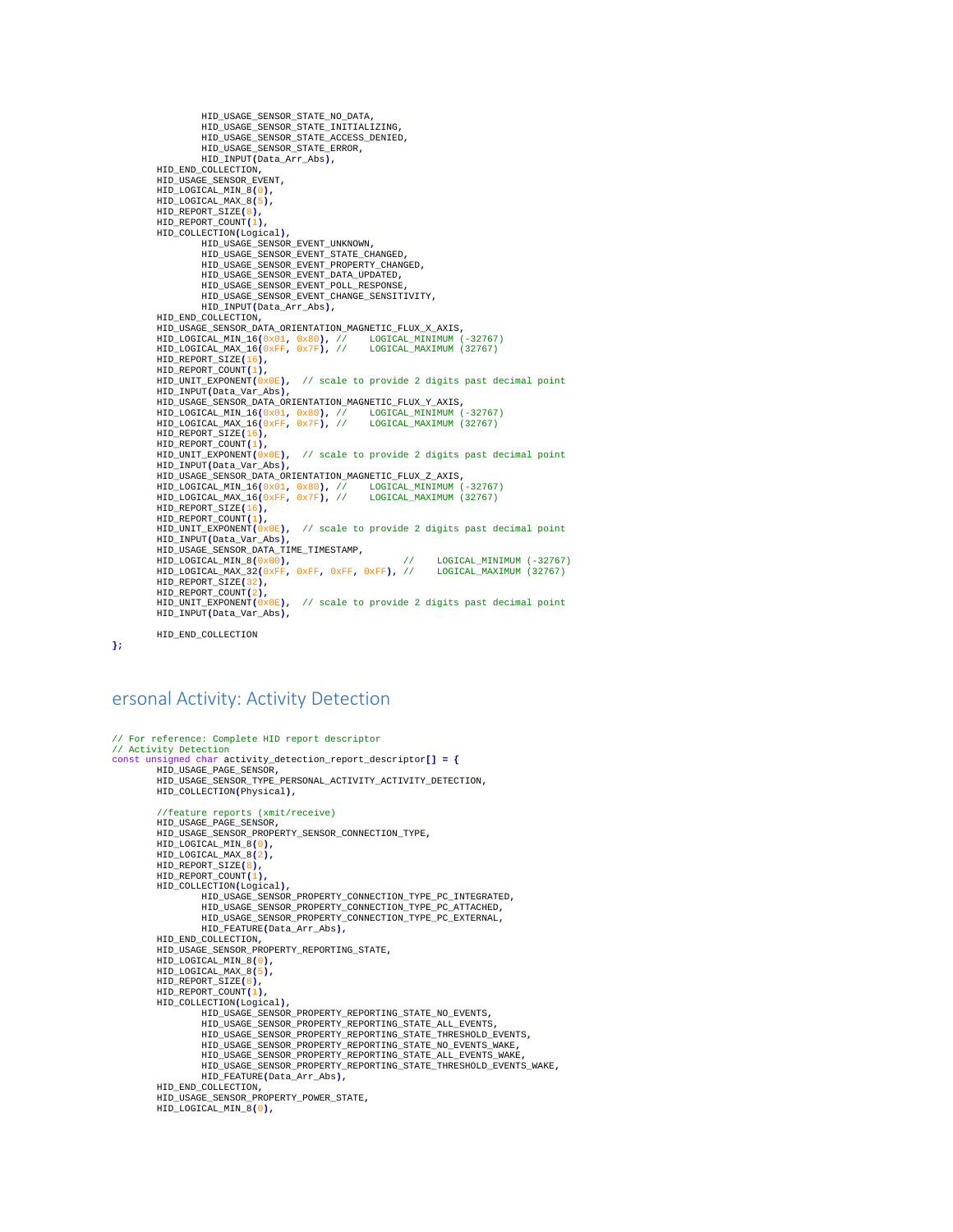HID\_LOGICAL\_MAX\_8**(**5**),** HID\_REPORT\_SIZE**(**8**),** HID\_REPORT\_COUNT**(**1**),** HID\_COLLECTION**(**Logical**),** HID\_USAGE\_SENSOR\_PROPERTY\_POWER\_STATE\_UNDEFINED**,** HID\_USAGE\_SENSOR\_PROPERTY\_POWER\_STATE\_D0\_FULL\_POWER**,** HID\_USAGE\_SENSOR\_PROPERTY\_POWER\_STATE\_D1\_LOW\_POWER**,** HID\_USAGE\_SENSOR\_PROPERTY\_POWER\_STATE\_D2\_STANDBY\_WITH\_WAKE**,** HID\_USAGE\_SENSOR\_PROPERTY\_POWER\_STATE\_D3\_SLEEP\_WITH\_WAKE**,** HID\_USAGE\_SENSOR\_PROPERTY\_POWER\_STATE\_D4\_POWER\_OFF**,** HID\_FEATURE**(**Data\_Arr\_Abs**),** HID\_END\_COLLECTION**,** HID\_USAGE\_SENSOR\_STATE**,** HID\_LOGICAL\_MIN\_8**(**0**),** HID\_LOGICAL\_MAX\_8**(**6**),** HID\_REPORT\_SIZE**(**8**),** HID\_REPORT\_COUNT**(**1**),** HID\_COLLECTION**(**Logical**),** HID\_USAGE\_SENSOR\_STATE\_UNKNOWN**,** HID\_USAGE\_SENSOR\_STATE\_READY**,** HID\_USAGE\_SENSOR\_STATE\_NOT\_AVAILABLE**,** HID\_USAGE\_SENSOR\_STATE\_NO\_DATA**,** HID\_USAGE\_SENSOR\_STATE\_INITIALIZING**,** HID\_USAGE\_SENSOR\_STATE\_ACCESS\_DENIED**,** HID\_USAGE\_SENSOR\_STATE\_ERROR**,** HID\_FEATURE**(**Data\_Arr\_Abs**),** HID\_END\_COLLECTION**,** HID\_USAGE\_SENSOR\_PROPERTY\_REPORT\_INTERVAL**,** HID\_LOGICAL\_MIN\_8**(**0**),** HID\_LOGICAL\_MAX\_32**(**0xFF**,** 0xFF**,** 0xFF**,** 0xFF**),** HID\_REPORT\_SIZE**(**32**),** HID\_REPORT\_COUNT**(**1**),** HID\_UNIT\_EXPONENT**(**0**),** HID\_FEATURE**(**Data\_Var\_Abs**),** HID\_USAGE\_SENSOR\_PROPERTY\_MINIMUM\_REPORT\_INTERVAL**,** HID\_LOGICAL\_MIN\_8**(**0**),** HID\_LOGICAL\_MAX\_32**(**0xFF**,** 0xFF**,** 0xFF**,** 0xFF**),** HID\_REPORT\_SIZE**(**32**),** HID\_REPORT\_COUNT**(**1**),** HID\_UNIT\_EXPONENT**(**0**),** HID\_FEATURE**(**Data\_Var\_Abs**),** HID\_USAGE\_SENSOR\_DATA**(**HID\_USAGE\_SENSOR\_DATA\_ACTIVITY\_TYPE**,** HID\_USAGE\_SENSOR\_DATA\_MOD\_CHANGE\_SENSITIVITY\_ABS**),** HID\_LOGICAL\_MIN\_8**(**0**),** HID\_LOGICAL\_MAX\_16**(**0xFF**,** 0xFF**),** HID\_REPORT\_SIZE**(**16**),** HID\_REPORT\_COUNT**(**1**),** HID\_UNIT\_EXPONENT**(**0**),** HID\_FEATURE**(**Data\_Var\_Abs**),** HID\_USAGE\_SENSOR\_PROPERTY\_MAX\_POWER\_CONSUMPTION**,** HID\_LOGICAL\_MIN\_8**(**0**),** HID\_LOGICAL\_MAX\_32**(**0xFF**,** 0xFF**,** 0xFF**,** 0xFF**),** HID\_REPORT\_SIZE**(**32**),** HID\_REPORT\_COUNT**(**1**),** HID\_UNIT\_EXPONENT**(**0**),** HID\_FEATURE**(**Data\_Var\_Abs**),** HID\_USAGE\_SENSOR\_PROPERTY\_PERSONAL\_ACTIVITY\_SUPPORTED\_ACTIVITY\_TYPES**,** HID\_LOGICAL\_MIN\_8**(**0**),** HID\_LOGICAL\_MAX\_8**(**7**),** HID\_REPORT\_SIZE**(**8**),** HID\_REPORT\_COUNT**(**8**),** HID\_COLLECTION**(**Logical**),** HID\_USAGE\_SENSOR\_DATA\_ACTIVITY\_TYPE\_UNKNOWN**,** HID\_USAGE\_SENSOR\_DATA\_ACTIVITY\_TYPE\_IDLE**,** HID\_USAGE\_SENSOR\_DATA\_ACTIVITY\_TYPE\_STATIONARY**,** HID\_USAGE\_SENSOR\_DATA\_ACTIVITY\_TYPE\_FIDGETING**,** HID\_USAGE\_SENSOR\_DATA\_ACTIVITY\_TYPE\_WALKING**,** HID\_USAGE\_SENSOR\_DATA\_ACTIVITY\_TYPE\_RUNNING**,** HID\_USAGE\_SENSOR\_DATA\_ACTIVITY\_TYPE\_IN\_VEHICLE**,** HID\_USAGE\_SENSOR\_DATA\_ACTIVITY\_TYPE\_BIKING**,** HID\_FEATURE**(**Data\_Arr\_Abs**),** HID\_END\_COLLECTION**,** HID\_USAGE\_SENSOR\_PROPERTY\_PERSONAL\_ACTIVITY\_SUBSCRIBED\_ACTIVITY\_TYPES**,** HID\_LOGICAL\_MIN\_8**(**0**),** HID\_LOGICAL\_MAX\_8**(**7**),** HID\_REPORT\_SIZE**(**8**),** HID\_REPORT\_COUNT**(**8**),** HID\_COLLECTION**(**Logical**),** HID\_USAGE\_SENSOR\_DATA\_ACTIVITY\_TYPE\_UNKNOWN**,** HID\_USAGE\_SENSOR\_DATA\_ACTIVITY\_TYPE\_IDLE**,** HID\_USAGE\_SENSOR\_DATA\_ACTIVITY\_TYPE\_STATIONARY**,** HID\_USAGE\_SENSOR\_DATA\_ACTIVITY\_TYPE\_FIDGETING**,** HID\_USAGE\_SENSOR\_DATA\_ACTIVITY\_TYPE\_WALKING**,** HID\_USAGE\_SENSOR\_DATA\_ACTIVITY\_TYPE\_RUNNING**,** HID\_USAGE\_SENSOR\_DATA\_ACTIVITY\_TYPE\_IN\_VEHICLE**,** HID\_USAGE\_SENSOR\_DATA\_ACTIVITY\_TYPE\_BIKING**,** HID\_FEATURE**(**Data\_Arr\_Abs**),** HID\_END\_COLLECTION**,** //input reports (transmit) HID\_USAGE\_PAGE\_SENSOR**,** HID\_USAGE\_SENSOR\_STATE**,** HID\_LOGICAL\_MIN\_8**(**0**),**

HID\_LOGICAL\_MAX\_8**(**6**),** HID\_REPORT\_SIZE**(**8**),**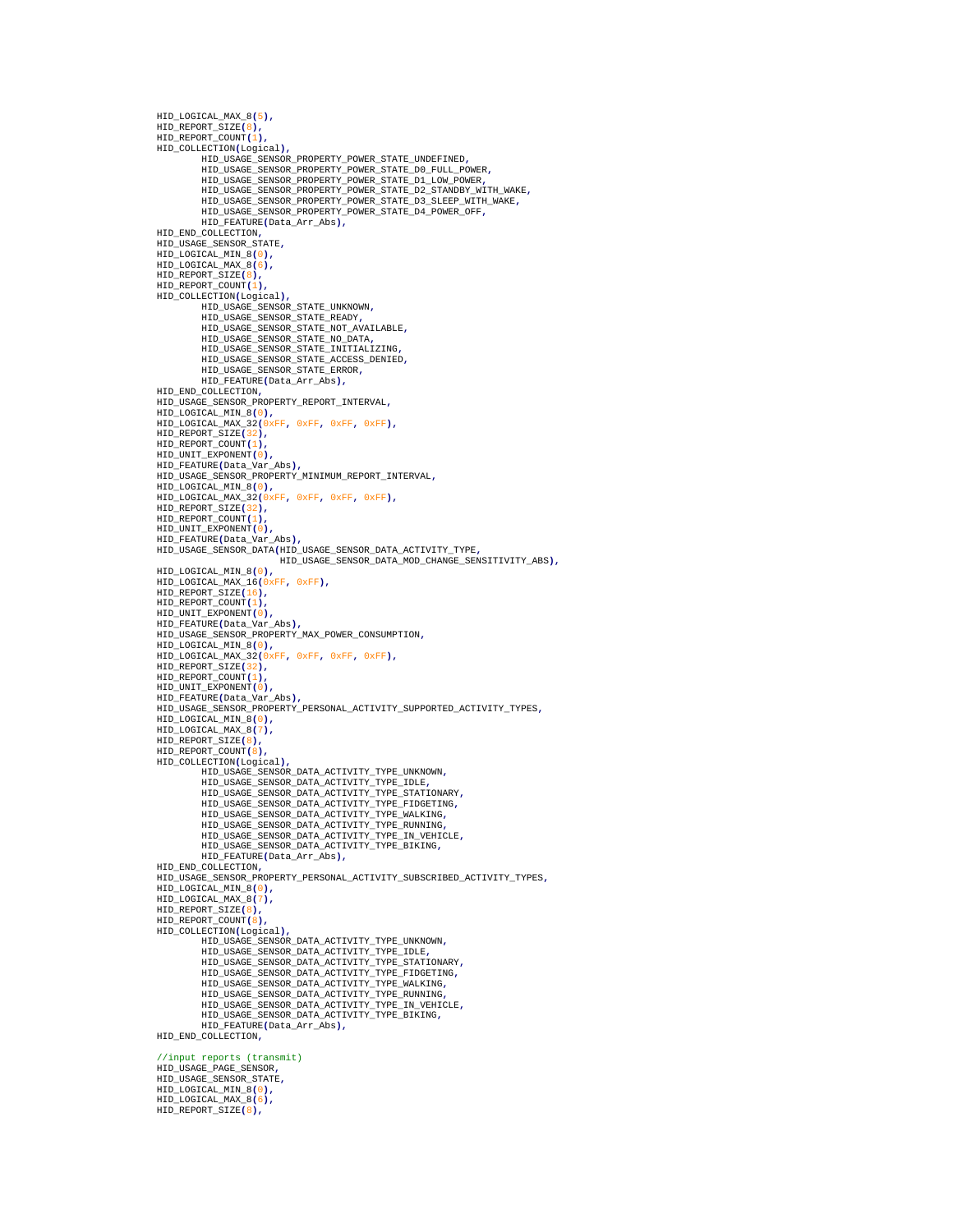```
 HID_REPORT_COUNT(1),
         HID_COLLECTION(Logical),
 HID_USAGE_SENSOR_STATE_UNKNOWN,
 HID_USAGE_SENSOR_STATE_READY,
                  HID_USAGE_SENSOR_STATE_NOT_AVAILABLE,
                  HID_USAGE_SENSOR_STATE_NO_DATA,
                  HID_USAGE_SENSOR_STATE_INITIALIZING,
                  HID_USAGE_SENSOR_STATE_ACCESS_DENIED,
                  HID_USAGE_SENSOR_STATE_ERROR,
                  HID_INPUT(Data_Arr_Abs),
         HID_END_COLLECTION,
 HID_USAGE_SENSOR_EVENT,
 HID_LOGICAL_MIN_8(0),
         HID_LOGICAL_MAX_8(5),
 HID_REPORT_SIZE(8),
 HID_REPORT_COUNT(1),
 HID_COLLECTION(Logical),
 HID_USAGE_SENSOR_EVENT_UNKNOWN,
                  HID_USAGE_SENSOR_EVENT_STATE_CHANGED,
                  HID_USAGE_SENSOR_EVENT_PROPERTY_CHANGED,
                  HID_USAGE_SENSOR_EVENT_DATA_UPDATED,
 HID_USAGE_SENSOR_EVENT_POLL_RESPONSE,
 HID_USAGE_SENSOR_EVENT_CHANGE_SENSITIVITY,
                  HID_INPUT(Data_Arr_Abs),
         HID_END_COLLECTION,
         HID_USAGE_SENSOR_DATA_ACTIVITY_TYPE_UNKNOWN,
         HID_COLLECTION(Logical),
              HID_USAGE_SENSOR_DATA(HID_USAGE_SENSOR_DATA_ACTIVITY_TYPE_UNKNOWN, HID_USAGE_SENSOR_DATA_MOD_ACCURACY),
             LOGICAL_MIN(0),
              LOGICAL_MAX(0x64),
             REPORT_COUNT(1),
             REPORT_SIZE(8),
             HID_INPUT(Data_Var_Abs),
              HID_USAGE_SENSOR_DATA_PERSONAL_ACTIVITY_ACTIVITY_STATE, 
 LOGICAL_MIN(0),
 LOGICAL_MAX(2),
 REPORT_COUNT(1),
 REPORT_SIZE(8),
 HID_COLLECTION(Logical),
 HID_USAGE_SENSOR_DATA_ACTIVITY_STATE_TYPE_NO_STATE_CHANGE,
                  HID_USAGE_SENSOR_DATA_ACTIVITY_STATE_TYPE_START_ACTIVITY,
                  HID_USAGE_SENSOR_DATA_ACTIVITY_STATE_TYPE_END_ACTIVITY,
                  HID_INPUT(Data_Arr_Abs),
             HID_END_COLLECTION,
         HID_END_COLLECTION,
         HID_USAGE_SENSOR_DATA_ACTIVITY_TYPE_IDLE,
         HID_COLLECTION(Logical),
             HID_USAGE_SENSOR_DATA(HID_USAGE_SENSOR_DATA_ACTIVITY_TYPE_IDLE, HID_USAGE_SENSOR_DATA_MOD_ACCURACY),
            LOGICAL_MIN(0),<br>LOGICAL_MAX(0x64)
 LOGICAL_MAX(0x64),
 REPORT_COUNT(1),
             REPORT_SIZE(8),
             HID_INPUT(Data_Var_Abs),
            HID_USAGE_SENSOR_DATA_PERSONAL_ACTIVITY_ACTIVITY_STATE,
             LOGICAL_MIN(0),
 LOGICAL_MAX(2),
 REPORT_COUNT(1),
 REPORT_SIZE(8),
 HID_COLLECTION(Logical),
                  HID_USAGE_SENSOR_DATA_ACTIVITY_STATE_TYPE_NO_STATE_CHANGE,
 HID_USAGE_SENSOR_DATA_ACTIVITY_STATE_TYPE_START_ACTIVITY,
 HID_USAGE_SENSOR_DATA_ACTIVITY_STATE_TYPE_END_ACTIVITY,
                  HID_INPUT(Data_Arr_Abs),
             HID_END_COLLECTION,
         HID_END_COLLECTION,
         HID_USAGE_SENSOR_DATA_ACTIVITY_TYPE_STATIONARY, 
 HID_COLLECTION(Logical),
 HID_USAGE_SENSOR_DATA(HID_USAGE_SENSOR_DATA_ACTIVITY_TYPE_STATIONARY, HID_USAGE_SENSOR_DATA_MOD_ACCURACY),
             LOGICAL_MIN(0),
             LOGICAL_MAX(0x64),
             REPORT_COUNT(1),
             REPORT_SIZE(8),
              HID_INPUT(Data_Var_Abs),
            HID_USAGE_SENSOR_DATA_PERSONAL_ACTIVITY_ACTIVITY_STATE,
              LOGICAL_MIN(0),
             LOGICAL_MAX(2),
             REPORT_COUNT(1),
             REPORT_SIZE(8),
             HID_COLLECTION(Logical),
 HID_USAGE_SENSOR_DATA_ACTIVITY_STATE_TYPE_NO_STATE_CHANGE,
 HID_USAGE_SENSOR_DATA_ACTIVITY_STATE_TYPE_START_ACTIVITY,
                  HID_USAGE_SENSOR_DATA_ACTIVITY_STATE_TYPE_END_ACTIVITY,
                  HID_INPUT(Data_Arr_Abs),
             HID_END_COLLECTION,
         HID_END_COLLECTION,
         HID_USAGE_SENSOR_DATA_ACTIVITY_TYPE_FIDGETING,
         HID_COLLECTION(Logical),
             HID_USAGE_SENSOR_DATA(HID_USAGE_SENSOR_DATA_ACTIVITY_TYPE_FIDGETING, HID_USAGE_SENSOR_DATA_MOD_ACCURACY),
```
LOGICAL\_MIN**(**0**),**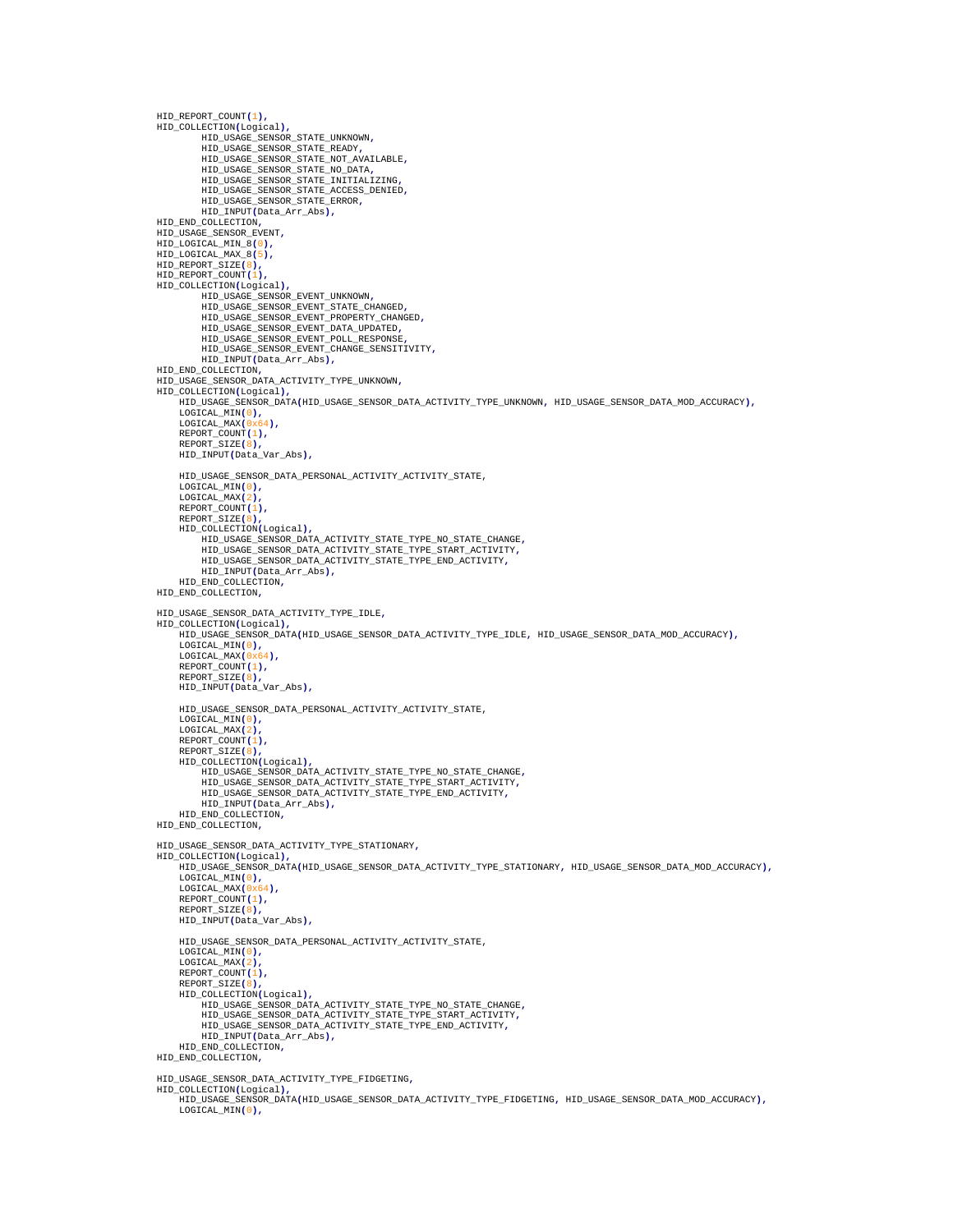```
 LOGICAL_MAX(0x64),
             REPORT_COUNT(1),
             REPORT_SIZE(8),
             HID_INPUT(Data_Var_Abs),
             HID_USAGE_SENSOR_DATA_PERSONAL_ACTIVITY_ACTIVITY_STATE, 
              LOGICAL_MIN(0),
             LOGICAL_MAX(2),
             REPORT_COUNT(1),
             REPORT_SIZE(8),
             HID_COLLECTION(Logical),
 HID_USAGE_SENSOR_DATA_ACTIVITY_STATE_TYPE_NO_STATE_CHANGE,
 HID_USAGE_SENSOR_DATA_ACTIVITY_STATE_TYPE_START_ACTIVITY,
                  HID_USAGE_SENSOR_DATA_ACTIVITY_STATE_TYPE_END_ACTIVITY,
 HID_INPUT(Data_Arr_Abs),
 HID_END_COLLECTION,
         HID_END_COLLECTION,
         HID_USAGE_SENSOR_DATA_ACTIVITY_TYPE_WALKING,
         HID_COLLECTION(Logical),
             HID_USAGE_SENSOR_DATA(HID_USAGE_SENSOR_DATA_ACTIVITY_TYPE_WALKING, HID_USAGE_SENSOR_DATA_MOD_ACCURACY),
             LOGICAL_MIN(0),
              LOGICAL_MAX(0x64),
 REPORT_COUNT(1),
 REPORT_SIZE(8),
             HID_INPUT(Data_Var_Abs),
             HID_USAGE_SENSOR_DATA_PERSONAL_ACTIVITY_ACTIVITY_STATE, 
              LOGICAL_MIN(0),
              LOGICAL_MAX(2),
             REPORT_COUNT(1),
             REPORT_SIZE(8),
              HID_COLLECTION(Logical),
 HID_USAGE_SENSOR_DATA_ACTIVITY_STATE_TYPE_NO_STATE_CHANGE,
 HID_USAGE_SENSOR_DATA_ACTIVITY_STATE_TYPE_START_ACTIVITY,
 HID_USAGE_SENSOR_DATA_ACTIVITY_STATE_TYPE_END_ACTIVITY,
 HID_INPUT(Data_Arr_Abs),
             HID_END_COLLECTION,
         HID_END_COLLECTION,
         HID_USAGE_SENSOR_DATA_ACTIVITY_TYPE_RUNNING,
         HID_COLLECTION(Logical),
             HID_USAGE_SENSOR_DATA(HID_USAGE_SENSOR_DATA_ACTIVITY_TYPE_WALKING, HID_USAGE_SENSOR_DATA_MOD_ACCURACY),
              LOGICAL_MIN(0),
 LOGICAL_MAX(0x64),
 REPORT_COUNT(1),
             REPORT_SIZE(8),
             HID_INPUT(Data_Var_Abs),
             HID_USAGE_SENSOR_DATA_PERSONAL_ACTIVITY_ACTIVITY_STATE, 
             LOGICAL_MIN(0),
 LOGICAL_MAX(2),
 REPORT_COUNT(1),
              REPORT_SIZE(8),
             HID_COLLECTION(Logical),
                  HID_USAGE_SENSOR_DATA_ACTIVITY_STATE_TYPE_NO_STATE_CHANGE,
 HID_USAGE_SENSOR_DATA_ACTIVITY_STATE_TYPE_START_ACTIVITY,
 HID_USAGE_SENSOR_DATA_ACTIVITY_STATE_TYPE_END_ACTIVITY,
 HID_INPUT(Data_Arr_Abs),
 HID_END_COLLECTION,
         HID_END_COLLECTION,
         HID_USAGE_SENSOR_DATA_ACTIVITY_TYPE_IN_VEHICLE,
 HID_COLLECTION(Logical),
 HID_USAGE_SENSOR_DATA(HID_USAGE_SENSOR_DATA_ACTIVITY_TYPE_IN_VEHICLE, HID_USAGE_SENSOR_DATA_MOD_ACCURACY),
              LOGICAL_MIN(0),
             LOGICAL_MAX(0x64),
             REPORT_COUNT(1),
             REPORT_SIZE(8),
             HID_INPUT(Data_Var_Abs),
             HID_USAGE_SENSOR_DATA_PERSONAL_ACTIVITY_ACTIVITY_STATE, 
 LOGICAL_MIN(0),
 LOGICAL_MAX(2),
              REPORT_COUNT(1),
             REPORT_SIZE(8),
              HID_COLLECTION(Logical),
                  HID_USAGE_SENSOR_DATA_ACTIVITY_STATE_TYPE_NO_STATE_CHANGE,
                  HID_USAGE_SENSOR_DATA_ACTIVITY_STATE_TYPE_START_ACTIVITY,
                  HID_USAGE_SENSOR_DATA_ACTIVITY_STATE_TYPE_END_ACTIVITY,
 HID_INPUT(Data_Arr_Abs),
 HID_END_COLLECTION,
         HID_END_COLLECTION,
         HID_USAGE_SENSOR_DATA_ACTIVITY_TYPE_BIKING,
         HID_COLLECTION(Logical),
              HID_USAGE_SENSOR_DATA(HID_USAGE_SENSOR_DATA_ACTIVITY_TYPE_BIKING, HID_USAGE_SENSOR_DATA_MOD_ACCURACY),
             LOGICAL_MIN(0),
              LOGICAL_MAX(0x64),
             REPORT_COUNT(1),
             REPORT_SIZE(8),
             HID_INPUT(Data_Var_Abs),
 HID_USAGE_SENSOR_DATA_PERSONAL_ACTIVITY_ACTIVITY_STATE, 
 LOGICAL_MIN(0),
```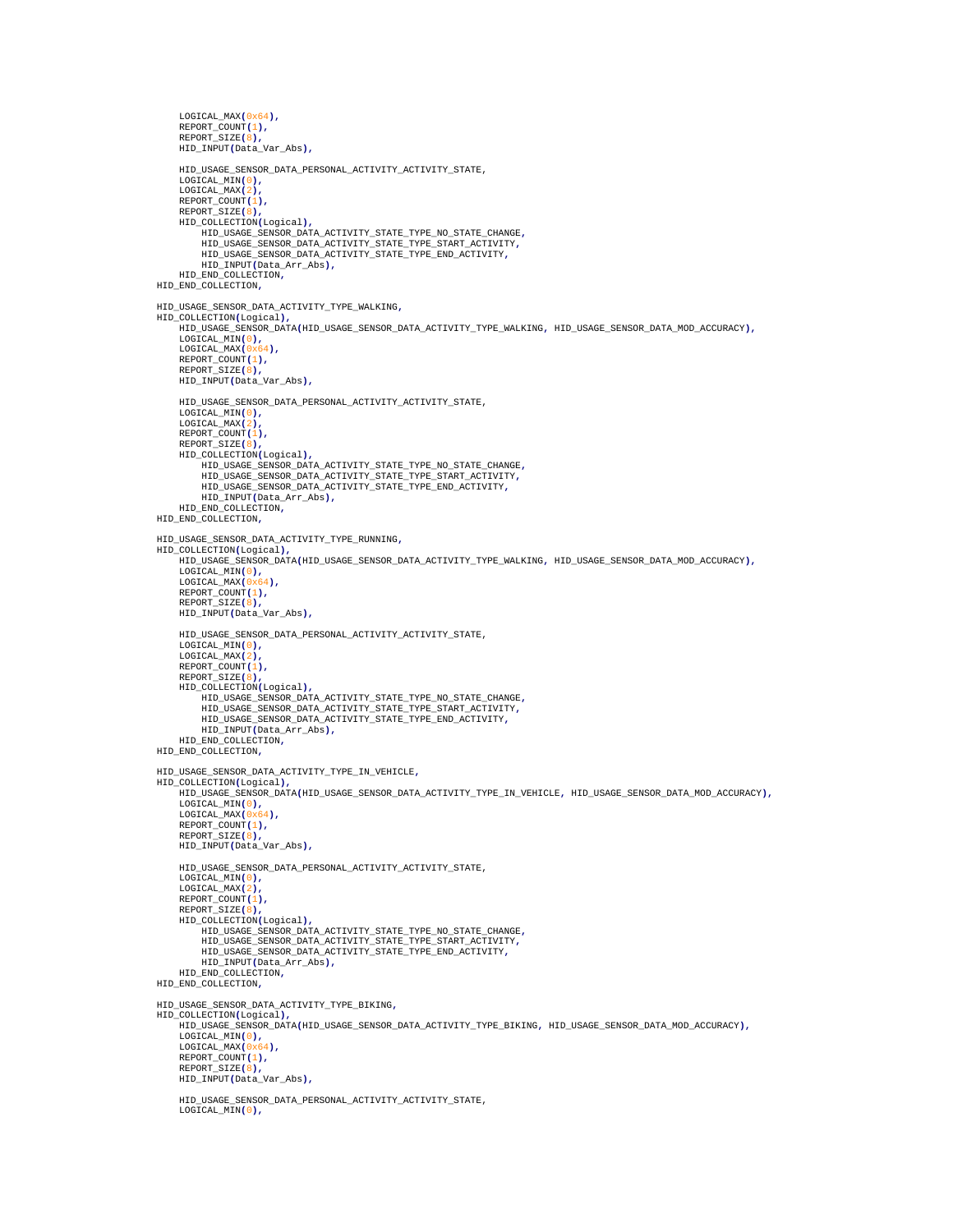```
 LOGICAL_MAX(2),
              REPORT_COUNT(1),
              REPORT_SIZE(8),
              HID_COLLECTION(Logical),
 HID_USAGE_SENSOR_DATA_ACTIVITY_STATE_TYPE_NO_STATE_CHANGE,
 HID_USAGE_SENSOR_DATA_ACTIVITY_STATE_TYPE_START_ACTIVITY,
                   HID_USAGE_SENSOR_DATA_ACTIVITY_STATE_TYPE_END_ACTIVITY,
                   HID_INPUT(Data_Arr_Abs),
              HID_END_COLLECTION,
         HID_END_COLLECTION, 
         HID_USAGE_SENSOR_DATA_TIME_TIMESTAMP, 
          HID_LOGICAL_MIN_8(0x00),
         HID_LOGICAL_MAX_32(0xFF, 0xFF, 0xFF, 0xFF),
```

```
 HID_UNIT_EXPONENT(0x09),
 HID_INPUT(Data_Var_Abs),
```
 HID\_REPORT\_SIZE**(**32**),** HID\_REPORT\_COUNT**(**2**),**

HID\_END\_COLLECTION**,**

**};**

# Personal Activity: Device Position

```
// For reference: Complete HID report descriptor 
const unsigned char pedometer_report_descriptor[] = {
 HID_USAGE_PAGE_SENSOR,
            HID_USAGE_SENSOR_TYPE_PERSONAL_ACTIVITY_DEVICE_POSITION,
            HID_COLLECTION(Physical),
 //feature reports (xmit/receive) 
 HID_USAGE_PAGE_SENSOR,
            HID_USAGE_SENSOR_PROPERTY_SENSOR_CONNECTION_TYPE,
 HID_LOGICAL_MIN_8(0),
 HID_LOGICAL_MAX_8(2),
 HID_REPORT_SIZE(8),
 HID_REPORT_COUNT(1),
HID_COLLECTION(Logical),<br>HID_USAGE_SENSOR_PROPERTY_CONNECTION_TYPE_PC_INTEGRATED,<br>HID_USAGE_SENSOR_PROPERTY_CONNECTION_TYPE_PC_ATTACHED,<br>HID_USAGE_SENSOR_PROPERTY_CONNECTION_TYPE_PC_EXTERNAL,
                        HID_FEATURE(Data_Arr_Abs),
            HID_END_COLLECTION,
            HID_USAGE_SENSOR_PROPERTY_REPORTING_STATE,
            HID_LOGICAL_MIN_8(0),
            HID_LOGICAL_MAX_8(5),
            HID_REPORT_SIZE(8),
 HID_REPORT_COUNT(1),
 HID_COLLECTION(Logical),
HID_USAGE_SENSOR_PROPERTY_REPORTING_STATE_NO_EVENTS,<br>HID_USAGE_SENSOR_PROPERTY_REPORTING_STATE_ALL_EVENTS,<br>HID_USAGE_SENSOR_PROPERTY_REPORTING_STATE_THRESHOLD_EVENTS,<br>HID_USAGE_SENSOR_PROPERTY_REPORTING_STATE_NO_EVENTS_WAK
                        HID_USAGE_SENSOR_PROPERTY_REPORTING_STATE_ALL_EVENTS_WAKE,
                        HID_USAGE_SENSOR_PROPERTY_REPORTING_STATE_THRESHOLD_EVENTS_WAKE,
                        HID_FEATURE(Data_Arr_Abs),
 HID_END_COLLECTION,
 HID_USAGE_SENSOR_PROPERTY_POWER_STATE,
 HID_LOGICAL_MIN_8(0),
 HID_LOGICAL_MAX_8(5),
            HID_REPORT_SIZE(8),
 HID_REPORT_COUNT(1),
 HID_COLLECTION(Logical),
 HID_USAGE_SENSOR_PROPERTY_POWER_STATE_UNDEFINED,
 HID_USAGE_SENSOR_PROPERTY_POWER_STATE_D0_FULL_POWER,
 HID_USAGE_SENSOR_PROPERTY_POWER_STATE_D1_LOW_POWER,
 HID_USAGE_SENSOR_PROPERTY_POWER_STATE_D2_STANDBY_WITH_WAKE,
 HID_USAGE_SENSOR_PROPERTY_POWER_STATE_D3_SLEEP_WITH_WAKE,
 HID_USAGE_SENSOR_PROPERTY_POWER_STATE_D4_POWER_OFF,
 HID_FEATURE(Data_Arr_Abs),
 HID_END_COLLECTION,
 HID_USAGE_SENSOR_STATE,
 HID_LOGICAL_MIN_8(0),
 HID_LOGICAL_MAX_8(6),
            HID_REPORT_SIZE(8),
 HID_REPORT_COUNT(1),
 HID_COLLECTION(Logical),
                        HID_USAGE_SENSOR_STATE_UNKNOWN,
                        HID_USAGE_SENSOR_STATE_READY,
                        HID_USAGE_SENSOR_STATE_NOT_AVAILABLE,
 HID_USAGE_SENSOR_STATE_NO_DATA,
 HID_USAGE_SENSOR_STATE_INITIALIZING,
 HID_USAGE_SENSOR_STATE_ACCESS_DENIED,
 HID_USAGE_SENSOR_STATE_ERROR,
                        HID_FEATURE(Data_Arr_Abs),
            HID_END_COLLECTION,
            HID_USAGE_SENSOR_PROPERTY_REPORT_INTERVAL,
```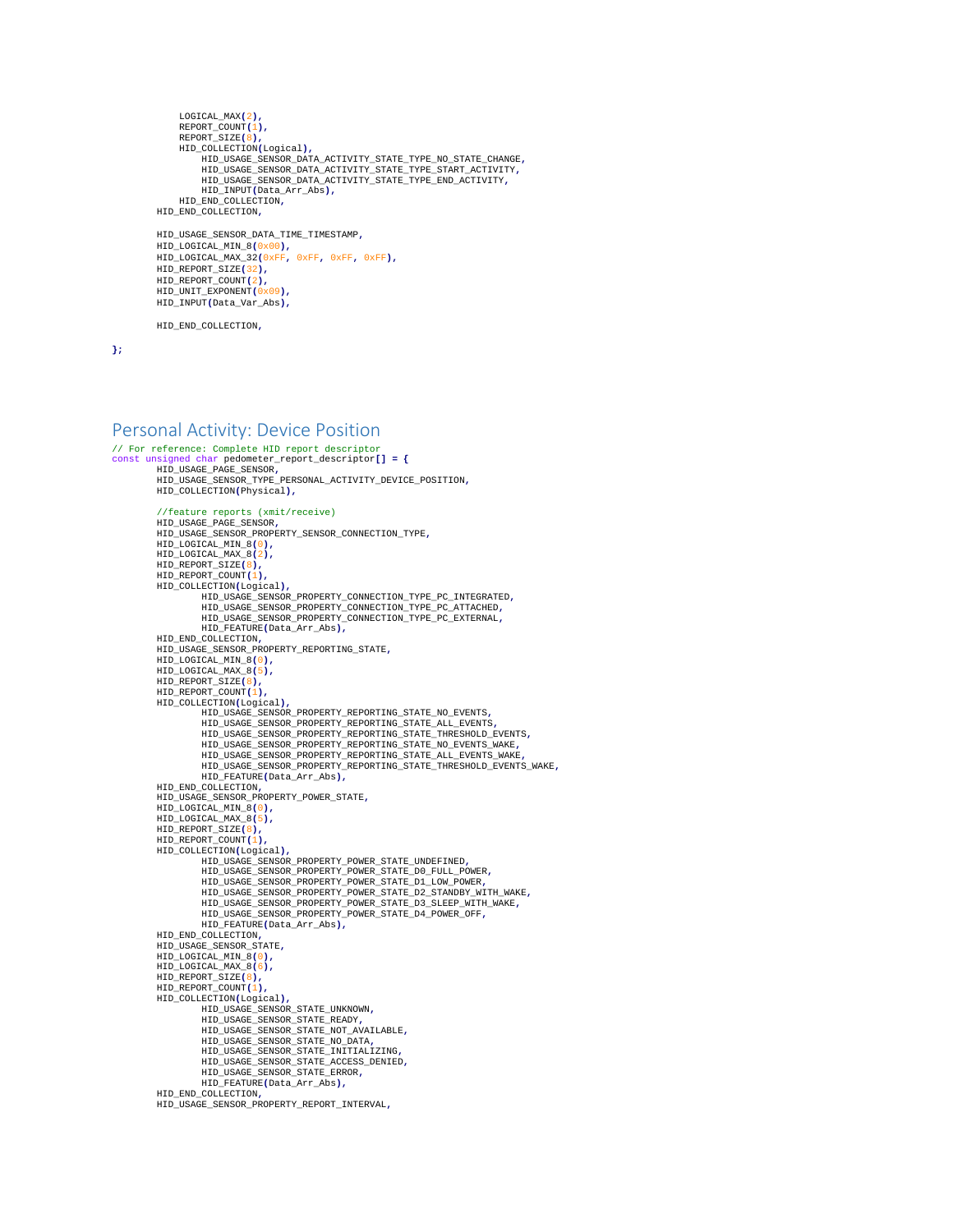```
 HID_LOGICAL_MIN_8(0),
 HID_LOGICAL_MAX_32(0xFF, 0xFF, 0xFF, 0xFF),
 HID_REPORT_SIZE(32),
 HID_REPORT_COUNT(1),
 HID_UNIT_EXPONENT(0),
 HID_FEATURE(Data_Var_Abs),
          HID_USAGE_SENSOR_PROPERTY_MINIMUM_REPORT_INTERVAL,
          HID_LOGICAL_MIN_8(0),
          HID_LOGICAL_MAX_32(0xFF, 0xFF, 0xFF, 0xFF),
          HID_REPORT_SIZE(32),
          HID_REPORT_COUNT(1),
 HID_UNIT_EXPONENT(0),
 HID_FEATURE(Data_Var_Abs),
          HID_USAGE_SENSOR_PROPERTY_MAX_POWER_CONSUMPTION,
 HID_LOGICAL_MIN_8(0),
 HID_LOGICAL_MAX_32(0xFF, 0xFF, 0xFF, 0xFF),
 HID_REPORT_SIZE(32),
 HID_REPORT_COUNT(1),
          HID_UNIT_EXPONENT(0),
          HID_FEATURE(Data_Var_Abs),
          HID_USAGE_SENSOR_DATA(HID_USAGE_SENSOR_DATA_PERSONAL_ACTIVITY_DEVICE_POSITION,
HID_USAGE_SENSOR_DATA_MOD_CHANGE_SENSITIVITY_ABS),
          HID_LOGICAL_MIN_8(0),
 HID_LOGICAL_MAX_16(0xFF, 0xFF),
 HID_REPORT_SIZE(16),
 HID_REPORT_COUNT(1),
 HID_UNIT_EXPONENT(0),
          HID_FEATURE(Data_Var_Abs),
 //input reports (transmit) 
 HID_USAGE_PAGE_SENSOR,
          HID_USAGE_SENSOR_STATE,
          HID_LOGICAL_MIN_8(0),
          HID_LOGICAL_MAX_8(6),
          HID_REPORT_SIZE(8),
 HID_REPORT_COUNT(1),
 HID_COLLECTION(Logical),
 HID_USAGE_SENSOR_STATE_UNKNOWN,
 HID_USAGE_SENSOR_STATE_READY,
 HID_USAGE_SENSOR_STATE_NOT_AVAILABLE,
 HID_USAGE_SENSOR_STATE_NO_DATA,
                    HID_USAGE_SENSOR_STATE_INITIALIZING,
 HID_USAGE_SENSOR_STATE_ACCESS_DENIED,
 HID_USAGE_SENSOR_STATE_ERROR,
                    HID_INPUT(Data_Arr_Abs),
          HID_END_COLLECTION,
          HID_USAGE_SENSOR_EVENT,
          HID_LOGICAL_MIN_8(0),
          HID_LOGICAL_MAX_8(5),
 HID_REPORT_SIZE(8),
 HID_REPORT_COUNT(1),
 HID_COLLECTION(Logical),
 HID_USAGE_SENSOR_EVENT_UNKNOWN,
                    HID_USAGE_SENSOR_EVENT_STATE_CHANGED,
                    HID_USAGE_SENSOR_EVENT_PROPERTY_CHANGED,
                    HID_USAGE_SENSOR_EVENT_DATA_UPDATED,
 HID_USAGE_SENSOR_EVENT_POLL_RESPONSE,
 HID_USAGE_SENSOR_EVENT_CHANGE_SENSITIVITY,
                    HID_INPUT(Data_Arr_Abs),
          HID_END_COLLECTION,
          HID_USAGE_SENSOR_DATA_PERSONAL_ACTIVITY_DEVICE_POSITION,
          HID_LOGICAL_MIN_8(0),
          HID_LOGICAL_MAX_8(5),
 HID_REPORT_SIZE(8),
 HID_REPORT_COUNT(1),
          HID_COLLECTION(Logical),
                    HID_USAGE_SENSOR_DATA_DEVICE_POSITION_UNKNOWN,
                    HID_USAGE_SENSOR_DATA_DEVICE_POSITION_UNCHANGED,
                    HID_USAGE_SENSOR_DATA_DEVICE_POSITION_ON_DESK,
                    HID_USAGE_SENSOR_DATA_DEVICE_POSITION_IN_HAND,
 HID_USAGE_SENSOR_DATA_DEVICE_POSITION_MOVING_IN_BAG,
 HID_USAGE_SENSOR_DATA_DEVICE_POSITION_STATIONARY_IN_BAG,
                    HID_INPUT(Data_Arr_Abs),
          HID_END_COLLECTION,
          HID_USAGE_SENSOR_DATA_TIME_TIMESTAMP,
 HID_LOGICAL_MIN_8(0x00),
 HID_LOGICAL_MAX_32(0xFF, 0xFF, 0xFF, 0xFF),
 HID_REPORT_SIZE(32),
 HID_REPORT_COUNT(2),
          HID_UNIT_EXPONENT(0x09),
          HID_INPUT(Data_Var_Abs),
          HID_END_COLLECTION,
```

```
};
```
## Personal Activity: Pedometer

```
// For reference: Complete HID report descriptor 
const unsigned char pedometer_report_descriptor[] = {
 HID_USAGE_PAGE_SENSOR,
 HID_USAGE_SENSOR_TYPE_PERSONAL_ACTIVITY_PEDOMETER,
                    HID_COLLECTION(Physical),
```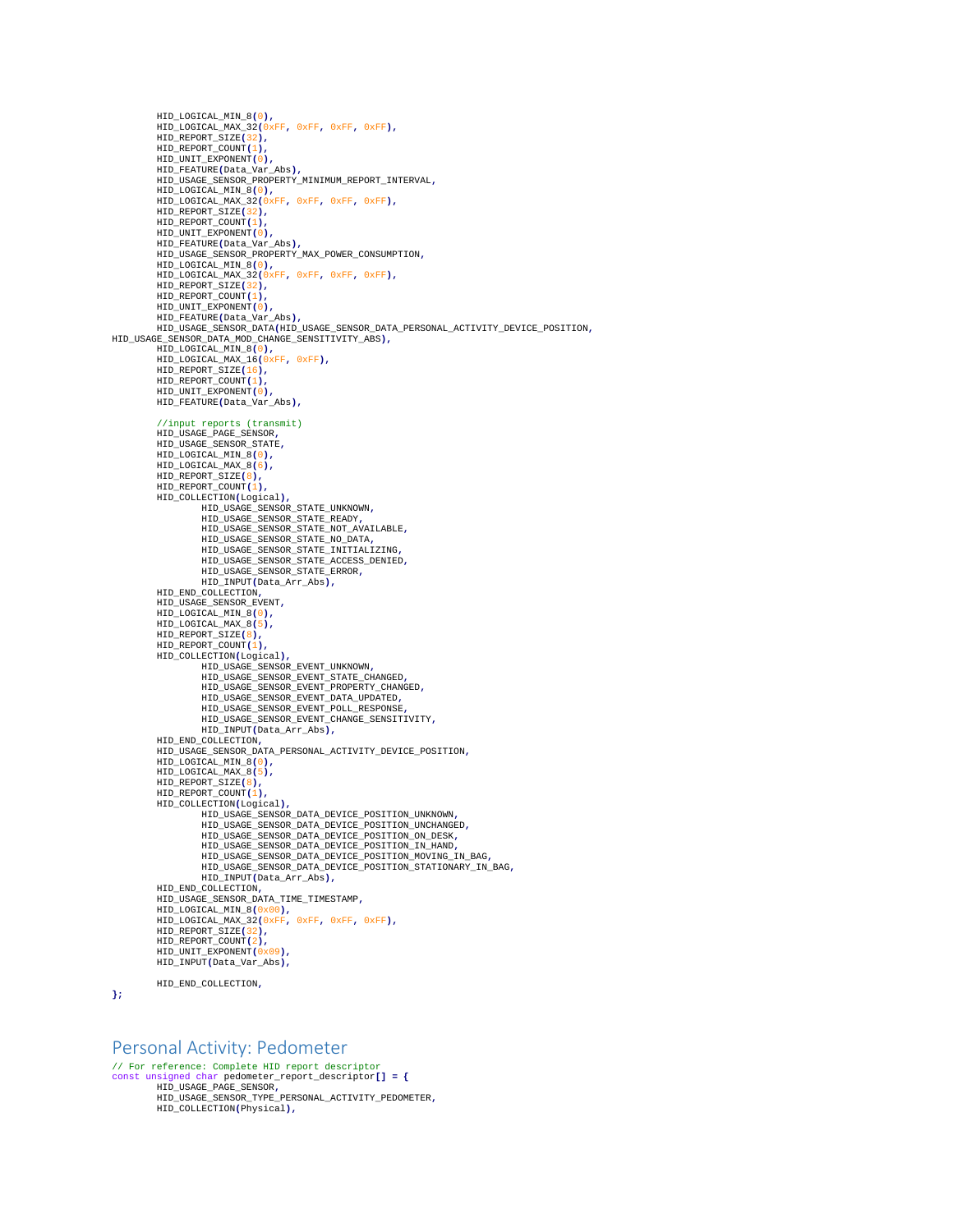//feature reports (xmit/receive) HID\_USAGE\_PAGE\_SENSOR**,** HID\_USAGE\_SENSOR\_PROPERTY\_SENSOR\_CONNECTION\_TYPE**,** HID\_LOGICAL\_MIN\_8**(**0**),** HID\_LOGICAL\_MAX\_8**(**2**),** HID\_REPORT\_SIZE**(**8**),** HID\_REPORT\_COUNT**(**1**),** HID\_COLLECTION**(**Logical**),** HID\_USAGE\_SENSOR\_PROPERTY\_CONNECTION\_TYPE\_PC\_INTEGRATED**,** HID\_USAGE\_SENSOR\_PROPERTY\_CONNECTION\_TYPE\_PC\_ATTACHED**,** HID\_USAGE\_SENSOR\_PROPERTY\_CONNECTION\_TYPE\_PC\_EXTERNAL**,** HID\_FEATURE**(**Data\_Arr\_Abs**),** HID\_END\_COLLECTION**,** HID\_USAGE\_SENSOR\_PROPERTY\_REPORTING\_STATE**,** HID\_LOGICAL\_MIN\_8**(**0**),** HID\_LOGICAL\_MAX\_8**(**5**),** HID\_REPORT\_SIZE**(**8**),** HID\_REPORT\_COUNT**(**1**),** HID\_COLLECTION**(**Logical**),** HID\_USAGE\_SENSOR\_PROPERTY\_REPORTING\_STATE\_NO\_EVENTS**,** HID\_USAGE\_SENSOR\_PROPERTY\_REPORTING\_STATE\_ALL\_EVENTS**,** HID\_USAGE\_SENSOR\_PROPERTY\_REPORTING\_STATE\_THRESHOLD\_EVENTS**,** HID\_USAGE\_SENSOR\_PROPERTY\_REPORTING\_STATE\_NO\_EVENTS\_WAKE**,** HID\_USAGE\_SENSOR\_PROPERTY\_REPORTING\_STATE\_ALL\_EVENTS\_WAKE**,** HID\_USAGE\_SENSOR\_PROPERTY\_REPORTING\_STATE\_THRESHOLD\_EVENTS\_WAKE**,** HID\_FEATURE**(**Data\_Arr\_Abs**),** HID\_END\_COLLECTION**,** HID\_USAGE\_SENSOR\_PROPERTY\_POWER\_STATE**,** HID\_LOGICAL\_MIN\_8**(**0**),** HID\_LOGICAL\_MAX\_8**(**5**),** HID\_REPORT\_SIZE**(**8**),** HID\_REPORT\_COUNT**(**1**),** HID\_COLLECTION**(**Logical**),** HID\_USAGE\_SENSOR\_PROPERTY\_POWER\_STATE\_UNDEFINED**,** HID\_USAGE\_SENSOR\_PROPERTY\_POWER\_STATE\_D0\_FULL\_POWER**,** HID\_USAGE\_SENSOR\_PROPERTY\_POWER\_STATE\_D1\_LOW\_POWER**,** HID\_USAGE\_SENSOR\_PROPERTY\_POWER\_STATE\_D2\_STANDBY\_WITH\_WAKE**,** HID\_USAGE\_SENSOR\_PROPERTY\_POWER\_STATE\_D3\_SLEEP\_WITH\_WAKE**,** HID\_USAGE\_SENSOR\_PROPERTY\_POWER\_STATE\_D4\_POWER\_OFF**,** HID\_FEATURE**(**Data\_Arr\_Abs**),** HID\_END\_COLLECTION**,** HID\_USAGE\_SENSOR\_STATE**,** HID\_LOGICAL\_MIN\_8**(**0**),** HID\_LOGICAL\_MAX\_8**(**6**),** HID\_REPORT\_SIZE**(**8**),** HID\_REPORT\_COUNT**(**1**),** HID\_COLLECTION**(**Logical**),** HID\_USAGE\_SENSOR\_STATE\_UNKNOWN**,** HID\_USAGE\_SENSOR\_STATE\_READY**,** HID\_USAGE\_SENSOR\_STATE\_NOT\_AVAILABLE**,** HID\_USAGE\_SENSOR\_STATE\_NO\_DATA**,** HID\_USAGE\_SENSOR\_STATE\_INITIALIZING**,** HID\_USAGE\_SENSOR\_STATE\_ACCESS\_DENIED**,** HID\_USAGE\_SENSOR\_STATE\_ERROR**,** HID\_FEATURE**(**Data\_Arr\_Abs**),** HID\_END\_COLLECTION**,** HID\_USAGE\_SENSOR\_PROPERTY\_REPORT\_INTERVAL**,** HID\_LOGICAL\_MIN\_8**(**0**),** HID\_LOGICAL\_MAX\_32**(**0xFF**,** 0xFF**,** 0xFF**,** 0xFF**),** HID\_REPORT\_SIZE**(**32**),** HID\_REPORT\_COUNT**(**1**),** HID\_UNIT\_EXPONENT**(**0**),** HID\_FEATURE**(**Data\_Var\_Abs**),** HID\_USAGE\_SENSOR\_PROPERTY\_MINIMUM\_REPORT\_INTERVAL**,** HID\_LOGICAL\_MIN\_8**(**0**),** HID\_LOGICAL\_MAX\_32**(**0xFF**,** 0xFF**,** 0xFF**,** 0xFF**),** HID\_REPORT\_SIZE**(**32**),** HID\_REPORT\_COUNT**(**1**),** HID\_UNIT\_EXPONENT**(**0**),** HID\_FEATURE**(**Data\_Var\_Abs**),** HID\_USAGE\_SENSOR\_PROPERTY\_MAX\_POWER\_CONSUMPTION**,** HID\_LOGICAL\_MIN\_8**(**0**),** HID\_LOGICAL\_MAX\_32**(**0xFF**,** 0xFF**,** 0xFF**,** 0xFF**),** HID\_REPORT\_SIZE**(**32**),** HID\_REPORT\_COUNT**(**1**),** HID\_UNIT\_EXPONENT**(**0**),** HID\_FEATURE**(**Data\_Var\_Abs**),** HID\_USAGE\_SENSOR\_DATA**(**HID\_USAGE\_SENSOR\_DATA\_PERSONAL\_ACTIVITY\_STEP\_COUNT**,** HID\_USAGE\_SENSOR\_DATA\_MOD\_CHANGE\_SENSITIVITY\_ABS**),** HID\_LOGICAL\_MIN\_8**(**0**),** HID\_LOGICAL\_MAX\_16**(**0xFF**,** 0xFF**),** HID\_REPORT\_SIZE**(**16**),** HID\_REPORT\_COUNT**(**1**),** HID\_UNIT\_EXPONENT**(**0**),** HID\_FEATURE**(**Data\_Var\_Abs**),** HID\_USAGE\_SENSOR\_PROPERTY\_PERSONAL\_ACTIVITY\_SUPPORTED\_STEP\_TYPES**,** HID\_LOGICAL\_MIN\_8**(**0**),** HID\_LOGICAL\_MAX\_8**(**2**),** HID\_REPORT\_SIZE**(**1**),** HID\_REPORT\_COUNT**(**3**),** HID\_COLLECTION**(**Logical**),** HID\_USAGE\_SENSOR\_DATA\_STEP\_TYPE\_UNKNOWN**,** HID\_USAGE\_SENSOR\_DATA\_STEP\_TYPE\_WALKING**,** HID\_USAGE\_SENSOR\_DATA\_STEP\_TYPE\_RUNNING**,**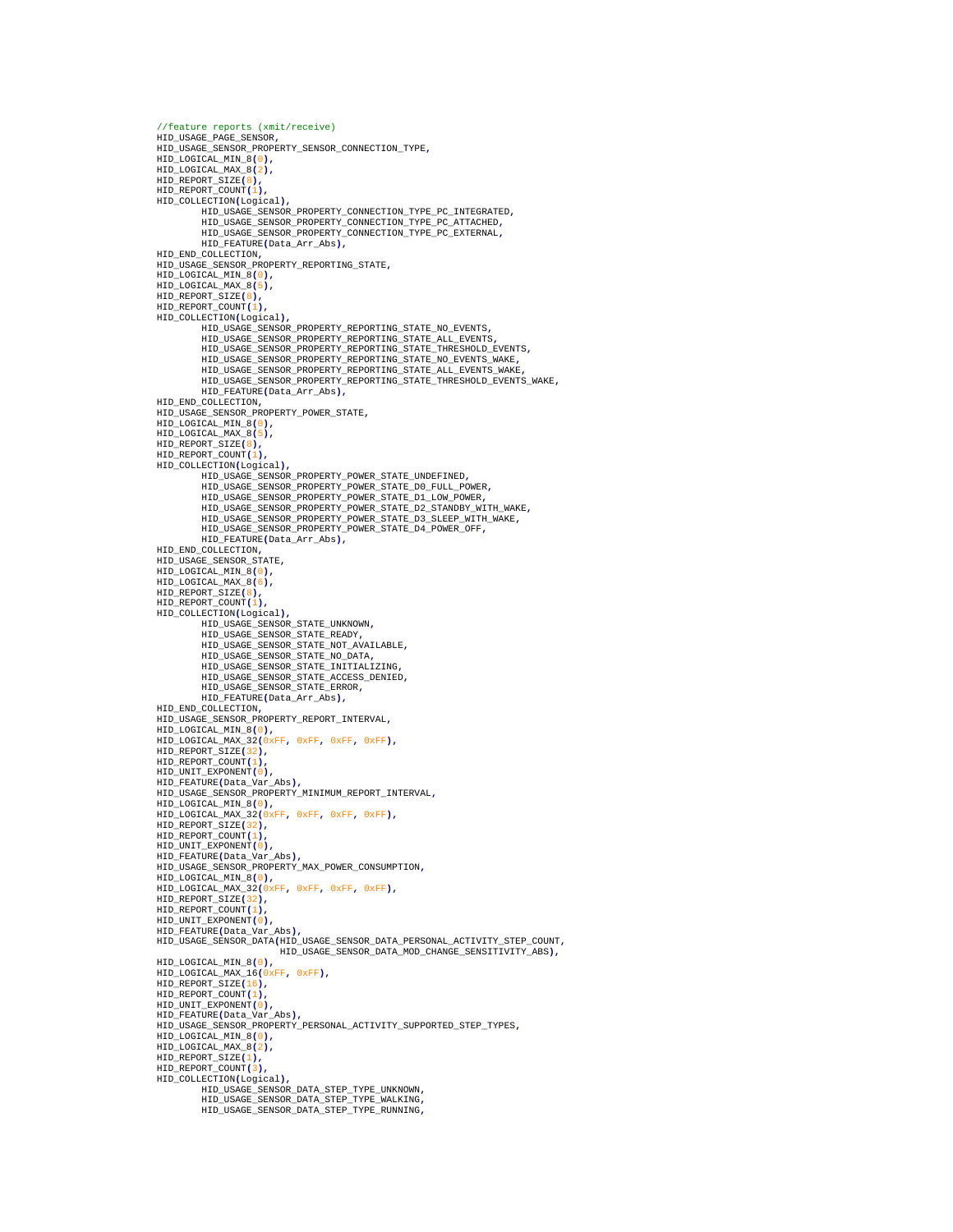```
 HID_FEATURE(Data_Arr_Abs),
          HID_END_COLLECTION, 
          HID_USAGE_SENSOR_PROPERTY_PERSONAL_ACTIVITY_SUBSCRIBED_STEP_TYPES,
          HID_LOGICAL_MIN_8(0),
 HID_LOGICAL_MAX_8(2),
 HID_REPORT_SIZE(1),
 HID_REPORT_COUNT(3),
 HID_COLLECTION(Logical),
                   HID_USAGE_SENSOR_DATA_STEP_TYPE_UNKNOWN,
 HID_USAGE_SENSOR_DATA_STEP_TYPE_WALKING,
 HID_USAGE_SENSOR_DATA_STEP_TYPE_RUNNING,
 HID_FEATURE(Data_Arr_Abs),
 HID_END_COLLECTION, 
          HID_USAGE_SENSOR_DATA_PERSONAL_ACTIVITY_STEP_COUNT_RESET 
 HID_LOGICAL_MIN_8(0), // false, no reset has occurred
 HID_LOGICAL_MAX_8(1), // true, a step count reset has occurred
 HID_REPORT_SIZE(8),
 HID_REPORT_COUNT(1), 
          HID_FEATURE(Data_Var_Abs),
          //input reports (transmit) 
 HID_USAGE_PAGE_SENSOR,
 HID_USAGE_SENSOR_STATE,
 HID_LOGICAL_MIN_8(0),
 HID_LOGICAL_MAX_8(6),
 HID_REPORT_SIZE(8),
 HID_REPORT_COUNT(1),
          HID_COLLECTION(Logical),
                   HID_USAGE_SENSOR_STATE_UNKNOWN,
                   HID_USAGE_SENSOR_STATE_READY,
                    HID_USAGE_SENSOR_STATE_NOT_AVAILABLE,
                   HID_USAGE_SENSOR_STATE_NO_DATA,
                    HID_USAGE_SENSOR_STATE_INITIALIZING,
 HID_USAGE_SENSOR_STATE_ACCESS_DENIED,
 HID_USAGE_SENSOR_STATE_ERROR,
                   HID_INPUT(Data_Arr_Abs),
          HID_END_COLLECTION,
 HID_USAGE_SENSOR_EVENT,
 HID_LOGICAL_MIN_8(0),
          HID_LOGICAL_MAX_8(5),
 HID_REPORT_SIZE(8),
 HID_REPORT_COUNT(1),
 HID_COLLECTION(Logical),
 HID_USAGE_SENSOR_EVENT_UNKNOWN,
                    HID_USAGE_SENSOR_EVENT_STATE_CHANGED,
 HID_USAGE_SENSOR_EVENT_PROPERTY_CHANGED,
 HID_USAGE_SENSOR_EVENT_DATA_UPDATED,
 HID_USAGE_SENSOR_EVENT_POLL_RESPONSE,
 HID_USAGE_SENSOR_EVENT_CHANGE_SENSITIVITY,
                   HID_INPUT(Data_Arr_Abs),
         HID_END_COLLECTION.
          HID_USAGE_SENSOR_DATA_STEP_TYPE_UNKNOWN,
 HID_COLLECTION(Logical),
 HID_USAGE_SENSOR_DATA_PERSONAL_ACTIVITY_STEP_COUNT, 
 HID_LOGICAL_MIN_8(0),
 HID_LOGICAL_MAX_32(0xFF, 0xFF, 0xFF, 0xFF),
 HID_REPORT_SIZE(32),
 HID_REPORT_COUNT(2), 
 HID_INPUT(Data_Var_Abs), 
 HID_USAGE_SENSOR_DATA_PERSONAL_ACTIVITY_STEP_DURATION, 
                    HID_LOGICAL_MIN_8(0),
 HID_LOGICAL_MAX_32(0xFF, 0xFF, 0xFF, 0xFF),
 HID_REPORT_SIZE(32),
                    HID_REPORT_COUNT(2), 
                   HID_INPUT(Data_Var_Abs),
 HID_END_COLLECTION,
 HID_USAGE_SENSOR_DATA_STEP_TYPE_WALKING, 
          HID_COLLECTION(Logical),
 HID_USAGE_SENSOR_DATA_PERSONAL_ACTIVITY_STEP_COUNT, 
 HID_LOGICAL_MIN_8(0),
 HID_LOGICAL_MAX_32(0xFF, 0xFF, 0xFF, 0xFF),
 HID_REPORT_SIZE(32),
                    HID_REPORT_COUNT(2), 
                   HID_INPUT(Data_Var_Abs), 
                    HID_USAGE_SENSOR_DATA_PERSONAL_ACTIVITY_STEP_DURATION, 
                   HID_LOGICAL_MIN_8(0),
                   HID_LOGICAL_MAX_32(0xFF, 0xFF, 0xFF, 0xFF),
 HID_REPORT_SIZE(32),
 HID_REPORT_COUNT(2), 
 HID_INPUT(Data_Var_Abs),
 HID_END_COLLECTION,
 HID_USAGE_SENSOR_DATA_STEP_TYPE_RUNNING,
 HID_COLLECTION(Logical),
 HID_USAGE_SENSOR_DATA_PERSONAL_ACTIVITY_STEP_COUNT, 
 HID_LOGICAL_MIN_8(0),
 HID_LOGICAL_MAX_32(0xFF, 0xFF, 0xFF, 0xFF),
 HID_REPORT_SIZE(32),
 HID_REPORT_COUNT(2), 
                    HID_INPUT(Data_Var_Abs), 
 HID_USAGE_SENSOR_DATA_PERSONAL_ACTIVITY_STEP_DURATION, 
 HID_LOGICAL_MIN_8(0),
 HID_LOGICAL_MAX_32(0xFF, 0xFF, 0xFF, 0xFF),
 HID_REPORT_SIZE(32),
```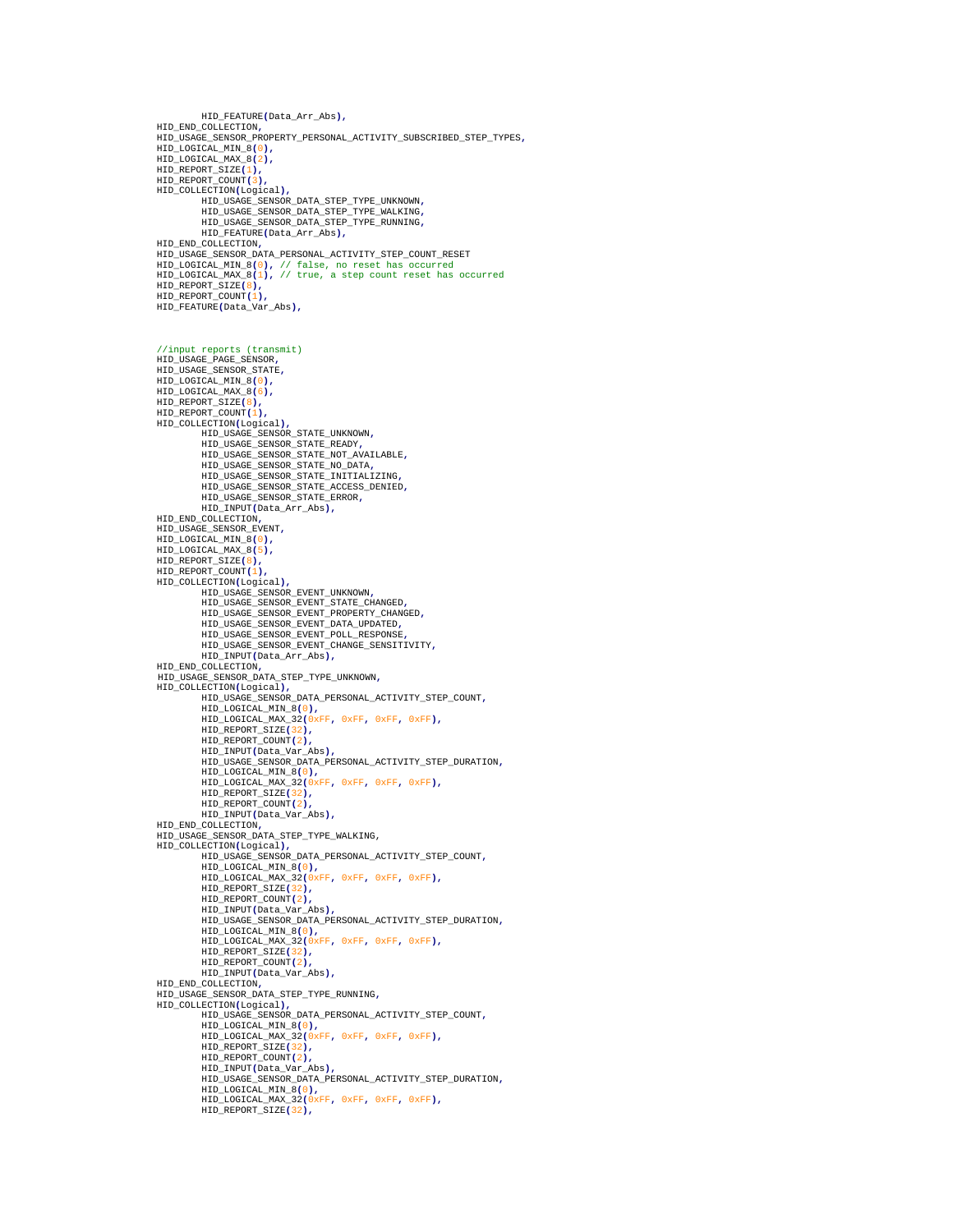```
 HID_REPORT_COUNT(2), 
                    HID_INPUT(Data_Var_Abs),
          HID_END_COLLECTION,
          HID_USAGE_SENSOR_DATA_PERSONAL_ACTIVITY_STEP_COUNT_RESET 
 HID_LOGICAL_MIN_8(0), // false, no reset has occurred
 HID_LOGICAL_MAX_8(1), // true, a step count reset has occurred
          HID_REPORT_SIZE(8),
          HID_REPORT_COUNT(1), 
          HID_INPUT(Data_Var_Abs),
          HID_USAGE_SENSOR_DATA_TIME_TIMESTAMP,
 HID_LOGICAL_MIN_8(0x00),
 HID_LOGICAL_MAX_32(0xFF, 0xFF, 0xFF, 0xFF),
 HID_REPORT_SIZE(32),
 HID_REPORT_COUNT(2),
          HID_UNIT_EXPONENT(0x09),
          HID_INPUT(Data_Var_Abs),
          HID_END_COLLECTION,
```
**};**

## Personal Activity: Step Detection

```
// For reference: Complete HID report descriptor 
const unsigned char pedometer_report_descriptor[] = {
 HID_USAGE_PAGE_SENSOR,
 HID_USAGE_SENSOR_TYPE_PERSONAL_ACTIVITY_STEP_DETECTION,
           HID_COLLECTION(Physical),
            //feature reports (xmit/receive) 
           HID_USAGE_PAGE_SENSOR,
            HID_USAGE_SENSOR_PROPERTY_SENSOR_CONNECTION_TYPE,
 HID_LOGICAL_MIN_8(0),
 HID_LOGICAL_MAX_8(2),
           HID_REPORT_SIZE(8),
           HID_REPORT_COUNT(1),
           HID_COLLECTION(Logical),
 HID_USAGE_SENSOR_PROPERTY_CONNECTION_TYPE_PC_INTEGRATED,
 HID_USAGE_SENSOR_PROPERTY_CONNECTION_TYPE_PC_ATTACHED,
 HID_USAGE_SENSOR_PROPERTY_CONNECTION_TYPE_PC_EXTERNAL,
 HID_FEATURE(Data_Arr_Abs),
 HID_END_COLLECTION,
 HID_USAGE_SENSOR_PROPERTY_REPORTING_STATE,
            HID_LOGICAL_MIN_8(0),
 HID_LOGICAL_MAX_8(5),
 HID_REPORT_SIZE(8),
 HID_REPORT_COUNT(1),
 HID_COLLECTION(Logical),
HID_USAGE_SENSOR_PROPERTY_REPORTING_STATE_NO_EVENTS,<br>HID_USAGE_SENSOR_PROPERTY_REPORTING_STATE_ALL_EVENTS,<br>HID_USAGE_SENSOR_PROPERTY_REPORTING_STATE_THRESHOLD_EVENTS,
 HID_USAGE_SENSOR_PROPERTY_REPORTING_STATE_NO_EVENTS_WAKE,
 HID_USAGE_SENSOR_PROPERTY_REPORTING_STATE_ALL_EVENTS_WAKE,
 HID_USAGE_SENSOR_PROPERTY_REPORTING_STATE_THRESHOLD_EVENTS_WAKE,
                       HID_FEATURE(Data_Arr_Abs),
            HID_END_COLLECTION,
 HID_USAGE_SENSOR_PROPERTY_POWER_STATE,
 HID_LOGICAL_MIN_8(0),
 HID_LOGICAL_MAX_8(5),
 HID_REPORT_SIZE(8),
 HID_REPORT_COUNT(1),
 HID_COLLECTION(Logical),
 HID_USAGE_SENSOR_PROPERTY_POWER_STATE_UNDEFINED,
 HID_USAGE_SENSOR_PROPERTY_POWER_STATE_D0_FULL_POWER,
 HID_USAGE_SENSOR_PROPERTY_POWER_STATE_D1_LOW_POWER,
 HID_USAGE_SENSOR_PROPERTY_POWER_STATE_D2_STANDBY_WITH_WAKE,
 HID_USAGE_SENSOR_PROPERTY_POWER_STATE_D3_SLEEP_WITH_WAKE,
                       HID_USAGE_SENSOR_PROPERTY_POWER_STATE_D4_POWER_OFF,
                       HID_FEATURE(Data_Arr_Abs),
            HID_END_COLLECTION,
 HID_USAGE_SENSOR_STATE,
 HID_LOGICAL_MIN_8(0),
 HID_LOGICAL_MAX_8(6),
 HID_REPORT_SIZE(8),
 HID_REPORT_COUNT(1),
 HID_COLLECTION(Logical),
                       HID_USAGE_SENSOR_STATE_UNKNOWN,
 HID_USAGE_SENSOR_STATE_READY,
 HID_USAGE_SENSOR_STATE_NOT_AVAILABLE,
 HID_USAGE_SENSOR_STATE_NO_DATA,
 HID_USAGE_SENSOR_STATE_INITIALIZING,
 HID_USAGE_SENSOR_STATE_ACCESS_DENIED,
 HID_USAGE_SENSOR_STATE_ERROR,
                       HID_FEATURE(Data_Arr_Abs),
 HID_END_COLLECTION,
 HID_USAGE_SENSOR_PROPERTY_REPORT_INTERVAL,
 HID_LOGICAL_MIN_8(0),
 HID_LOGICAL_MAX_32(0xFF, 0xFF, 0xFF, 0xFF),
            HID_REPORT_SIZE(32),
           HID_REPORT_COUNT(1),
            HID_UNIT_EXPONENT(0),
```